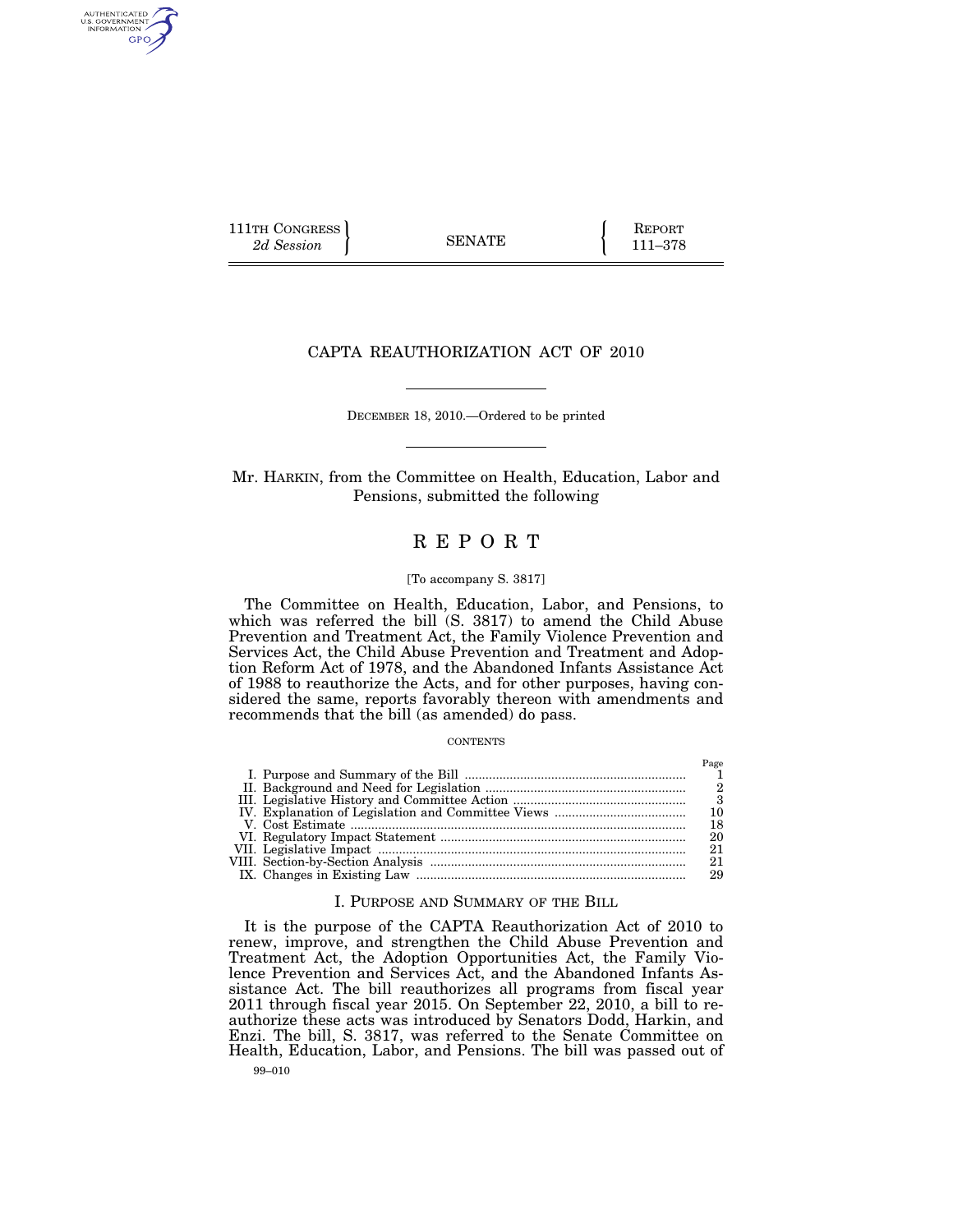committee on December 1, 2010. The CAPTA Reauthorization Act of 2010 is intended to strengthen and support families with children; to protect children from abuse, neglect and maltreatment; improve services for victims of and children exposed to domestic violence; improve adoption assistance; and strengthen assistance for abandoned infants.

# II. BACKGROUND AND NEED FOR LEGISLATION

Child abuse and neglect continue to be significant problems in the United States. Each year an estimated 794,000 children are victims of child abuse or neglect. In its Child Maltreatment 2008 report on child abuse and neglect, the U.S. Department of Health and Human Services reported that, each year, 141,700 children are seriously injured as a result of abuse or neglect, 18,000 are severely disabled, and 1,760 children die as a result of abuse or neglect. Children younger than 6 years of age accounted for 76 percent of child fatalities and children younger than 1 year of age accounted for 42 percent of child fatalities.

Approximately 3.3 million referrals concerning the welfare of about 6 million children were made to Child Protect Services (CPS) agencies throughout the country in 2008. Of these referrals, an estimated 1.5 million children were screened-in for further assessment and investigation. Of this amount, approximately 794,000 were found to be victims of child maltreatment, with 71.1 percent suffering from neglect; 16.1 percent from physical abuse; 9.1 percent from sexual abuse; 7.3 percent from psychological maltreatment; 2.2 from percent medical neglect; and 9 percent from some other form of maltreatment.

Additionally, there continues to be disproportionate representation of older, African-American, and disabled children and youth in foster care. Presently, there are more than 420,000 children in foster care, and a disproportionate number of these children are African-American. Despite representing less than 15 percent of the U.S. population under the age of 18, African-American children comprise more than 30 percent of the children who were in foster care on the last day of fiscal year 2009.

Similarly, older youth are disproportionately represented in the foster care system. Youth age 14 to 17 years represent 23 percent of the national under age  $18$  population but in 2009 youth ages 14 to 17 represented 30 percent of children in foster care under age 18. Children and youth with disabilities are also disproportionally reported in the child welfare system.

Approximately 2.3 million people each year in the United States are physically assaulted and/or raped by a current or former spouse or partner. The effects of that violence are felt on every level of society. The health-related costs of intimate partner violence in the United States are \$5.8 billion each year (Centers for Disease Control, 2003) and costs employers between \$3 and \$13 billion in lost productivity each year (Centers for Disease Control, 2003). Men exposed to physical abuse, sexual abuse, and domestic violence as children are almost four times more likely than other men to have perpetrated domestic violence as adults (Journal of Interpersonal Violence, 2003).

Victims of family violence need several sources of support to reestablish safety for themselves and their children. Shelter is critical.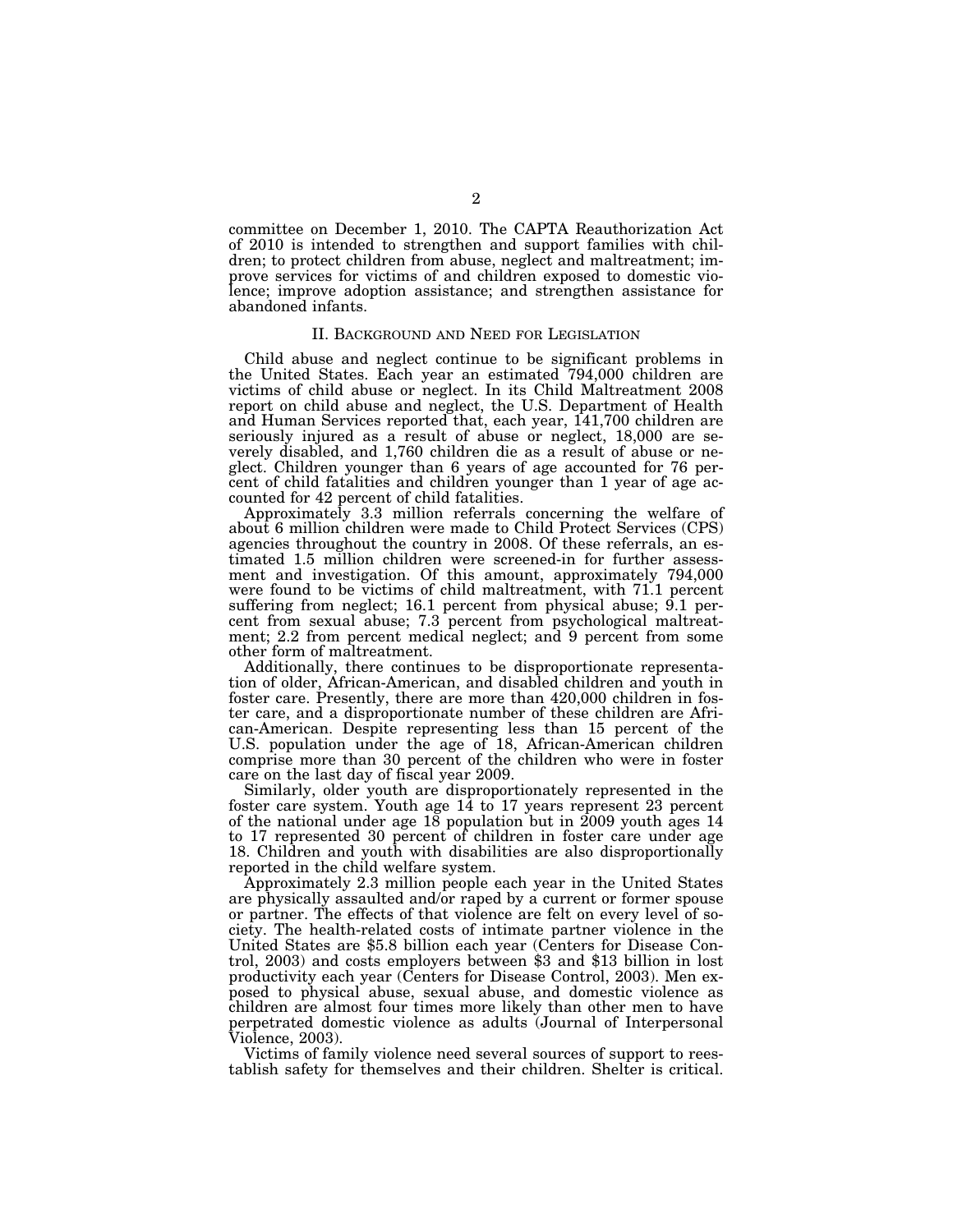Shelters for abused women were first established in 1975. The number of shelters for domestic violence victims in the United States has increased significantly from 4 to over 1,500 and nearly all survivors in shelters (99 percent) reported they got the help they wanted with their own safety and safety planning (95 percent) (National Institutes of Justice, 2008). However, it has been estimated by the Department of Health and Human Services that 247,000 victims and their children were turned away in 2007–2008 because shelters were full or programs lacked resources. Shelters and transitional housing also play a crucial role in linking victims to appropriate services such as transportation, counseling, advocacy and other casework assistance. Without access to such supports, women continue to face the dilemma of living amidst violence or forgoing their economic livelihood and a place to live.

One of the most significant negative impacts of domestic violence is its impact on children. Studies have shown that child abuse occurs in 30–60 percent of domestic violence cases in families where there are children (Edleson, 1999). Approximately 15.5 million children are exposed to domestic violence each year, according to the Journal of Family Psychology in 2006. Too often service providers who encounter children in domestic violence situations are unable to provide appropriate services to those children. The need for positive intervention to help children is clear.

Research shows that children who are exposed to domestic violence are at a greater risk of developing psychiatric disorders, developmental problems, school failure, violence against others, and low self-esteem (U.S. Preventive Services Task Force, 2004.) Research has also clearly concluded that children from violent homes struggle more in school. They have higher incidences of impaired concentration, poor school attendance, being labeled an underachiever, and difficulties in cognitive and academic functioning. And, according to the Office of Juvenile Justice and Delinquency Prevention at the U.S. Department of Justice, as many as 40 percent of violent juvenile offenders come from homes where there is domestic violence. Witnessing domestic violence has also been found to be the best predictor for becoming a perpetrator of domestic violence as an adult. (Osofsky and Fenichel, 2000).

Accordingly, the committee feels that States as well as individuals and entities focused on preventing and responding to these challenges, must have the resources and capacity to do so.

## III. LEGISLATIVE HISTORY AND COMMITTEE ACTION

## Title I—CAPTA

The first Federal programs specifically designed to address concerns regarding child abuse and neglect in this country were authorized under the Child Abuse Prevention and Treatment Act (Public Law 93–247), enacted in 1974. This legislation provided Federal financial assistance for identifying, preventing, and treating child abuse and neglect. The act has since been amended numerous times to improve the law. The Family Violence Prevention and Services Act, the Adoption Opportunities Act, and the Abandoned Infants Assistance Act also get reauthorized along with the Child Abuse Prevention and Treatment Act (CAPTA).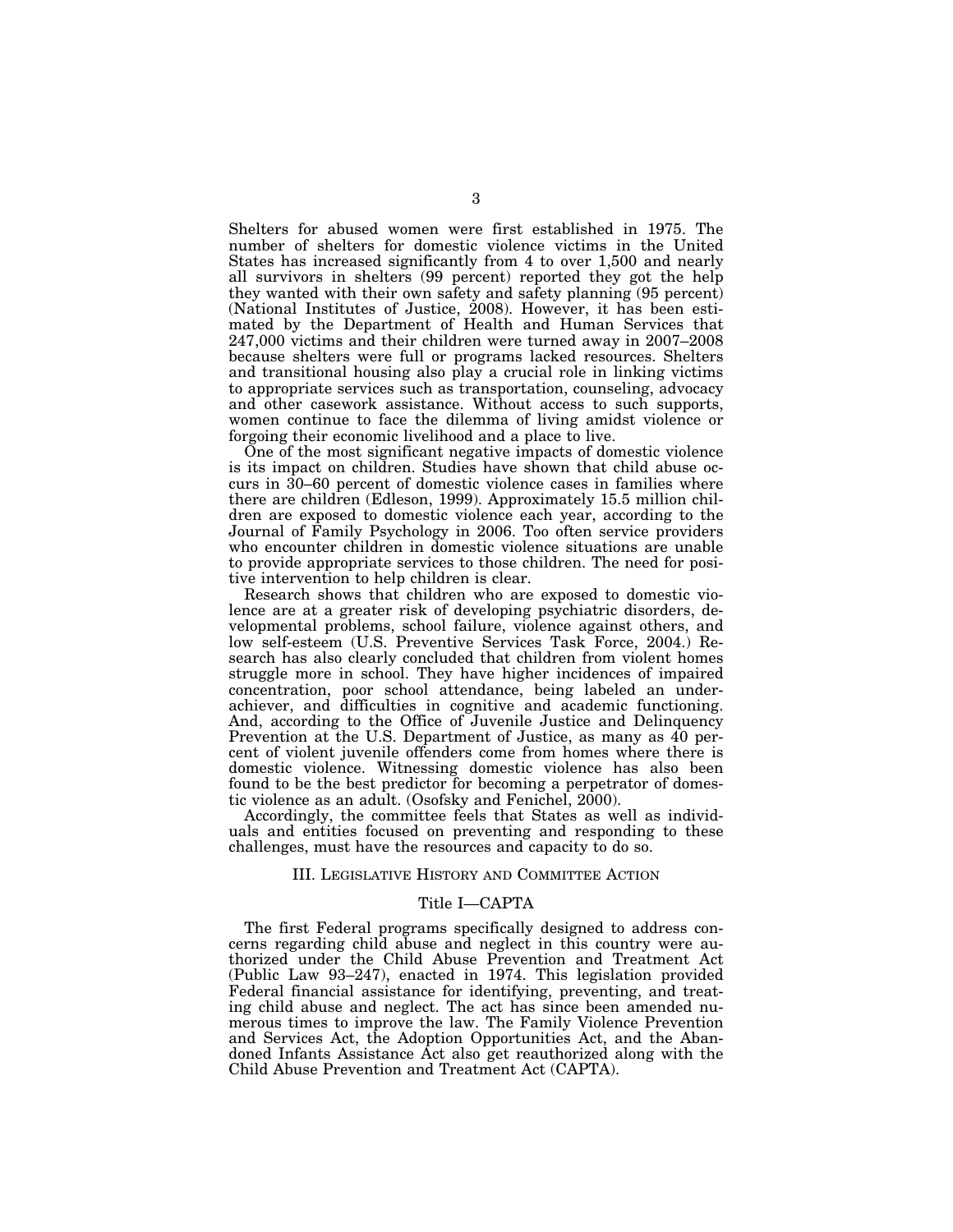The original CAPTA authorized the creation of the National Center on Child Abuse and Neglect (NCCAN) to help establish the parameters of the problem and to provide incentives for developing effective methods of treatment. The act also authorized demonstration grants and a State grant program for activities relating to preventing and treating child abuse and neglect. To be eligible for funding under the State grant program, States were required to establish systems for reporting and investigating child abuse and neglect and for providing immunity from prosecution for persons who report abuse or neglect.

In 1978, the act was amended by Public Law 95–266, which extended the programs under the act through fiscal year 1981 and, among other things, expanded NCCAN's grant making authority. It also required the establishment of research priorities and provided funds for the prevention and treatment of child sexual abuse. In response to concerns that Federal assistance was needed to help facilitate adoption of children, particularly those whose placement was constrained because they were older or disabled, the 1978 amendments also authorized through fiscal year 1981 a new adoption opportunities program to help eliminate barriers to adoption.

In 1981, CAPTA and the Adoption Opportunities Act were extended through fiscal year 1983 under the Omnibus Budget Reconciliation Act (Public Law 97–35), and in 1984, the programs were extended through fiscal year 1987 under amendments to the Child Abuse Act (Public Law 98–457). The 1984 amendments expanded NCCAN's responsibilities to include additional studies. The amendments required, as an additional criterion for eligibility for the State grant program, that States implement systems for responding to reports of medical neglect in cases involving severely disabled newborns. The amendments also authorized a new State grant program and other assistance to help States develop and run systems for responding to reports of medical neglect, including withholding of medically indicated treatment from disabled infants with life-threatening conditions. The 1984 amendments also authorized a new State demonstration program in the area of family violence prevention and services.

The Child Abuse Prevention Federal Challenge Grants Act was enacted on October 12, 1984, as Title IV of Public Law 98–473, the continuing appropriations bill for fiscal year 1985. In enacting this legislation, the Congress found that, since 1980, certain States had begun to recognize the critical need for child abuse prevention efforts and had established Children's Trust Funds. These State funds were generated by surcharges on marriage licenses, birth certificates, and divorce actions, or by special indication on State income tax returns.

At the time, no Federal funds were directed specifically toward assisting State efforts to prevent child abuse and neglect. When the legislation was enacted, 20 States had set up special funds for child abuse prevention. The kinds of programs supported by these special funding mechanisms ranged from classes on parenting and coping with family stress to statewide public education campaigns and special sexual abuse prevention training for children. The Challenge Grant program was developed to encourage all States to establish and maintain funds to support child abuse prevention projects. The number of States receiving funding under the Chal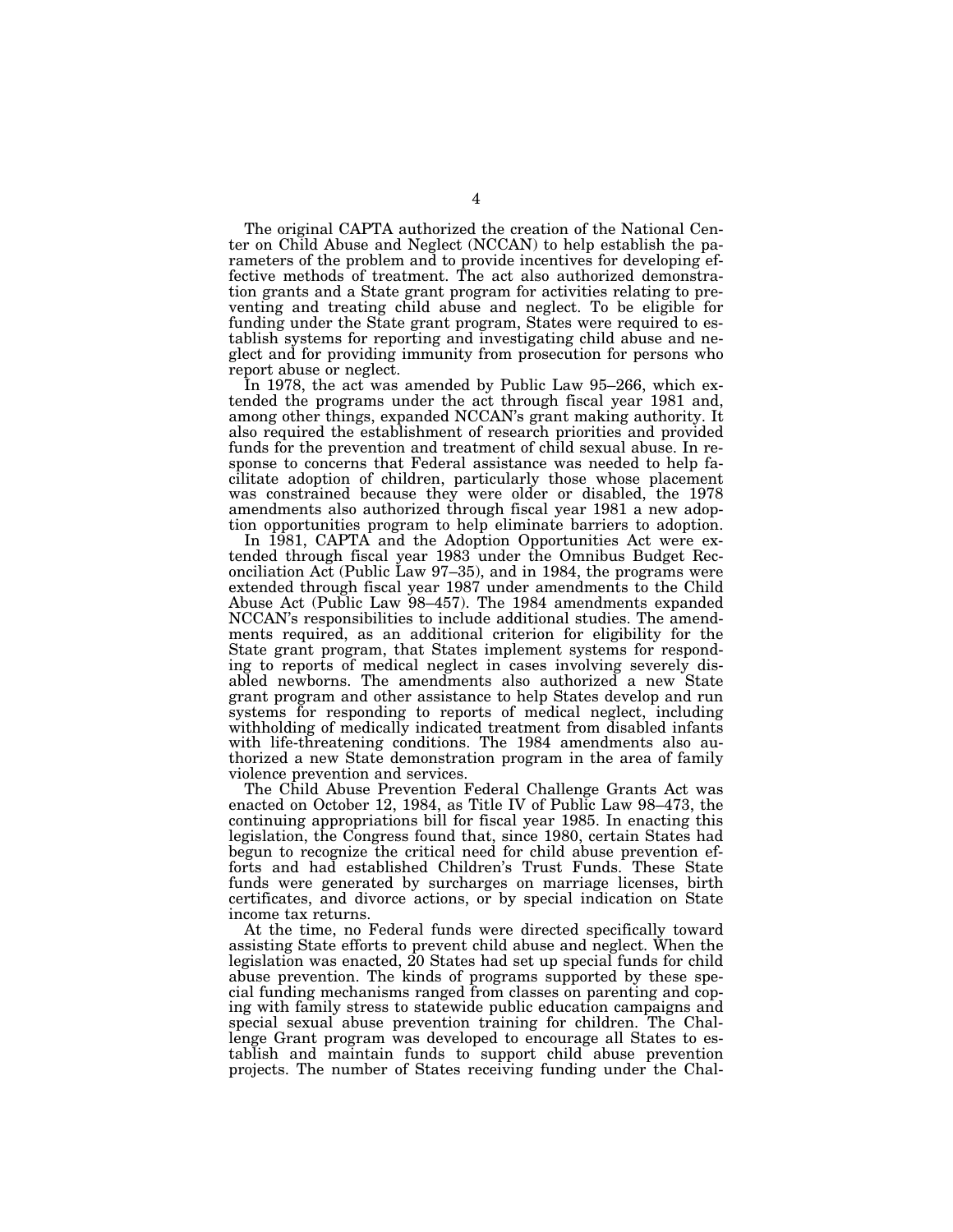lenge Grant program increased from 33 States in fiscal year 1986, the first year of appropriations for the program, to 47 States, in fiscal year 1990, which were awarded a total of \$4,933,501.

In 1986, CAPTA was amended by provisions of the Children's Justice and Assistance Act (Public Law 99–401), establishing a new State grant program for improving the administrative and judicial handling of child abuse cases, especially those involving child sexual abuse. Funding for this program is derived from fines collected from persons convicted of certain Federal offenses.

In 1988, CAPTA was reauthorized (Public Law 100–294), extending its programs through fiscal year 1991. The 1988 amendments also established a new interagency task force and a newly constituted Advisory Board on Child Abuse and Neglect.

The Community-Based Family Resource and Support Grants (Title II of CAPTA) represent a consolidation and revamping of a number of programs Congress authorized over the past two decades. These include the Child Abuse Prevention Challenge Grants, the Emergency Child Abuse Prevention Services Grants, the Family Resource and Support Programs, the Temporary Child Care for Children with Disabilities and Crisis Nurseries Grants, and the Family Support Program of the McKinney Homeless Act.

#### COMMUNITY-BASED CHILD ABUSE AND NEGLECT PREVENTION GRANTS

The Child Abuse Prevention Challenge Grants Reauthorization Act of 1989 (Public Law 101–126) reauthorized the Challenge Grants Program through fiscal year 1991 and transferred it to Title II of CAPTA. This program was administered by NCCAN. The Child Abuse, Domestic Violence, Adoption, and Family Services Act of 1992 (Public Law 102–295) modified this program and changed the name to ''Community-Based Child Abuse and Neglect Prevention Grants.'' The purpose of this program was to assist States in supporting child abuse and neglect prevention activities. States were eligible for grants if they had established trust funds for the administration of child abuse prevention activities. Funds were distributed to all such States based on child population and the amounts of non-Federal funds collected by States for their trust funds. Between fiscal year 1991 and fiscal year 1994, funding levels for this program ranged from \$5.4 million to \$5.3 million.

#### EMERGENCY CHILD ABUSE PREVENTION SERVICES GRANTS

The Emergency Child Abuse Prevention Services Grants program was intended to provide services to children whose parents were substance abusers. Grants were made directly to local public and nonprofit organizations to provide these services. Between fiscal year 1991 and fiscal year 1994, funding for this program ranged from \$19.5 million to \$19.0 million.

## FAMILY RESOURCE AND SUPPORT CENTERS PROGRAM

In 1990, the Family Resource and Support Centers Program was established (by Public Law 101–501) to fund States, on a competitive basis, to establish statewide networks of family support programs, in collaboration with existing health, mental health, education, employment and training, child welfare, and other social services agencies within the State. HHS awarded three grants of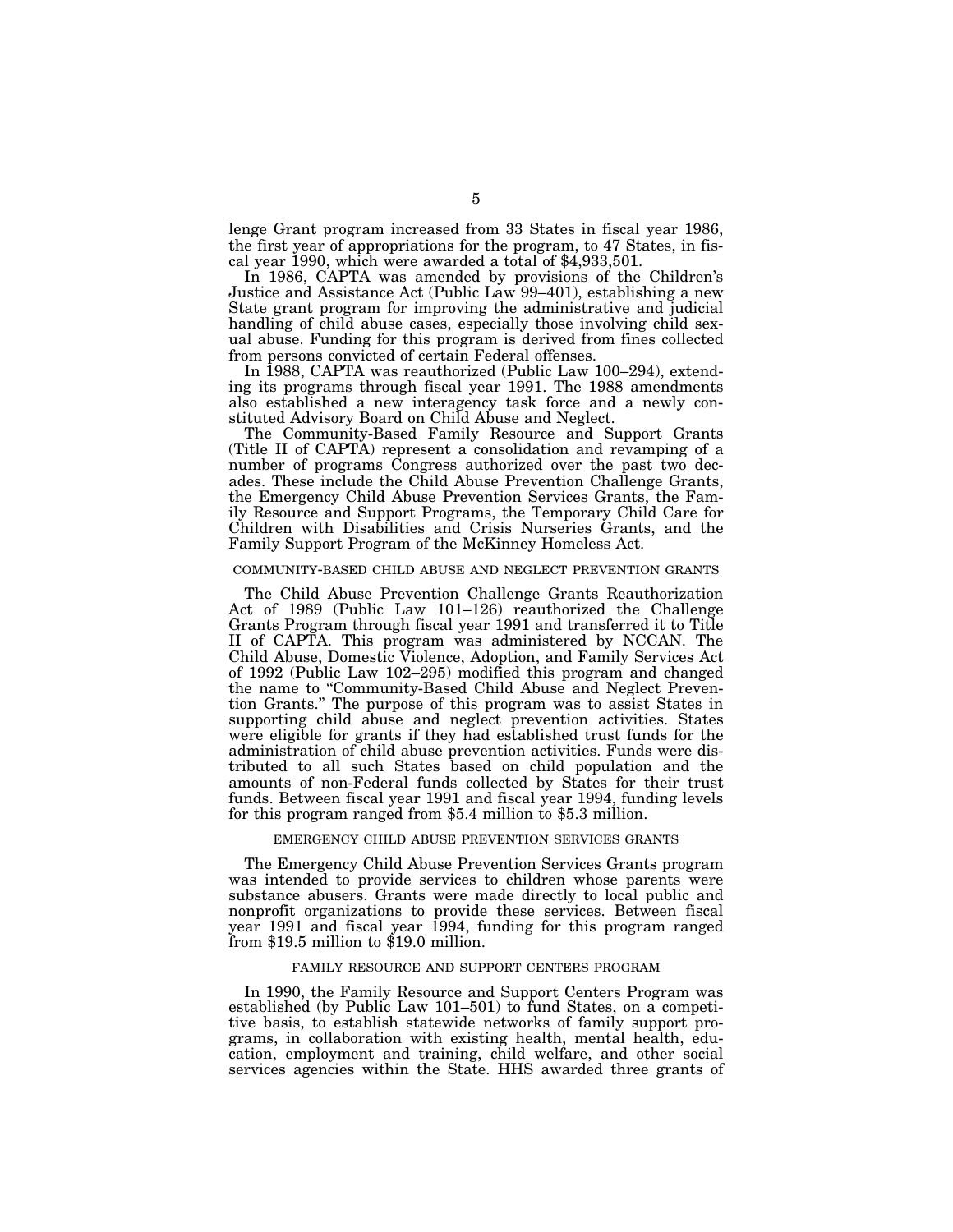\$1.5 million each to Maryland, Virginia, and Connecticut. Each State took a unique approach to the operation of this program. One administered it through the State Health Department, another through the State Education Department, and the third through a private nonprofit entity. Programs established under this authority were designed to operate consistent with the family support philosophy: the basic relationship between programs and the family is one of equality and respect; participants are a vital resource; programs are community-based and culturally and socially relevant to the families they serve; parent education, information about human development, and skill building for parents are essential elements of every program; and programs are voluntary. The collaborative efforts of these programs resulted in critical innovations at the State level. These efforts also strengthened existing comprehensive programs in communities and tested innovative approaches at the local level. Services provided included parent education, early childhood development, outreach, community and social services referrals, housing assistance, job training, and parenting support, all of which help prevent child abuse.

#### 1994 CONSOLIDATION

Because the response to the Family Resource and Support program was so positive, Congress broadened the program and expanded it to all States in the Human Services Amendments of 1994 (Public Law 103–352). The Human Service Amendments of 1994 consolidated three programs into the new Community-Based Family Resource Programs, which was placed in Title II of CAPTA. Two of the consolidated programs had been part of CAPTA: the Emergency Child Abuse Prevention Services Grants (Section 107A of CAPTA), and the Community-Based Child Abuse and Neglect Prevention Grants (Title II of CAPTA). In addition, the 1994 amendments consolidated the Family Resource and Support Program, which was part of the Claude Pepper Young Americans Act of 1990 (enacted as Title IX of the Augustus F. Hawkins Human Services Reauthorization Act of 1990).

These amendments sought to establish and promote statewide networks of family support programs, using innovative approaches to blending funds and leveraging additional resources that were central to the Community-Based Child Abuse Prevention Grants. These programs were designed to operate with the same family support philosophy that was embedded in the Family Resource and Support program.

This program was intended to further enhance the States' abilities to develop comprehensive networks of family support programs. The funding was required to supplement, rather than supplant, other State funding. The program encouraged States to leverage a broad array of public and private funding for the development of the networks.

Congress intended that each State would choose an organization to act as the lead entity. The lead entity may differ from State to State, but in each State it is the most appropriate organization to carry out the mission of the program. The lead entity is required to demonstrate the ability to work with other State and community-based agencies to provide training and technical assistance, a commitment to parental participation in the design and implemen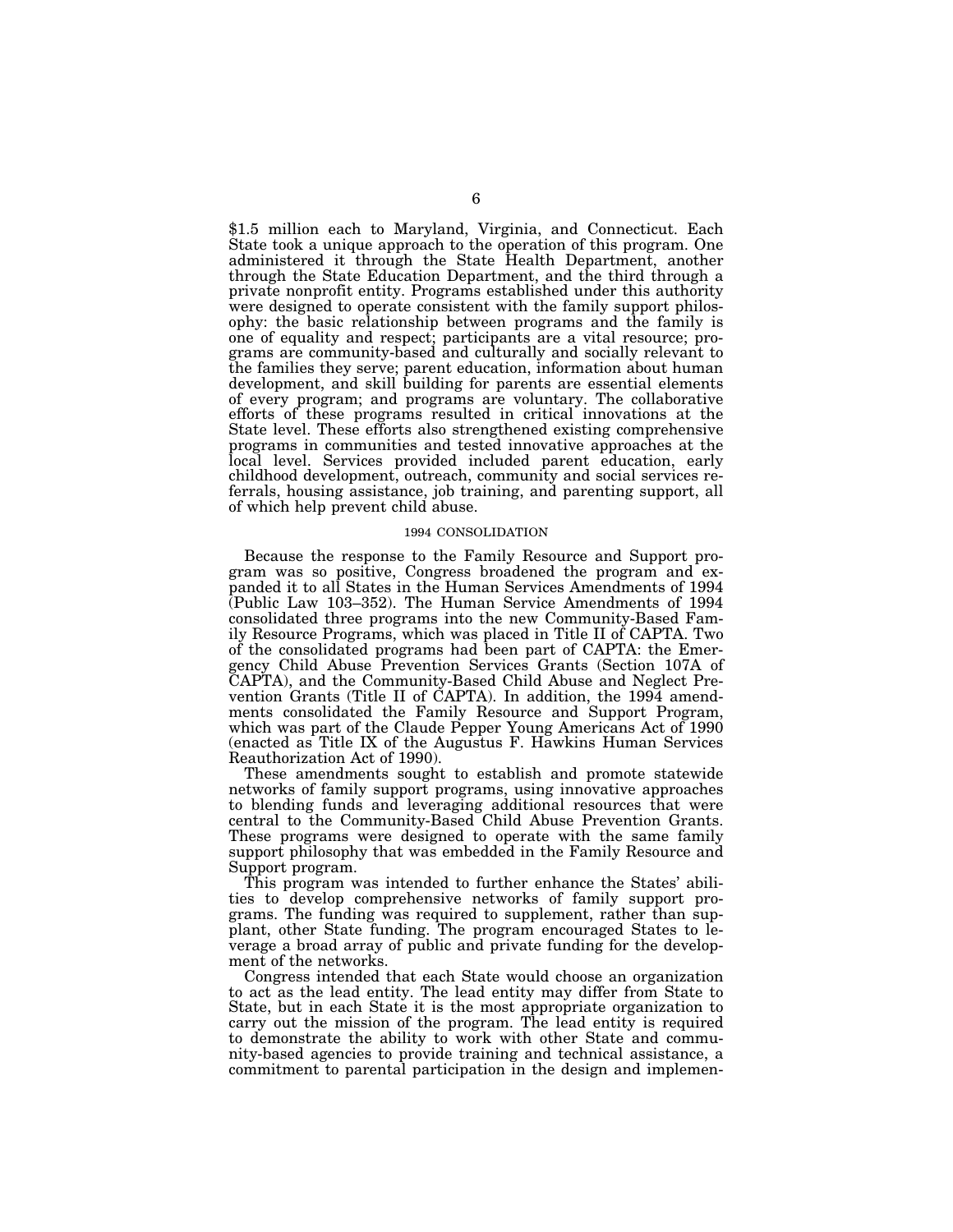tation of family resource programs, the capacity to promote a statewide network of family resource programs, and the capacity to exercise leadership in implementing effective strategies for capacity building, and access to funding for family resource services across agencies.

The program was included as Title II of the Child Abuse Prevention and Treatment Act and was authorized for only 1 year in order to put it on the same reauthorization cycle as the rest of CAPTA.

In 1996, CAPTA was reauthorized (Public Law 104–235), extending its authorization through fiscal year 2001. The act made significant changes to better target abuse and neglect prevention resources to enhance the ability of States to respond to actual cases of abuse and neglect, and to consolidate and coordinate Federal data collection efforts in order to gain a better perspective on the trends of child abuse and neglect and find effective methods of prevention and treatment efforts.

The 1996 amendments to CAPTA rewrote Title II of the act and renamed it the Community-Based Family Resource and Support Grants. The act further consolidated a number of small programs into the new program. The following programs were repealed as part of the consolidation: Community-Based Family Resource Programs, the Temporary Child Care for Children with Disabilities and Crisis Nurseries Grants, and the Family Support Program (under the McKinney Homeless Assistance Act).

The Keeping Children and Families Safe Act of 2003 (P.L. 108– 36) was signed into law on June 25, 2003, reauthorizing CAPTA and related programs. The 2003 law included provisions designed to promote increased sharing of information and expertise between child protective service agencies and education, health, and juvenile justice systems, to encourage a variety of new training programs designed to improve child protection, and to improve communication and collaboration between child protective services workers and families who are part of a child abuse and neglect investigation. The law also included for-profits among the groups that may seek demonstration grant funds and receive technical assistance for programs related to treating or preventing child maltreatment. Additionally it required States that seek Basic State Grant Funds under CAPTA to meet a number of new assurances to be eligible for this funding.

The Keeping Children and Families Safe Act of 2003 also reauthorized and increased the funding authority for two related programs: Adoption Opportunities and Abandoned Infants Assistance through 2008. A number of the changes in the Adoption Opportunities program were intended to eliminate barriers to the adoption of children across State and other jurisdictional boundaries.

The HELP Subcommittee on Children and Families held a hearing entitled ''Protecting Children, Strengthening Families: CAPTA Reauthorization'' on June 26, 2008. At this hearing, committee members learned from the Centers for Disease Control and Prevention that children who experience abuse or neglect are at risk for future health problems and experience high rates of post-traumatic stress disorder, depression, isolation, self-destructive behaviors and comorbid problems including the use of tobacco, drugs, and alcohol, and neurological impairments. The committee also heard testimony from Karen Foley-Schain, Executive Director of the Connecticut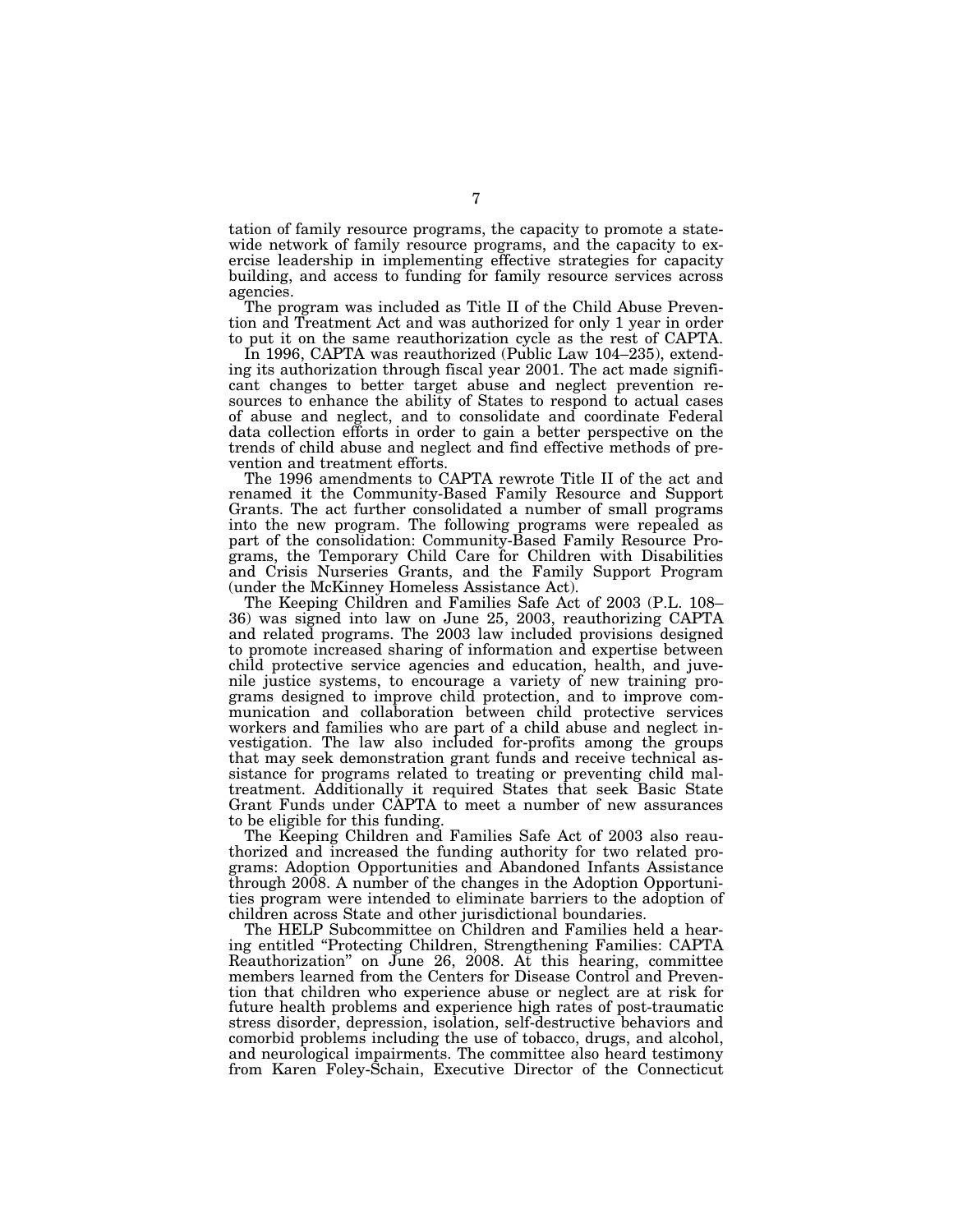Children's Trust Fund about Title II of CAPTA, Community-Based Grants for the Prevention of Child Abuse and Neglect; Caren Kaplan, Director of Child Protection Reform at the American Humane Association about differential response; and Tanya Long, a parent with Parents Anonymous® Inc. about how CAPTA services had helped her personally and about the importance of empowering parents.

#### Title II—Adoption Opportunities Act

The Adoption Opportunities Act was originally enacted in 1978 to encourage and provide for stable, supportive, and ultimately permanent homes for children and youth in the child welfare system.

More recent reauthorizations have worked to further reduce barriers to adoption including through the use of better data collection and management processes; providing training and support to prospective adoptive parents and families; and most recently, on targeting assistance toward groups disproportionately represented in the child welfare system.

#### Title III—Abandoned Infants Assistance Act

The Abandoned Infants Assistance Act was first passed in 1988 and authorizes demonstration grants to public and private nonprofit agencies for activities that prevent the abandonment of infants. The act provides for activities that identify and address the needs of abandoned infants, recruit and train foster families for abandoned children, provide residential care for infants and young children who cannot live with their families or be placed in family foster care, provide respite care for families and foster families, and recruit and train health and social services personnel to work with abandoned children. In selecting grantees, HHS must give priority to applicants in States that have procedures for expedited termination of parental rights and adoptive placement for infants who are determined under State law to be abandoned.

The Abandoned Infants Assistance Act Amendments of 1991 (P.L. 102–236) extended the Abandoned Infants Act through fiscal year 1995 and authorized new residential service centers to provide support to infants, and young children and their natural, foster, and adoptive families.

In 1996, the Abandoned Infants Assistance Act was reauthorized alongside of CAPTA by (Public Law 104–235). The act directed the Secretary to give priority in making grants to applicants in States that have developed and implemented proceedings for expedited termination of parental rights and placement for adoption of infants determined to be abandoned under State law.

The Keeping Children and Families Safe Act of 2003 (P.L. 108– 36) reauthorization required grantees to ensure that priority for their services was given to abandoned infants and young children who have life threatening illness or other special needs (while also continuing the prior law priority for abandoned infants and young children who are HIV-infected, perinatally exposed to HIV, or perinatally drug-exposed). The 2003 law also required HHS to conduct a study of the scope of abandonment of infants and young children in the Nation and it required HHS to evaluate and report on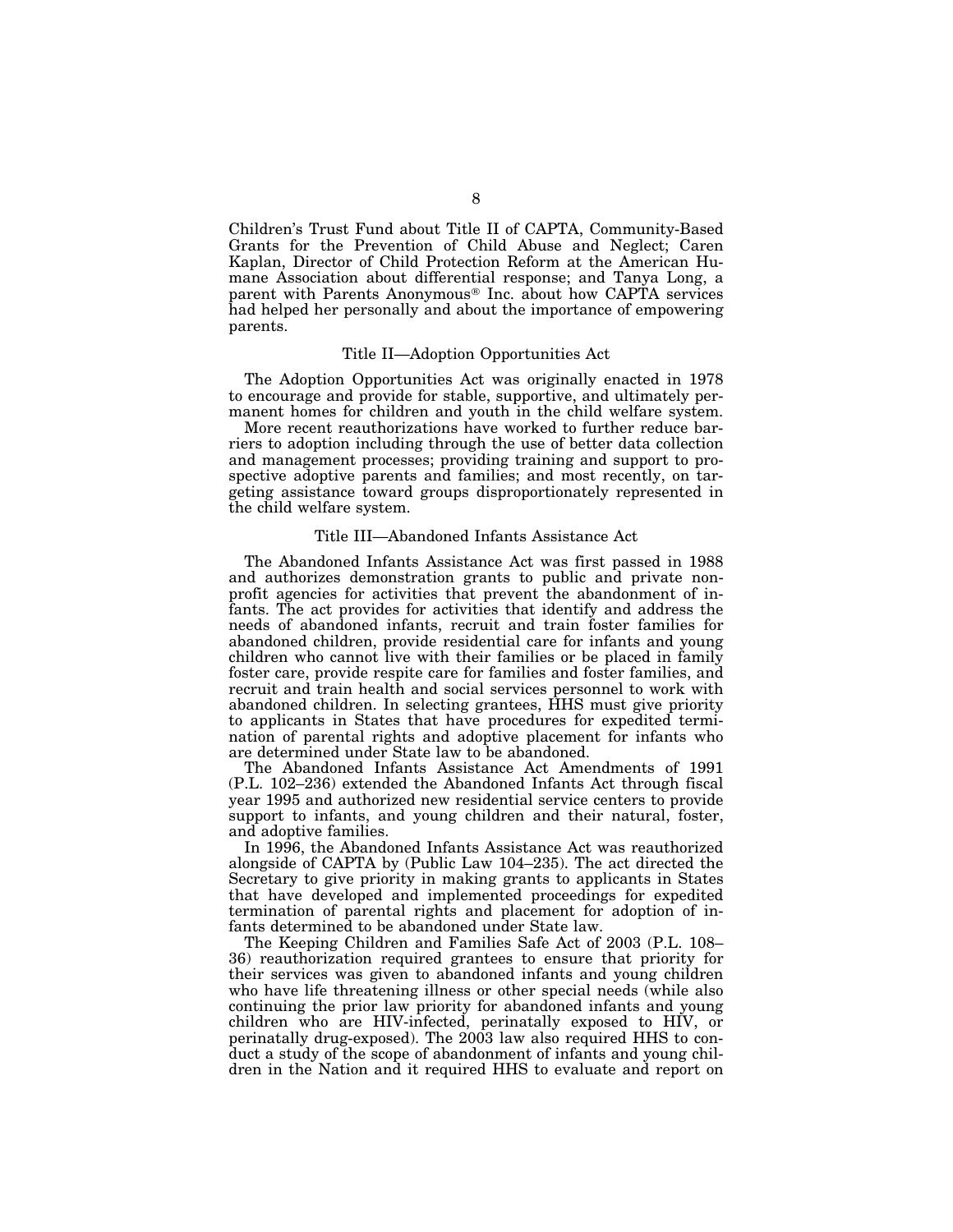effective methods of intervening to prevent abandonment of children and to better serve abandoned children.

## Title IV—Family Violence Prevention and Services Act

The Family Violence Prevention and Services Act (P.L. 98–457) was enacted in 1984 to assist States and Indian tribes to prevent family violence, to provide immediate shelter for victims of family violence and their dependents, and to provide technical assistance and training relating to family violence programs. The programs under the act were administered by the Administration for Children, Youth, and Families of the Department of Health and Human Services. The act authorized three grant programs: (1) demonstration grants to States (and Indian tribes) for prevention programs, shelters and related assistance; (2) law enforcement training and technical assistance grants for regionally based programs; and (3) information and training grants to foster cooperation between law enforcement agencies, domestic violence shelters, social service agencies and hospitals.

The 1984 Family Violence Prevention and Services Act also authorized a national information and research clearinghouse on the prevention of family violence (including the abuse of elderly persons) and a family member abuse information and documentation project to provide for objective documentation of data on the victims of family violence.

The Violent Crime Control and Law Enforcement Act of 1994 amended the FVPSA to authorize a grant for the operation of a national toll-free telephone hotline to provide information and assistance to victims of domestic violence. The amendments also authorized appropriations for battered women's shelters, as well as for the selection, implementation, and evaluation of four model programs to educate youth about domestic violence and violence among intimate partners.

Other changes set forth by Subtitle B of the Violence Against Women Act (VAWA) include the requirement that grant applications incorporate a plan to address the needs of underserved populations and that State grantees file a report explaining and assessing the activities funded by the grants. Additionally, the VAWA provided for the continued support of grants to nonprofit private organizations to provide training and technical assistance and foster collaborations among governmental systems that impact battered women.

FVPSA also authorized the Domestic Violence Prevention Enhancement and Leadership and Leadership Through Alliances (DELTA) program, which provides grants to nonprofit private organizations that coordinate community projects for intervening and preventing domestic violence.

The 2003 reauthorization made minor changes to the law and required HHS to support demonstration programs providing services to children who witness domestic violence and providing training for those who work for these children, if sufficient funds were made available.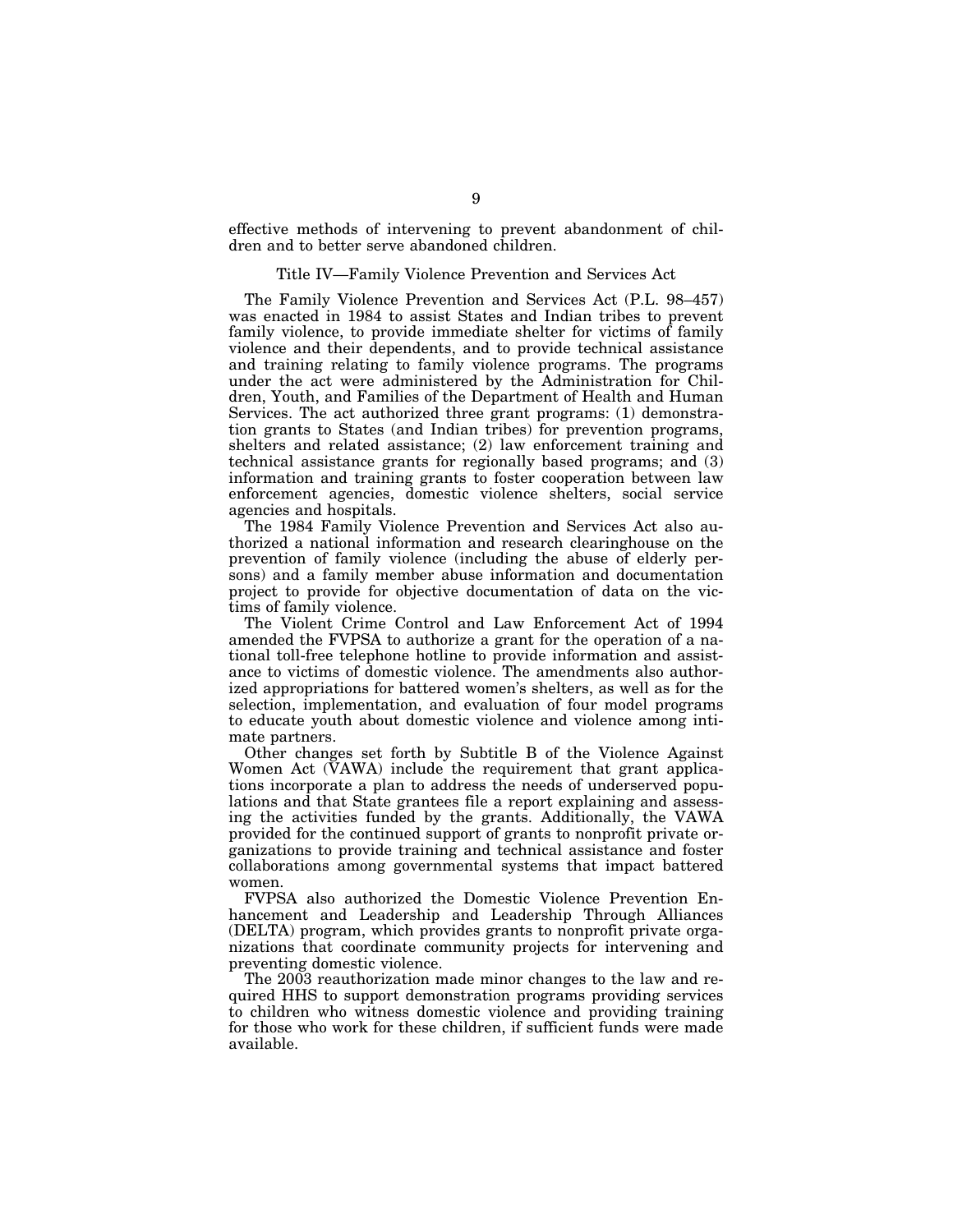## IV. EXPLANATION OF LEGISLATION AND COMMITTEE VIEWS

Reauthorizing CAPTA, FVPSA, the Abandoned Infants Assistance Act, and the Adoption Opportunities Act are critical steps in helping communities better meet the needs of abused and neglected children as well as adult victims of abuse, neglect and maltreatment. Accordingly, this reauthorization enables States to provide high-quality prevention services to reduce abuse and neglect and better address the unique needs of at-risk populations, including children with disabilities and members of minority and ethnic groups.

Consistent with these efforts, through this reauthorization the committee has three primary goals: (1) to improve data collection to improve program operation over time; (2) to improve systems for training and supporting individuals who identify, prevent, and respond to reports of abuse, neglect, and maltreatment; and (3) to strengthen coordination among service providers working to address the challenges associated with child abuse, neglect, and maltreatment as well as domestic violence and dating violence.

Each of these enhancements will improve systems for training and supporting individuals charged with identifying, preventing, and responding to reports of incidence of abuse, neglect, and maltreatment; stronger coordination among service providers; and a renewed focus on the need to respond to the conditions that lead to abuse, neglect, and maltreatment.

#### Title I—Child Abuse Prevention and Treatment Act

#### NON-ABUSING PARENT AND CHILD EXPOSURE

## *Section 104(a), 105(a), 106(a), 206(a)*

The committee is aware of circumstances in which a non-abusing parent or caregiver, who is a victim of domestic violence, is assumed, for the intent of a Child Protective Services (CPS) evaluation of the child's safety, to be abusing or neglecting his or her child due to such child's exposure to domestic violence. The committee believes that this is not in keeping with best practices, and that it is not always in the child's best interest to make such a determination based on those factors.

According to the New York State Court of Appeals' finding in Nicholson v. Scoppetta (2004), a State agency may not find "a respondent parent responsible for neglect based on evidence of two facts only: that the parent has been the victim of domestic violence, and that the child has been exposed to that violence.'' Treating a non-abusing parent as a perpetrator of child abuse or neglect often results in the separation of a child from the non-abusing parent. Research has shown that this separation can be harmful to the child. In 2004 Dr. David Pelcovitz of Yeshiva University stated that ''taking a child whose greatest fear is separation from his or her mother and in the name of 'protecting' that child by forcing on them, what is in effect, their worst nightmare . . . is tantamount to pouring salt on an open wound.''

The committee therefore encourages State child protective service systems to work with domestic violence service providers to identify best practices in early intervention measures that address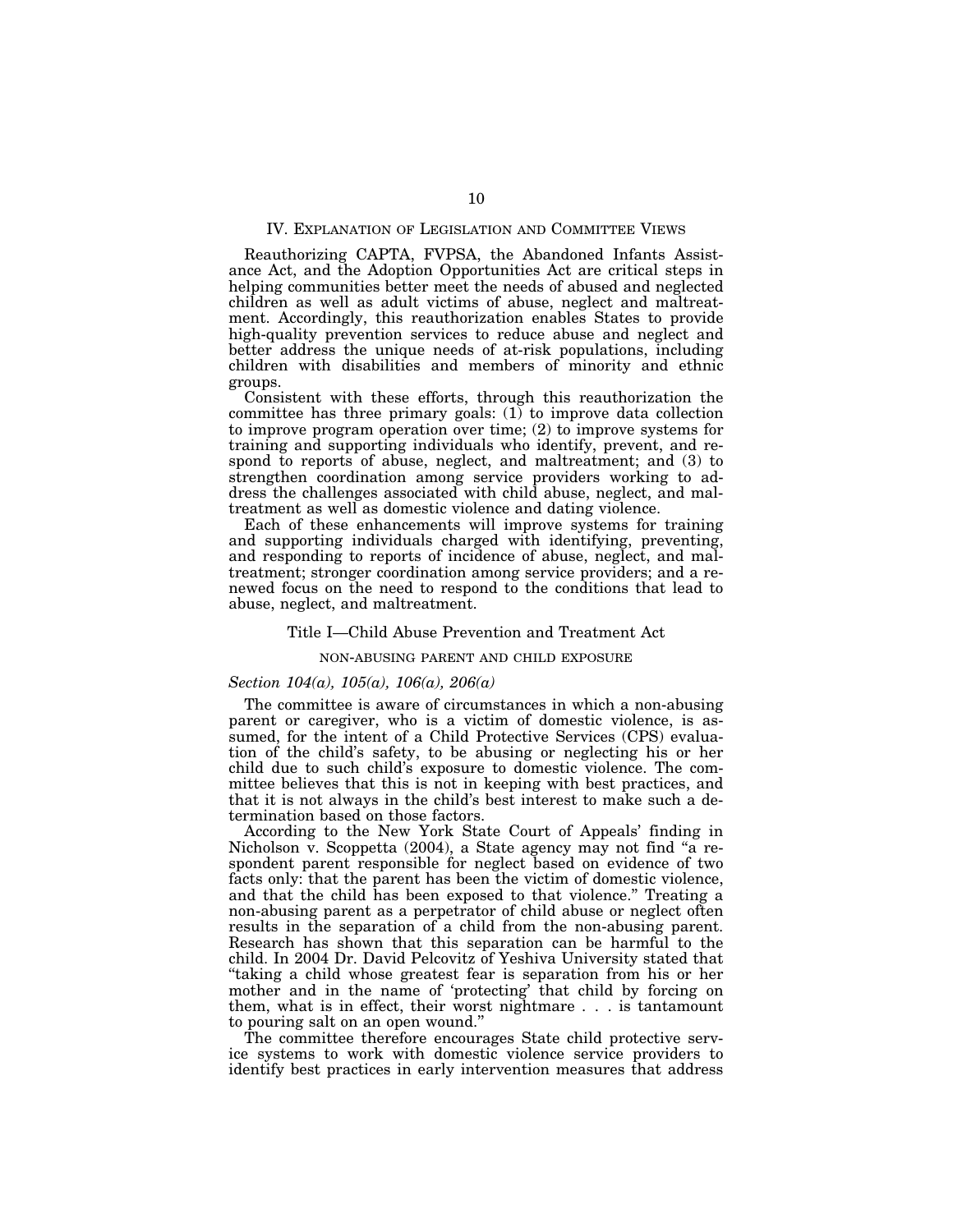the needs of children exposed to domestic violence and their nonabusing parents.

#### *Section 105(a)*

The committee encourages States to use funding under this section for grants to nonprofit and public organizations for programs that train non-offending adults in prevention, recognition, and response to child sexual abuse. The committee encourages such prevention programs to be evidence-based.

#### DIFFERENTIAL RESPONSE

Differential response is a State or community-determined formal response that assesses the needs of the child or family without requiring a determination of risk or occurrence of maltreatment. Such response occurs in addition to the traditional investigatory response.

The committee intends that the Secretary of Health and Human Services not proscribe by regulation or guidance a specific practice or narrowing of acceptable practices for differential response. Given the dissatisfaction with traditional Child Protective Services (CPS) practices and the growing recognition of the importance of engaging families to improve parenting practices, the committee intends to encourage States to use the differential response model, also known as "dual tracking," "system of care," "multiple track," or "alternative response.'' These models are viewed as effective practices to allow for more than one method of response to reports of child abuse and neglect.

The committee understands that states greatly vary in their definition and implementation of differential response, and the committee does not intend for the definition of differential response to limit child protection reforms across State and county systems. The committee intends to encourage States, as best fits their needs, to utilize some or all of the core elements that distinguish differential response models from the traditional CPS models. The core elements are the field's best attempt to define a true differential response model and distinguish the true model from what some States may define as differential response but may lack some of these core elements.

Core elements that have been identified by the 2006 National Study of Differential Response in Child Welfare include:

(1) the use of two or more discrete responses to reports of maltreatment that are screened in and accepted by the child protection agency for response;

(2) pathway assignment determined by a variety of factors that may include presence of imminent danger, level of risk, the number of previous reports, among others;

(3) pathway assignment is flexible and can be changed with additional information;

(4) ability of families who receive a non-investigatory response to accept or refuse to participate in differential response;

(5) voluntary services for families who receive a non-investigatory response, as long as safety of child is not compromised;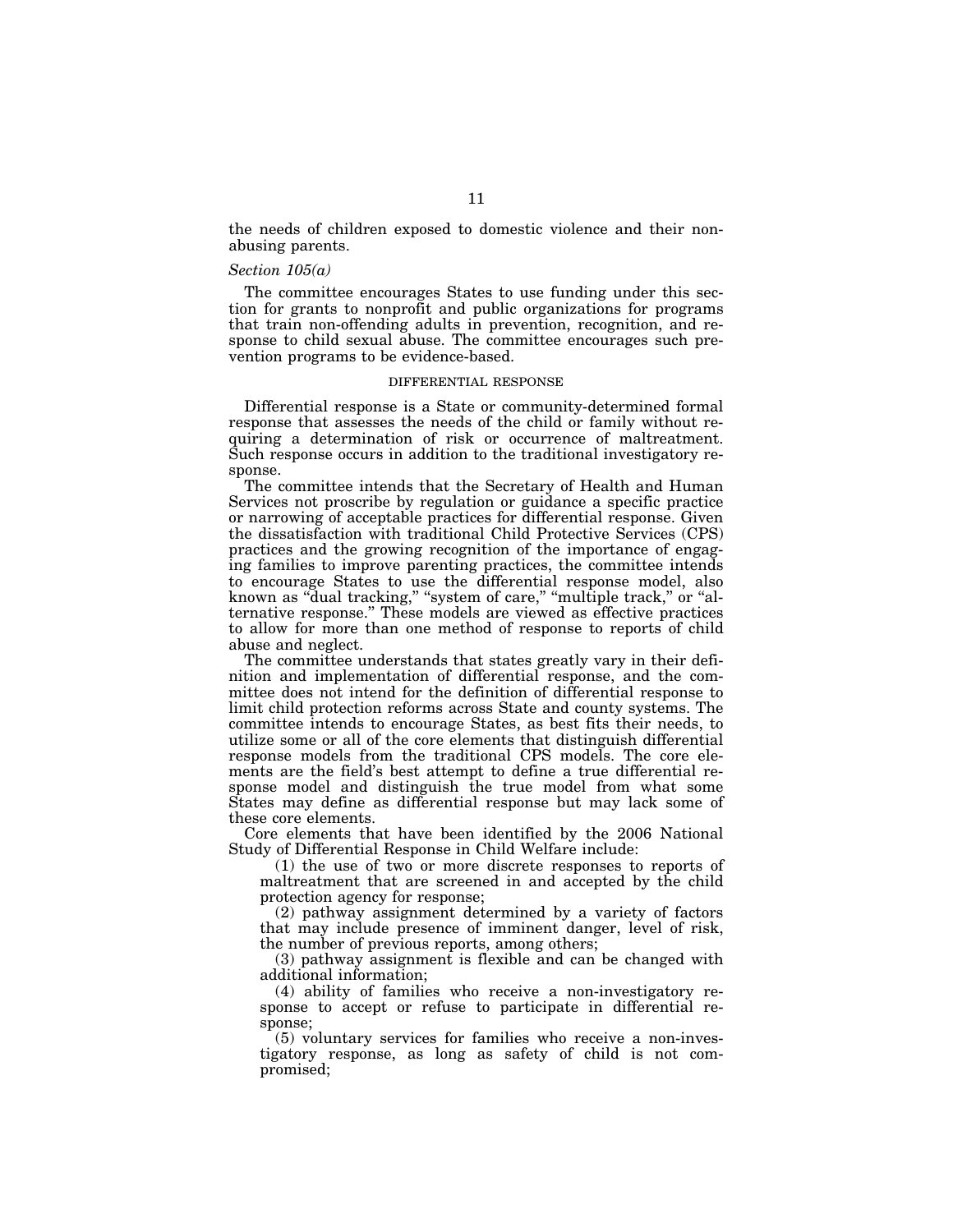(6) establishment of discrete responses is codified in State statute, protocols, and policies;

(7) no formal determination, such as substantiation or finding of abuse or neglect, that child maltreatment has occurred is necessary for differential response; and

(8) a differential use of the central registry, depending on the type of response so that there is no identification of individuals served through a noninvestigation family assessment.

The committee acknowledges the differential response model in Minnesota as a well-researched and implemented model. Minnesota's program focuses on the importance of building a culture of organizational change that rewards innovation. In lieu of an adversarial relationship with families, Minnesota's county public child protection and community-based agencies form partnerships with families who come to the attention of child protective services in order to be most responsive in the identification and delivery of needed services.

A 2004 longitudinal evaluation of the Minnesota ''alternative response'' model concluded that child safety was not compromised and that the safety of children improved when the alternative response model was used. Families who received the alternative response pathway were less likely to have new reports of child maltreatment reports when compared to the control families in the study who received the traditional investigation process. In addition, families more often reported that they were treated in a friendly and fair manner, that CPS workers listened to them, that they were involved in decisionmaking and case planning, and that they felt that they had benefited from the intervention.

#### DISCLOSURE OF INFORMATION ON CHILD FATALITIES AND NEAR FATALITIES

The committee believes that the duty of child protective services, required in CAPTA Sec.  $106(b)(2)(x)$ , to provide for the mandatory public disclosure of information about a case of child abuse or neglect which has resulted in a child fatality or near fatality ensures improved accountability of protective services and can drive appropriate and effective systemic reform. However, the committee is aware that not all States are in compliance with these CAPTA requirements. The committee calls upon the Secretary of Health and Human Services to develop clear guidelines in the form of regulations instructing the States of the responsibilities under CAPTA to release public information in cases of child maltreatment fatalities and near fatalities, and to provide technical assistance to States in developing the appropriate procedures for full disclosure of information and findings in these cases.

#### CROSS-JURISDICTION

Child maltreatment does not respect State lines. Given the mobility of our society, it is not unusual for an incident of maltreatment to occur in a State other than the one which the child or perpetrator resides. Testimony before the U.S. House of Representatives indicates that interstate jurisdictional complications can arise and may result in legitimate child abuse cases being screened out solely on a technicality. Congress recognizes that no incident of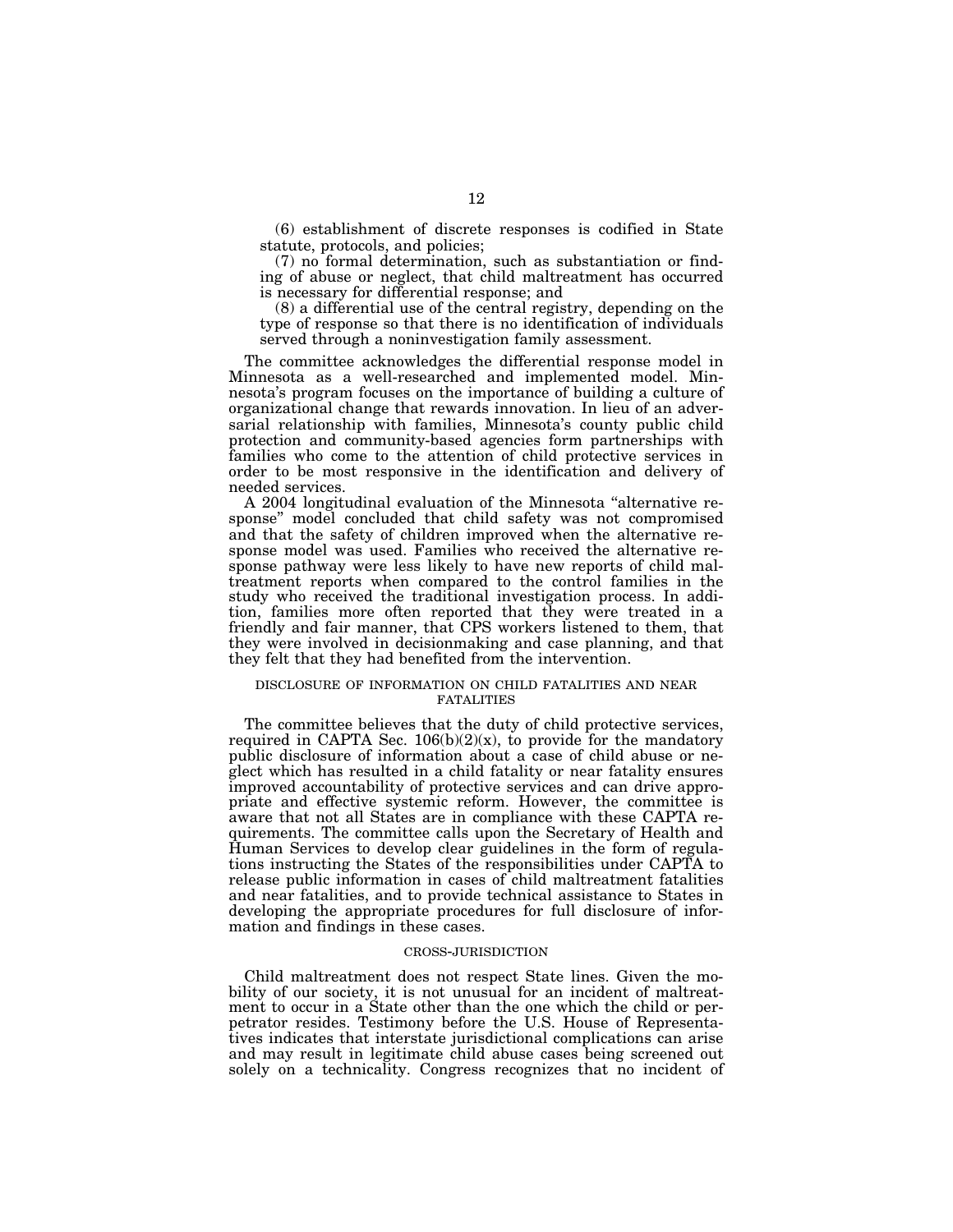child maltreatment should go ignored simply due to such complications and encourages the Secretary to examine this important issue to ensure abused children are not being ignored for bureaucratic reasons. Rather what is most important is protecting children. The Congress has added important provisions to CAPTA to help address this issue assisting States with conducting research and requiring them to consider developing recommendations which address concerns involving reports with a potential combination of jurisdictions.

#### REPORTING

The committee amended section  $106(b)(2)(A)(i)$  to codify Regulation 1340.14, a long-standing regulation that requires States, as a condition of eligibility for CAPTA funds, to have a law mandating reporting by specified individuals of known and suspected instances of child abuse and neglect. It would be the responsibility of each State to identify the categories of individuals who would be subject to such reporting requirements. This regulation also requires by statute or administrative procedure that all other persons are permitted to report known and suspected instances of child abuse and neglect to a child protective agency or other properly constituted authority. The committee does not intend for this amendment to alter the interpretation of the existing regulation.

# *Sec. 110. Reports*

The committee is concerned by reports of lawsuits filed against professionals who cooperate or assist with the filing of a mandatory report or provide consultation services to health care providers, investigators, child welfare agencies, or law enforcement. CAPTA requires each State to have a law protecting mandatory reporters who act in good faith from prosecution under State and local laws. However, this provision does not protect non-reporting professionals involved with child maltreatment investigation. Washington State has amended its legal codes to extend protection from prosecution to professionals who consult with mandatory reporters on child abuse cases. The committee directs the Secretary to conduct a study, in consultation with experts in the provision of healthcare, education, law enforcement, and local child welfare administration, that examines how provisions for immunity from prosecution under State and local laws and regulations facilitate and inhibit individuals from cooperating, consulting, or assisting in making good faith reports, including mandatory reports, of suspected or known instances of child abuse or neglect, including mandatory reports. Within 1 year of the date of enactment, the committee directs the Secretary to make recommendations for statutory or regulatory changes the Secretary determines appropriate.

## *Sec. 113. Rule of Construction*

The committee believes the Rule of Construction, should not be interpreted to discourage the reporting of incidences of child abuse or neglect to child protective services, nor to exempt any child from State reporting requirements. [The committee also believes the rule of construction in section 113 as written in current law should be enforced.]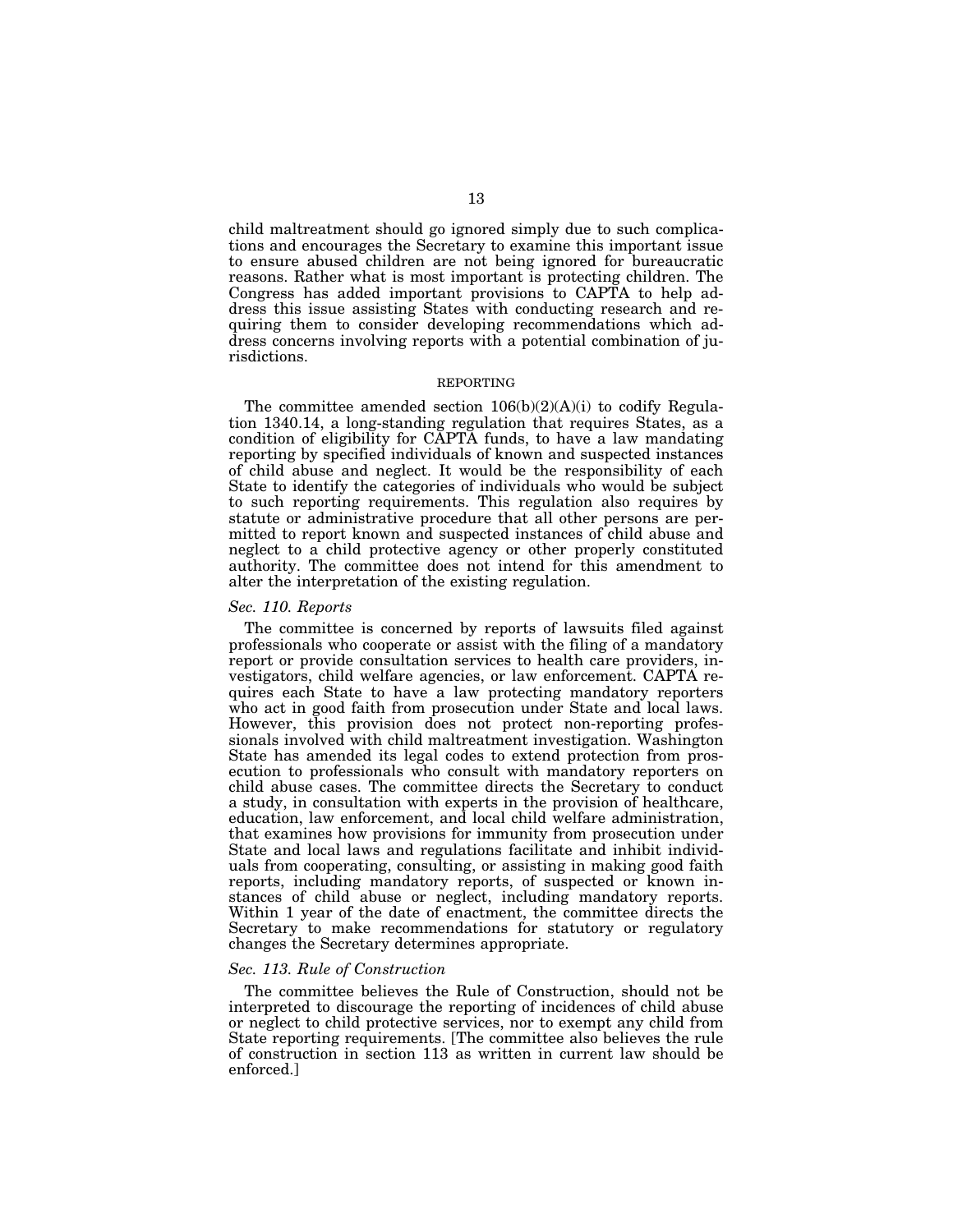## *Section 119. Definition of child abuse and neglect*

In 1996, the Federal definition of "child abuse and neglect" in CAPTA was amended to include the words ''serious'' and ''recent'' as modifiers of findings of child maltreatment. According to the Senate report (S. Report 104–117), this change was made to set a clear Federal minimum standard for States to define child abuse and neglect. Also according to the committee report, ''In using the word "recent" as a qualifier to parental action or inaction which constitute child maltreatment, the committee does not intend that States should limit their authority in situations where past evidence may suggest that children are still at risk.'' The committee continues to support that interpretation of the word ''recent'' for the purposes of this definition.

Since the 1996 reauthorization, many States have maintained or expanded their State definitions and practices to allow State child protective systems and others to focus on early intervention in the protection of children who have been maltreated or are at risk of more serious abuse or neglect. In approximately 38 States and American Samoa, Guam, the Northern Mariana Islands, Puerto Rico, and the Virgin Islands, the definition of abuse also includes acts or circumstances that threaten the child with harm or create a substantial risk of harm to the child's health or welfare.

Florida, for example, has a definition for "physical abuse" that references threatened acts and acts that are likely to cause a child's physical, mental, or emotional health to be significantly impaired which could allow for early intervention services in the protection of children. Florida's definition of ''physical abuse'' is:

*''Abuse means any willful act or threatened act that results in any physical, mental, or sexual injury or harm that causes or is likely to cause a child's physical, mental, or emotional health to be significantly impaired. Abuse of a child includes acts or omissions. Harm to a child's health or welfare can occur when a person: inflicts or allows to be inflicted upon the child physical, mental, or emotional injury, purposely gives a child poison, alcohol, drugs, or other substances that substantially affect the child's behavior, motor coordination, or judgment or that result in sickness . . . (Ann. Stat. § 39.01)''* 

Alabama, defines physical abuse to mean ''harm or threatened harm to the health or welfare of a child through: Nonaccidental physical injury; Sexual abuse or attempted sexual abuse; Sexual exploitation or attempted sexual exploitation.'' *Ala. Code § 26–14– 1(1)–(3).* 

Iowa considers child abuse or neglect to mean ''any nonaccidental physical injury, or injury that is at variance with the history given of it, suffered by a child as the result of acts or omissions of a person responsible for the care of the child.'' *Ann. Stat. § 232.68.* 

Michigan defines child abuse to mean ''harm or threatened harm to a child's health or welfare that occurs through nonaccidental physical or mental injury, sexual abuse, sexual exploitation, or maltreatment by a parent, a legal guardian, or any other person responsible for the child's health or welfare or by a teacher, a teacher's aide, or a member of the clergy.'' Additionally, severe physical injury means ''an injury to the child that requires medical treatment or hospitalization and that seriously impairs the child's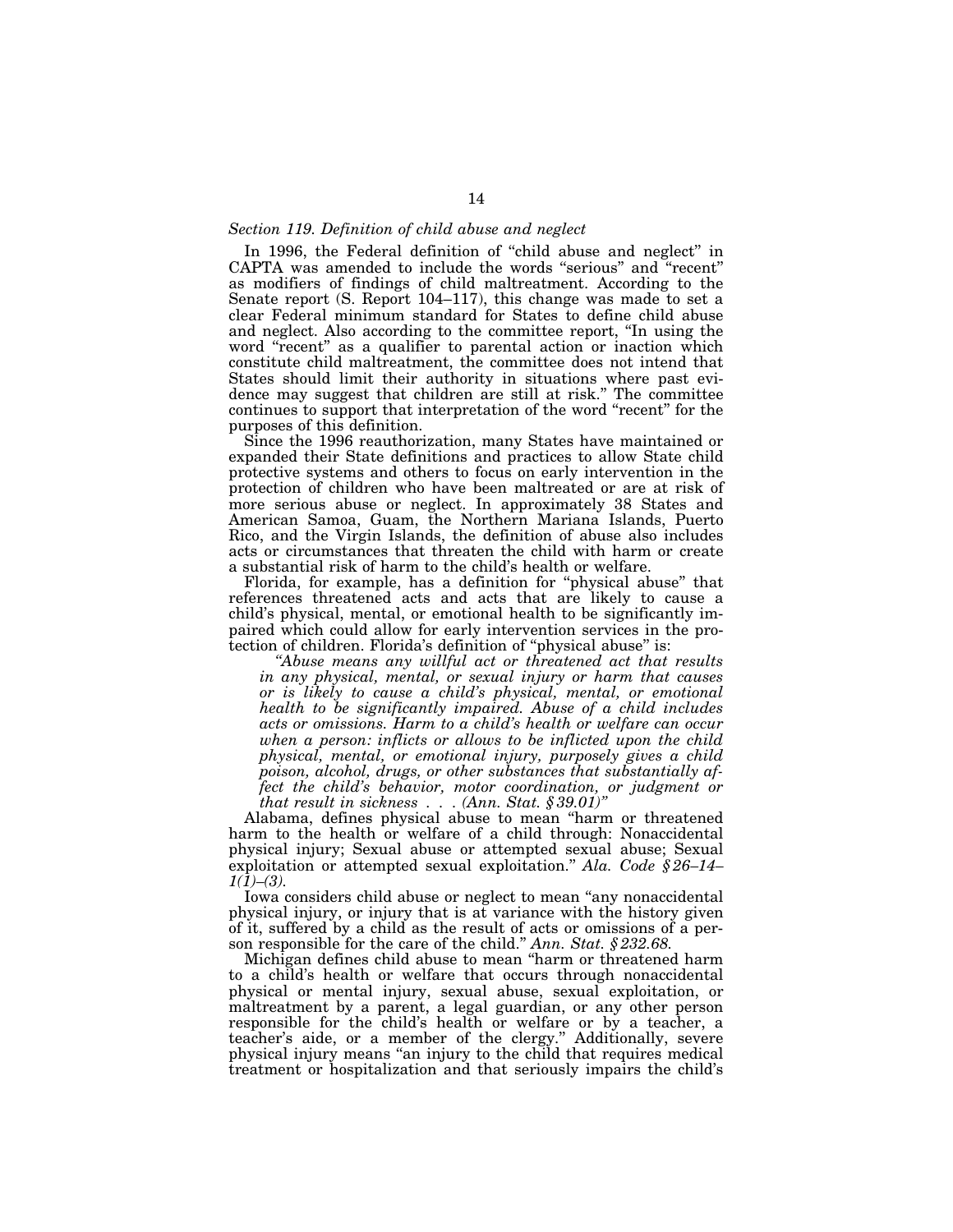health or physical well-being.'' *Comp. Laws §§ 722.622; 722.628(3)(c).* 

In Washington abuse or neglect means "the injury of a child by any person under circumstances that cause harm to the child's health, welfare, or safety, or the negligent treatment or maltreatment of a child by a person responsible for or providing care to the child.'' *Rev. Code §§ 26.44.020; 26.44.030; 9A.16.100.* 

As in prior years, the most recent annual U.S. Department of Health and Human Services' Child Maltreatment report from 2008 shows that neglect cases comprise the majority of maltreatment reports nationwide. In the 2008 report, 70 percent of the victims suffered neglect, more than 15 percent of the victims suffered physical abuse, and less than 10 percent of the victims suffered from psychological maltreatment.

Child neglect, particularly chronic neglect, is a difficult issue for child welfare workers and other mandatory reporters to discover because the multiple, chronic, and long-term problems that occur are not compatible with the short-term, crisis-oriented approaches of the incident-driven system.

The committee recognizes that the most insidious maltreatment—the cumulative harm to the child who experiences chronic neglect—can harm the development of the brains of infants and small children and impair cognitive and sensory growth. The unremitting daily impact of these experiences on the child can be profound and exponential, and diminish a child's sense of safety, stability and well-being.

Although the committee makes no changes to the Federal definition of neglect, the committee encourages States to carefully examine their State laws, policies, practices, and procedures to ensure that children are protected from abuse and neglect.

The committee also recognizes that child protective agencies are increasingly focused on providing preventive services and the use of differential response to better address the needs of families and children for support and assistance. Accordingly, the committee encourages the Secretary to work closely with States in providing best practices, technical assistance, and guidance on how best to develop differential response systems so that more preventative services can be offered by States to help reduce the incidence of child abuse and neglect, advance the knowledge base on how best to intervene appropriately in cases of neglect, and respond thoughtfully to the needs of children and families involved in these circumstances.

#### *Section 106(b)(2)(A)(xviii) and (xix)*

In the 2003 reauthorization of CAPTA (P.L. 108–36), Congress added a number of provisions aimed at ensuring that State child welfare systems use best practices that incorporate representatives of the child protective service system respecting the legal rights of children and families, while continuing to ensure the safety of children. Section  $106(b)(2)(A)(xviii)$  and  $(xix)$  required States, as a condition for eligibility of CAPTA funds, to have procedures and provisions such that representatives of child protective services agencies advise individuals of the complaints or allegations made against them (in a manner consistent with laws protecting the rights of the informant) as well as specific training for such representatives re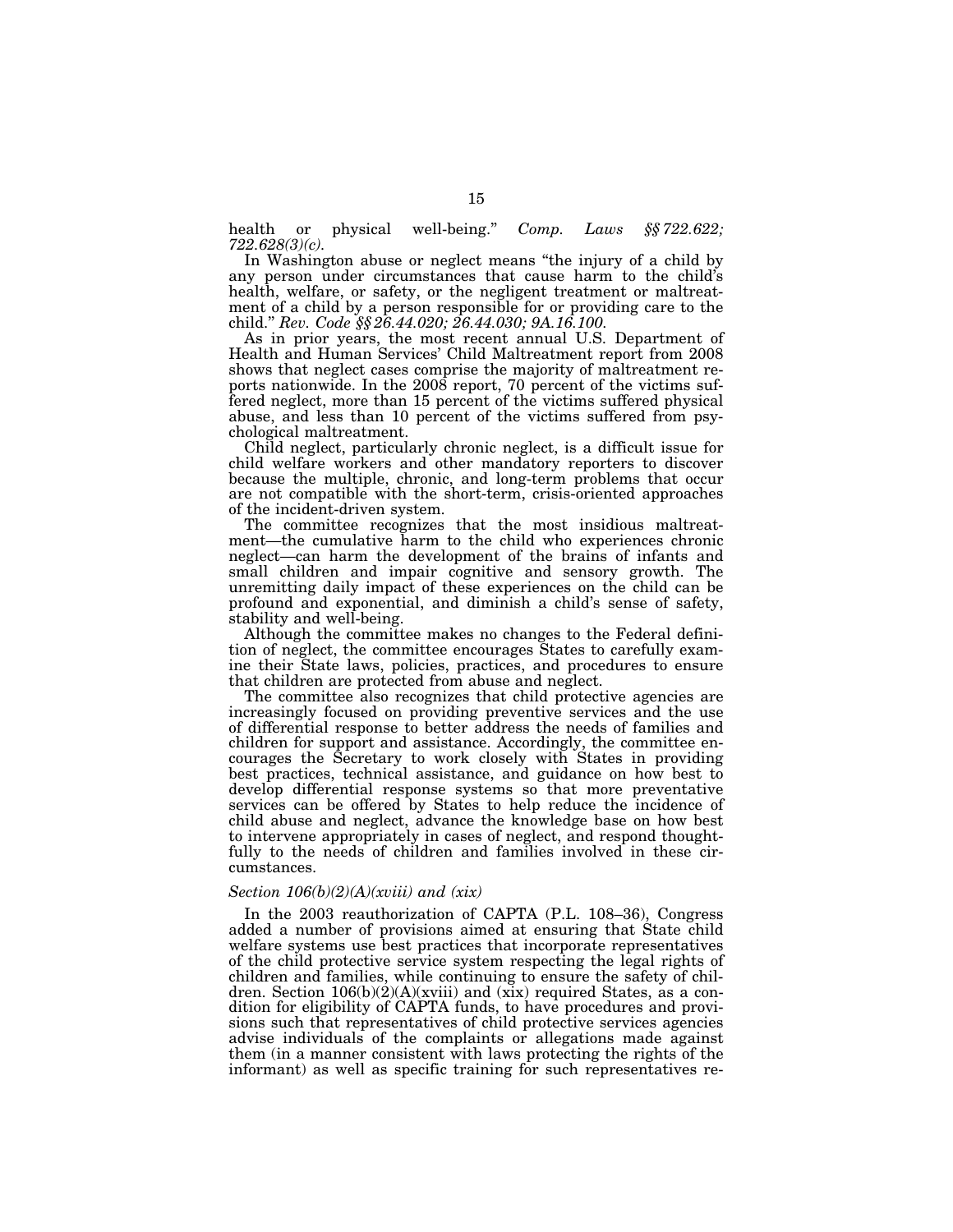garding their legal duties in order to protect the ''legal rights and safety of children and families from the initial time of contact during investigation through treatment.'' P.L. 108–36 also authorized the Secretary, under section  $105(a)(1)$  to make grants for the training of personnel in best practices that promote collaboration with families from the initial contact as well as training of personnel regarding their legal duties to protect the legal rights of children and families. The committee continues to believe that investigations can be traumatic and disruptive to children and families, and while they are essential for ensuring a child's safety, care should be taken to limit the trauma children and families undergo during these investigations.

#### *Section 201*

The committee encourages States to use funding under this section to offer training for child protective services personnel in best practices to prevent, recognize and react responsibly to child sexual abuse, and that such programs be evidence-based.

# Title II—Adoption Opportunities Act

## DISPROPORTIONATE REPRESENTATION OF AFRICAN-AMERICAN AND OLDER CHILDREN IN THE FOSTER CARE SYSTEM

The committee is aware of the disproportionate representation of older children, African-American children, and children with disabilities in foster care throughout the country. The committee encourages States and localities to take appropriate steps to meet this critical challenge and provide better opportunities for these children to find stable and supportive homes.

Presently, there are more than 420,000 children in foster care and a disproportionate number of these children are African-American. Despite representing less than 15 percent of the U.S. population under the age of 18, African-American children comprise more than 30 percent of the children who were in foster care in 2009. According to the U.S. Department of Health and Human Services, of the 420,000 children in foster care in 2009, 40 percent were white and 30 percent were black; however, of the 276,000 children who exited foster care during fiscal year 2009, 43 percent were white and only 27 percent were black. Additionally, 38 percent of the children in foster care who were waiting to be adopted were white and 30 percent were black, but just 25 percent of children adopted with public child welfare agency involvement during fiscal year 2009 were black, while 44 percent were white.

Similarly, older youth are disproportionately represented in the foster care system. Youth 14 to 17 years of age represent 23 percent of the national under age 18 population, but in 2009 of the children in foster care under age 18, 30 percent were 14 to 17 years of age. Youth in that age group represented just 7 percent of the children adopted from the public foster care system in 2009. Further, the number of children who "emancipate" from foster care that is, leave State foster care custody due to reaching the age of majority rather than placement with a permanent family—grew from a little more than 20,000 in 2000 to more than 29,000 in 2009. Generally, teenagers are less likely to be adopted or placed with relatives as they get older and are more likely to run away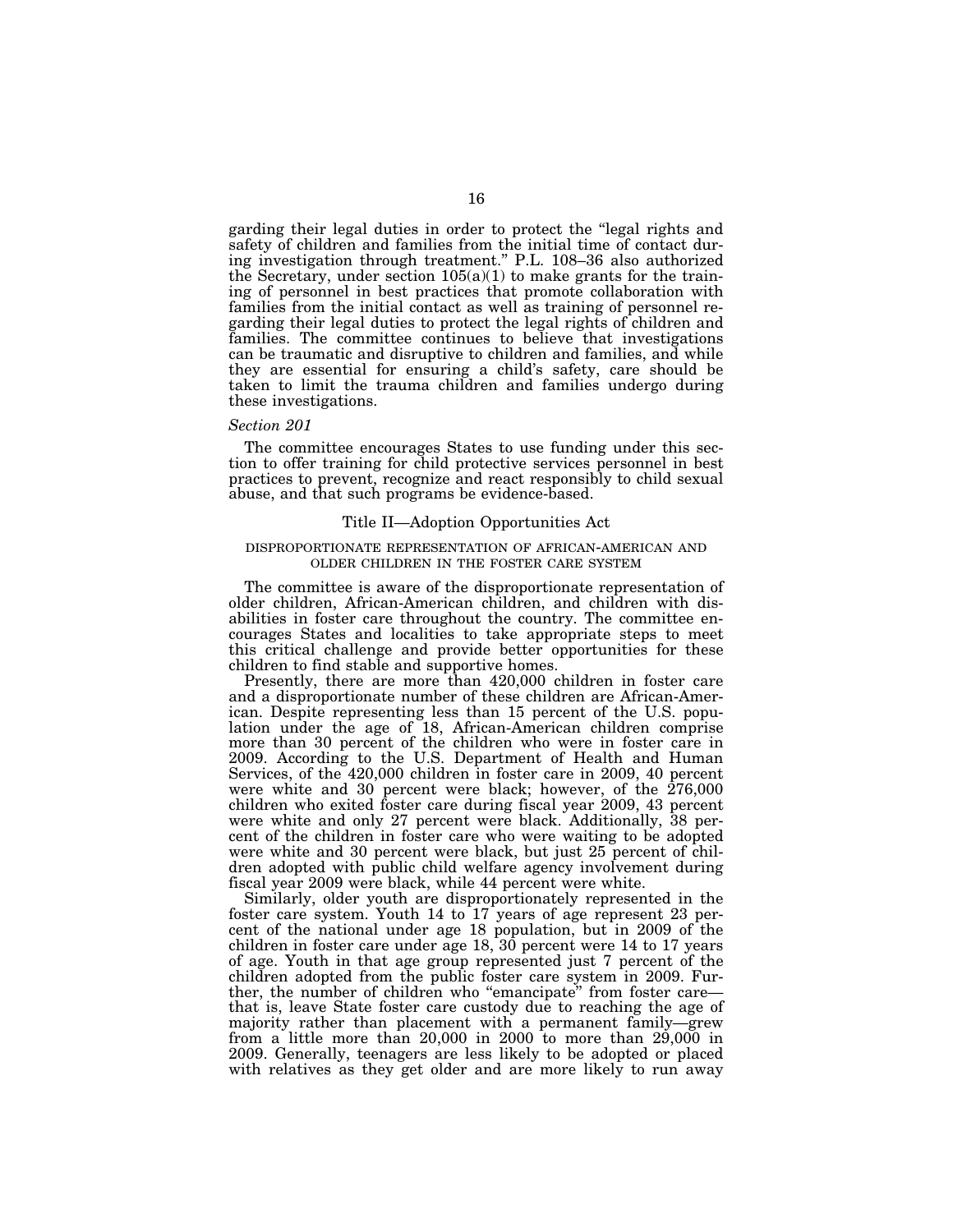and exit by reaching the age of majority or some other pathway, such as independent living. Accordingly, the committee believes that States, as well as State and local agencies, should work to ensure that every child has access to permanent, continuous, and nurturing relationships with caring adults. The committee encourages State systems and local providers to work to increase the permanency of African-American children, older children, and children with special needs.

#### TITLE IV—FAMILY VIOLENCE PREVENTION AND SERVICES ACT

## RACIAL AND ETHNIC MINORITIES, SECTION 302(A)(9)

The committee recognizes that the term "underserved populations'' includes racial and ethnic minority groups that have unique cultural and linguistic needs. In order to meet the need for services in these communities, family violence services are often provided by programs other than traditional domestic violence service providers, either through partnerships or referrals to specialized providers. The committee believes that when services are not available through the traditional service provider, the use of partnerships is a vital way to serve all victims of domestic violence. Because these specialized providers are such an important component of a comprehensive family violence service and prevention system, it is the committee's intent that these programs continue to be eligible for FVPSA grant funding.

#### CULTURALLY APPROPRIATE SERVICES, SECTION 308(B)(2)(E)

The committee intends that services provided by the State respond to the needs of racial and ethnic minorities, including through the provision of culturally and linguistically appropriate services for such populations.

#### CHILD EXPOSURE TO DOMESTIC VIOLENCE, SECTION 312

The committee intends that children who are exposed to domestic violence are eligible to receive services under FVPSA that respond to the effects of exposure, including those provided in coordination with services for non-abusing parents or caretakers and targeted domestic violence prevention activities. According to the American Journal of Health and Behavior, *Is Adolescent Sibling Violence a Precursor to College Dating Violence?* (2003), and the Journal of Interpersonal Violence, *Violent Childhood Experiences and the Risk of Intimate Partner Violence in Adults* (2008), adolescent girls exposed to domestic violence are significantly more likely than their non-exposed peers to become victims of domestic violence, and adolescent boys exposed to domestic violence are four times more likely than their non-exposed peers to perpetrate domestic violence.

## RELIGIOUS AND FAITH-BASED COMMUNITIES, SECTION 302(A)(9)

The committee intends that all victims of domestic violence have access to immediate emergency shelters and supportive services. Many religious and faith-based communities provide immediate emergency shelter as part of their outreach mission, and the committee encourages domestic violence service providers to continue to work with these providers in their geographic region to ensure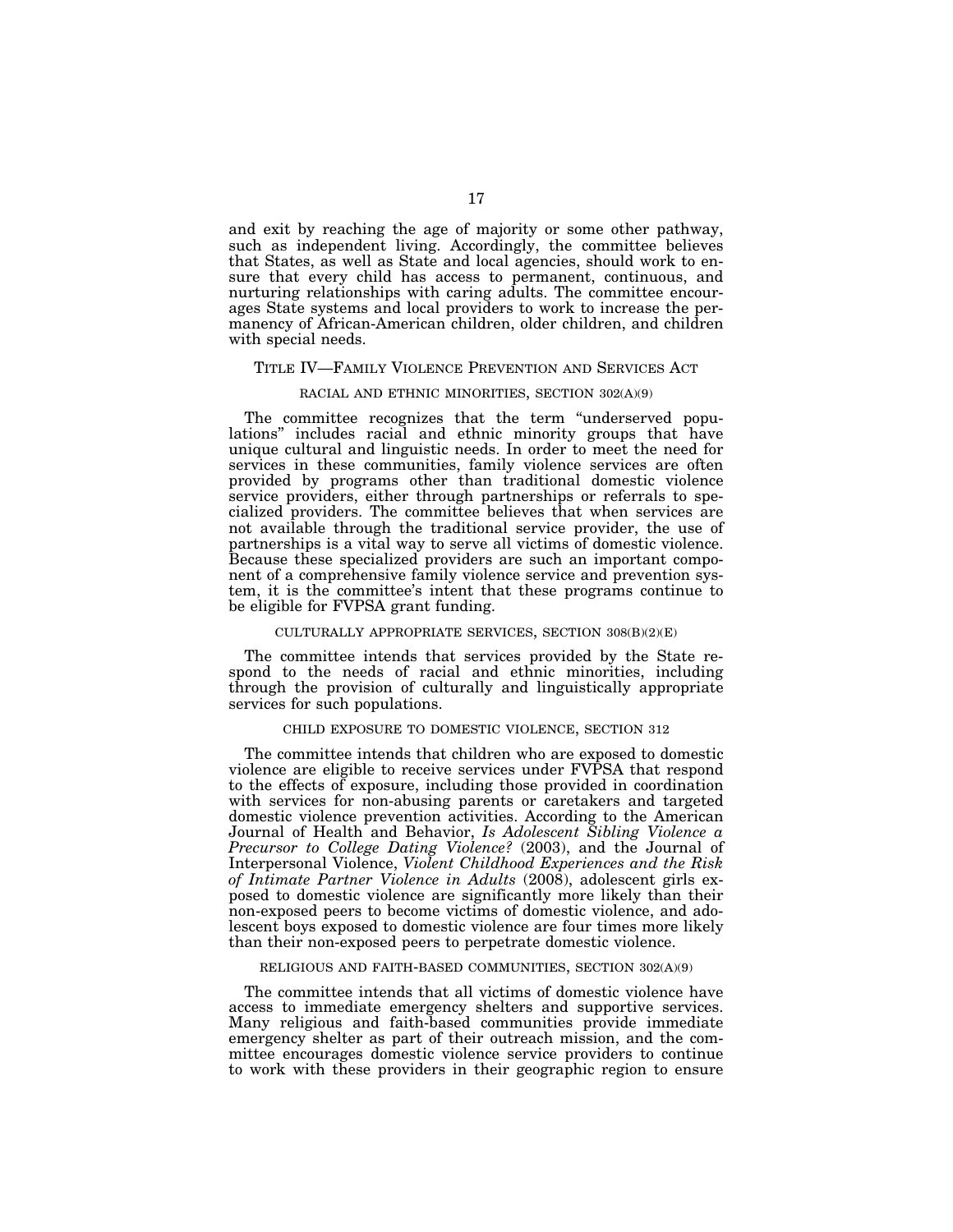that all victims have access to immediate emergency shelter and supportive services.

#### COORDINATED COMMUNITY RESPONSE, SECTION 314

The committee intends that ''coordinated community response'' means an organized effort, such as a task force, coordinating council, or coalition of entities operating in a defined geographical area, representing an array of service providers responding to the needs of domestic violence populations in such area. The purpose of a ''coordinated community response'' is to prevent domestic violence and coordinate services to victims of domestic violence and their families by integrating strategies and services through increased communication, cooperation, and coordination of participants and providers. Participating entities can include law enforcement agencies, advocacy organizations, health care providers, child protection services, and other private and public entities. Coordination helps to ensure that the system works optimally; victims are protected and receive the services they need; perpetrators are held accountable and cease their abusive behavior; and communities become engaged in efforts to change the social norms and attitudes that contribute to domestic violence.

## NON-ABUSING PARENT, SECTIONS 308, 312

Parents who are abused often face stigma or a lack of understanding about their needs and the needs of their children. In some cases, parents who have been abused have, in an overabundance of caution, subsequently been accused of abusing, neglecting, or mistreating their children. According to the Bureau of Justice Assistance of the U.S. Department of Justice, over 50 percent of female victims of domestic violence live in households with at least one child under the age of 12. Furthermore, according to the National Council of Juvenile and Family Court Judge's *Green Book* (1999), the goal in all incidents of domestic violence should be to create safety, enhance well-being, and provide stability for the victims of such violence and their dependents.The *Green Book* states that, in order to preserve these goals, it is in the best interest of the dependent and the victim to keep children with their non-abusing parents. Accordingly, the committee believes that States and State agencies should take into account current best practices when intervening in a violent situation in order to reduce stigma and ensure that the best interests of the child are fully met.

#### V. COST ESTIMATE

Hon. TOM HARKIN,

*Chairman, Committee on Health, Education, Labor, and Pensions U.S. Senate, Washington, DC.* 

DEAR MR. CHAIRMAN: The Congressional Budget Office has prepared the enclosed cost estimate for S. 3817, the CAPTA Reauthorization Act of 2010.

If you wish further details on this estimate, we will be pleased to provide them. The CBO staff contact is Jonathan Morancy.

Sincerely,

DOUGLAS W. ELMENDORF.

Enclosure.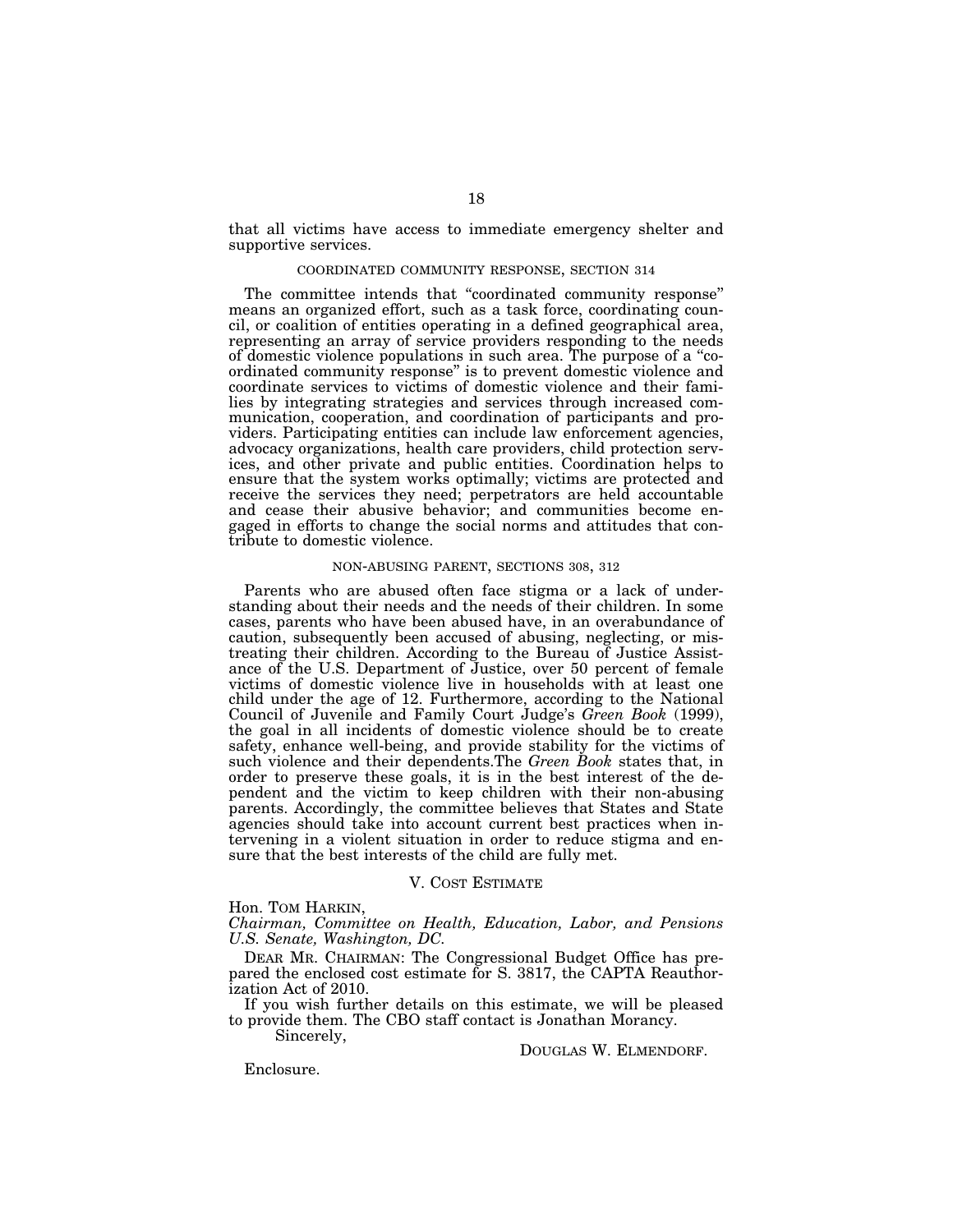S. 3817 would authorize appropriations for 2011 through 2015 and amend the following four statutes dealing with child welfare.<br>• The Child Abuse Prevention and Treatment Act,

• The Family Violence Prevention and Services Act,<br>• The Child Abuse Prevention and Treatment and Adoption Reform Act of 1978, and

• The Abandoned Infants Assistance Act of 1988.

CBO estimates that implementing the bill would cost about \$2 billion over the 2011–2015 period, assuming appropriation of the estimated amounts. Pay-as-you-go procedures do not apply to this legislation because it would not affect direct spending or revenues.

S. 3817 contains no intergovernmental or private-sector mandates as defined in the Unfunded Mandates Reform Act (UMRA).

Estimated cost to the Federal Government: The estimated budgetary impact of S. 3817 is shown in the following table. The costs of this legislation fall within budget function 500 (education, training, employment, and social services).

|                                              | By fiscal year in millions of dollars- |      |      |      |      |                  |
|----------------------------------------------|----------------------------------------|------|------|------|------|------------------|
|                                              | 2011                                   | 2012 | 2013 | 2014 | 2015 | $2011 -$<br>2015 |
| CHANGES IN SPENDING SUBJECT TO APPROPRIATION |                                        |      |      |      |      |                  |
| Child Abuse Prevention and Treatment:        |                                        |      |      |      |      |                  |
|                                              | 202                                    | 204  | 207  | 211  | 215  | 1.039            |
|                                              | 69                                     | 168  | 197  | 202  | 206  | 842              |
| Family Violence Prevention and Services:     |                                        |      |      |      |      |                  |
|                                              | 185                                    | 185  | 185  | 185  | 185  | 925              |
|                                              | 63                                     | 153  | 177  | 179  | 179  | 751              |
| Adoption Reform:                             |                                        |      |      |      |      |                  |
|                                              | 40                                     | 41   | 41   | 42   | 43   | 207              |
|                                              | 14                                     | 34   | 39   | 40   | 41   | 168              |
| Abandoned Infants Assistance:                |                                        |      |      |      |      |                  |
|                                              | 45                                     | 46   | 48   | 51   | 55   | 245              |
|                                              | 15                                     | 38   | 45   | 47   | 50   | 195              |
| <b>Total Changes:</b>                        |                                        |      |      |      |      |                  |
|                                              | 472                                    | 476  | 481  | 489  | 498  | 2.416            |
|                                              | 161                                    | 393  | 458  | 468  | 476  | 1,956            |

Basis of estimate: For the purposes of this estimate, CBO assumes that S.  $3817$  will be enacted by the end of  $2010$ , that amounts authorized and estimated to be necessary will be appropriated for each fiscal year beginning with fiscal year 2011, and that outlays will follow historical spending patterns for similar programs.

#### *Child Abuse Prevention and Treatment*

The Child Abuse Prevention and Treatment Act (CAPTA) would authorize formula grants to States for child protective services and child welfare systems based in the community. Additionally, the bill would authorize funding for competitive grants for research and demonstration projects. The bill would authorize the appropriation of \$200 million in 2010 and such sums as are necessary for 2011 through 2015. (Because fiscal year 2010 is completed, this estimate does not reflect any impact for that year.) Adjusting for inflation for 2011 through 2015, CBO estimates that implementing S. 3817 would increase spending by \$842 million over the 2011–15 period, assuming appropriation of the estimated amounts.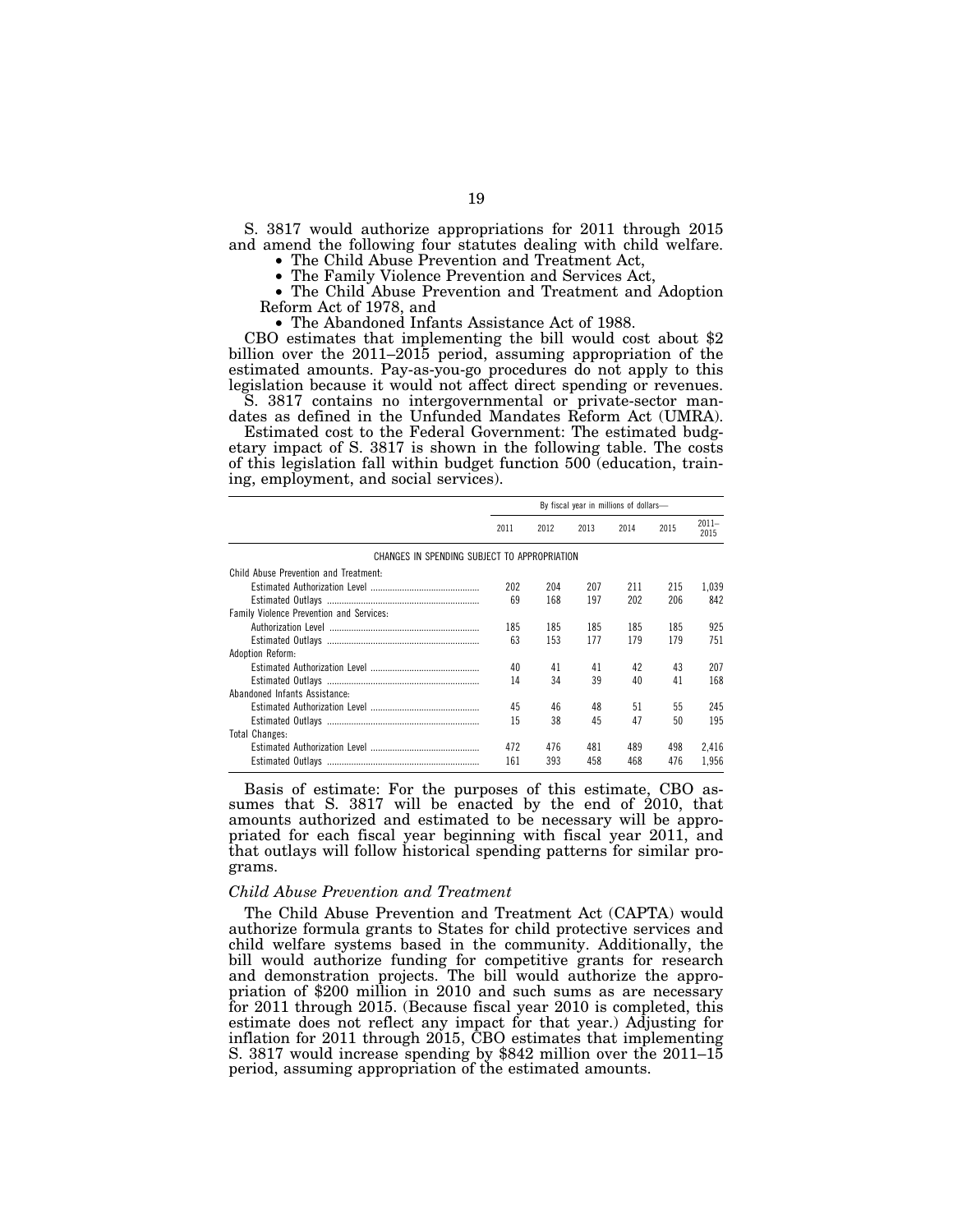## *Family Violence Prevention and Services*

The Family Violence Prevention and Services Act would help States prevent domestic violence, provide services to people who have suffered from such violence, and assist with technical assistance and training at the State and local levels. The bill would authorize \$185 million per year for formula grants to States and tribes, the national domestic violence hotline, and other purposes. CBO estimates that implementing this bill would increase spending by \$751 million for family violence prevention over the 2011–15 period, assuming appropriation of the authorized amounts.

#### *Adoption Reform*

The Child Abuse Prevention and Treatment and Adoption Reform Act of 1978 would provide funding for the promotion of adoption, particularly of special needs children, as well as other activities. The bill would authorize the appropriation of \$40 million in 2010 and such sums as are necessary for 2011 through 2015. Adjusting for inflation, CBO estimates that implementing S. 3817 would increase spending by approximately \$170 million over the 2011–15 period, assuming appropriation of the estimated amounts.

#### *Abandoned Infants Assistance*

The Abandoned Infants Assistance Act of 1988 would allow the Department of Health and Human Services to provide grants to public and private nonprofit organizations. Those grants could be used to demonstrate methods for such activities as preventing child abandonment, recruiting foster families, and running residential care programs. S. 3817 would authorize the appropriation of \$45 million in 2010 and such sums as are necessary for 2011 through 2015. Adjusting for inflation, CBO estimates that this bill would increase spending by approximately \$200 million for abandoned infant assistance over the 2011–15 period, assuming appropriation of the estimated amounts.

Pay-as-you-go considerations: None.

Intergovernmental and private-sector impact: S. 3817 contains no intergovernmental or private-sector mandates as defined in UMRA. Grant funds authorized in the bill would benefit State, local, and tribal governments. Any costs those governments incur, including matching funds, would result from complying with conditions of federal assistance.

Estimate prepared by: Federal costs: Jonathan Morancy; Impact on State, local, and Tribal Governments: Lisa Ramirez-Branum; Impact on the private sector: Sarah Axeen.

Estimate approved by: Peter H. Fontaine, Assistant Director for Budget Analysis.

# VI. REGULATORY IMPACT STATEMENT

#### A. REGULATORY IMPACT

In accordance with paragraph 11(b) of rule XXVI of the Standing Rules of the Senate, the committee has determined that there will be minimal increases in the regulatory burden imposed by this bill.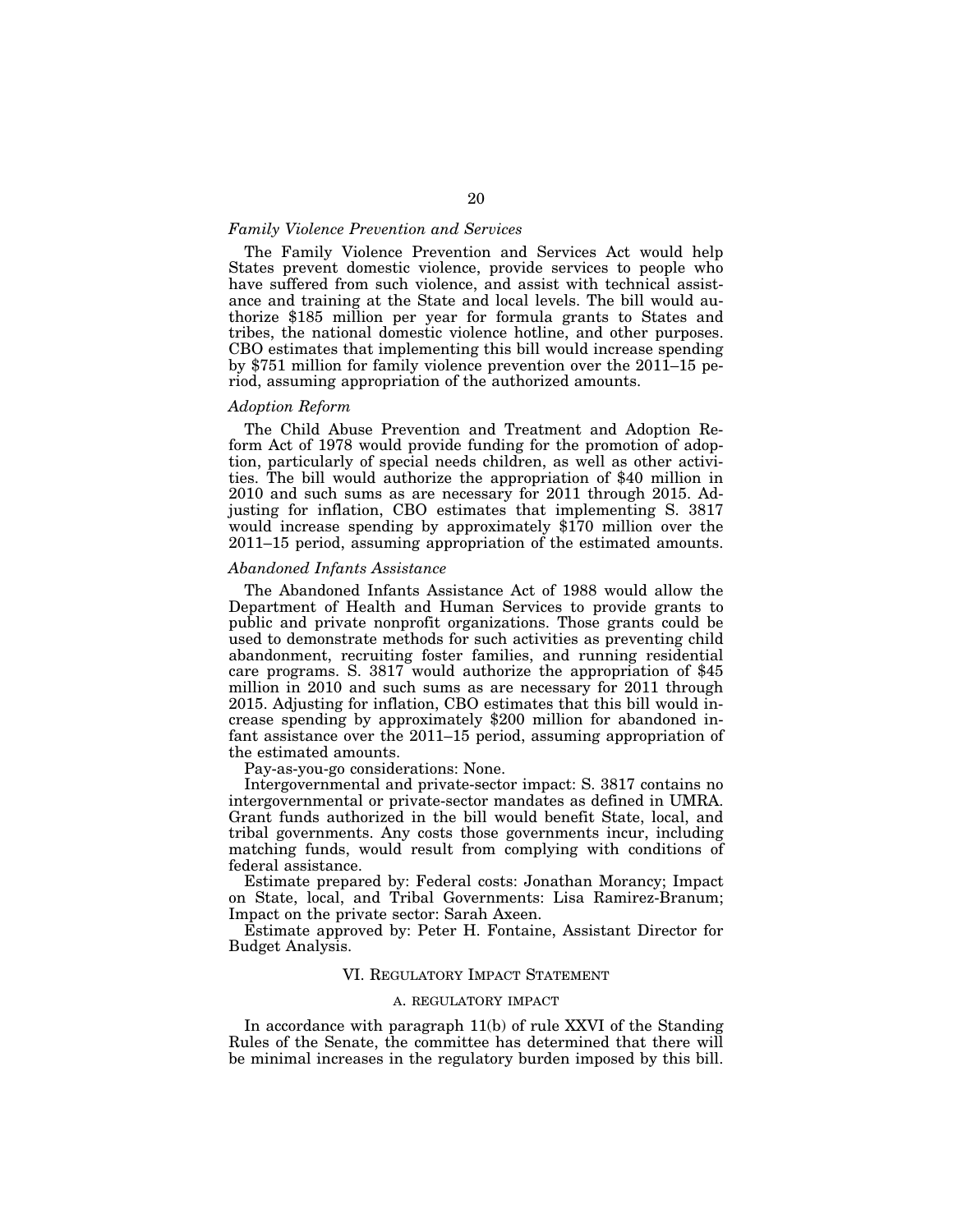## *Impact on individuals and businesses*

In general, the bill provides grants to States and public and private agencies to assist in identifying, assessing, investigating, treating, and preventing child abuse and neglect. Regulations are needed to implement these grants in specified areas but do not affect individuals or businesses, unless they choose to apply for such funds.

## *Impact on personal privacy and paperwork*

The bill provides grants to States and public and private agencies to assist in identifying, assessing, investigating, treating, and preventing child abuse and neglect. The bill should not increase the amount of personal information and paperwork required.

## B. UNFUNDED MANDATES STATEMENT

Estimated impact on State, local, and Tribal Governments: According to the Congressional Budget Office, the bill contains no intergovernmental mandates as defined in the Unfunded Mandates Reform Act (UMRA). The bill places several new requirements and limitations on State programs as conditions of receiving assistance. For example, the bill requires States to have policies and procedures to have triage for the referral of a child not at imminent risk of harm to a community or voluntary child maltreatment prevention service; to improve the training, retention, and supervision of caseworkers; to have procedures (including appropriate referrals to CPS systems and for other appropriate services) to address the needs of infants born and identified with illegal substance abuse or withdrawal symptoms resulting from prenatal drug exposure; to require disclosures of confidential information to any Federal, State, or local government entity, or any agent of such entity, that has a need for such information in order to carry out its responsibilities under law to protect children from abuse and neglect; to require that a representative of the CPS agency shall, at the initial time of contact with the individual subject to a child abuse and neglect investigation, advise the individual of the complaints or allegations made against the individual, in a manner that is consistent with laws protecting the rights of the informant; and, to require background checks on all adults in prospective foster care households. The committee has determined that there may be increased demands upon States due to the new conditions for assistance under section 106. However, the committee believes it is appropriate to require such new conditions given the state of the Nation's CPS system and its mission to protect children from abuse and neglect.

#### VII. LEGISLATIVE IMPACT

The committee has determined that there is no legislative impact.

#### VIII. SECTION-BY-SECTION ANALYSIS

## *Section 1. Short title*

This Act may be cited as the "CAPTA Reauthorization Act of 2010.''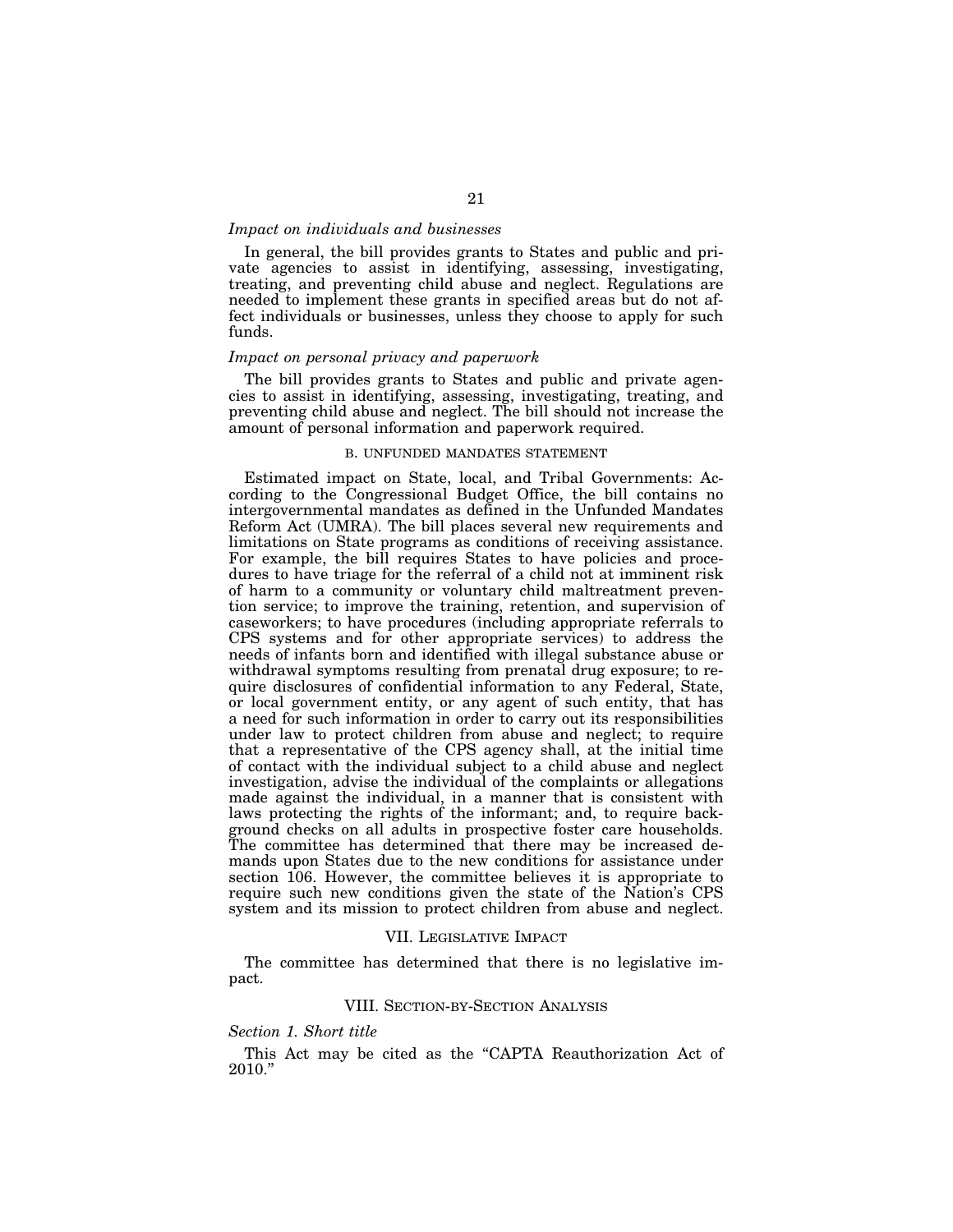#### *Section 101. Findings*

Section 2 updates the findings under the Act with the most recent data available.

#### Subtitle A—General Program

## *Section 111. Advisory board*

Section 111 modifies the law to ensure that tribes are represented on the advisory board.

## *Section 112. National Clearinghouse*

Section 112 of the bill modifies paragraphs 1–5 to ensure that the Clearinghouse maintains all programs that have demonstrated success. The section includes references to differential response and new language directing the Secretary to collect and disseminate information in conjunction with the national resource centers authorized in the Family Violence Prevention and Services Act.

## *Section 113. Research and Assistance Activities*

#### *Research*

Section 113 of the bill amends the law by directing the Secretary to include the following research topics: (1) Assistance to infants or toddlers who experience child abuse or neglect together with their parents or primary caregivers in an effort to improve the relationship; (2) Evaluation and dissemination of best practices around how to meet the needs of special populations; (3) Comprehensive services that promote collaboration between the child protective service system, the medical community, and providers of early childhood intervention services and special education for children who have been victims of child abuse or neglect; and (4) Effective collaborations, between the child protective system and domestic violence service providers.

This section also directs the Secretary to conduct a study on Shaken Baby Syndrome.

The section includes new language encouraging the provision of support and services to nonabusing parents in cases where children are exposed to domestic violence.

#### *Technical assistance*

This section also directs the Secretary to provide technical assistance to providers of mental health, substance abuse treatment, and domestic violence prevention services along with the existing agencies and organizations. This section also adds substance abuse and domestic violence services personnel to the list of personnel the Secretary may provide training information.

# *Peer review for grants*

This section prohibits the Secretary from appointing any individual who is an officer or an employee of the Administration for Children and Families to the peer review panel. It also establishes criteria for such panels, including a requirement that the panel meets at least once a year and uses scientifically valid review criteria and scoring guidelines.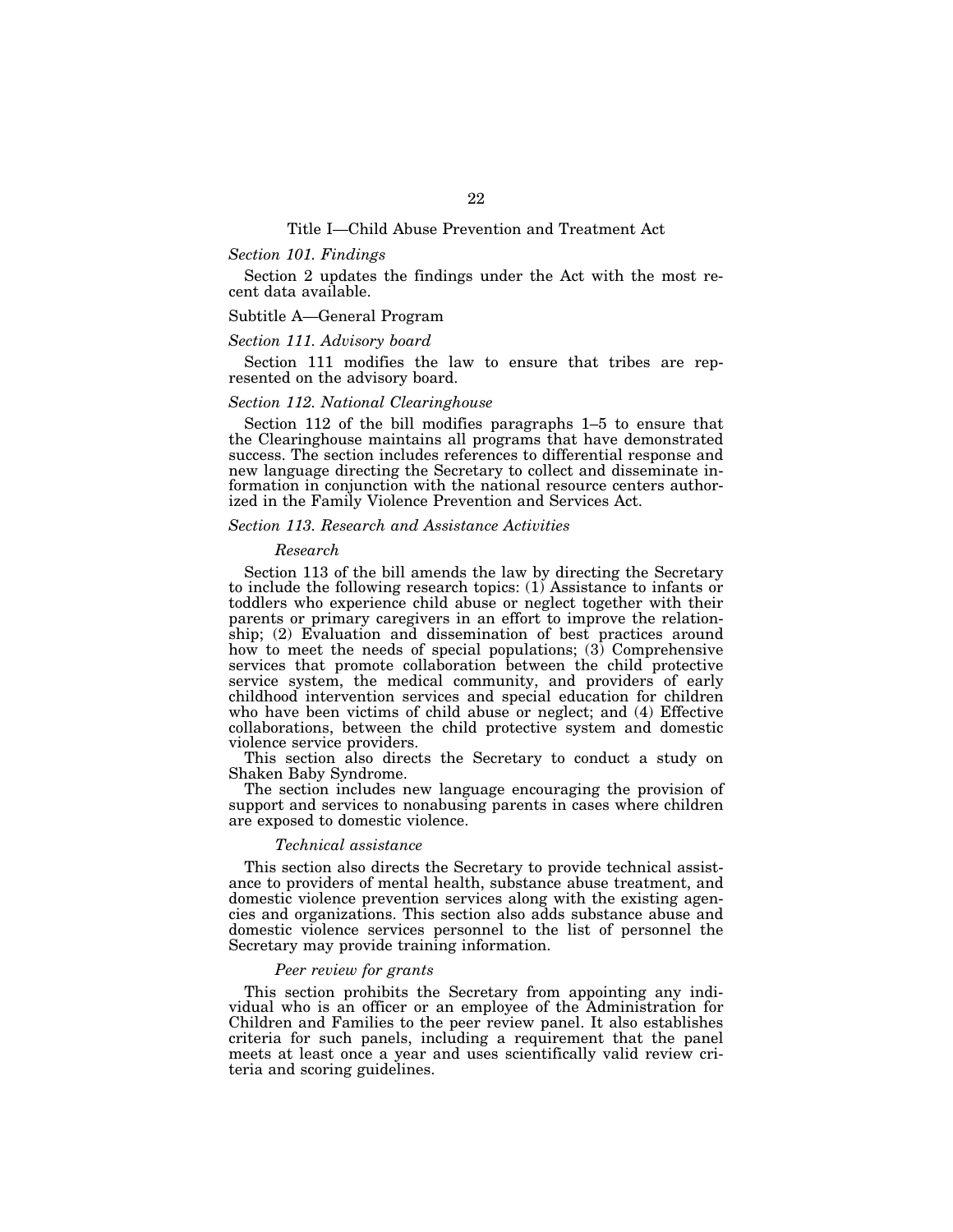## *Section 114. Grants to States, Indian Tribes or Tribal Organizations, and public or private agencies and organizations*

Section 114 of the bill updates section headings to clarify the inclusion of Indian Tribes or Tribal Organizations as eligible entities. It also modifies grant purposes to include the following purposes:

(1) Training personnel in best practices to meet the needs of children with disabilities;

(2) Training personnel in childhood development, including the unique needs of children under age 3;

(3) Agencies that provide early intervention services; and

(4) Training personnel in differential response best practices.

This section amends mutual support programs to include leadership programs in addition to mutual support and self-help programs. It also removes the limitation of 10 State grants for kinship care programs, thereby authorizing the Secretary to award additional grants when funds are available. It adds a section to authorize the Secretary to award grants to agencies or organizations who expand effective collaborations between child protective service entities and domestic violence service entities.

## *Section 115. Grants to States for child abuse or neglect prevention and treatment programs*

Section 115 of the bill modifies section 106 of the law to ensure all States have the capacity to provide services and improve their child protective services systems. Modifications include: (1) enhancing the general child protective system by including the use of differential response systems; (2) improving training protocols for mandated reporters by developing and facilitating the use of research-based strategies; (3) supporting collaboration by enhancing interagency communication among public health agencies, agencies in the child protective service system, and agencies carrying out private community-based programs; (4) implementing procedures for collaboration in investigations, interventions, the delivery of services and treatment provided to children and families; (5) the provision of services that assist children exposed to domestic violence; and (6) supporting the caregiving role of non-abusing parents.

This section includes language acknowledging the correlation between incidents of abuse, neglect, and maltreatment and alcohol abuse, as frequently manifested through Fetal Alcohol Spectrum Disorder. The modifications encourage better coordination and collaboration among organizations serving these populations in efforts to increase efficiency, maximize resources and minimize rates of future incidents.

States are directed to implement systems to track reports of child abuse and neglect from intake to disposition, and provide an assurance or certification that programs and training address the unique needs of unaccompanied homeless youth, including access to enrollment and support services. This section also modifies language to include adult former victims of child abuse or neglect among members of citizen review panels.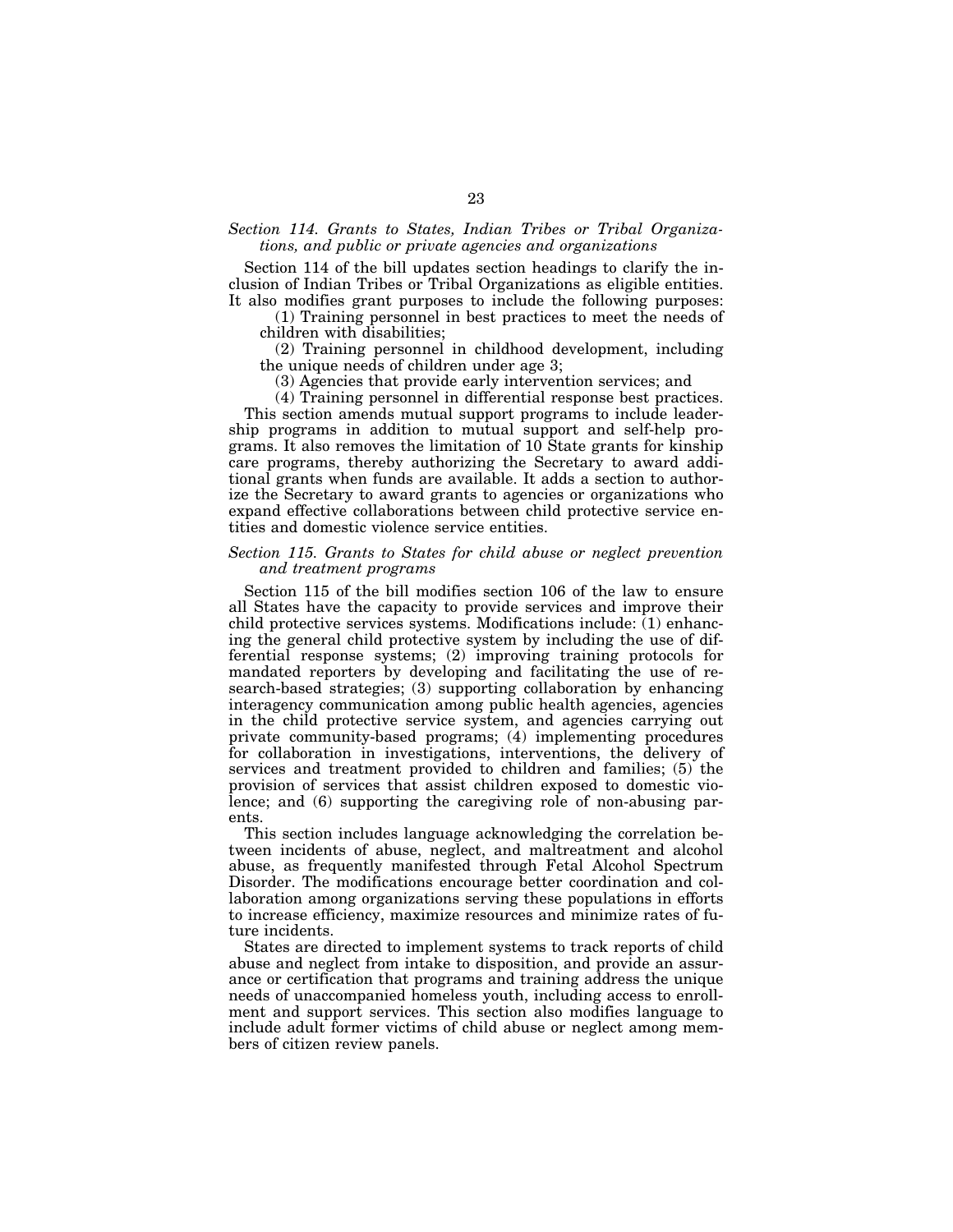## *Section 116. Grants to States for programs relating to the investigation and prosecution of child abuse and neglect cases*

Section 116 of the bill amends section 107 of the law to clarify that grants designed to develop, establish, and operate programs regarding the investigation and prosecution of child abuse and neglect cases should be handled in ways that limit additional trauma to the child and the child's family.

This section modifies the State task force to include adult former victims of child abuse or neglect and individuals experienced in working with homeless children and youth (as defined in section 725 of the McKinney-Vento Homeless Assistance Act). It also requires the State task force to focus its efforts on improving the prompt and successful resolution of legal proceedings and administrative action in child abuse and neglect cases.

## *Section 117. Miscellaneous requirements*

Section 117 of the bill amends section 108(d) of the law to express the intent for the Secretary to encourage all States and entities that receive grants under this title to ensure that children and families with limited English proficiency are served in ways that are linguistically appropriate and to ensure that individuals with disabilities are served in ways that are appropriate to their disabilities.

#### *Section 118. Reports*

Section 118 of the bill modifies section 110 of the law, modifying the frequency with which the Secretary shall submit a report on efforts to coordinate the objectives and activities of agencies and organizations responsible for programs and activities related to child abuse and prevention. This section requires such reports to be submitted to the Committee on Education and Labor of the House of Representatives and the Committee on Health, Education, Labor, and Pensions of the Senate not later than 1 year after the date of enactment of this Act, not later than 3 years after the date of enactment, and again during the 5-year period following the date of enactment.

This section also amends the study and report relating to citizen review panels further clarifying the content of the study with the goal of ensuring optimal effectiveness of such panels.

## *Section 119. Definitions*

Section 119 of the bill amends section 111 of the law by removing ''the Trust Territory of the Pacific Islands'' from the definition of State and clarifying that references to "Alaska Native," "infant or toddler with a disability,'' and ''Native Hawaiian,'' have the same meanings as those given in section 3 of the Alaska Native Claims Settlement Act, section 632 of the Individuals with Disabilities Education Act, and section 7207 of the Elementary and Secondary Education Act, respectively.

## *Section 120. Authorization of appropriations*

Section 120 of the bill updates the years of the authorization of the bill and maintains current authorization levels.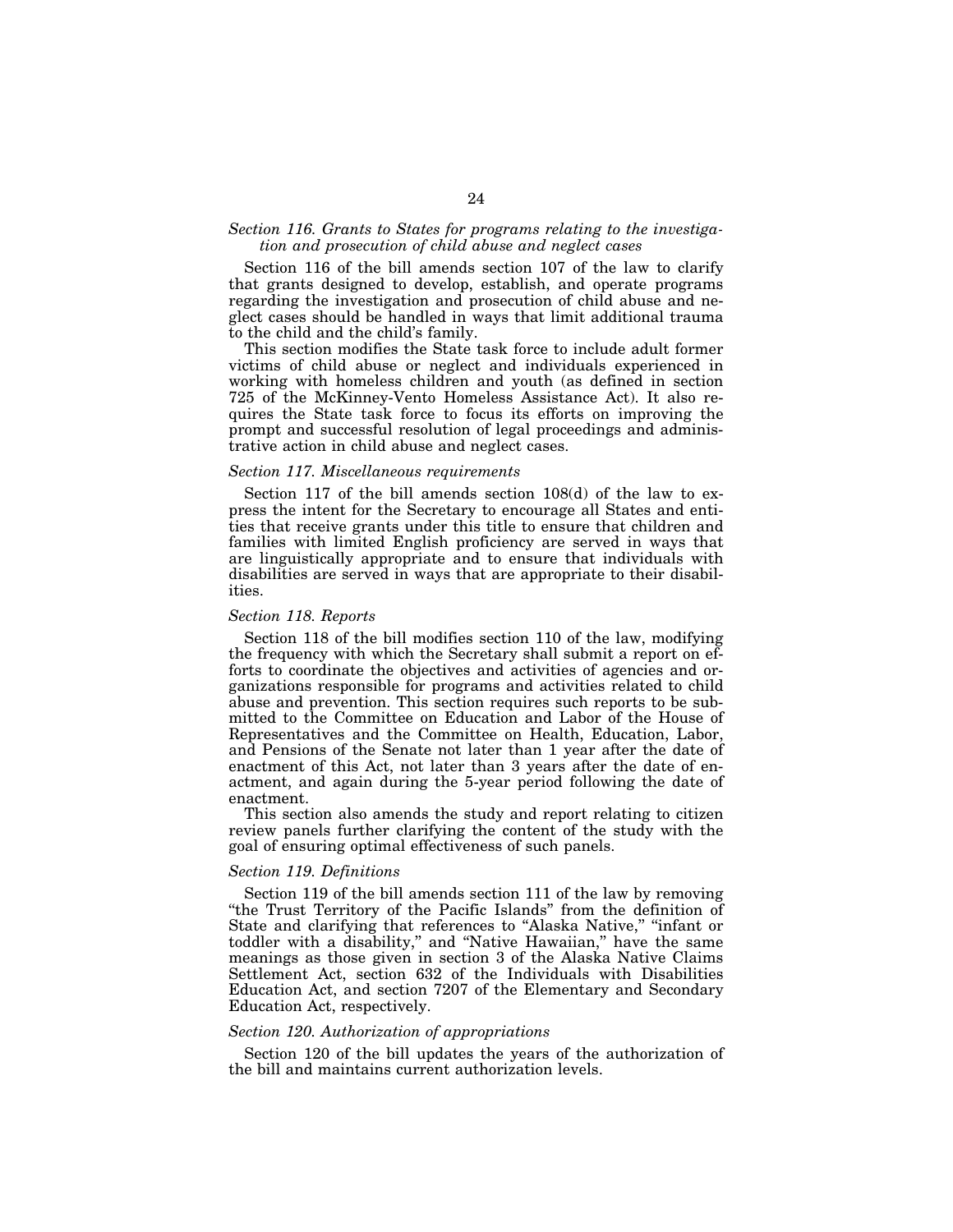## *Section 121. Rule of construction*

Section 121 of the bill amends the rule of construction by adding the word "child" before "abuse or neglect" to clarify the types of cases that are in question.

## Subtitle B—Community-Based Grants for the Prevention of Child Abuse or Neglect

## Title II—Community-Based Grants for the Prevention of Child Abuse or Neglect

#### *Section 132. Purpose and authority*

Section 132 of the bill amends the law to clarify the focus of the title II program. The purpose is to provide grants to develop, operate, expand, enhance and coordinate initiatives, programs, and activities to prevent child abuse and neglect and to support the coordination of resources and activities to better strengthen and support families and to reduce the likelihood of child abuse and neglect. Such efforts must include meaningful attempts to involve parents in planning and program implementation. This section also includes substance abuse services as an allowable communitybased child abuse and neglect prevention program.

## *Section 133. Eligibility*

Section 133 includes conforming amendments.

# *Section 134. Amount of grant*

Section 134 includes conforming amendments.

## *Section 135. Application*

Section 135 includes modifications to the community-based grant for the prevention of child abuse and neglect application requirements, including ensuring that outreach activities are extended to unaccompanied homeless youth.

#### *Section 136. Local program requirements*

Section 136 of the bill amends section 206 of the law to further clarify the types of optional services that may be provided.

# *Section 137. Conforming amendments*

Section 137 includes conforming amendments.

# *Section 138. National network for community-based family resource programs*

Section 138 includes conforming amendments.

## *Section 139. Definitions*

Section 139 of the bill amends section 209 of the law to include ''crisis nurseries'' under the definition of ''respite care services''.

#### *Section 140. Authorization of appropriations*

Section 140 of the bill updates the years of the authorization and maintains current authorization levels.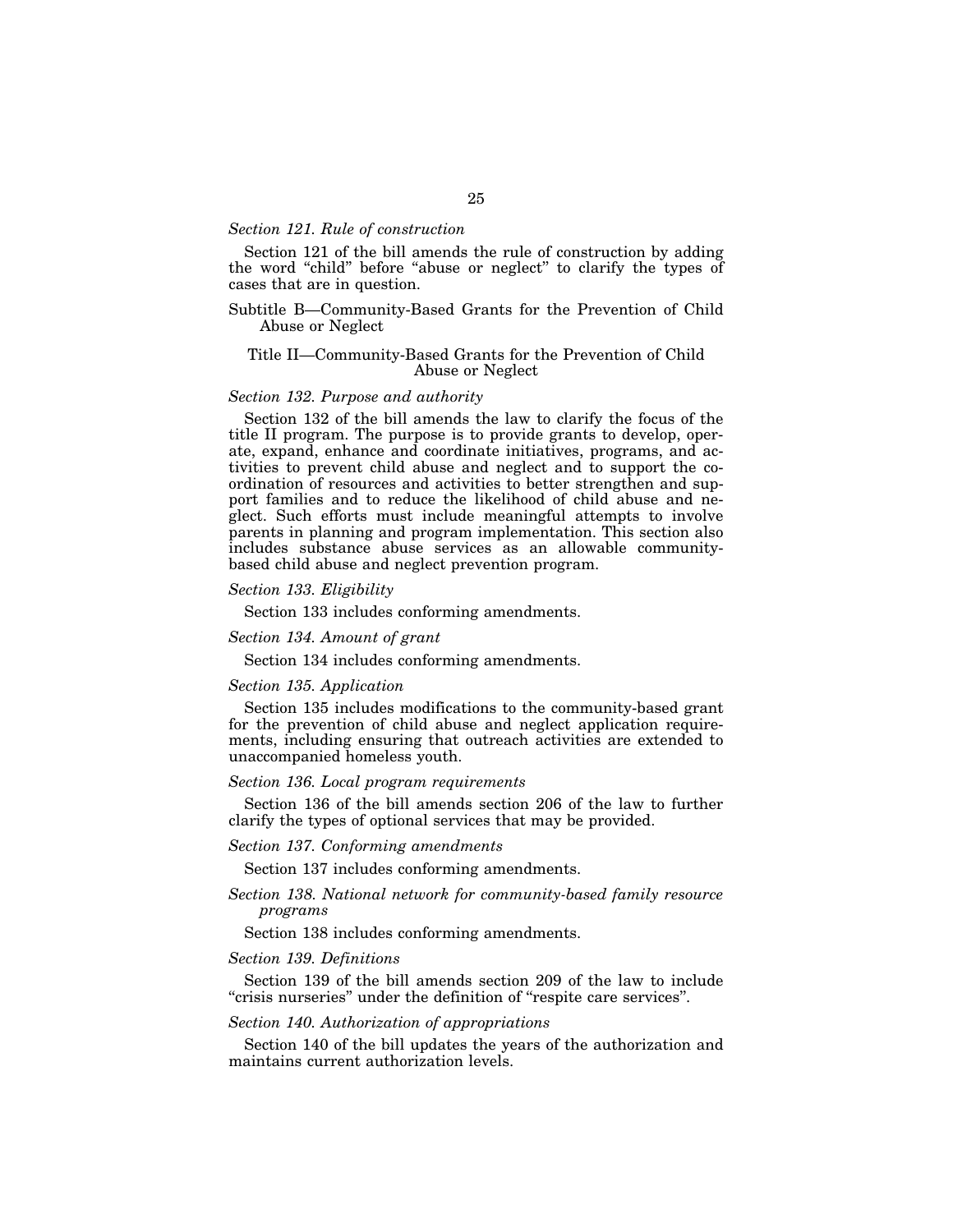# *Section 141. Redesignation*

# Section 141 includes conforming amendments.

# *Section 142. Transfer of definitions*

Section 142 of the bill consolidates the common definitions found in titles I and II into a new general definitions section and adds new definitions such as ''Indian Tribe, Tribal Organization'' and ''Unaccompanied Homeless Youth'' citing references in section 4 of the Indian Self-Determination and Education Assistance Act and section 111 of the McKinney-Vento Homeless Education Act.

## Subtitle C—Conforming amendments

#### *Section 151. Amendments to table of contents*

Section 151 updates the table of contents.

#### Title II—Family Violence Prevention and Services Act

Title II of the bill provides a comprehensive reorganization of the Family Violence Prevention and Services Act to more closely reflect current legislative drafting standards and provide a clear and comprehensive understanding of the program and requirements.

## *Section 301. Purpose*

Section 301 declares the purpose of this title, and amends section 302 by updating the purposes.

## *Section 302. Definitions*

Section 302 of the bill establishes definitions for terms used throughout the law, including the additions of Alaska Native, Dating Violence, Domestic Violence, Native Hawaiian and Native Hawaiian Organization, Personally Identifying Information, State Domestic Violence Coalition, Supportive Services, Tribally Designated Official, and Underserved Populations.

#### *Section 303. Authorization of appropriations*

Section 303 of the bill consolidates all authorizations for FVPSA under a single section, including the National Domestic Violence Hotline and the Domestic Violence Prevention Enhancement and Leadership Through Alliances (DELTA) grants. The bill updates the years of the authorization and current authorization levels are maintained. This section clarifies that not less than 25 percent of funds in excess of \$130,000,000 appropriated to FVPSA will be directed to Section 312, Specialized Services for Abused Parents and Their Children. This section also increases the technical assistance and training set-aside from 5 percent to not less than six percent.

# *Section 304. Authority of secretary*

Section 304 of the bill combines functions of the Secretary under sections 305, 306, and 312 of the law into a new section establishing the authorities of the Secretary, the administrative responsibilities of the Secretary, and the evaluation of activities under this title required by the Secretary.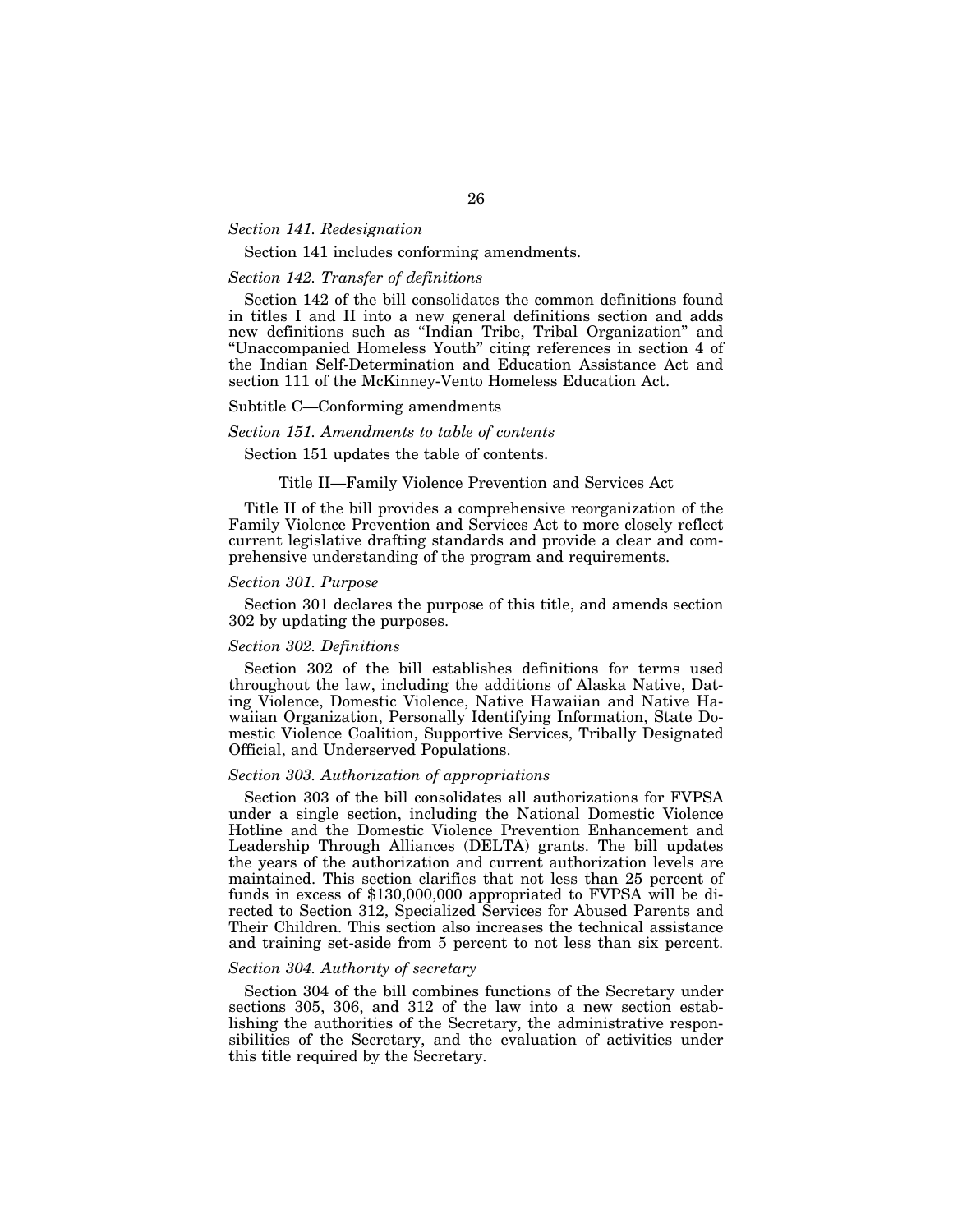## *Section 305. Allotment of funds*

Section 305 of the bill allows for the continued availability of funds for the formula grants to States. The section allows funds allotted to a State for a fiscal year under the section and made available to such State in a grant under section 306(a) to remain available for obligation by the State until the end of the following fiscal year. All such funds not obligated by such time period shall be made available for activities under section 314 of the bill.

## *Section 306. Formula grants to States*

Section 306 of the bill incorporates the discrimination prohibitions into the formula grants to States section. The section also amends the law to include a ''nondisclosure of confidential or private information'' provision similar to prohibitions in the Violence Against Women Act.

## *Section 307. State application*

Section 307 of the bill creates a separate State Application section in FVPSA that applies to both States and Indian tribes.

## *Section 308. Subgrants and use of funds*

Section 308 of the bill creates a subgrants and use of funds section. The section describes the allowable uses of funds which include providing shelter services, supportive services or prevention services to adult and youth victims of family violence, domestic violence, or dating violence or to any dependent of such victim.

This section describes the entities eligible to receive a subgrant from a State in order to provide shelter and supportive services. This section also prohibits any funds provided under this title from being used to make direct payments to victims of family violence, domestic violence, or dating violence or to any dependent of such victim and requires all services to be provided on a voluntary basis.

## *Section 309. Grants for indian tribes*

Section 309 of the bill amends the law by creating grants for Indian tribes section including a description of eligible entities.

## *Section 310. National resource centers and training and technical centers*

Section 310 amends the law by strengthening the resource information, training, and technical assistance centers by: (1) increasing awareness about family, domestic, and dating violence; (2) providing primary and secondary prevention services and information regarding family violence, domestic violence, and dating violence; and (3) improving the capacity of individuals, organizations, government entities and communities to prevent family violence and support victims of such violence.

This section specifies the establishment of two national resource centers, special issue resource centers, and allows for State resource centers focused on reducing disparities in domestic violence in States with high populations of Indian (including Alaska Native) or Native Hawaiian populations.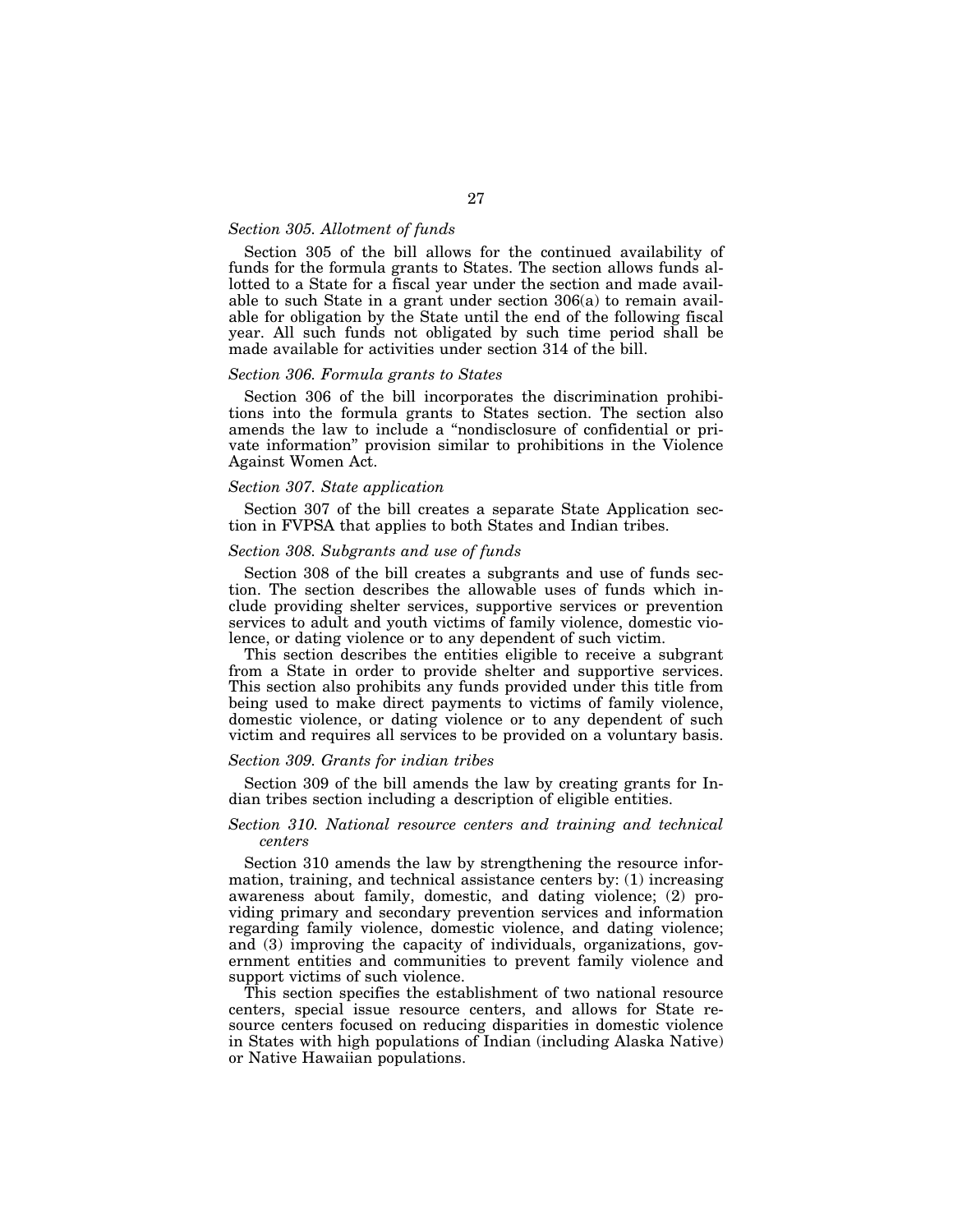## *Section 311. Grants to State Domestic Violence Coalitions*

Section 311 of the bill amends the law by encouraging a coordinated use of FVPSA funds with the use of funds provided under the Violence Against Womens Act. Grant recipients are required to participate in a performance evaluation.

## *Section 312. Specialized services for abused parents and their children*

Section 312 of the bill amends the law to establish a grant program to expand the capacity of family violence, domestic violence, and dating violence service programs and community-based programs focused on these efforts to prevent future domestic or family violence by addressing, in an appropriate manner, the needs of children exposed to family violence, domestic violence, or dating violence.

This section further specifies that such grants shall be 2 year grants that may be renewed for one additional period of not more than 2 years. Local agencies, nonprofit, and community-based entities with a demonstrated record of serving victims of family violence, domestic violence, or dating violence are eligible to apply for such grants. Grant recipients are required to participate in a performance evaluation.

## *Section 313. National domestic violence hotline*

Section 313 of the bill amends the law by requiring the national domestic violence hotline to provide information and assistance to adult and youth victims of family violence, domestic violence or dating violence, family and household members of such victims, and persons affected by the victimization. The grant recipient is required to participate in a performance evaluation.

## *Section 314. Domestic Violence Prevention Enhancement and Leadership Through Alliances (DELTA)*

Section 313 of the bill amends the purpose of the program to establish and maintain local community projects designed to prevent family violence, domestic violence, and dating violence, including violence committed by and against youth, using a coordinated community response model and through prevention and education programs.

The Secretary is permitted to reserve funds to provide technical assistance and to monitor and support State Domestic Violence Coalitions for the purposes of carrying out such community-led projects. Grant recipients are required to participate in a performance evaluation.

# Title III—Child Abuse Prevention and Treatment and Adoption Reform Act of 1978

## *Section 301. Child Abuse Prevention and Treatment and Adoption Reform*

Section 301 of the bill amends the Child Abuse Prevention and Treatment and Adoption Reform Act of 1978 to maintain an internet-based national adoption information exchange system in order to bring together children who would benefit from adoption, conduct national recruitment effort and connect various parties in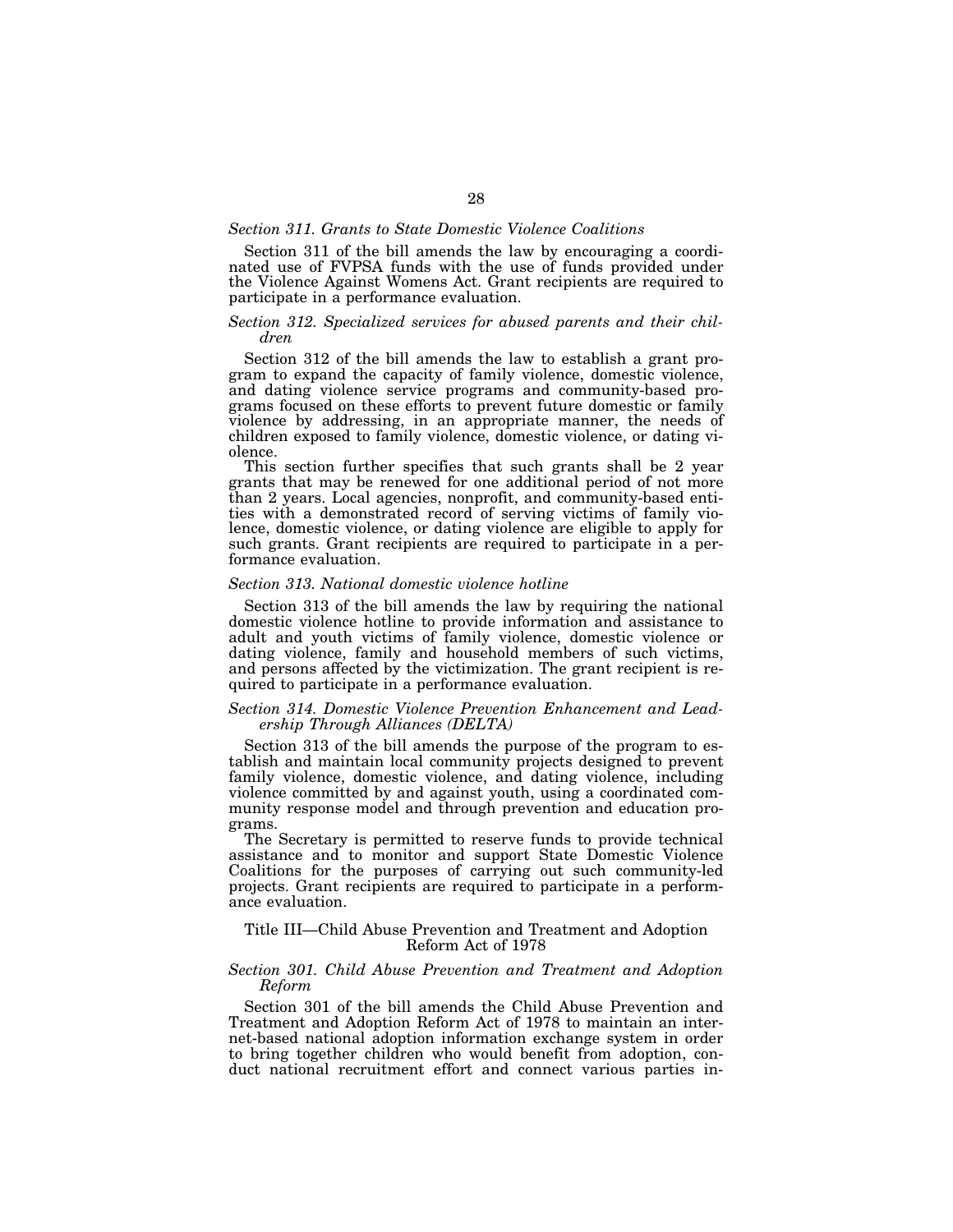volved with the adoption. The Secretary is also authorized to utilize resources to facilitate the option of older children, minority children, and children with special needs. States are required to provide more specific information when applying for foster care grants about plans to improve placement rates. The section allows the Secretary to compile an evaluation of these results and submit a report to Congress. This section maintains current authorization levels and updates the years of the authorization and the findings.

# Title IV—Abandoned Infants Assistance Act of 1988

#### *Section 401. Abandoned infants assistance*

Section 401 of the bill maintains current authorization levels and updates the years of the authorization and the findings.

#### IX. CHANGES IN EXISTING LAW

In compliance with rule XXVI paragraph 12 of the Standing Rules of the Senate, the following provides a print of the statute or the part or section thereof to be amended or replaced (existing law proposed to be omitted is enclosed in black brackets, new matter is printed in italic, existing law in which no change is proposed is shown in roman):

## **CHILD ABUSE PREVENTION AND TREATMENT ACT**

#### **SECTION 1. SHORT TITLE AND TABLE OF CONTENTS.**

(a) SHORT TITLE.—This Act may be cited as the ''Child Abuse Prevention and Treatment Act''.

(b) TABLE OF CONTENTS.—The table of contents is as follows:

#### TABLE OF CONTENTS

Sec. 1. Short title and table of contents.

Sec. 2. Findings.

*Sec. 3. General definitions.* 

\* \* \* \* \* \* \* øSec. 105. Grants to States and public or private agencies and organizations.¿

*Sec. 105. Grants to States, Indian tribes or tribal organizations, and public or private agencies and organizations.* 

[Sec. 106. Grants to States for child abuse and neglect prevention and treatment programs.]

*Sec. 106. Grants to States for child abuse or neglect prevention and treatment programs.* 

#### \* \* \* \* \* \* \*

## øTITLE II—COMMUNITY-BASED GRANTS FOR THE PREVENTION OF CHILD ABUSE AND NEGLECT.]

#### *TITLE II—COMMUNITY-BASED GRANTS FOR THE PREVENTION OF CHILD ABUSE OR NEGLECT*

Sec. 201. \* \* \*

\* \* \* \* \* \* \* [Sec. 204. Repealed.

Sec. 205. Application.

[Sec. 206. Local program requirements. [Sec. 207. Performance measures.

[Sec. 208. National network for community-based family resource programs.

Sec. 209. Definitions.<br>
[Sec. 210. Authorization of appropriations.]

*Sec. 204. Application.* 

*Sec. 205. Local program requirements.* 

*Sec. 206. Performance measures.*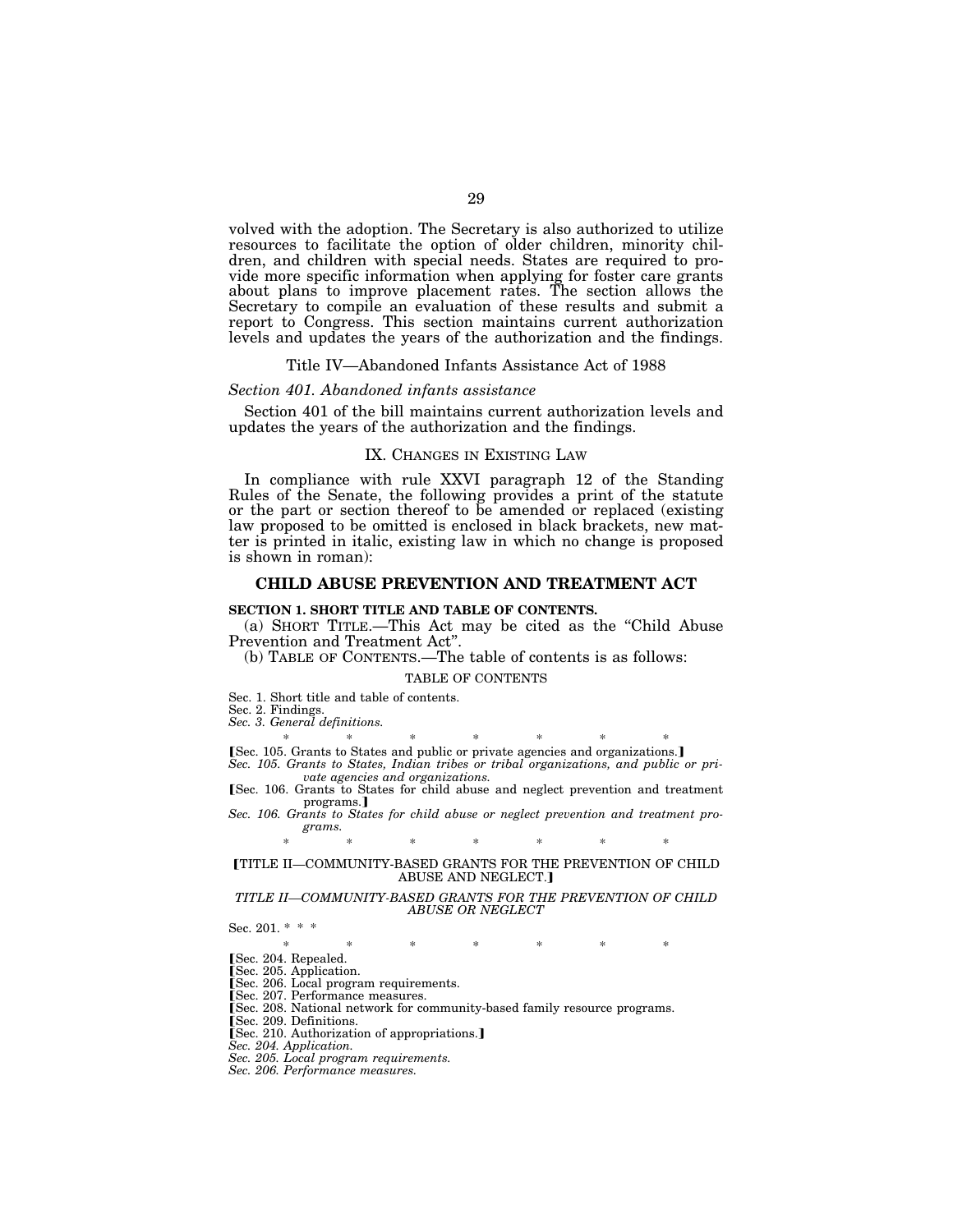*Sec. 207. National network for community-based family resource programs. Sec. 208. Definitions.* 

*Sec. 209. Authorization of appropriations.* 

\* \* \* \* \* \* \* \*

## **SEC. 2. FINDINGS.**

Congress finds that—

 $I(1)$  each year, approximately 900,000 American children are victims of abuse and neglect;

(*11) in fiscal year 2008, approximately 772,000 children were found by States to be victims of child abuse and neglect;* 

(2)(A) more children suffer neglect than any other form of maltreatment *and close to 1⁄3 of all child maltreatment-related fatalities in fiscal year 2008 were attributed to neglect alone*; and

 $(B)$  investigations have determined that approximately  $[60]$ percent] 71 percent of children who were victims of maltreatment in [2001] *fiscal year 2008* suffered neglect, [19 percent] 16 percent suffered physical abuse, [10 percent] 9 percent suffered sexual abuse, [and 7 percent suffered emotional maltreatment¿ *7 percent suffered psychological maltreatment, 2 percent experienced medical neglect, and 9 percent were victims of other forms of maltreatment;* 

(3)(A) child abuse *or neglect* can result in the death of a child;

(B) in [2001, an estimated 1,300] *fiscal year 2008, an estimated 1,740* children were counted by child protection services to have died as a result of abuse or neglect; and

(C) *in fiscal year 2008*, children younger than 1 year old comprised [41 percent] 45 percent of child [abuse] *maltreatment* fatalities and [85 percent] 72 percent of child [abuse] mal*treatment* fatalities were younger than [6 years] 4 years of age;

 $(4)(A)$  \* \* \*

 $(B)$  [slightly less than half of these children (42 percent in 2001) and their families fail to receive adequate protection or treatment;**]** *approximately 37 percent of victims of child abuse did not receive post-investigation services in fiscal year 2008;* 

*(5) African-American children, American Indian children, Alaska Native children, and children of multiple races and ethnicities experience the highest rates of child abuse or neglect;* 

 $(5)$  (6) the problem of child abuse and neglect requires a comprehensive approach that—

(A) integrates the work of social service, legal, health, mental health, *domestic violence services*, education, and substance abuse agencies and community-based organizations;

\* \* \* \* \* \* \* ø(E) is sensitive to ethnic and cultural diversity, which may impact child rearing patterns, while at the same time, not allowing those differences to enable abuse;

*(E) recognizes the diversity of ethnic, cultural, and religious beliefs and traditions that may impact child rearing patterns, while not allowing the differences in those beliefs and traditions to enable abuse or neglect;* 

 $[(6)](7)$  \* \* \*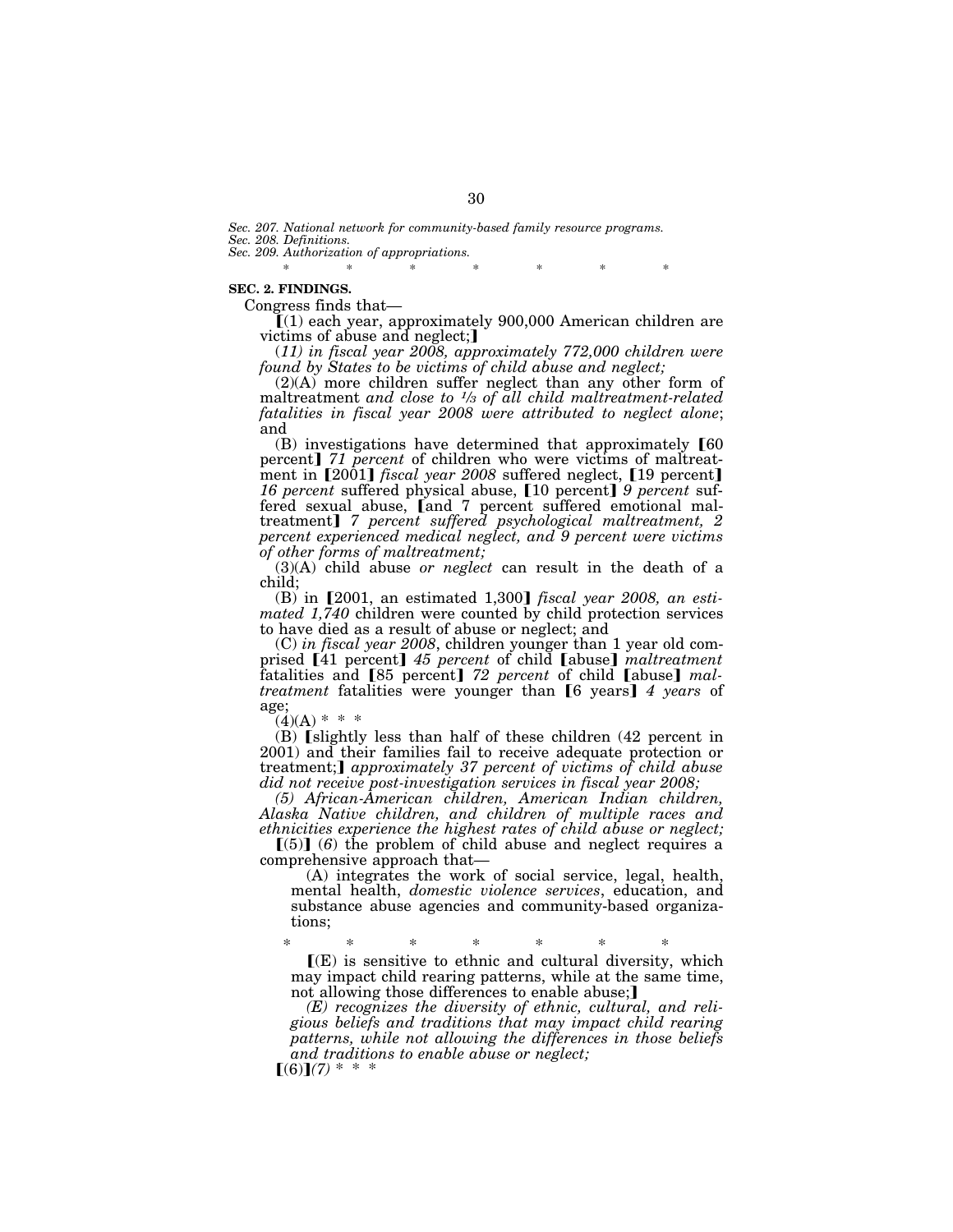$[(7)](8) * * *$  $[(8)](9) * * *$  $(9)(10)$  \* \* \*  $[(10)](11) * * *$ 

(*12*) *because both child maltreatment and domestic violence occur in up to 60 percent of the families in which either is present, States and communities should adopt assessments and intervention procedures aimed at enhancing the safety both of children and victims of domestic violence;* 

 $[(11)](13) * * *$ 

 $[(12)](14)$  the [Federal government] *Federal Government* should assist States and communities with the fiscal, human, and technical resources necessary to develop and implement a successful and comprehensive child and family protection strategy; *and* 

**[(13)]**(15) the **[Federal Government]** Federal Government should provide leadership and assist communities in their child and family protection efforts by—

 $(A)$ \* \* \* \*

# \* \* \* \* \* \* \*

## *SEC. 3. GENERAL DEFINITIONS.*

*In this Act—* 

*(1) the term ''child'' means a person who has not attained the lesser of—* 

*(A) the age of 18; or* 

*(B) except in the case of sexual abuse, the age specified by the child protection law of the State in which the child resides;* 

*(2) the term ''child abuse and neglect'' means, at a minimum, any recent act or failure to act on the part of a parent or caretaker, which results in death, serious physical or emotional harm, sexual abuse or exploitation, or an act or failure to act which presents an imminent risk of serious harm;* 

*(3) the term ''child with a disability'' means a child with a disability as defined in section 602 of the Individuals with Disabilities Education Act (20 U.S.C. 1401), or an infant or toddler with a disability as defined in section 632 of such Act (20 U.S.C. 1432);* 

*(4) the term ''Governor'' means the chief executive officer of a State;* 

*(5) the terms ''Indian'', ''Indian tribe'', and ''tribal organization'' have the meanings given the terms in section 4 of the Indian Self-Determination and Education Assistance Act (25 U.S.C. 450b);* 

*(6) the term ''Secretary'' means the Secretary of Health and Human Services;* 

*(7) except as provided in section 106(f), the term ''State'' means each of the several States, the District of Columbia, the Commonwealth of Puerto Rico, the Virgin Islands, Guam, American Samoa, and the Commonwealth of the Northern Mariana Islands; and* 

*(8) the term ''unaccompanied homeless youth'' means an individual who is described in paragraphs (2) and (6) of section 725*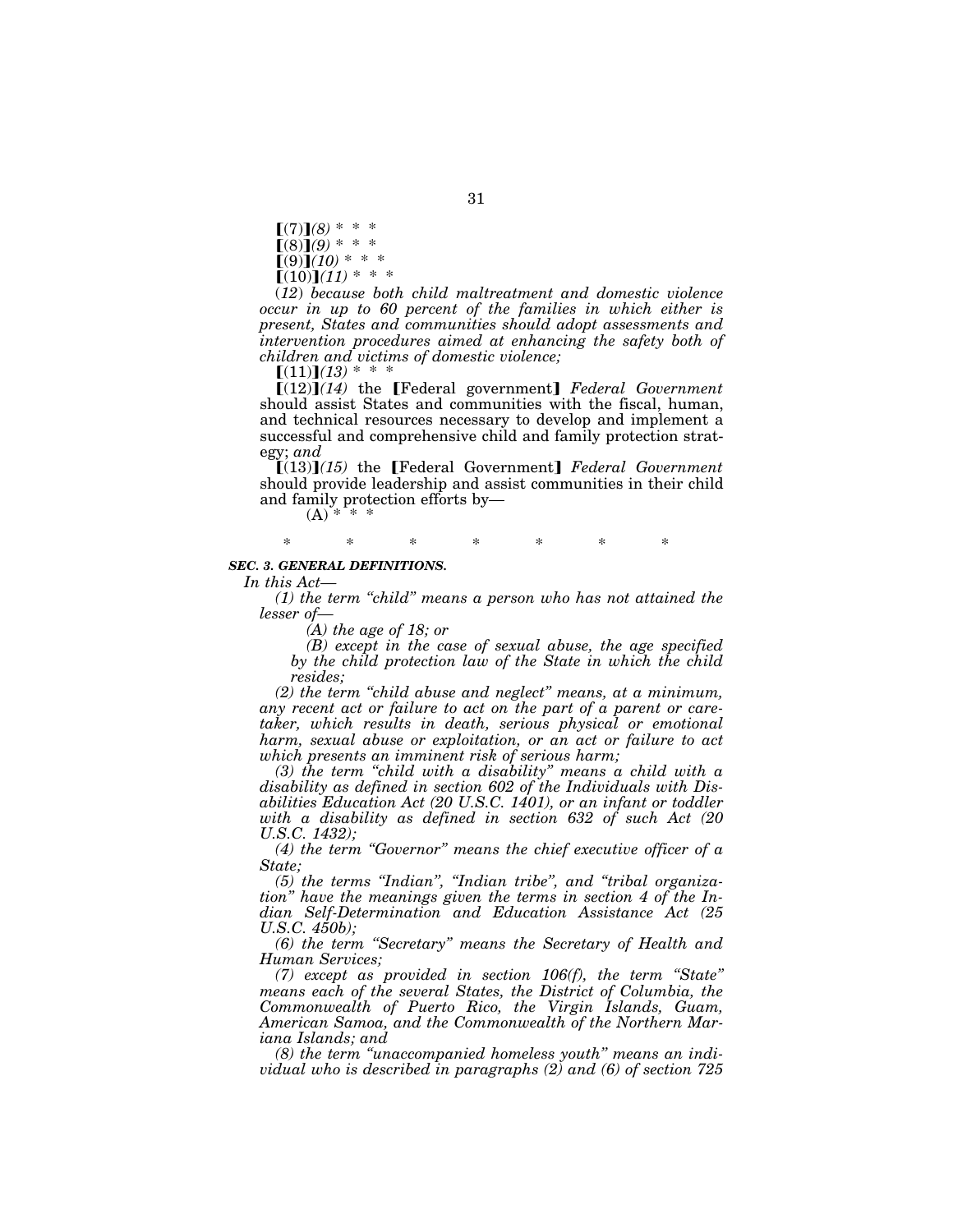*of the McKinney-Vento Homeless Assistance Act (42 U.S.C. 11434a).* 

**SEC. 102. ADVISORY BOARD ON CHILD ABUSE AND NEGLECT.**  (a) APPOINTMENT.—\* \* \*

\* \* \* \* \* \* \*  $(c)$  COMPOSITION. $(1) * * * *$ 

\* \* \* \* \* \* \* (4) **[medicine (including pediatrics)]**; *health care providers (including pediatricians)* 

\* \* \* \* \* \* \*  $(12)$  family rights groups; [and]  $(13)$  children's rights advocate[.]; and *(14) Indian tribes or tribal organizations.* 

\* \* \* \* \* \* \* (f) DUTIES.—\* \* \*

(1) recommendations on coordinating Federal, State, *tribal,*  and local child abuse and neglect activities with similar activities at the Federal, State, *tribal,* and local level pertaining to family violence prevention;

(2) specific modifications needed in [Federal and State] Fed*eral, State, and tribal* laws and programs to reduce the number of unfounded or unsubstantiated reports of child abuse or neglect while enhancing the ability to identify and substantiate legitimate cases of [abuse or neglect which] *child abuse or neglect which* place a child in danger; and

# \* \* \* \* \* \* \* **SEC. 103. NATIONAL CLEARINGHOUSE FOR INFORMATION RELATING TO CHILD ABUSE.**

(a) ESTABLISHMENT.—The Secretary shall through the Department, or by one or more contracts of not less than 3 years duration let through a competition, establish a national clearinghouse for information relating to child abuse *and neglect*.

ø(b) FUNCTIONS.—The Secretary shall, through the clearinghouse established by subsection (a)—

 $(1)$  maintain, coordinate, and disseminate information on all effective programs, including private and community-based programs, that show promise of success with respect to the prevention, assessment, identification, and treatment of child abuse and neglect and hold the potential for broad scale implementation and replication;

*(1) maintain, coordinate, and disseminate information on effective programs, including private and community-based programs, that have demonstrated success with respect to the prevention, assessment, identification, and treatment of child abuse or neglect and hold the potential for broad-scale implementation and replication;* 

*(2) maintain, coordinate, and disseminate information on the medical diagnosis and treatment of child abuse and neglect;* 

*\* \* \* \* \* \* \**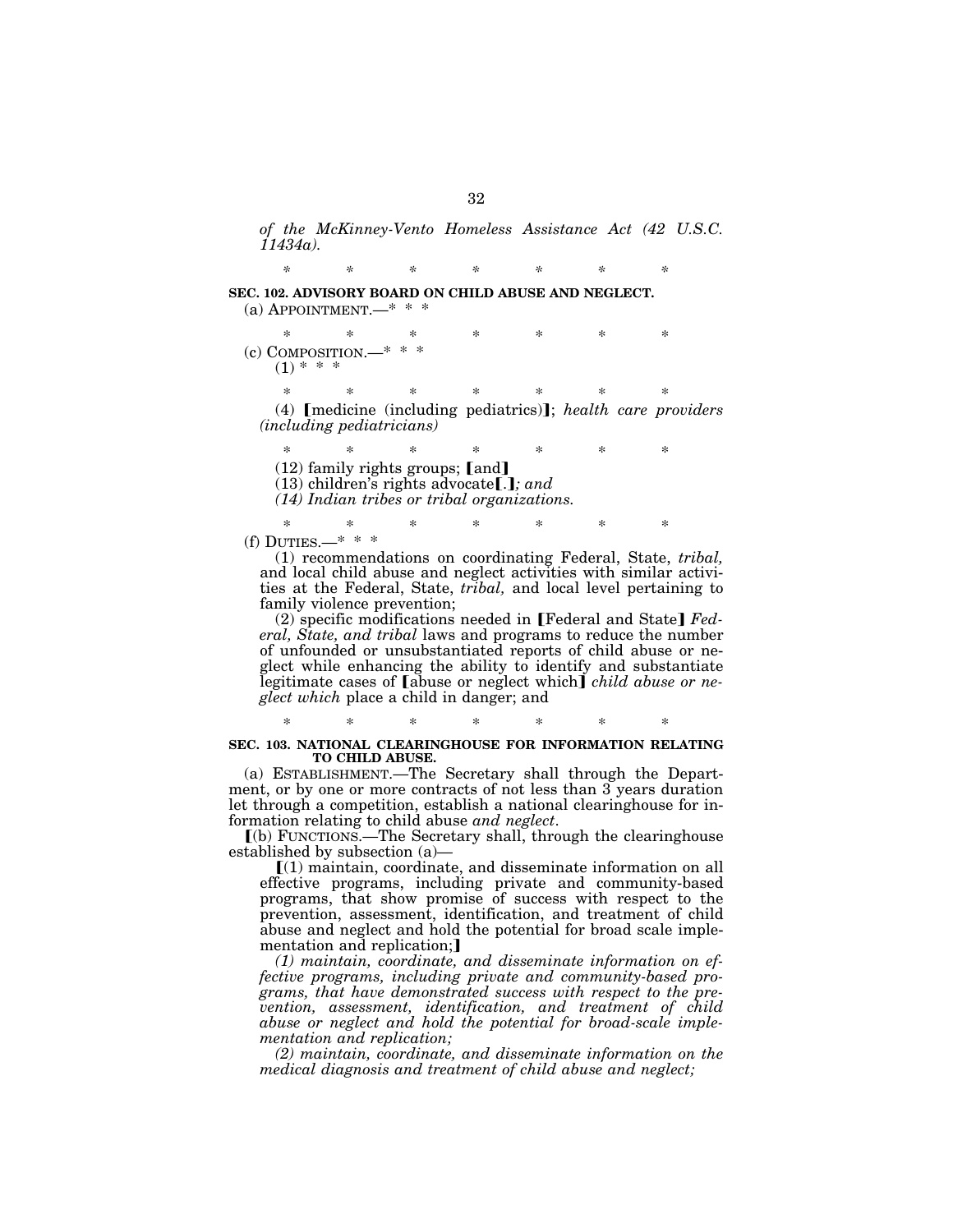*(3) maintain and disseminate information on best practices relating to differential response;* 

 $[(2)]$  $(4)$  maintain *and disseminate* information about the best practices used for achieving improvements in child protective systems;

 $(3)$  $(5)$  maintain and disseminate information relating to- $(A) * * * *$ 

(B) the incidence of such cases in populations determined by the Secretary under section 105(a)(1) of the Child Abuse Prevention, Adoption, and Family Services Act of 1988 *(42 U.S.C. 5105 note)*; and

 $(C)$  the incidence of any such cases related to [alcohol or drug] *substance* abuse;

 $\left[ (4) \right]$ (6) provide technical assistance upon request that may include an evaluation or identification of—  $(A) * * *$ 

\* \* \* \* \* \* \*

(C) effective programs carried out by the States under this Act;  $[and]$ 

 $[(5)](7)$  collect and disseminate information relating to various training resources available at the State and local level to—

 $(A) * * * *$ 

(B) appropriate State and local officials to assist in training law enforcement, legal, judicial, medical, mental health, education, [and child welfare personnel.] *child welfare, substance abuse treatment services, and domestic violence services personnel; and* 

*(8) collect and disseminate information, in conjunction with the National Resource Centers authorized in section 310(b) of the Family Violence Prevention and Services Act, on effective programs and best practices for developing and carrying out collaboration between entities providing child protective services and entities providing domestic violence services.* 

(c) COORDINATION WITH AVAILABLE RESOURCES.—  $(1)$  In GENERAL.— $* * * *$ 

 $(A) * * * *$ 

 $\mathbf{I}(\mathbf{B})$  consult with the head of each agency involved with child abuse and neglect and mechanisms for the sharing of such information among other Federal agencies and clearinghouses on the development of the components for information collection and management of such clearinghouse;

*(B) consult with the head of each agency involved with child abuse and neglect on the development of the components for information collection and management of such clearinghouse and on the mechanisms for the sharing of such information with other Federal agencies and clearinghouses;* 

(C) develop a Federal data system involving the elements under subsection (b) which, to the extent practicable, coordinates existing Federal, State, *tribal,* regional, and local child welfare data systems which shall include—

(i) standardized data on false, unfounded, unsubstantiated, and substantiated reports; [and]

 $(ii) * *$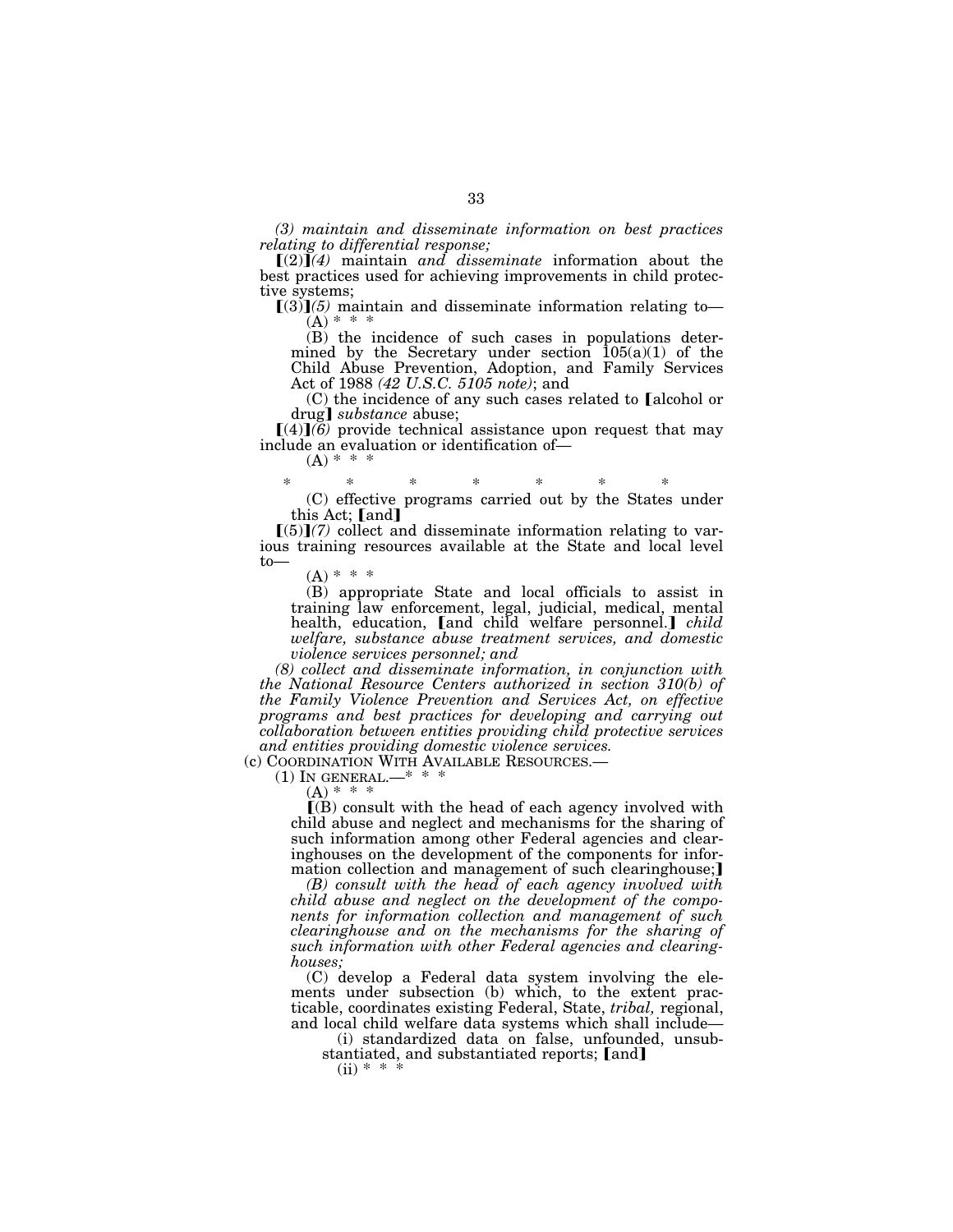*(iii) information about the incidence and characteristics of child abuse and neglect in circumstances in which domestic violence is present; and* 

*(iv) information about the incidence and characteristics of child abuse and neglect in cases related to substance abuse;* 

\* \* \* \* \* \* \* (F) collect and disseminate information that describes best practices being used throughout the Nation for making appropriate referrals related to, and addressing, the physical, developmental, and mental health needs of [abused and neglected children] *victims of child abuse or neglect*; and

# \* \* \* \* \* \* \* **SEC. 104. RESEARCH AND ASSISTANCE ACTIVITIES.**

(a) RESEARCH.— (1) TOPICS.—The Secretary shall, in consultation with other Federal agencies and recognized experts in the field, carry out a continuing interdisciplinary program of research, including longitudinal research, that is designed to provide information needed to better protect children [from abuse or neglect and to improve the well-being of abuse or neglected children] *from child abuse or neglect and to improve the well-being of victims of child abuse or neglect*, with at least a portion of such research being field initiated. Such research program may focus on—

 $(A) * * * *$ 

(B) causes, prevention, assessment, identification, treatment, cultural and socio-economic distinctions, and the consequences of child abuse and neglect, including the effects of [abuse and neglect on] *child abuse and neglect on* a child's development and the identification of successful early intervention services or other services that are needed;

*(C) effective approaches to improving the relationship and attachment of infants and toddlers who experience child abuse or neglect with their parents or primary caregivers in circumstances where reunification is appropriate;* 

 $(C)$  *(D)* appropriate, effective and culturally sensitive investigative, administrative, and judicial systems, including multidisciplinary, coordinated decisionmaking procedures with respect to cases of child abuse *and neglect;* 

[D] *(E)* the evaluation and dissemination of best practices*, including best practices to meet the needs of special populations,* consistent with the goals of achieving improvements in the child protective services systems of the States in accordance with paragraphs  $(1)$  through  $[(12)]$  $(14)$  of section 106(a);

 $\llbracket (E) \rrbracket$   $(F) * * * *$ 

*(G) effective practices and programs to improve activities such as identification, screening, medical diagnosis, forensic diagnosis, health evaluations, and services, including activities that promote collaboration between—* 

*(i) the child protective service system; and*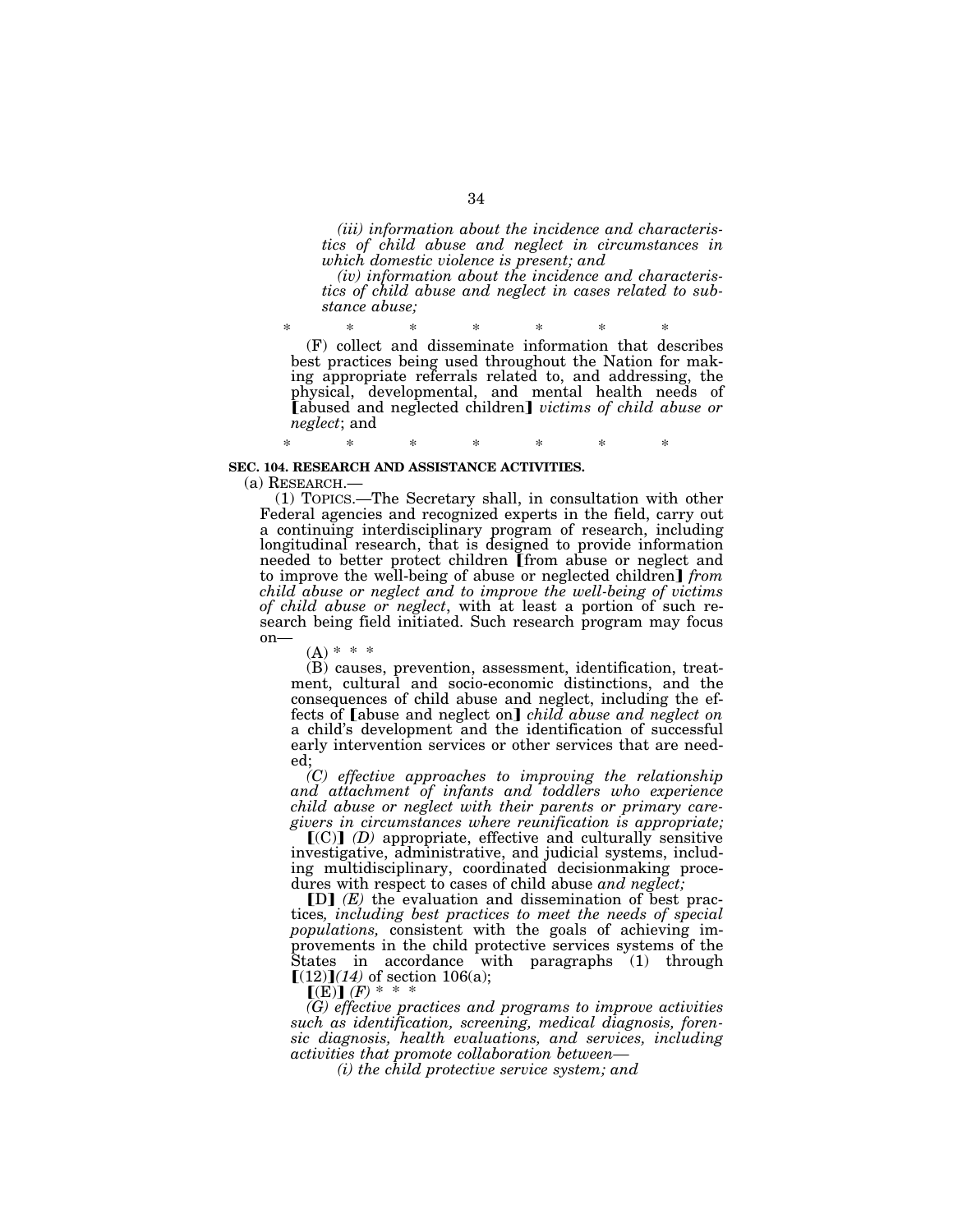*(ii)(I) the medical community, including providers of mental health and developmental disability services; and* 

*(II) providers of early childhood intervention services and special education for children who have been victims of child abuse or neglect;* 

 $(F)$  $(H)$ <sup>\*</sup> \* \*

(I) effective collaborations, between the child protective system and domestic violence service providers, that provide for the safety of children exposed to domestic violence and their nonabusing parents and that improve the investigations, interventions, delivery of services, and treatments provided for such children and families;

 $\left[\text{C}(G)\right]$  (*J*) the nature, scope, and practice of voluntary relinguishment for foster care or State guardianship of  $\Gamma$ low income] *low-income* children who need health services, including mental health services;

*(K) the impact of child abuse and neglect on the incidence and progression of disabilities;* 

*(L) the nature and scope of effective practices relating to differential response, including an analysis of best practices conducted by the States;* 

*(M) child abuse and neglect issues facing Indians, Alaska Natives, and Native Hawaiians, including providing recommendations for improving the collection of child abuse and neglect data from Indian tribes and Native Hawaiian communities;* 

 $[(H)]$   $(N)$  the information on the national incidence of child abuse and neglect specified in *Clauses* (i) through  $(x)$  of subparagraph  $(H)$ <sup> $clauses$ </sup> (*i)* through  $(x)$  of sub*paragraph (O)*; and

 $[(\overline{I})]$   $[O]$  the national incidence of child abuse and neglect, including—

(i) the extent to which incidents of child abuse *and neglect* are increasing or decreasing in number and severity;

(ii) the incidence of substantiated and unsubstantiated reported child abuse *and neglect* cases;

\* \* \* \* \* \* \* (v) the extent to which the lack of adequate resources and the lack of adequate training of individuals required by law to report suspected cases of **[child abuse have]** *child abuse and neglect have* contributed to the inability of a State to respond effectively to serious cases of child abuse and neglect;

\* \* \* \* \* \* \*  $(x)$  the incidence and outcomes of  $[abuse]$  *child abuse and neglect* allegations reported within the context of divorce, custody, or other family court proceedings, and the interaction between this venue and the child protective services system.

(2) RESEARCH.—The Secretary shall conduct research on the national incidence of child abuse and neglect, including the information on the national incidence on child abuse and neglect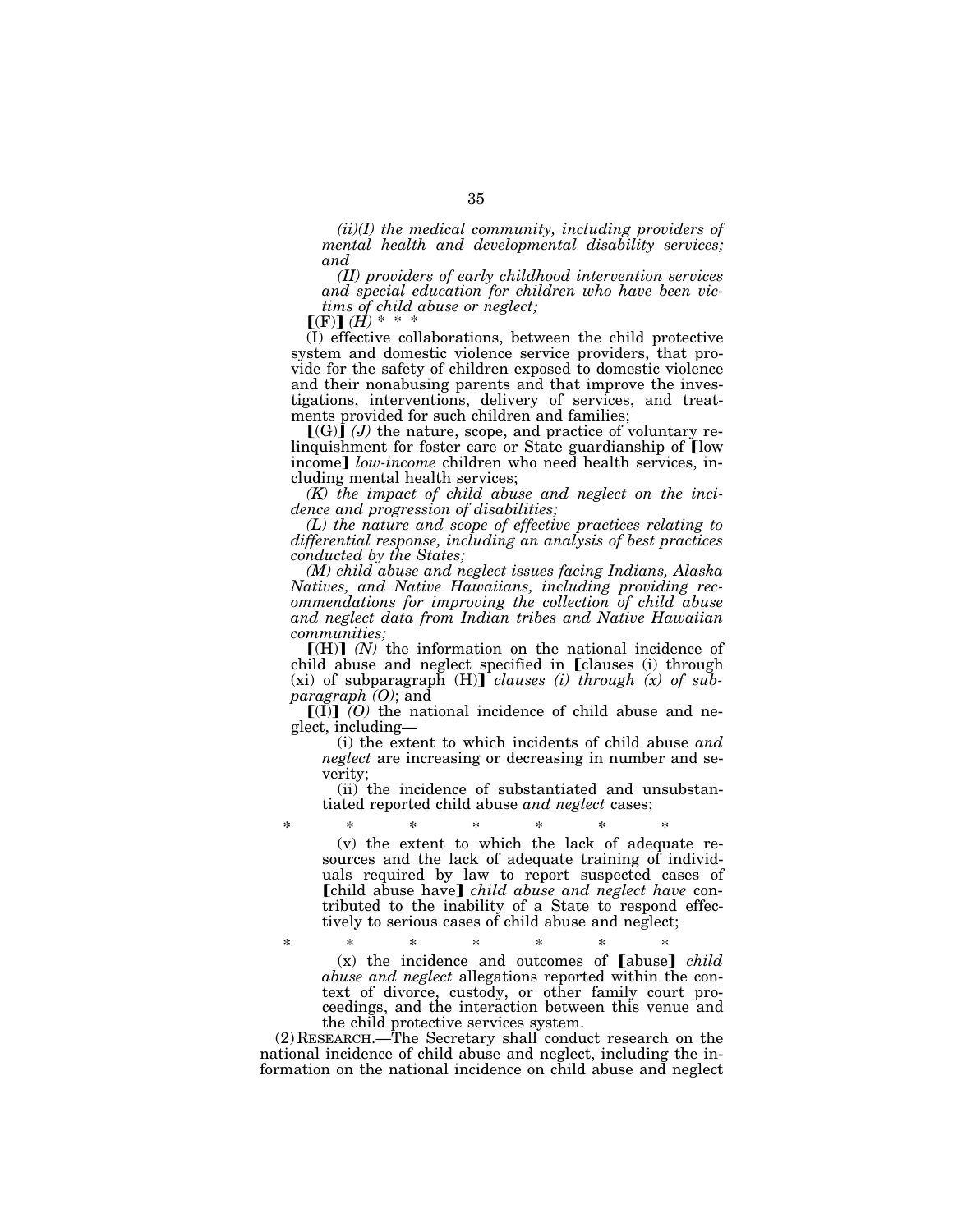specified in [subparagraphs (i) through (ix) of paragraph  $(1)(I)$  $\int$  *clauses (i) through (x) of paragraph (1)(O).* 

(3) REPORT.—Not later than 4 years after the date of the enactment of the [Keeping Children and Families Safe Act of 2003] CAPTA Reauthorization Act of 2010, the Secretary shall prepare and submit to the Committee on Education and the Workforce of the House of Representatives and the Committee on Health, Education, Labor and Pensions of the Senate a report that contains the results of the research conducted under paragraph (2).

(4) PRIORITIES.—[(A) The] (A) IN GENERAL.—The Secretary shall establish research priorities for making grants or contracts for purposes of carrying out paragraph (1).

 $\lceil (B) \text{ Not} \rceil$  *(B) PUBLIC COMMENT.—Not* later  $\lceil \text{than } 2 \rceil$ *than one* years after the date of enactment of the [Keeping] Children and Families Safe Act of 2003] CAPTA Reauthor*ization Act of 2010*, and every 2 years thereafter, the Secretary shall provide an opportunity for public comment concerning the priorities proposed under subparagraph (A) and maintain an official record of such public comment.

*(4) STUDY ON SHAKEN BABY SYNDROME.—The Secretary shall conduct a study that—* 

*(A) identifies data collected on shaken baby syndrome; W (B) determines the feasibility of collecting uniform, accu-*

*rate data from all States regarding— (i) incidence rates of shaken baby syndrome;* 

*(ii) characteristics of perpetrators of shaken baby syndrome, including age, gender, relation to victim, access to prevention materials and resources, and history of substance abuse, domestic violence, and mental illness; and* 

*(iii) characteristics of victims of shaken baby syndrome, including gender, date of birth, date of injury, date of death (if applicable), and short- and long-term* 

*injuries sustained*<br>
(b) Provision of Technical Assistance.—

 $(1)$  In GENERAL.—The Secretary shall provide technical assistance to State and local public and private agencies and community-based organizations, including disability organizations and persons who work with children with disabilities *and providers of mental health, substance abuse treatment, and domestic violence prevention services*, to assist such agencies and organizations in planning, improving developing, and carrying out programs and activities, including replicating successful program models, relating to the prevention, assessment, identification, and treatment of child abuse and neglect.

\* \* \* \* \* \* \* (3) DISSEMINATION.—\* \* \*

 $(A) * * * *$ 

(B) appropriate State and local officials to assist in training law enforcement, legal, judicial, medical, mental health, education, [and child welfare personnel] *child welfare, substance abuse, and domestic violence services personnel* in appropriate methods of interacting during investigative, aministrative, and judicial proceedings with chil-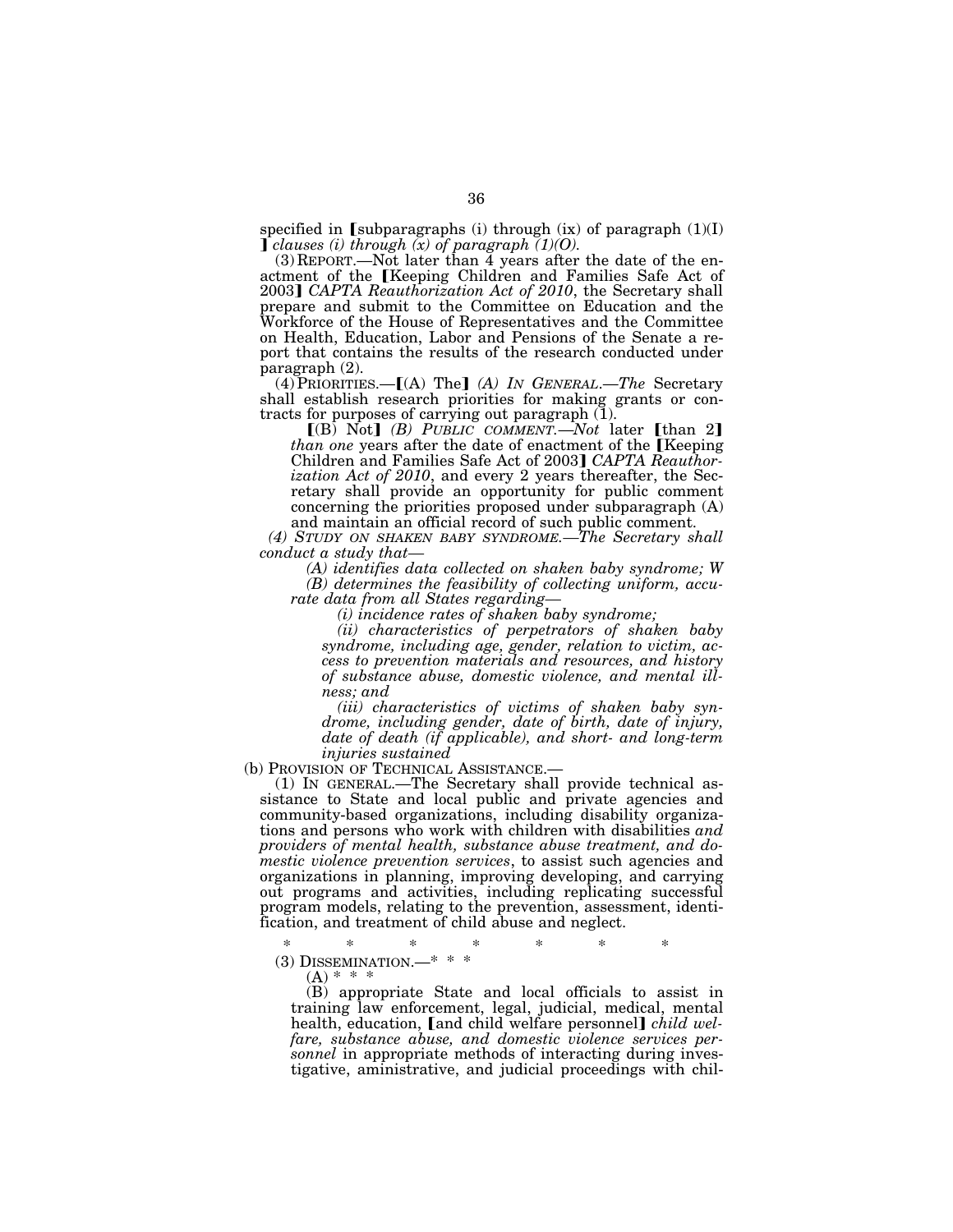dren who have been *[subjected to abuse.] subjected to, or whom the personnel suspect have been subjected to, child abuse or neglect.* 

\* \* \* \* \* \* \* (d) PEER REVIEW FOR GRANTS.—

(1) ESTABLISHMENT OF PEER REVIEW PROCESS.  $-[(A)$  The Secretary shall, in consultation with experts in the field and other federal agencies<sup>1</sup> establish a formal, rigorous, and meritorious peer review process for purposes of evaluating and reviewing applications for grants under this section and determining the relative merits of the projects for which such assistance is requested. The purpose of this process is to enhance the quality and usefulness of research in the field of child abuse and neglect.]

(A) IN GENERAL.—To enhance the quality and usefulness of research in the field of child abuse and neglect, the Secretary shall, in consultation with experts in the field and other Federal agencies, establish a formal, rigorous, and meritorious peer review process for purposes of evaluating and reviewing applications for assistance through a grant or contract under this section and determining the relative merits of the project for which such assistance is requested.

 $I(B)$  In establishing the process required by subparagraph (A), The Secretary shall appoint to the peer review panels only members who are experts in the field of child abuse and neglect or related disciplines, with appropriate expertise in the application to be reviewed, and who are not individuals who are officers or employees of the Administration on Children and Families. The panels shall meet as often as is necessary to facilitate the expeditious review of applications for grants and contracts under this section, but may not meet less than once a year. The Secretary shall ensure that the peer review panel utilizes scientifically valid review criteria and scoring guidelines for review committee.

*(B) MEMBERS.—In establishing the process required by subparagraph (A), the Secretary shall only appoint to the peer review panels members who——* 

*(i) are experts in the field of child abuse and neglect or related disciplines, with appropriate expertise related to the applications to be reviewed; and* 

*(ii) are not individuals who are officers or employees of the Administration for Children and Families.* 

*(C) MEETINGS.—The peer review panels shall meet as often as is necessary to facilitate the expeditious review of applications for grants and contracts under this section, but shall meet not less often than once a year.* 

*(D) CRITERIA AND GUIDELINES.—The Secretary shall ensure that the peer review panel utilizes scientifically valid review criteria and scoring guidelines in the review of the applications for grants and contracts.* 

*\* \* \* \* \* \* \**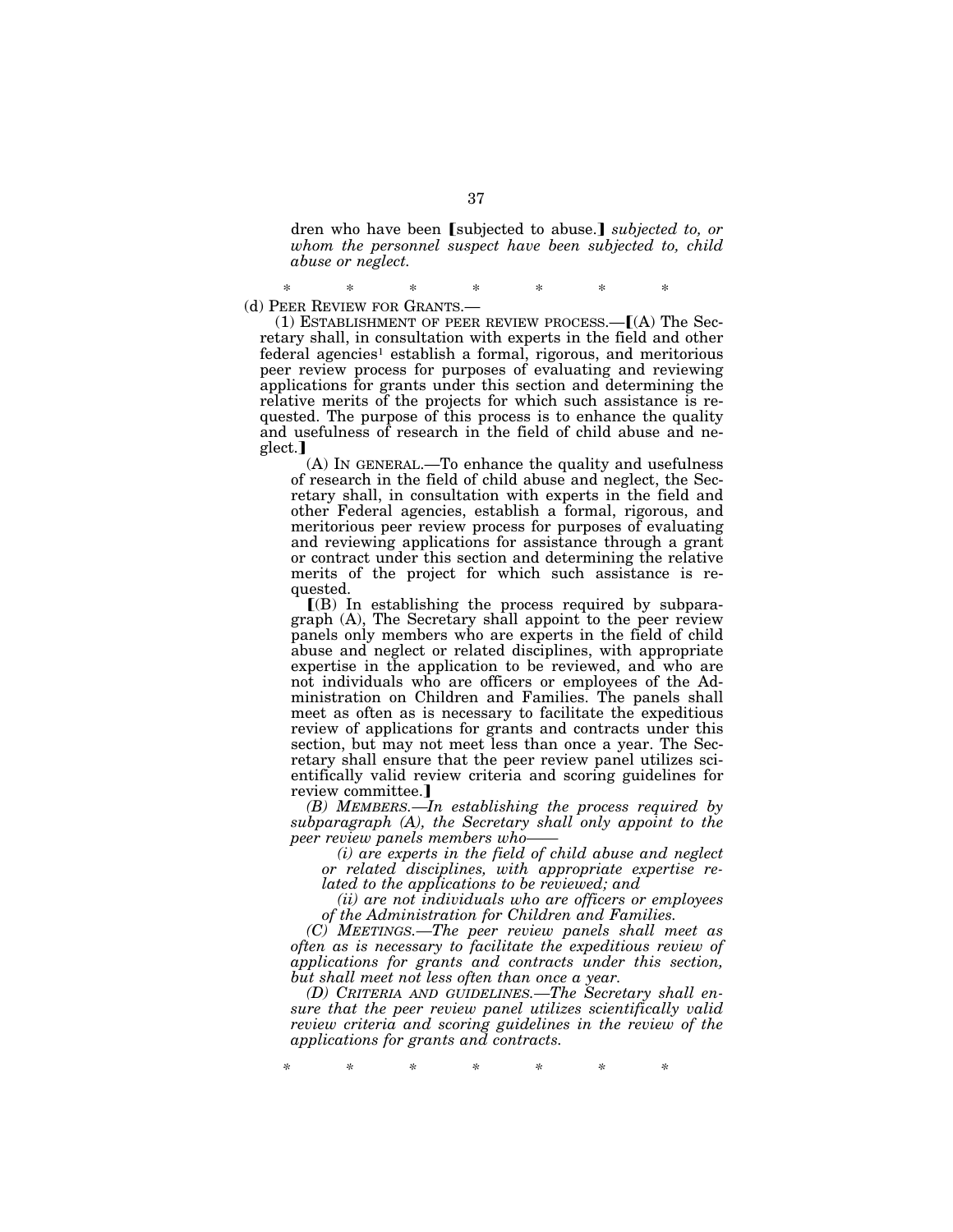(3) NOTICE OF APPROVAL.-[(A) The] (A) MERITORIOUS *PROJECTS.*—*The* Secretary shall provide grants and contracts under this section from among the projects which the peer review panels established under paragraph (1)(A) have determined to have merit.

 $[(B) In]$  *(B) EXPLANATION*.—*In* the instance in which the Secretary approves an application for a program without having approved all applications ranked above such application (as determined under paragraph (2)(B)), the Secretary shall append to the approved application a detailed explanation of the reasons relied on for approving the application and for failing to approve each pending application that is superior in merit, as indicated on the list under paragraph (2)(B).

(e) DEMONSTRATION PROGRAMS AND PROJECTS.—The Secretary may award grants to, and enter into contracts with, States or len*tities that are States, Indian tribes or tribal organizations, or* public or private agencies or organizations (or combinations of [such agencies or organizations<sup>*such entities*) for time-limited, dem-</sup> onstration projects for the following:

(1) PROMOTION OF SAFE, FAMILY-FRIENDLY PHYSICAL ENVIRONMENTS FOR VISITATION AND EXCHANGE.— $* * *$ 

 $(A) * * * *$ 

(B) to [safely facilitate the] *facilitate the safe* exchange of children for visits with noncustodial parents in cases of domestic violence.

(2) EDUCATION IDENTIFICATION, PREVENTION, AND TREAT- MENT.—The Secretary may award grants under this subsection to entities for projects that provide educational identification, prevention, and treatment services in cooperation with *child care and early childhood education and care providers,* [preschool] *preschools*, and elementary and secondary schools.

### \* \* \* \* \* \* \* **SEC. 105. GRANTS TO [STATES]** *STATES, INDIAN TRIBES OR TRIBAL ORGANIZATION,* **AND PUBLIC OR PRIVATE AGENCIES AND ORGANIZATIONS.**

(a) GRANTS FOR PROGRAMS AND PROJECTS.—The Secretary may make grants to, and enter into contracts with, [States,] *entities that are States, Indian tribes or tribal organizations, or* public agencies or private agencies or organizations (or combinations of [such agencies or organizations] *such entities*) for programs and projects for the following purposes:

(1) TRAINING PROGRAMS.—The Secretary may award grants to public or private organizations under [this section] *this subsection.*—

(A) for the training of professional and paraprofessional personnel in the fields of *health care,* medicine, law enforcement, judiciary, social work and child protection, education, *child care,* and other relevant fields, or individuals such as court appointed special advocates (CASAs) and guardian ad litem, who are engaged in, or intend to work in, the field of prevention, identification, and treatment of child abuse and neglect, including the links between domestic violence and child abuse *and neglect*;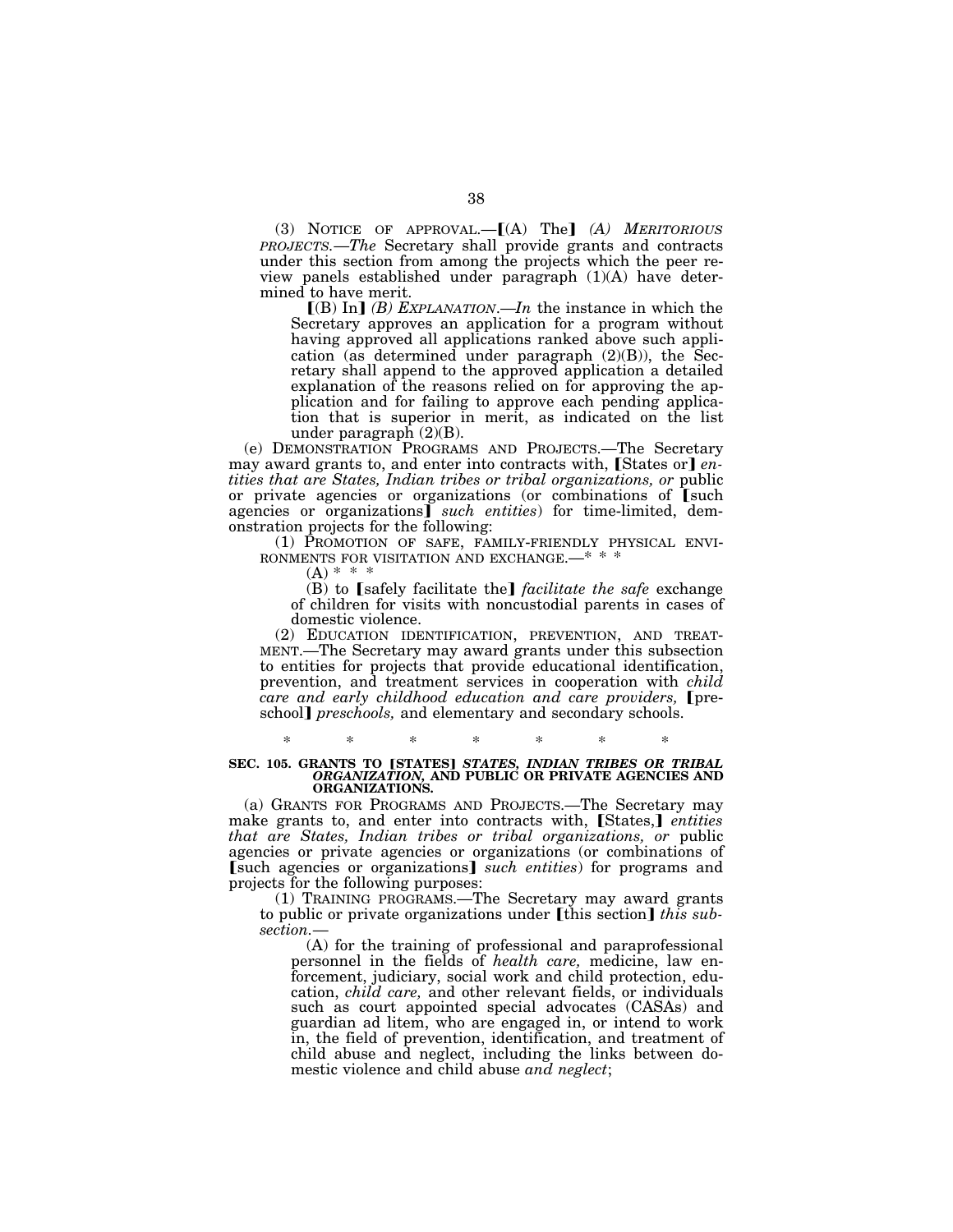(B) to improve the recruitment, selection, and training of volunteers serving in public and private children, youth, and family service organizations in order to prevent child abuse and neglect;

\* \* \* \* \* \* \*  $(D)$  for training to [support the enhancement of linkages between] *enhance linkages among* child protective service agencies and health care agencies, *[including physical and* mental health services, to improve forensic diagnosis and health evaluations and for innovative partnerships] *entities providing physical and mental health services, community resources, and developmental disability agencies, to improve screening, forensic diagnosis, and health and developmental evaluations, and for partnerships* between child protective service agencies and health care agencies that **[**offer creative approaches to using] *support the coordinated use of* existing Federal, State, local, and private funding to meet the health evaluation needs of children who have been subjects of substantiated cases of child abuse or neglect;

*(E) for the training of personnel in best practices to meet the unique needs of children with disabilities, including promoting interagency collaboration;* 

 $[(E)] (\bar{F})$ <sup>\*</sup> \*

 $\lfloor (F) \rfloor$  *(G)* \* \* \*

*(H) for the training of personnel in childhood development including the unique needs of children under age 3;*   $[(G)] (I) * * * * *$ 

 $[(H)]$  (*J*) for enabling State child welfare agencies to coordinate the provision of services with State and local health care agencies, alcohol and drug abuse prevention and treatment agencies, mental health agencies, [and other public and private welfare agencies<sup>*o*</sup> *other public and private welfare agencies, and agencies that provide early intervention services* to promote child safety, permanence, and family stability;

 $[(I)]$   $(K)$  for cross training for child protective service workers in research-based strategies for recognizing situations of substance abuse, domestic violence, and neglect; [and]

 $[(J)]$   $(L)$  for developing, implementing, or operating information and education programs or training programs designed to improve the provision of services to [disabled] infants] *infants or toddlers with disabilities* with lifethreatening conditions for—

(i) professionals and paraprofessional personnel concerned with the welfare of [disabled infants] *infants or toddlers with disabilities* with life-threatening conditions, including personnel employed in child protective services programs and health care facilities; and

(ii) the parents of such infants  $[.]$ ; and

*(M) for the training of personnel in best practices relating to the provision of differential response.* 

(2) TRIAGE PROCEDURES.—\* \* \*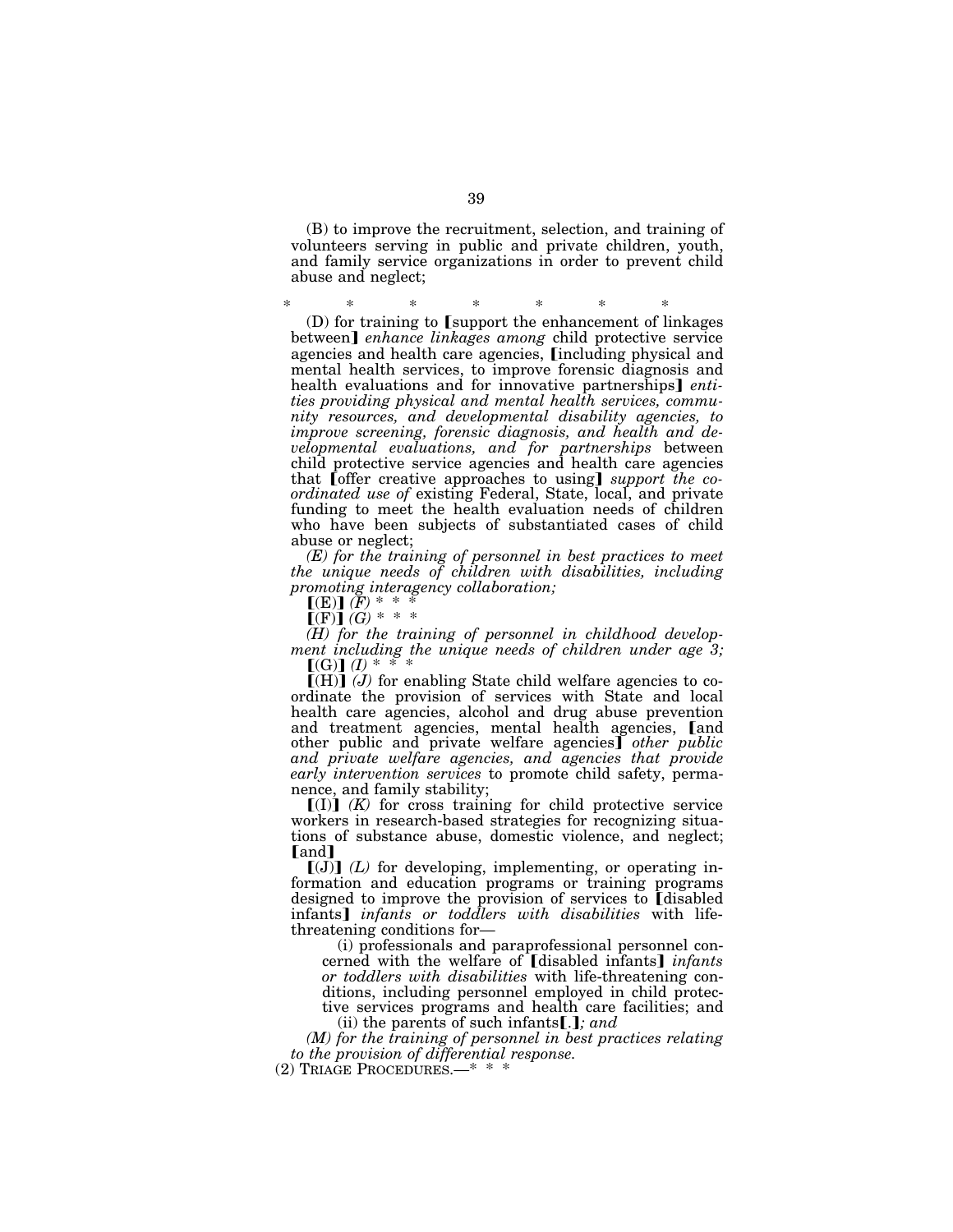$(A) * * * *$ 

\* \* \* \* \* \* \*

(C) provides further investigation and intensive intervention [where] when the child's safety is in jeopardy.

(3) MUTUAL SUPPORT PROGRAMS.—The Secretary may award grants to private organizations to establish or maintain a national network of mutual support, *leadership,* and self-help programs as a means of strengthening families in partnership with their communities.<br> $[(4)$  KINSHIP CARE.—

[(A) IN GENERAL.—The] (4) KINSHIP CARE.—The Secretary may award grants to public and private entities [in not more than 10 States] to assist such entities in developing or implementing procedures using adult relatives as the preferred placement for children removed from their home, where such relatives are determined to be capable of providing a safe nurturing environment for the child and where such relatives comply with the State child protection standards.

(5) LINKAGES **[BETWEEN]** AMONG CHILD PROTECTIVE SERVICE AGENCIES AND PUBLIC HEALTH, MENTAL HEALTH, [AND DEVEL-OPMENTAL DISABILITIES] SUBSTANCE ABUSE, DEVELOPMENTAL *DISABILITIES, AND DOMESTIC VIOLENCE SERVICE* AGENCIES.—The Secretary may award grants to entities that provide linkages **[between]** *among* State or local child protective service agencies and public health, [mental health, and developmental disabilities agencies, for*]* mental health, substance abuse, develop*mental disabilities, and domestic violence service agencies, and entities that carry out community-based programs, for* the purpose of establishing linkages that are designed to [help assure] *ensure* that a greater number of substantiated victims of child maltreatment have their physical health, mental health, and developmental needs appropriately diagnosed and treated, in accrdance with all applicable Federal and State privacy laws.

*(6) COLLABORATIONS BETWEEN CHILD PROTECTIVE SERVICE ENTITIES AND DOMESTIC VIOLENCE SERVICE ENTITIES.—The Secretary may award grants to public or private agencies and organizations under this section to develop or expand effective collaborations between child protective service entities and domestic violence service entities to improve collaborative investigation and intervention procedures, provision for the safety of the non-abusing parent involved and children, and provision of services to children exposed to domestic violence that also support the caregiving role of the non-abusing parent.* 

(b) DISCRETIONARY GRANTS.—\* \* \*

 $(1)$  \* \* \*

\* \* \* \* \* \* \* (4)(A) Providing hospital-based information and referral services to—

 $(i) * * *$ 

(ii) children who have been [neglected or abused] *victims of child abuse or neglect* and their parents.  $(B) * *$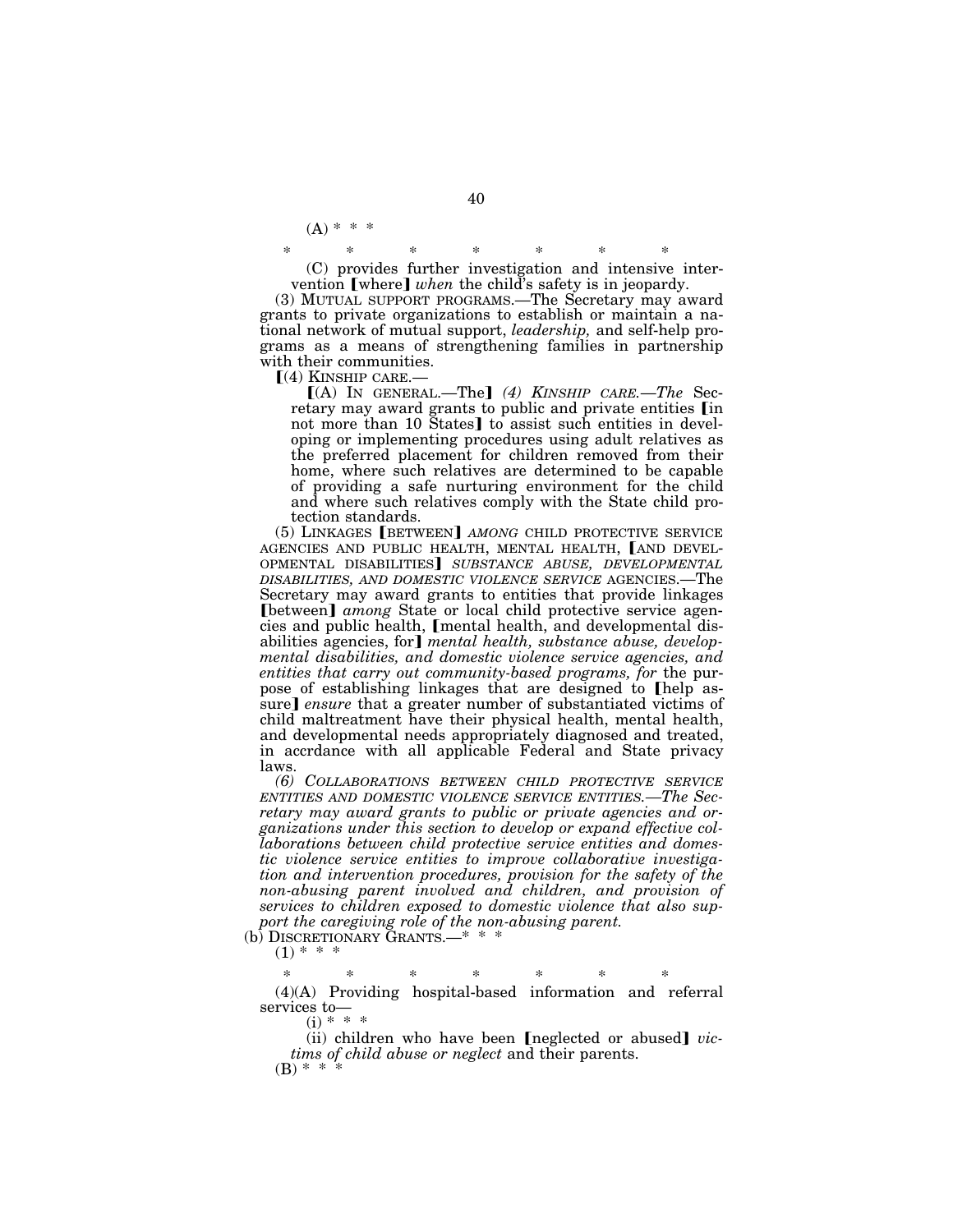$(i) * * * *$ 

(ii) upon the treatment of a child for  $[abuse or neglect]$ *child abuse and neglect.* 

 $(C) * * * *$  $(i) * * *$ 

> \* \* \* \* \* \* \* (iii) the provision of appropriate information to parents of a child who has **[been neglected or abused]** been a vic*tim of child abuse or neglect* regarding resources in the community, particularly parent training resources, that will assist such parents in caring for their child and reduce the possibility of **[abuse or neglect]** *child abuse and neglect;*

\* \* \* \* \* \* \* (D) For purposes of this paragraph, a qualified grantee is [a] *an* acute care hospital that- $(i) * * *$ 

**[SEC. 106. GRANTS TO STATES FOR CHILD ABUSE AND NEGLECT PRE-VENTION AND TREATMENT PROGRAMS.] SEC. 106.**<br>GRANTS TO STATES FOR CHILD ABUSE OR NEGLECT PRE-*VENTION AND TREATMENT PROGRAMS.* 

\* \* \* \* \* \* \*

(a) DEVELOPMENT AND OPERATION GRANTS.—The Secretary shall make grants to the States, [based on the population of children under the age of 18 in] *from allotments made under subsection* (*f*) *for* each State that applies for a grant under this section, for purposes of assisting the States in improving the child protective services system of each such State in—

(1) the intake, assessment, screening, and investigation of reports of [abuse and neglect] *child abuse or neglect*;

(2)(A) creating and improving the use of multidisciplinary teams and interagency, *intra-agency, interstate, and intrastate*  protocols to enhance investigations; and

(B) improving legal preparation and representation, including—

(i) procedures for appealing and responding to appeals of substantiated reports of **[abuse and neglect]** *child abuse or neglect*; and

\* \* \* \* \* \* \* (4) enhancing the general child protective system by developing, improving, and implementing risk and safety assessment tools and protocols *including the use of differential response*;

\* \* \* \* \* \* \* (6) developing, strengthening, and facilitating training including—

(A) training regarding research-based strategies*, including the use of differential response,* to promote collaboration with the families;

(B) training regarding the legal duties of such individuals; [and]

(C) personal safety training for case [workers;;] *workers*; *and*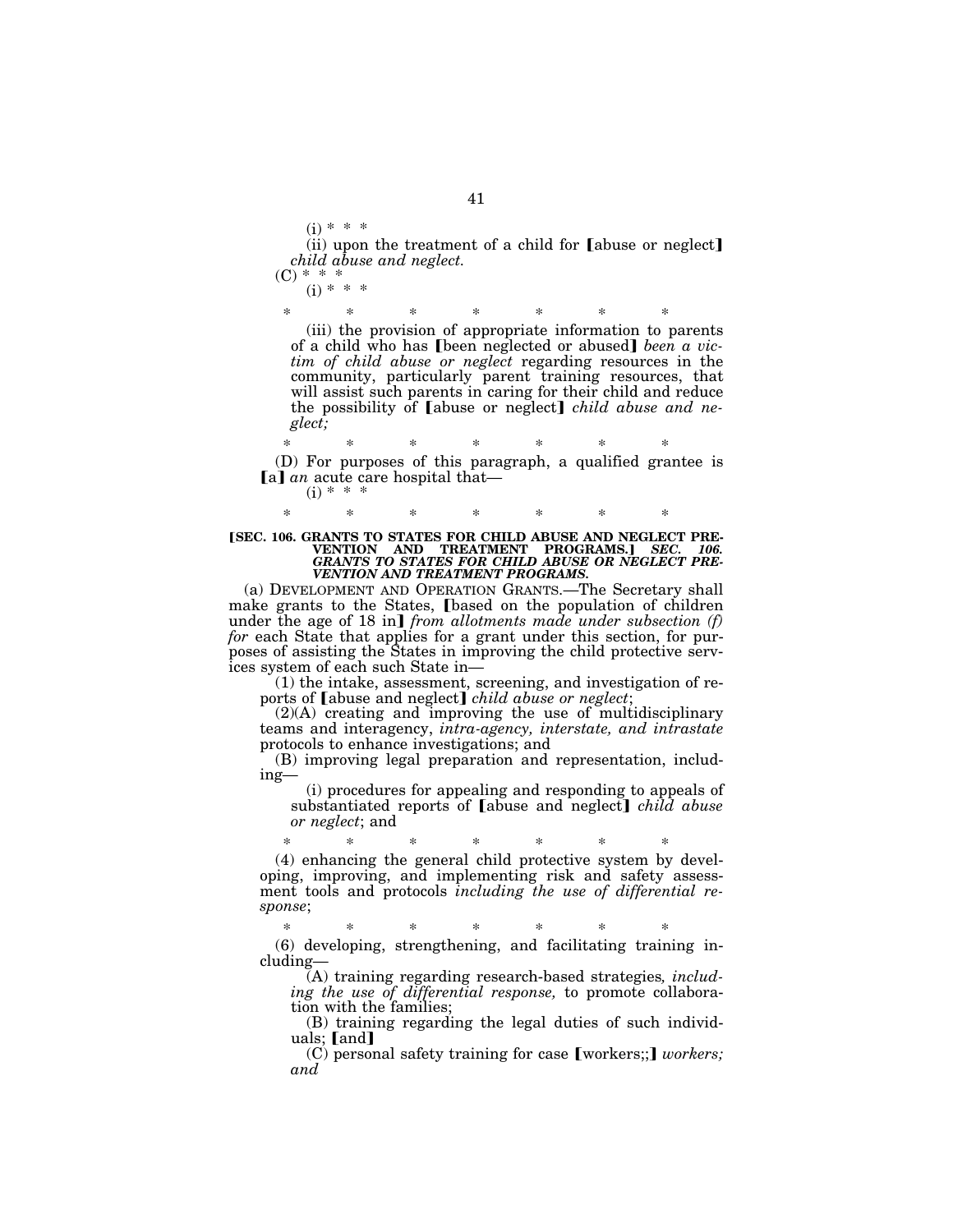*(D) training in early childhood, child, and adolescent development;* 

\* \* \* \* \* \* \*  $(8)$  developing and facilitating training protocols for individuals mandated to report child abuse or neglect;

 $(9)$  developing and facilitating research-based strategies for training for individuals mandated to report child abuse or neglect;

*(8) developing, facilitating the use of, and implementing research-based strategies and training protocols for individuals mandated to report child abuse and neglect;* 

 $(10)$  $(9)$  \* \* \*  $(A) * * * *$ 

 $(B)$  financial assistance;  $[and]$ 

(C) services necessary to facilitate adoptive placement of any such infants who have been relinquished for adoption; *and* 

*(D) the use of differential response in preventing child abuse and neglect;* 

 $[(11)]$  $(10)$  developing and delivering information to improve public education relating to the role and responsibilities of the child protection system and the nature and basis for reporting suspected incidents of child abuse and neglect*, including the use of differential response;* 

 $[(12)]$  $(11)$  \* \*

 $[(13)]$  $(12)$  supporting and enhancing interagency collaboration between ''the child protection system and the juvenile justice system for improved delivery of services and treatment, including methods for continuity of treatment plan and services as children transition between systems; [or]

 $[(14)]$  $(13)$  [supporting and enhancing collaboration among public health agencies, the child protection system, and private community-based programs¿ *supporting and enhancing interagency collaboration among public health agencies, agencies in the child protective service system, and agencies carrying out private community-based programs*— [to provide] (A) to pro*vide* child abuse and neglect prevention and treatment services (including linkages with education [systems) and] *systems*), and the use of differential response; and **[**to address**]** (**B**) to ad*dress* the health needs, including mental health needs, of children identified as [abused or neglected] *victims of child abuse or neglect;* including supporting prompt, comprehensive health and developmental evaluations for children who are the subject of substantiated child maltreatment reports[.]; or

*(14) developing and implementing procedures for collaboration among child protective services, domestic violence services, and other agencies in—* 

*(A) investigations, interventions, and the delivery of services and treatment provided to children and families, including the use of differential response, where appropriate; and* 

*(B) the provision of services that assist children exposed to domestic violence, and that also support the caregiving role of their non-abusing parents.* 

(b) ELIGIBILITY REQUIREMENTS.—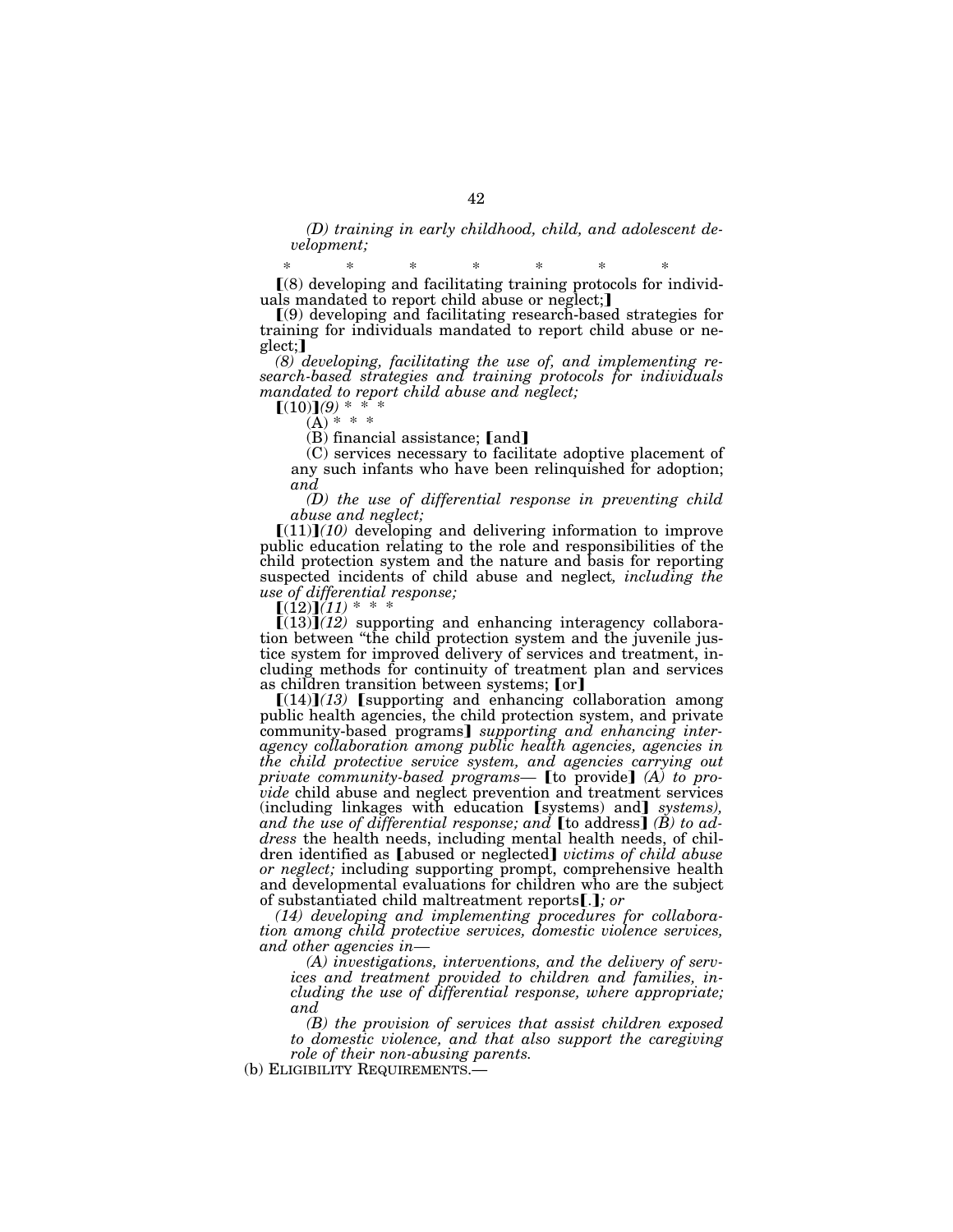$[(1)$  STATE PLAN.<br> $[(A)$  IN GENERAL.— To be eligible to receive a grant under this section, a State shall, at the time of the initial grant application and every 5 years thereafter, prepare and submit to the Secretary a State plan that specifies the areas of the child protective services system described in subsection (a) that the State intends to address with amounts received under the grant.

ø(B) ADDITIONAL REQUIREMENT.—After the submission of the initial grant application under subparagraph (A), the State shall provide notice to the Secretary—

 $(i)$  of any substantive changes; and to any State law relating to the prevention of child abuse and neglect that may affect the eligibility of the State under ths section; and

 $(iii)$  any significant changes to how funds provided under this section are used to support the activities which may differ from the activities as described in the current State application.]<br>(1) STATE PLAN.—

*(A) IN GENERAL.—To be eligible to receive a grant under this section, a State shall submit to the Secretary a State plan that specifies the areas of the child protective services system described in subsection (a) that the State will address with amounts received under the grant.* 

*(B) DURATION OF PLAN.—Each State plan shall—* 

*(i) remain in effect for the duration of the State's participation under this section; and* 

*(ii) be periodically reviewed and revised as necessary by the State to reflect changes in the State's strategies and programs under this section.* 

*(C) ADDITIONAL INFORMATION.—The State shall provide notice to the Secretary—* 

*(i) of any substantive changes, including any change to State law or regulations, relating to the prevention of child abuse and neglect that may affect the eligibility of the State under this section; and* 

*(ii) of any significant changes in how funds provided under this section are used to support activities described in this section, which may differ from the activities described in the current State application.* 

 $(2)$  COORDINATION.—A State plan submitted under paragraph (1) shall, to the maximum extent practicable, be coordinated with the State plan under part B of title IV of the Social Security Act relating to child welfare services and family preservation and family support services, and shall contain an outline of the activities that the State intends to carry out using amounts received under the grant to achieve the purposes of this title, including-]

*(2) CONTENTS.—A State plan submitted under paragraph (1) shall contain a description of the activities that the State will carry out using amounts received under the grant to achieve the objectives of this title, including—* 

*(A) an assurance that the State plan, to the maximum extent practicable, is coordinated with the State plan under*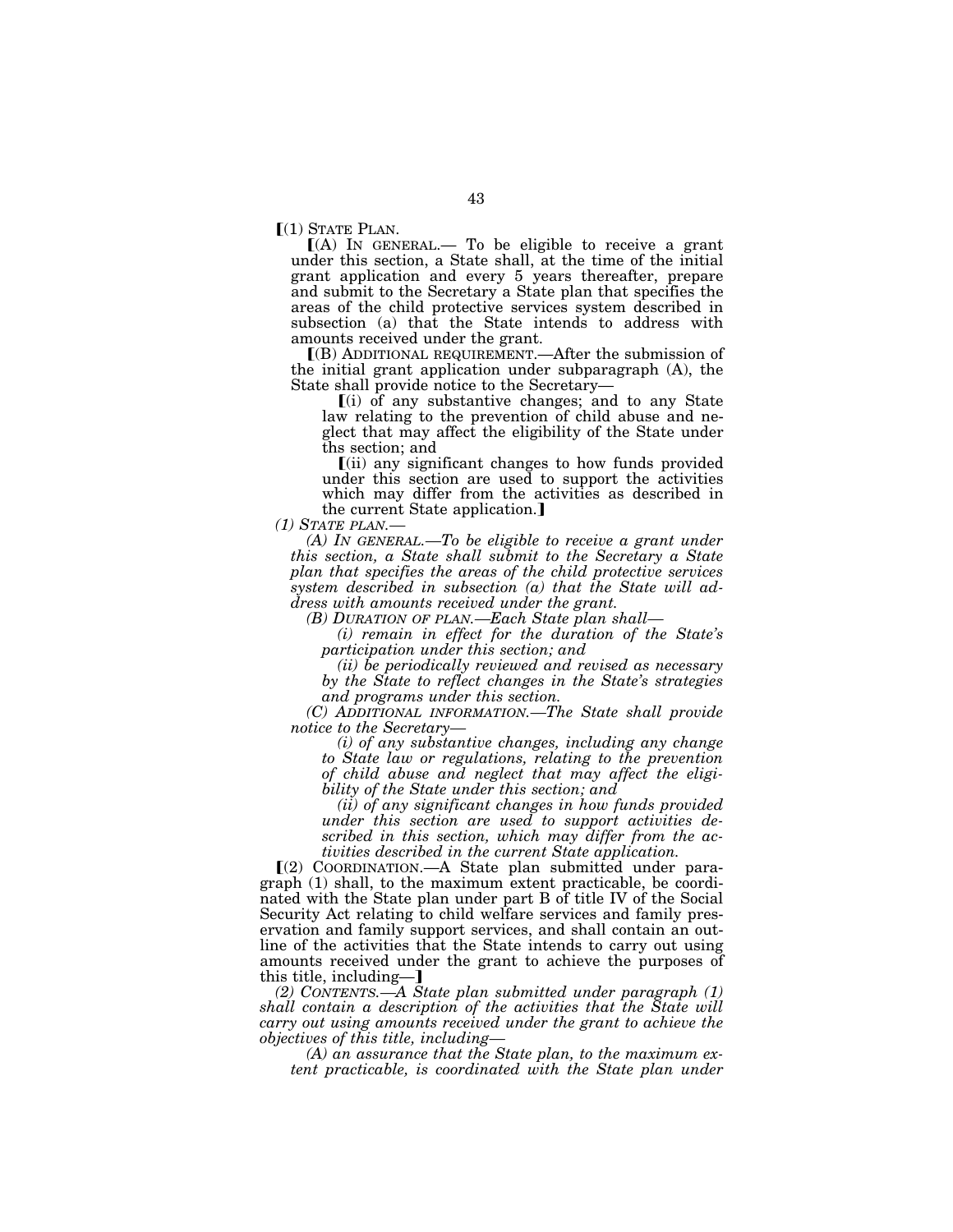*part B of title IV of the Social Security Act (42 U.S.C. 621 et seq.) relating to child welfare services and family preservation and family support services;* 

 $[(A)]$   $(B)$  an assurance in the form of a certification by the [chief executive officer] *Governor* of the State that the State has in effect and is enforcing a State law, or has in effect and is operating a [Statewide] *statewide* program, relating to child abuse and neglect that includes—

 $(i) *$ 

(ii) policies and procedures (including appropriate referrals to child protection service systems and for other appropriate services) to address the needs of infants born *with* and identified as being affected by illegal substance abuse or withdrawal symptoms resulting from prenatal drug exposure, *or a Fetal Alcohol Spectrum Disorder,* including a requirement that health care providers involved in the delivery or care of such infants notify the child protective services system of the occurrence of such condition in such infants, except that such notification shall not be construed to—

(I) establish a definition under Federal law of what constitutes child abuse *or neglect;* or

 $(II) * * * *$ 

(iii) the development of a plan of safe care for the infant born and identified as being affected by illegal substance abuse or withdrawal symptoms, *or a Fetal Alcohol Spectrum Disorder*;

\* \* \* \* \* \* \* (v) triage procedures*, including the use of differential response,* for the appropriate referral of a child not at risk of imminent harm to a community organization or voluntary preventive service;

(vi) procedures for immediate steps to be taken to ensure and protect the safety of [the abused or neglected child¿ *a victim of child abuse or neglect* and of any other child under the same care who may also be in danger of **[abuse or neglect]** *child abuse or neglect* and ensuring their placement in a safe environment;

\* \* \* \* \* \* \*

(ix) provisions to require a State to disclose confidential information to any Federal, State, or local government entity, or any agent of such entity, that has a need for such information in order to carry out its responsibilities under law to protect children from [abuse and neglect] *child abuse and neglect*;

\* \* \* \* \* \* \*

\* \* \* \* \* \* \*

(xi) the cooperation of State law enforcement officials, court of competent jurisdiction, and appropriate State agencies providing human services in the investigation, assessment, prosecution, and treatment of child abuse **for neglect** *and neglect*;

44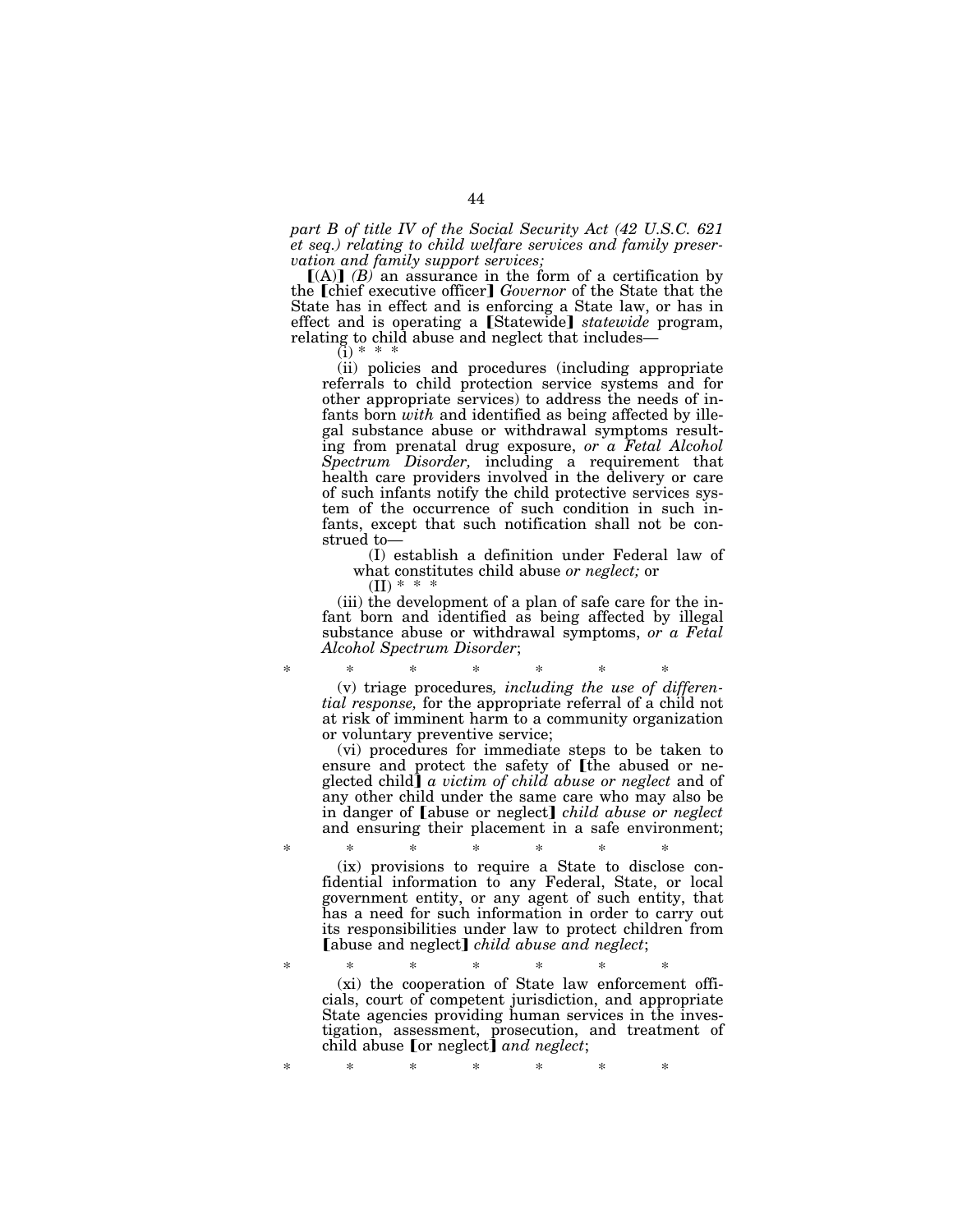(xiii) provisions and procedures requiring that in every case involving [an abused or neglected child] a *victim of child abuse or neglect* which results in a judicial proceeding, a guardian ad litem, who has received training appropriate to the role, *including training in early childhood, child, and adolescent development,*  and who may be an attorney or a court appointed special advocate who has received training appropriate to that role (or both), shall be appointed to represent the child in such proceedings—

\* \* \* \* \* \* \*  $(xy) * * * *$  $(I) * * * *$ 

> (II) by which individuals who disagree with an official finding of **[abuse or neglect]** *child abuse or neglect* can appeal such finding;

 $(xvi) * * * *$  $(I) * * * *$ 

\* \* \* \* \* \* \* (III) to have aided or abetted, attempted, conspired, or solicited to commit such murder or voluntary manslaugher[; or];  $(IV)$  \* \*

*(V) to have committed sexual abuse against the surviving child or another child of such parent; or (VI) to be required to register with a sex offender registry under section 113(a) of the Adam Walsh Child Protection and Safety Act of 2006 (42 U.S.C. 16913(a));* 

\* \* \* \* \* \* \* (xviii) provisions and procedures to require that a representative of the child protective services agency shall, at the initial time of contact with the individual subject to a child [abuse and] *abuse or* neglect investigation, advise the individual of the complaints or allegations made against the individual, in a manner that is consistent with laws protecting the rights of the informant;

\* \* \* \* \* \* \* (xxi) provisions and procedures for referral of a child under the age of 3 who is involved in a substantiated case of child abuse or neglect to early intervention services funded under part C of the Individuals with Disabilities Education [Act; and] *Act (20 U.S.C. 1431 et seq.);* 

 $(xxi)$  [not later than 2 years after the date of enactment of the Keeping Children and Families Safe Act of 2003,] provisions and procedures for requiring criminal background record checks *that meet the requirements of section 471(a)(20) of the Social Security Act (42 U.S.C. 671(a)(20))* for prospective foster and adoptive parents and other adult relatives and nonrelatives residing in the household; *and*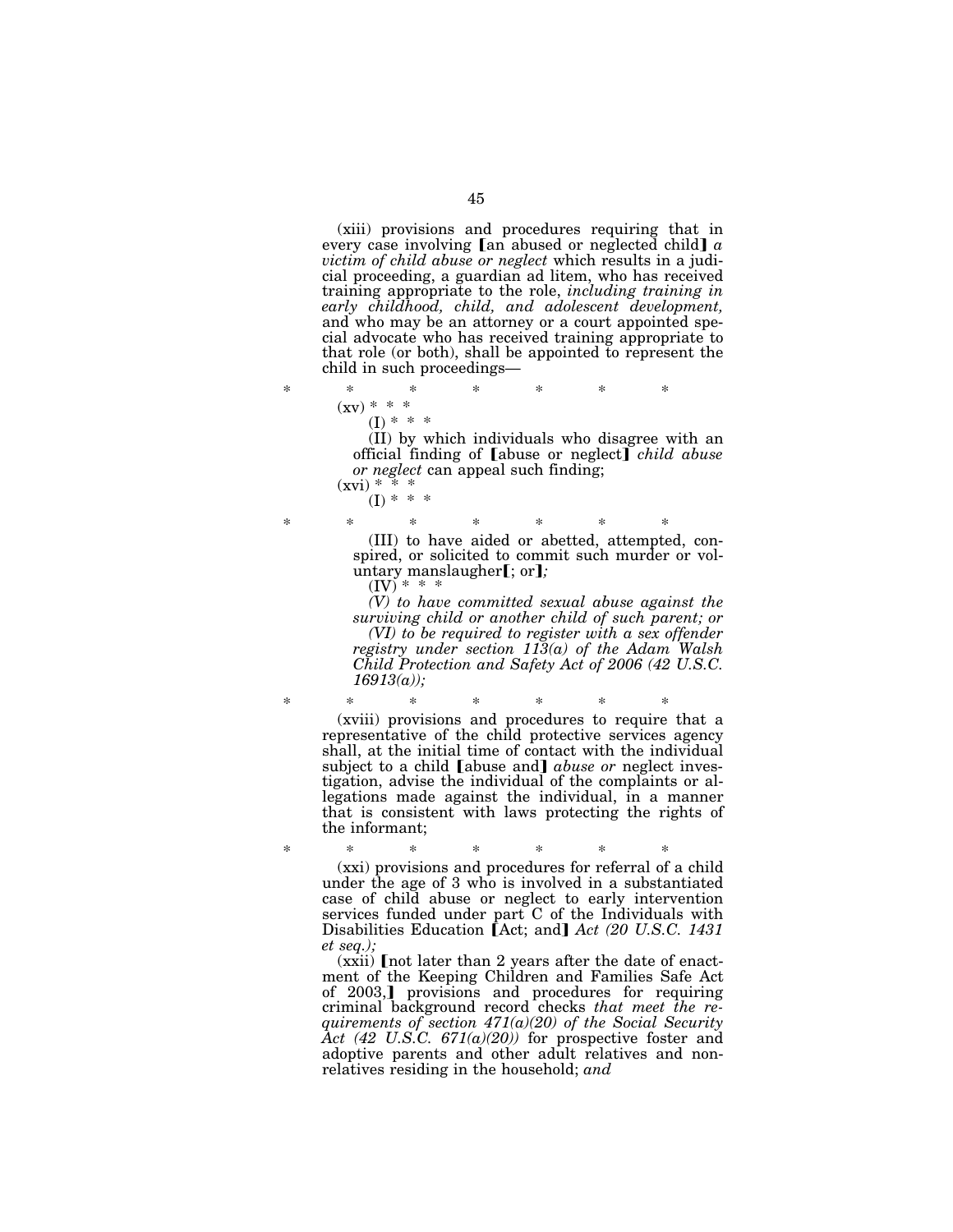*(xxiii) provisions for systems of technology that support the State child protective service system described in subsection (a) and track reports of child abuse and neglect from intake through final disposition;* 

 $\Gamma(B)$  *(C)* an assurance that the State has in place procedures for responding to the reporting of medical neglect (including instances of withholding of medically indicated treatment from [disabled infants with] *infants with disabilities who have* life-threatening conditions), procedures or programs, or both (within the State child protective services system), to provide for—

(i) coordination and consultation with individuals designated by and within appropriate health-care facilities;

(ii) prompt notification by individuals designated by and within appropriate health-care facilities of cases of suspected medical neglect (including instances of withholding of medically indicated treatment from [disabled infants with] *infants with disabilities who have* life-threatening conditions); and

(iii) authority, under State law, for State child protective services system to pursue any legal remedies, including the authority to initiate legal proceedings in a court of competent jurisdiction, as may be necessary to prevent the withholding of medically indicated treatment from [disabled infants with] *infants with* disabilities who have life threatening *life-threatening* conditions;

 $[(C)](\bar{D})$ <sup>\*</sup> \*  $(i) * * *$ 

(ii) the training to be provided under the grant to support direct line and supervisory personnel in report taking, screening, assessment, decision making, and referral for investigating suspected instances of child abuse and neglect; [and]

(iii) the training to be provided under the grant for individuals who are required to report suspected cases of child abuse and neglect; [and]

*(iv) policies and procedures encouraging the appropriate involvement of families in decisionmaking pertaining to children who experienced child abuse or neglect;* 

*(v) policies and procedures that promote and enhance appropriate collaboration among child protective service agencies, domestic violence service agencies, substance abuse treatment agencies, and other agencies in investigations, interventions, and the delivery of services and treatment provided to children and families affected by child abuse or neglect, including children exposed to domestic violence, where appropriate; and* 

*(vi) policies and procedures regarding the use of differential response, as applicable;* 

 $\Gamma(D)$  (E) an assurance or certification that the programs or projects relating to child abuse and neglect carried out under part B of title IV of the Social Security Act *(42*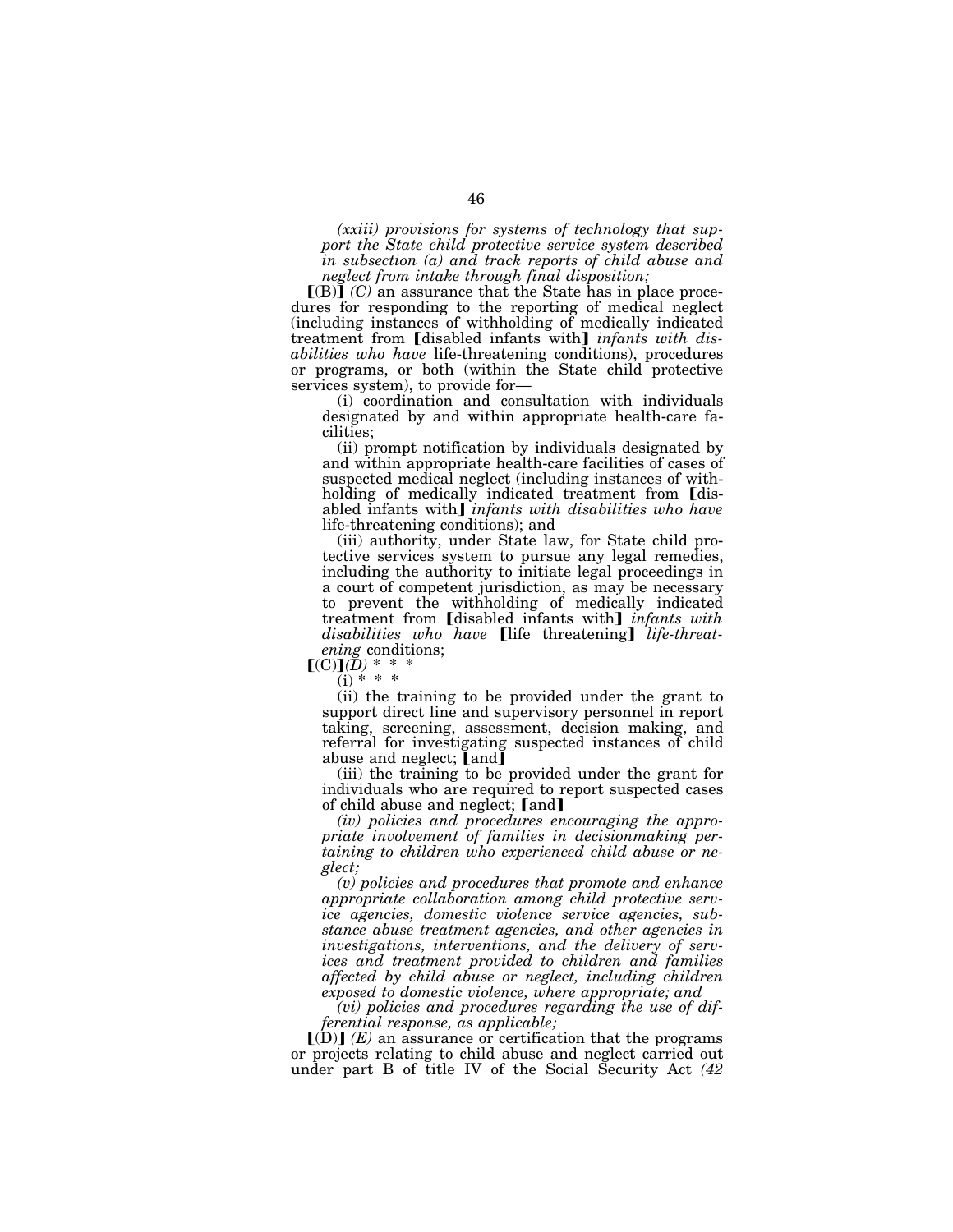*U.S.C. 621 et seq.)* comply with the requirements set forth in paragraph  $(1)$  and this paragraph $[.]$ ;

(F) an assurance certification that programs and training conducted under this title address the unique needs of unaccompanied homeless youth, including access to enrollment and support *services* and that such youth are eligible for under parts B and E of title IV of the Social Security Act (42 U.S.C. 621 et seq., 670 et seq.) and *meet the requirements of* the McKinney-Vento Homeless Assistance Act (42 U.S.C. 11301 et seq.); and

(G) an assurance that the State, in developing the State plan described in paragraph (1), has collaborated with community-based prevention agencies and with families affected by child abuse or neglect.

Nothing in [subparagraph (A)] *subparagraph (B)* shall be construed to limit the State's flexibility to determine State policies relating to public access to court proceedings to determine child abuse and neglect, except that such policies shall, at a minimum, ensure the safety and well-being of the child, parents, and families.

(3) LIMITATION.—With regard to clauses (vi) and (vii) of [paragraph  $(2)(A)$ ] *paragraph*  $(2)(B)$ *,* nothing in this section shall be construed as restricting the ability of a State to refuse to disclose identifying information concerning the individual initiating a report or complaint alleging suspected instances of child abuse or neglect, except that the State may not refuse such a disclosure where a court orders such disclosure after such court has reviewed, in camera, the record of the State related to the report or complaint and has found it has reason to believe that the reporter knowingly made a false report.

\* \* \* \* \* \* \* (c) CITIZEN REVIEW PANELS.— (1) ESTABLISHMENT.—

 $(A)$  In GENERAL. $-*$ 

\* \* \* \* \* \* \* (2) MEMBERSHIP.—Each panel established pursuant to paragraph (1) shall be composed of volunteer members who are broadly representative of the community in which such panel is established, including members who have expertise in the prevention and treatment of child abuse and neglect. *, and may include adult former victims of child abuse or neglect.* 

\* \* \* \* \* \* \* (4) FUNCTIONS.—  $(A)$  In GENERAL.  $(i) * * * *$ 

\* \* \* \* \* \* \* (iii) any other criteria that the panel considers important to ensure the protection of children, including—

> (I) a review of the extent to which the State and local child protective services system is coordinated with the foster care and adoption programs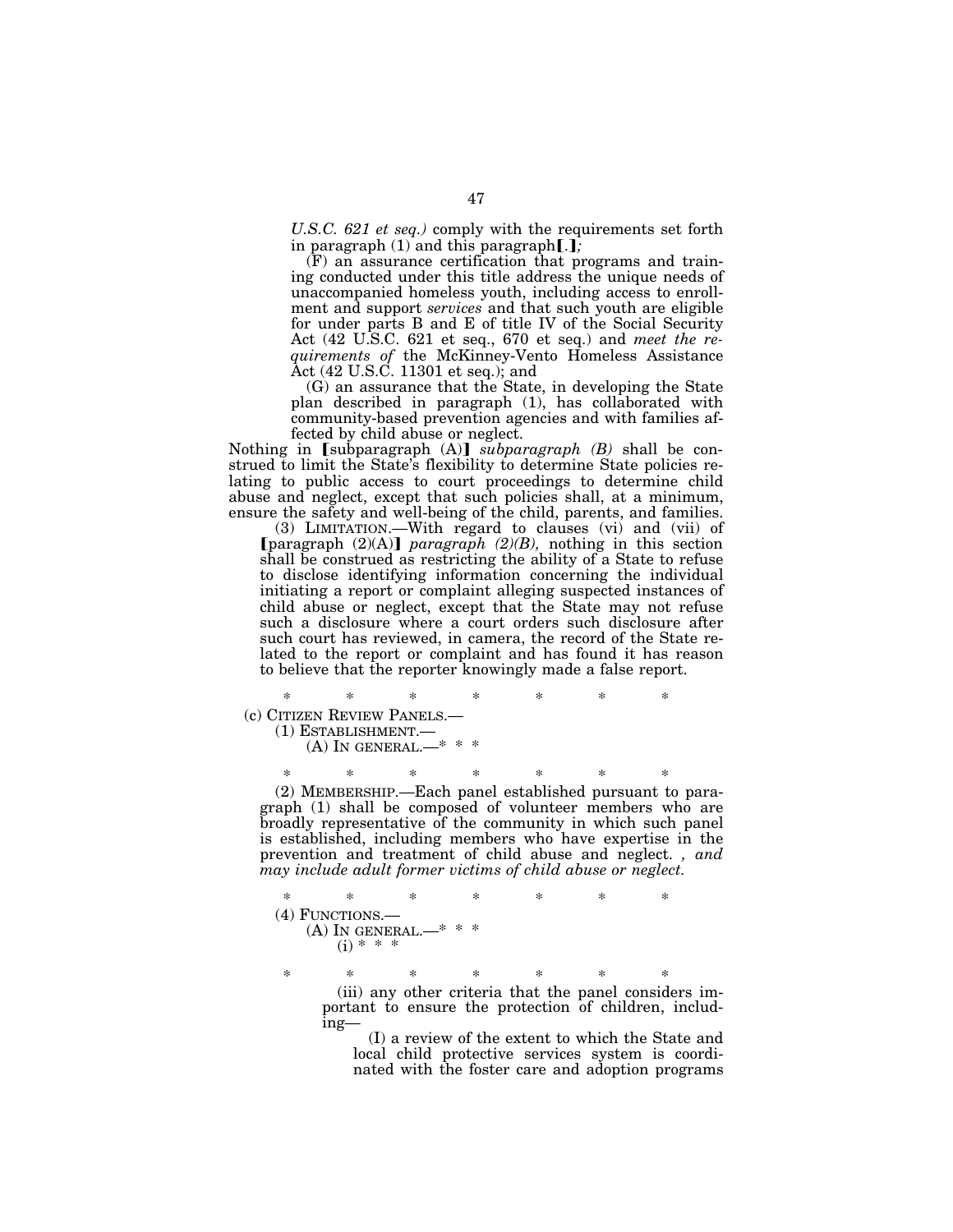established under part E of title IV of the Social Security Act *(42 U.S.C. 670 et seq.)*; and

\* \* \* \* \* \* \* (d) ANNUAL STATE DATA REPORTS.— \* \* \*

(1) The number of children who were reported to the State during the year [as abused or neglected] *as victims of child abuse or neglect* 

\* \* \* \* \* \* \* (4) The number of families that received preventive services, *including use of differential response,* from the State during the year.

\* \* \* \* \* \* \*  $(7)$  The number of child protective services workers responsible for the intake and screening of reports filed in the previous year.

*(7)(A) The number of child protective service personnel responsible for the*—

*(i) intake of reports filed in the previous year;* 

*(ii) screening of such reports;* 

*(iii) assessment of such reports; and* 

*(iv) investigation of such reports.* 

*(B) The average caseload for the workers described in subparagraph (A).* 

\* \* \* \* \* \* \* (9) The response time with respect to the provision of services to families and children where an allegation of [abuse or neglect] *child abuse or neglect* has been made.

 $\overline{I(10)}$  The number of child protective services workers responsible for intake, assessment, and investigation of child abuse and neglect reports relative to the number of reports investigated in the previous year.

*(10) For child protective service personnel responsible for intake, screening, assessment, and investigation of child abuse and neglect reports in the State—* 

*(A) information on the education, qualifications, and training requirements established by the State for child protective service professionals, including for entry and advancement in the profession, including advancement to supervisory positions;* 

*(B) data on the education, qualifications, and training of such personnel;* 

*(C) demographic information of the child protective service personnel; and* 

*(D) information on caseload or workload requirements for such personnel, including requirements for average number*  and maximum number of cases per child protective service *worker and supervisor.* 

(11) The number of children reunited with their families or receiving family preservation services that, within five years, result in subsequent substantiated reports of child abuse [and neglect] or neglect, including the death of the child.

\* \* \* \* \* \* \*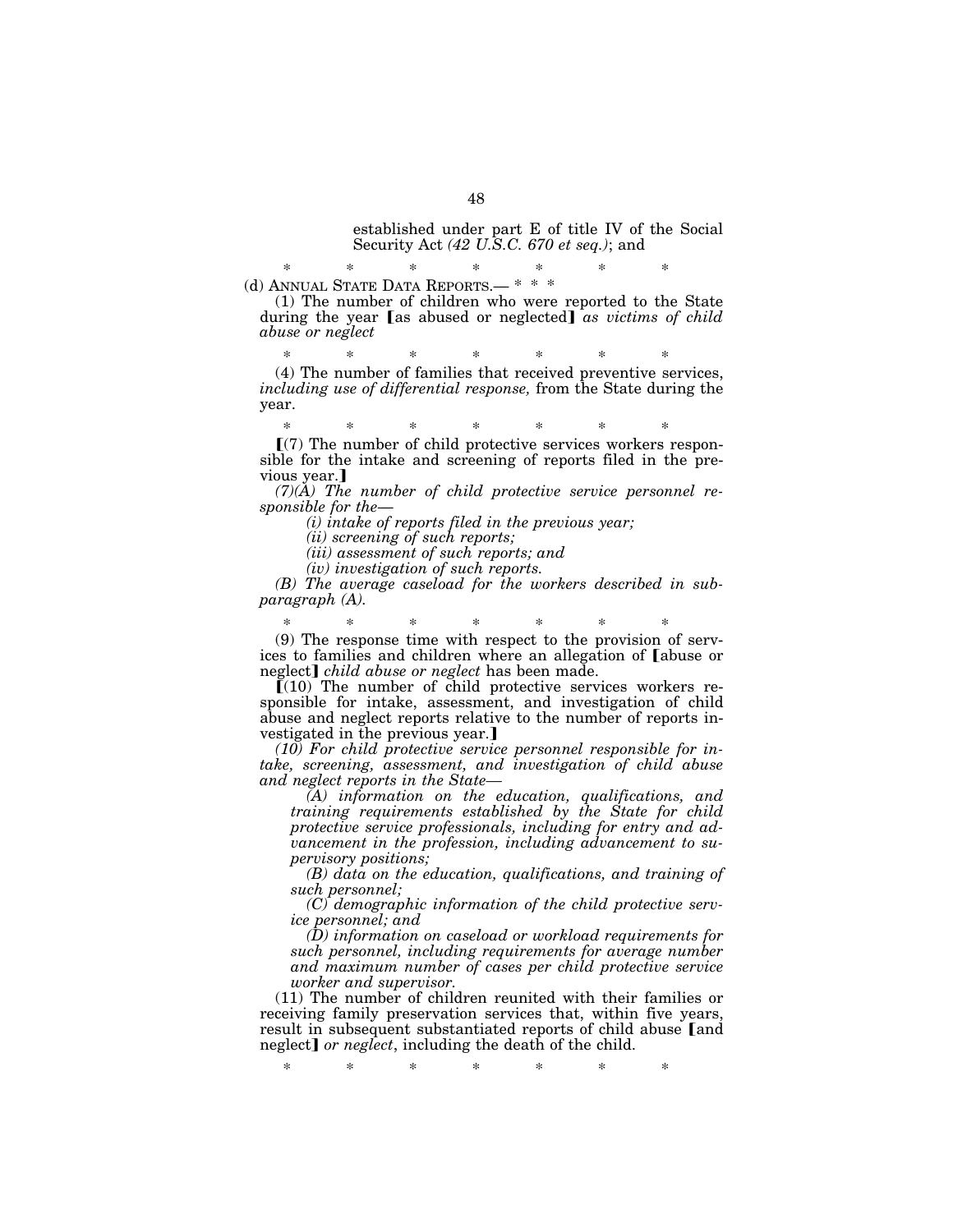*(15) The number of children referred to a child protective services system under subsection (b)(2)(B)(ii).* 

*(16) The number of children determined to be eligible for referral, and the number of children referred, under subsection (b)(2)(B)(xxi), to agencies providing early intervention services under part C of the Individuals with Disabilities Education Act (20 U.S.C. 1431 et seq.).* 

(e) ANNUAL REPORT BY THE SECRETARY.—Within 6 months after receiving the State reports under subsection (d), the Secretary shall prepare a report based on information provided by the States for the fiscal year under such subsection and shall make the report and such information available to the Congress and the national clearinghouse for information relating to child abuse *and neglect*. *(f) ALLOTMENTS.— (1) DEFINITIONS.—In this subsection:* 

*(A) FISCAL YEAR 2009 GRANT FUNDS.—The term ''fiscal year 2009 grant funds'' means the amount appropriated under section 112 for fiscal year 2009, and not reserved under section 112(a)(2).* 

*(B) GRANT FUNDS.—The term ''grant funds'' means the amount appropriated under section 112 for a fiscal year and not reserved under section 112(a)(2).* 

*(C) STATE.—The term ''State'' means each of the several States, the District of Columbia, and the Commonwealth of Puerto Rico.* 

*(D) TERRITORY.—The term ''territory'' means Guam, American Samoa, the United States Virgin Islands, and the Commonwealth of the Northern Mariana Islands.* 

*(2) IN GENERAL.—Except as otherwise provided in this section, the Secretary shall make allotments to each State and territory that applies for a grant under this section in an amount equal to the sum of— (A) \$50,000; and* 

*(B) an amount that bears the same relationship to any grant funds remaining after all such States and territories have received \$50,000, as the number of children under the age of 18 in the State or territory bears to the number of such children in all States and territories that apply for such a grant.* 

*(3) ALLOTMENTS FOR DECREASED APPROPRIATION YEARS.—In the case where the grant funds for a fiscal year are less than the fiscal year 2009 grant funds, the Secretary shall ratably reduce each of the allotments under paragraph (2) for such fiscal year.* 

*(4) ALLOTMENTS FOR INCREASED APPROPRIATION YEARS.—* 

*(A) MINIMUM ALLOTMENTS TO STATES FOR INCREASED AP-PROPRIATIONS YEARS.—In any fiscal year for which the grant funds exceed the fiscal year 2009 grant funds by more than \$1,000,000, the Secretary shall adjust the allotments under paragraph (2), as necessary, such that no State that applies for a grant under this section receives an allotment in an amount that is less than—* 

*(i) \$100,000, for a fiscal year in which the grant funds exceed the fiscal year 2009 grant funds by more than \$1,000,000 but less than \$2,000,000;*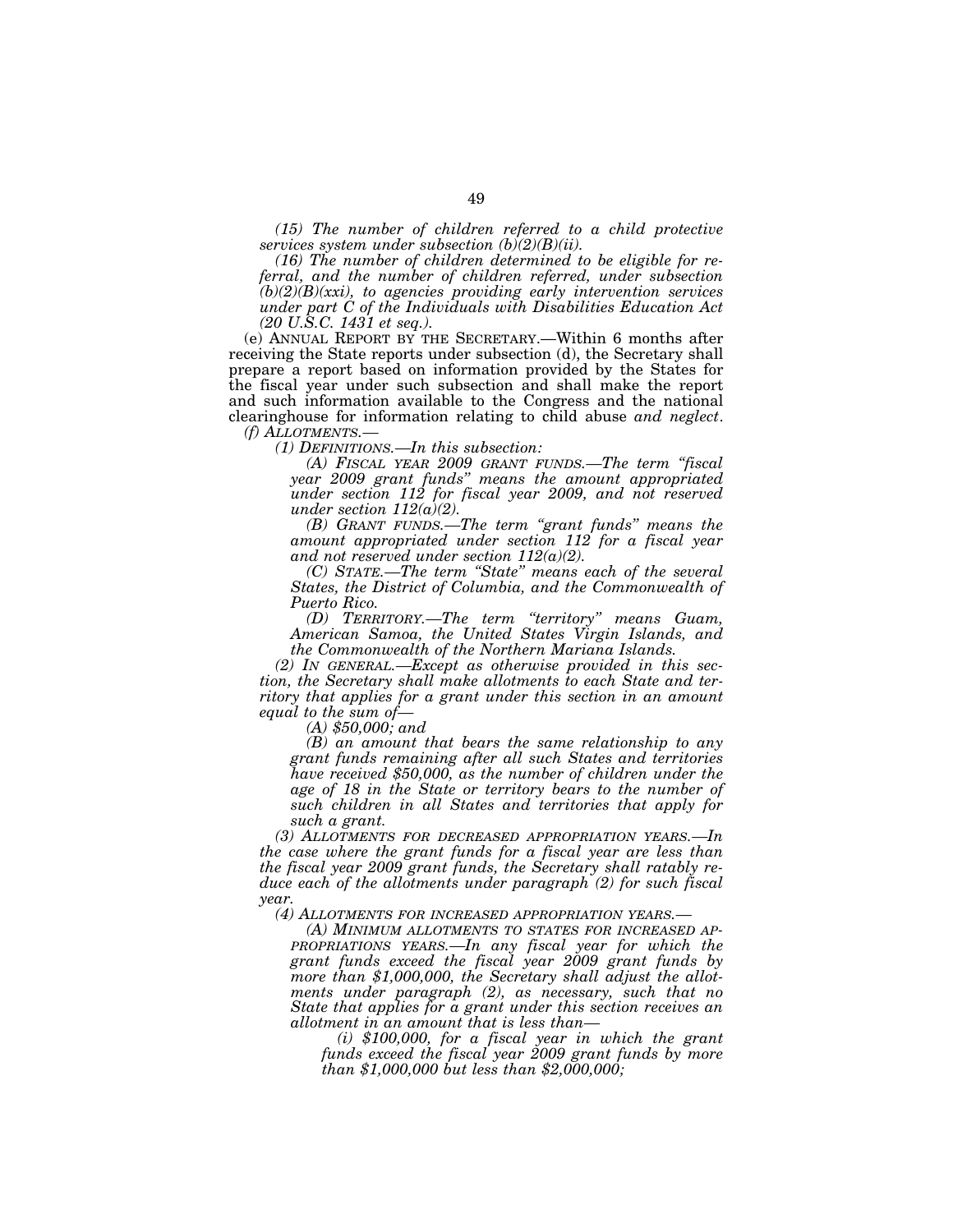*(ii) \$125,000, for a fiscal year in which the grant funds exceed the fiscal year 2009 grant funds by at least \$2,000,000 but less than \$3,000,000; and* 

*(iii) \$150,000, for a fiscal year in which the grant funds exceed the fiscal year 2009 grant funds by at least \$3,000,000.* 

*(B) ALLOTMENT ADJUSTMENT.—In the case of a fiscal year for which subparagraph (A) applies and the grant funds are insufficient to satisfy the requirements of such subparagraph (A), paragraph (2), and paragraph (5), the Secretary shall, subject to paragraph (5), ratably reduce the allotment of each State for which the allotment under paragraph (2) is an amount that exceeds the applicable minimum under subparagraph (A), as necessary to ensure that each State receives the applicable minimum allotment under subparagraph (A).* 

*(5) HOLD HARMLESS.—Notwithstanding paragraphs (2) and (4), except as provided in paragraph (3), no State or territory shall receive a grant under this section in an amount that is less than the amount such State or territory received under this section for fiscal year 2009.* 

#### **SEC. 107. GRANTS TO STATES FOR PROGRAMS RELATING TO THE IN-VESTIGATION AND PROSECUTION OF CHILD ABUSE AND NEGLECT CASES.**

*\* \* \* \* \* \* \** 

(a) GRANTS TO STATES.—\* \* \*

\* \* \* \* \* \* \*

 $(1)$  the handling of child abuse and neglect cases, particularly cases of child sexual abuse and exploitation, in a manner which limits additional trauma to the child victim;

 $(2)$  the handling of cases of suspected child abuse or neglect related fatalities;

*(1) the assessment and investigation of suspected child abuse and neglect cases, including cases of suspected child sexual abuse and exploitation, in a manner that limits additional trauma to the child and the child's family;* 

*(2) the assessment and investigation of cases of suspected child abuse-related fatalities and suspected child neglect-related fatalities;* 

(3) the investigation and prosecution of cases of child abuse and neglect, [particularly] *including* child sexual abuse and exploitation; and

(4) **[the handling]** *the assessment and investigation* of cases involving children with disabilities or serious health-related problems who are [victims of abuse] *suspected victims of child abuse* or neglect.

(b) ELIGIBILITY REQUIREMENTS.—\* \* \*

(1) fulfill the requirements of  $[section 107(b)]$  *section 106(b)*;

\* \* \* \* \* \* \* (c) STATE TASK FORCES. $-$ <br>(1) GENERAL BULE  $-$ \*  $(1)$  GENERAL RULE. $(A) * *$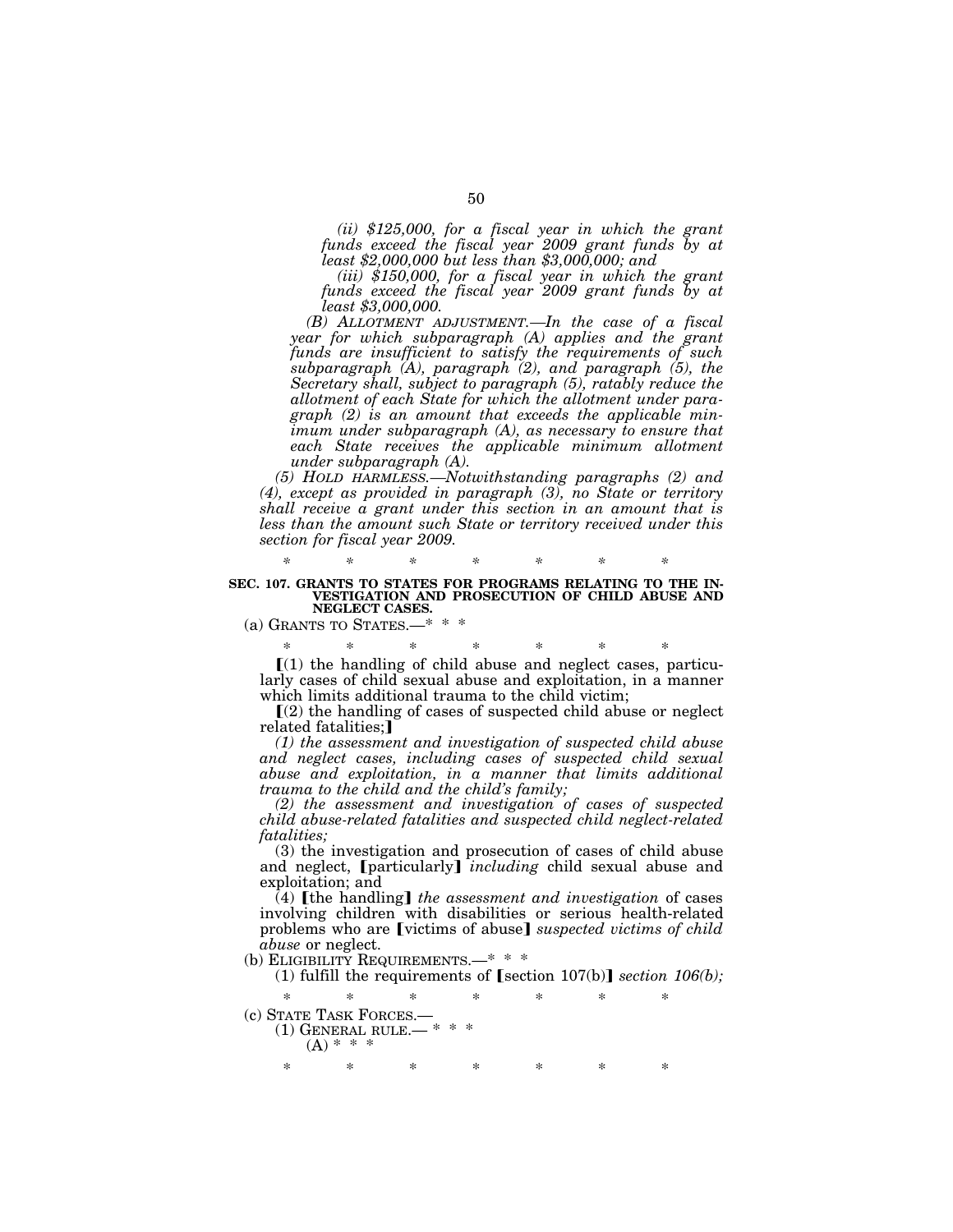$(G)$  parents; [and]

(H) representatives of parents' groups[.];

*(I) adult former victims of child abuse or neglect; and* 

*(J) individuals experienced in working with homeless children and youths (as defined in section 725 of the McKinney-Vento Homeless Assistance Act (42 U.S.C. 11434a)).* 

\* \* \* \* \* \* \* (d) STATE TASK FORCE STUDY.— \* \* \*

(1) review and evaluate State investigative, administrative and both civil and criminal judicial handling of cases of child abuse and neglect, [particularly] *including* child sexual abuse and exploitation, as well as cases involving suspected child maltreatment related fatalities and cases involving a potential combination of jurisdictions, such as interstate, Federal-State, and State-Tribal; and

\* \* \* \* \* \* \* (e) ADOPTION OF STATE TASK FORCE RECOMMENDATIONS.— (1) GENERAL RULE.— $*$  \* \*

(A) investigative, administrative, and judicial handling of cases of child abuse and neglect, [particularly] *including* child sexual abuse and exploitation, as well as cases involving suspected child maltreatment related fatalities and cases involving a potential combination of jurisdictions, such as interstate, Federal-State, and State-Tribal, in a manner which reduces the additional trauma to the child victim and the victim's family and which also ensures procedural fairness to the accused;

(B) experimental, model*,* and demonstration programs for testing innovative approaches and techniques which may [improve the rate of successful prosecution or enhance the effectiveness of judicial and administrative action in child abuse cases, particularly child sexual abuse cases] *improve the prompt and successful resolution of civil and criminal court proceedings or enhance the effectiveness of ,judicial and administrative action in child abuse and neglect cases, particularly child sexual abuse and exploitation cases, including the enhancement of performance of court-appointed attorneys and guardians ad litem for children,* and which also ensure procedural fairness to the accused; and

(C) reform of State laws, ordinances, regulations, protocols, and procedures to provide comprehensive protection for children **[from abuse]** from child abuse and neglect øparticularly¿ *including* child sexual abuse and exploitation, while ensuring fairness to all affected persons.

\* \* \* \* \* \* \*

(f) FUNDS AVAILABLE.—For grants under this section, the Secretary shall use the amount authorized by section 1404A of the Victims of Crime Act of 1984 *(42 U.S.C. 10603a).* 

\* \* \* \* \* \* \*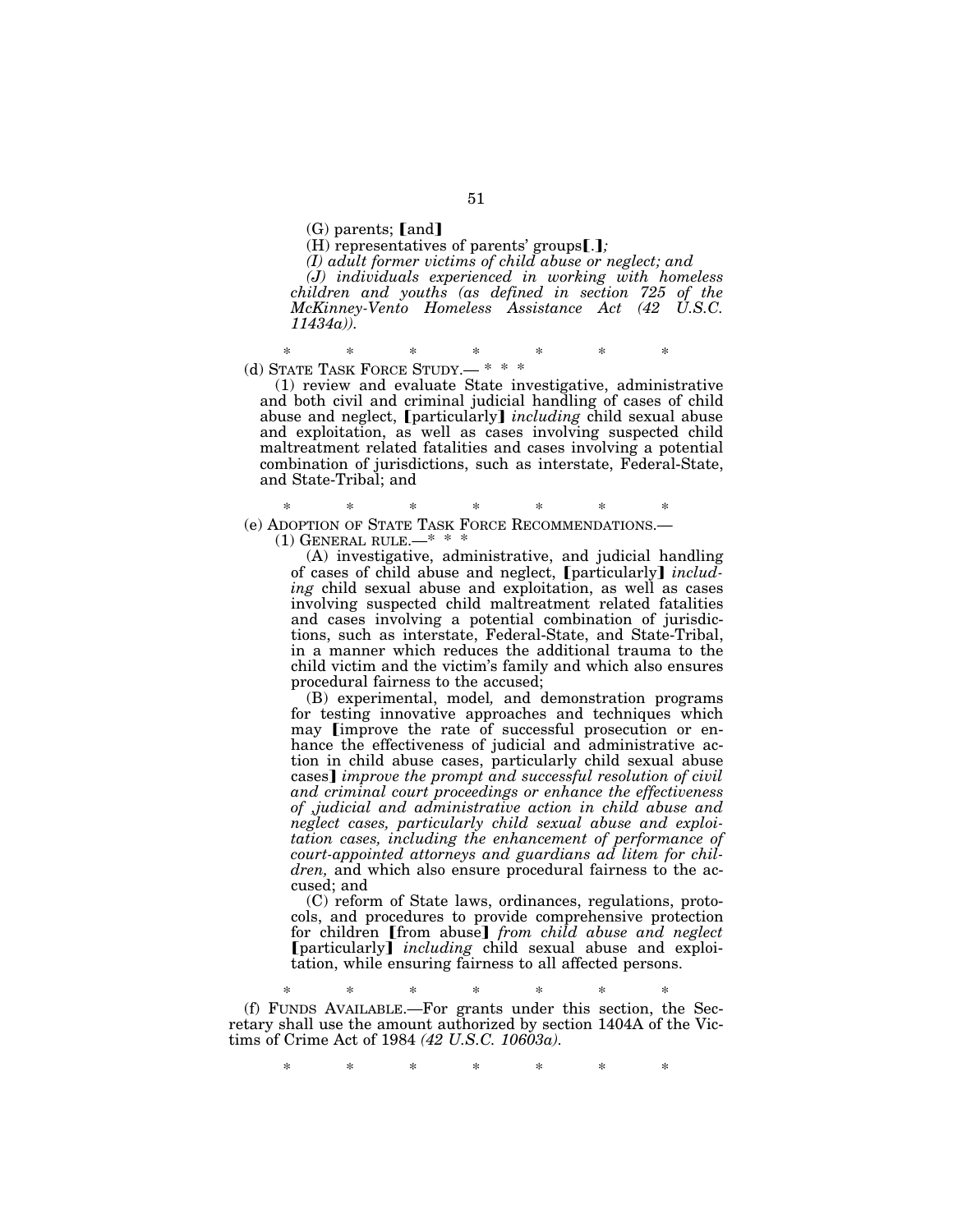#### **SEC. 108. MISCELLANEOUS REQUIREMENTS RELATING TO ASSIST-ANCE.**   $(a) * * *$

\* \* \* \* \* \* \*  $\lceil$ (d) SENSE OF CONGRESS.—It is the sense of Congress that the Secretary should encourage all States and public and private agencies or organizations that receive assistance under this title to ensure that children and families with limited English proficiency who participate in programs under this title are provided materials and services under such programs in an appropriate language other than English.]

*(d) SENSE OF CONGRESS.—It is the sense of Congress that the Secretary should encourage all States and public and private entities that receive assistance under this title to—* 

*(1) ensure that children and families with limited English proficiency who participate in programs under this title are provided with materials and services through such programs in an appropriate language other than English; and* 

*(2) ensure that individuals with disabilities who participate in programs under this title are provided with materials and services through such programs that are appropriate to their disabilities.* 

*\* \* \* \* \* \* \** 

#### **SEC. 110. REPORTS.**

 $(a)$  COORDINATION EFFORTS.—Not later than March 1 of the second year following the date of enactment of the Child Abuse Prevention, Adoption, and Family Services Act of 1988 and every 2 years thereafter, the Secretary shall submit to the appropriate committees of Congress a report on efforts during the 2-year period preceding the date of the report to coordinate the objectives and activities of agencies and organizations which are responsible for programs and activities related to child abuse and neglect.

ø(b) EFFECTIVENESS OF STATE PROGRAMS AND TECHNICAL ASSIST-ANCE.—Not later than two years after the first fiscal year for which funds are obligated under section 1404A of the Victims of Crime Act of 1984<sup>1</sup>, the Secretary shall submit to the appropriate committees of Congress a report evaluating the effectiveness of assisted programs in achieving the objectives of section 107.]

*(a) COORDINATION EFFORTS.—Not later than 1 year after the date of enactment of the CAPTA Reauthorization Act of 2010, the Secretary shall submit to the Committee on Education and Labor of the House of Representatives and the Committee on Health, Education, Labor, and Pensions of the Senate a report on efforts to coordinate the objectives and activities of agencies and organizations that are responsible for programs and activities related to child abuse and neglect. Not later than 3 years after that date of enactment, the Secretary shall submit to those committees a second report on such efforts during the 3-year period following that date of enactment. Not later than 5 years after that date of enactment, the Secretary shall submit to those committees a third report on such efforts during the 5-year period following that date of enactment.* 

*(b) EFFECTIVENESS OF STATE PROGRAMS AND TECHNICAL ASSIST- ANCE.—Not later than 2 years after the date of enactment of the CAPTA Reauthorization Act of 2010 and every 2 years thereafter,*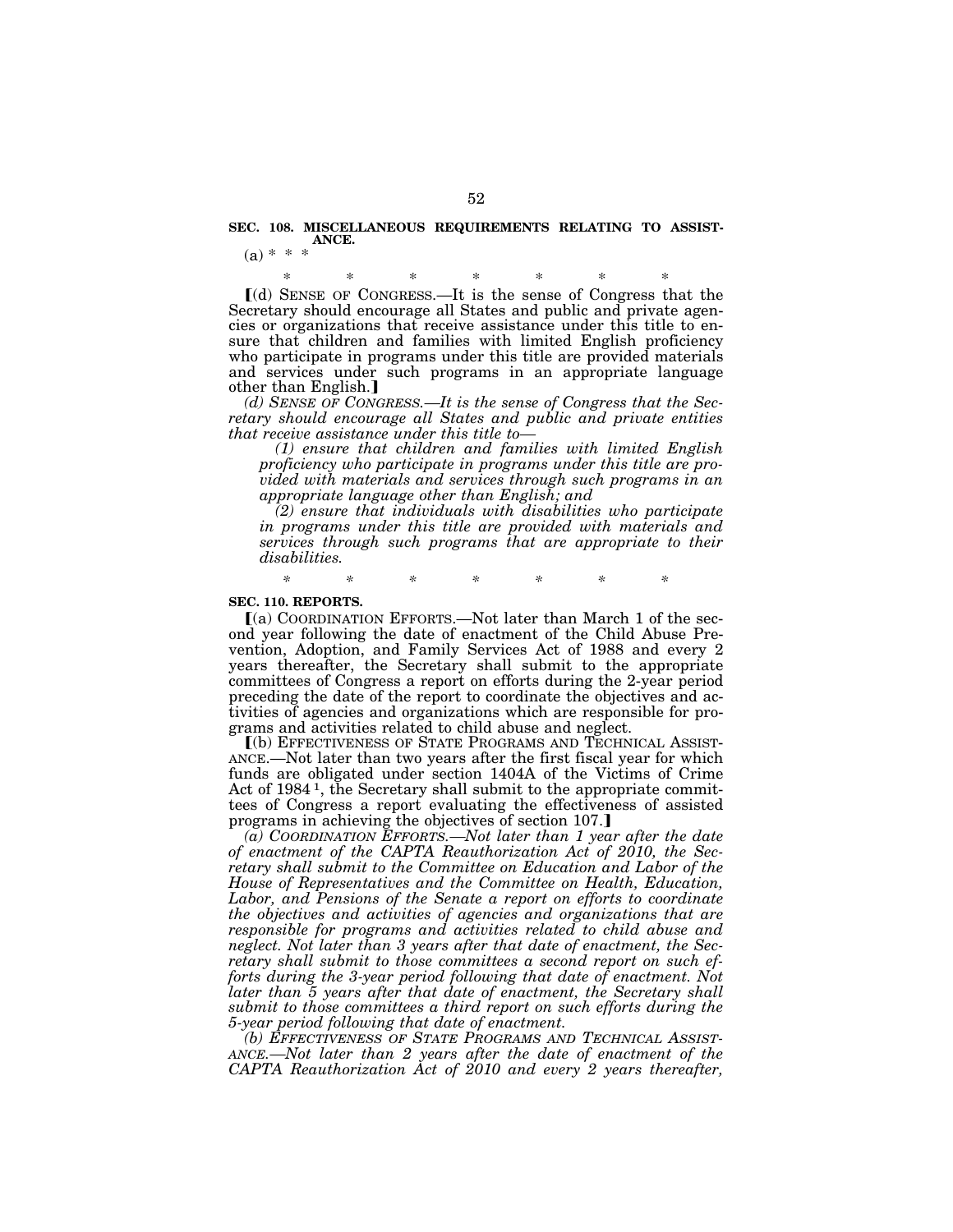*the Secretary shall submit to the Committee on Education and Labor of the House of Representatives and the Committee on Health, Education, Labor, and Pensions of the Senate a report evaluating the effectiveness of programs receiving assistance under section 106 in achieving the objectives of section 106.* 

ø(c) STUDY AND REPORT RELATING TO CITIZEN REVIEW PANELS.—

 $(1)$  STUDY.—The Secretary shall conduct a study by random sample of the effectiveness of the citizen review panels established under section 106(c).

 $(Q)$  REPORT.—Not later than 3 years after the date of enactment of the Keeping Children and Families Safe Act of 2003, the Secretary shall submit to the Committee on Education and the Workforce of the House of Representatives and the Committee on Health, Education, Labor, and Pensions of the Senate a report that contains the results of the study conducted under paragraph  $(1)$ .

*(c) STUDY AND REPORT RELATING TO CITIZEN REVIEW PANELS.— (1) IN GENERAL.—The Secretary shall conduct a study to determine the effectiveness of citizen review panels, established under section 106(c), in achieving the stated function of such panels under section 106(c)(4)(A) of—* 

*(A) examining the policies, procedures, and practices of State and local child protection agencies; and* 

*(B) evaluating the extent to which such State and local child protection agencies are fulfilling their child protection responsibilities, as described in clauses (i) through (iii) of section 106(c)(4)(A).* 

*(2) CONTENT OF STUDY.—The study described in paragraph (1) shall be completed in a manner suited to the unique design of citizen review panels, including consideration of the variability among the panels within and between States. The study shall include the following:* 

*(A) Data describing the membership, organizational structure, operation, and administration of all citizen review panels and the total number of such panels in each State.* 

*(B) A detailed summary of the extent to which collaboration and information-sharing occurs between citizen review panels and State child protective services agencies or any other entities or State agencies. The summary shall include a description of the outcomes that result from collaboration and information sharing.* 

*(C) Evidence of the adherence and responsiveness to the reporting requirements under section 106(c)(6) by citizen review panels and States.* 

*(3) REPORT.—Not later than 2 years after the date of enactment of the CAPTA Reauthorization Act of 2010, the Secretary shall submit to the Committee on Health, Education, Labor, and Pensions of the Senate and the Committee on Education and Labor of the House of Representatives a report that contains the results of the study conducted under paragraph (1).* 

*\* \* \* \* \* \* \**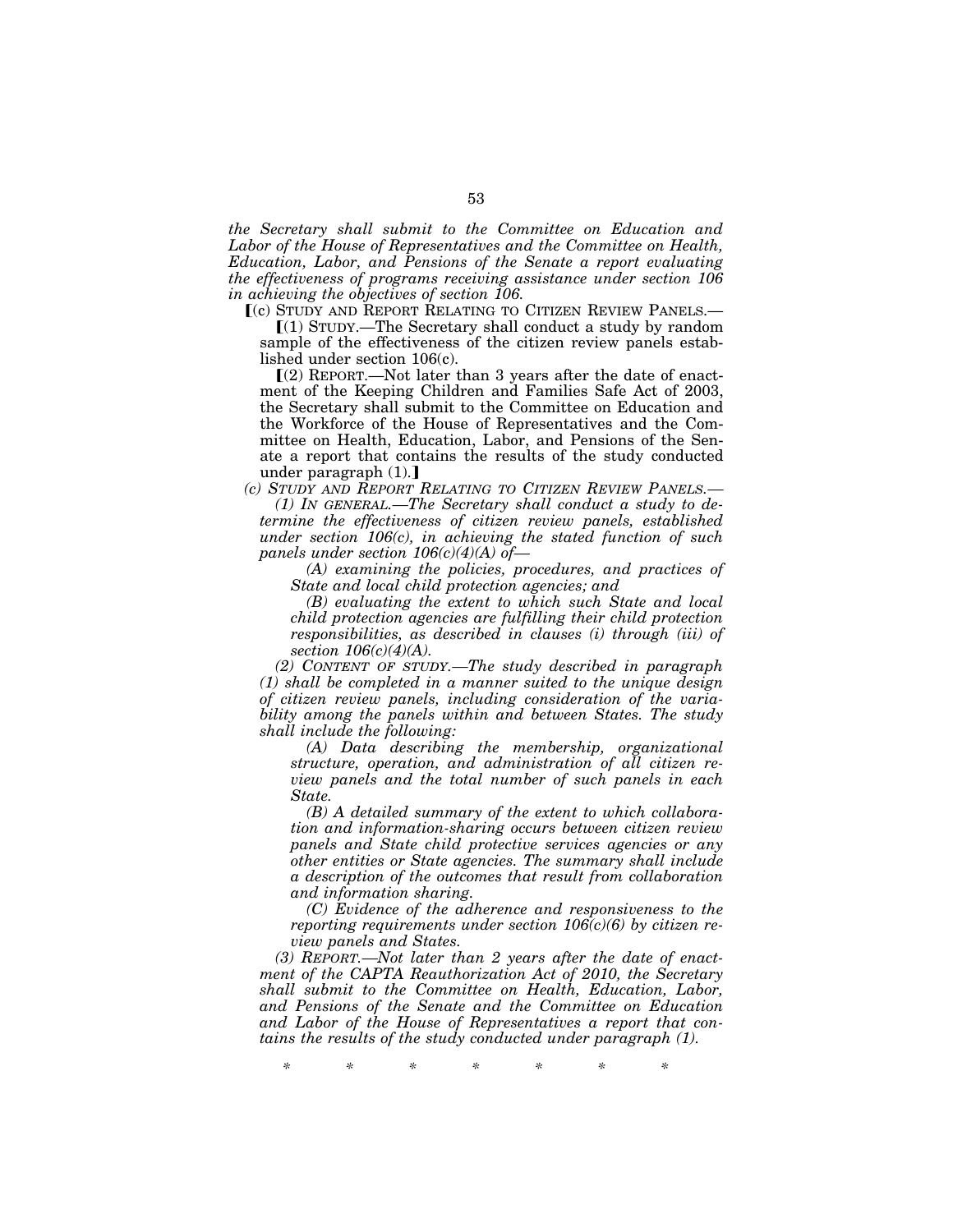**SEC. 111. DEFINITIONS.** 

For purposes of this title—

 $(1)$  the term "child" means a person who has not attained the lesser of—

 $(A)$  the age of 18; or

 $($ B) except in the case of sexual abuse, the age specified by the child protection law of the State in which the child resides;

 $(2)$  the term "child abuse and neglect" means, at a minimum, any recent act or failure to act on the part of a parent or caretaker, which results in death, serious physical or emotional harm, sexual abuse or exploitation, or an act or failure to act which presents an imminent risk of serious harm;

ø(3) the term ''Secretary'' means the Secretary of Health and Human Services:1

 $[(7)]$  (1) the term "Alaska Native" has the meaning given the *term ''Native'' in section 3 of the Alaska Native Claims Settlement Act (43 U.S.C. 1602);* 

 $[(8)]$  (2) the term "infant or toddler with a disability" has the *meaning given the term in section 632 of the Individuals with Disabilities Education Act (20 U.S.C. 1432);* 

 $[(10)]$  (3) the term "Native Hawaiian" has the meaning given *the term in section 7207 of the Elementary and Secondary Education Act of 1965 (20 U.S.C. 7517)*; [and]

 $(4)$  the term "sexual abuse" includes-

 $(A) * * *$ 

(B) the rape, and in cases of caretaker or inter-familial relationships, statutory rape, molestation, prostitution, or other form of sexual exploitation of children, or incest with children; *and*

 $(5)$  the term "State" means each of the several States, the District of Columbia, the Commonwealth of Puerto Rico, the Virgin Islands, Guam, American Samoa, the Commonwealth of the Northern Mariana Islands, and the Trust Territory of the Pacific Islands;]

 $[(6)](5)$  term "withholding of medically indicated treatment" means the failure to respond to the infant's life-threatening conditions by providing treatment (including appropriate nutrition, hydration, and medication) which, in the treating physician's or physicians' reasonable medical judgment, will be most likely to be effective in ameliorating or correcting all such conditions, except that the term does not include the failure to provide treatment (other than appropriate nutrition, hydration, or medication) to an infant when, in the treating physician's or physicians' reasonable medical judgment—

 $(A) * * *$ 

 $(B)$  \* \* \*

(C) the provision of such treatment would be virtually futile in terms of the survival of the infant and the treatment itself under such circumstances would be inhumane[.];

 $(9)$  the terms "Indian", "Indian tribe", "tribal organization" have the meanings given the terms in section 4 of the Indian Self-Determination and Education Assistance Act (25 U.S.C.  $450b$ ;]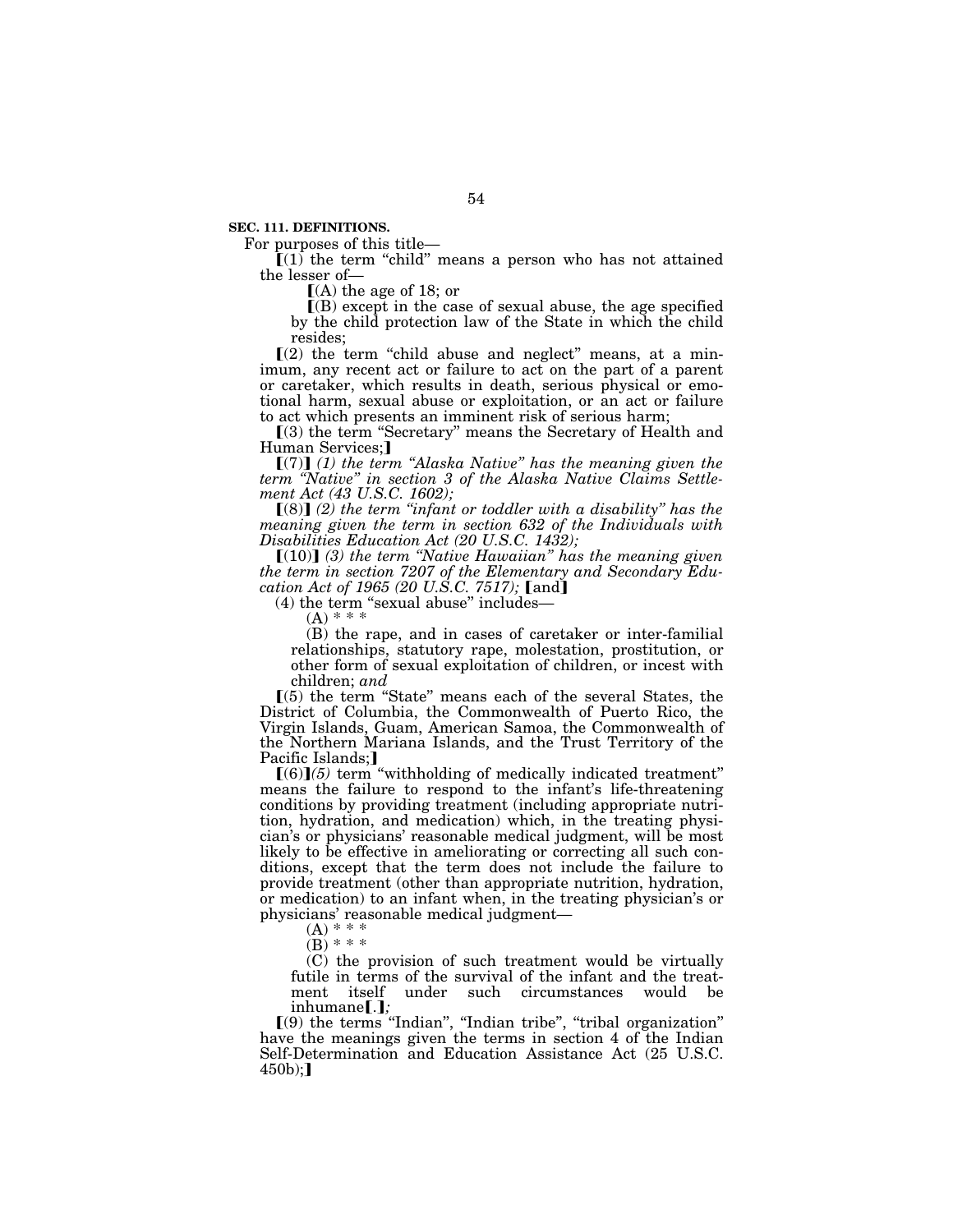$[(11)$  the term "unaccompanied homeless youth" means an individual who is described in paragraphs (2) and (6) of section 725 of the McKinney-Vento Homeless Assistance Act (42  $U.S.C. 11434a.$ ]

\* \* \* \* \* \* \*

### **SEC. 112. AUTHORIZATION OF APPROPRIATIONS.**

(a) IN GENERAL.— (1) GENERAL AUTHORIZATION.—There are authorized to be appropriated to carry out this title \$120,000,000 for fiscal year [2004] 2010 and such sums as may be necessary for each of the fiscal years [2005 through 2008] 2011 through 2015.

\* \* \* \* \* \* \*

## **SEC. 113. RULE OF CONSTRUCTION.**

(a) IN GENERAL.— \* \* \*

\* \* \* \* \* \* \* (2) to require that a state find, or to prohibit a State from finding, *abuse* or neglect*] child abuse or neglect* in cases in which a parent or legal guardian relies soley or partially upon spiritual means rather than medical treatment, in accordance with the religious beliefs of the parent or legal guardian.

\* \* \* \* \* \* \*

# ø**TITLE II—COMMUNITY-BASED GRANTS FOR THE PREVENTION OF CHILD ABUSE AND NEGLECT**¿

# *TITLE II—COMMUNITY-BASED GRANTS FOR THE PREVENTION OF CHILD ABUSE AND NEGLECT*

# **SEC. 201. PURPOSE AND AUTHORITY.**

(a) PURPOSE.—It is the purpose of this title—

 $(1)$  to support community-based efforts to develop, operate, expand, enhance, and, where appropriate to network, initiatives aimed at the prevention of child abuse and neglect, and to support networks of coordinated resources and activities to better strengthen and support families to reduce the likelihood of child abuse and neglect; and

*(1) to support community-based efforts to develop, operate, expand, enhance, and coordinate initiatives, programs, and activities to prevent child abuse and neglect and to support the coordination of resources and activities, to better strengthen and support families to reduce the likelihood of child abuse and neglect; and* 

\* \* \* \* \* \* \*

(b) AUTHORITY.—The Secretary shall make grants under this title on a formula basis to the entity designated by the State as the lead entity ( $\lceil \text{hereafter} \rceil$  referred to in this title as the "lead entity") under section 202(1) for the purpose of—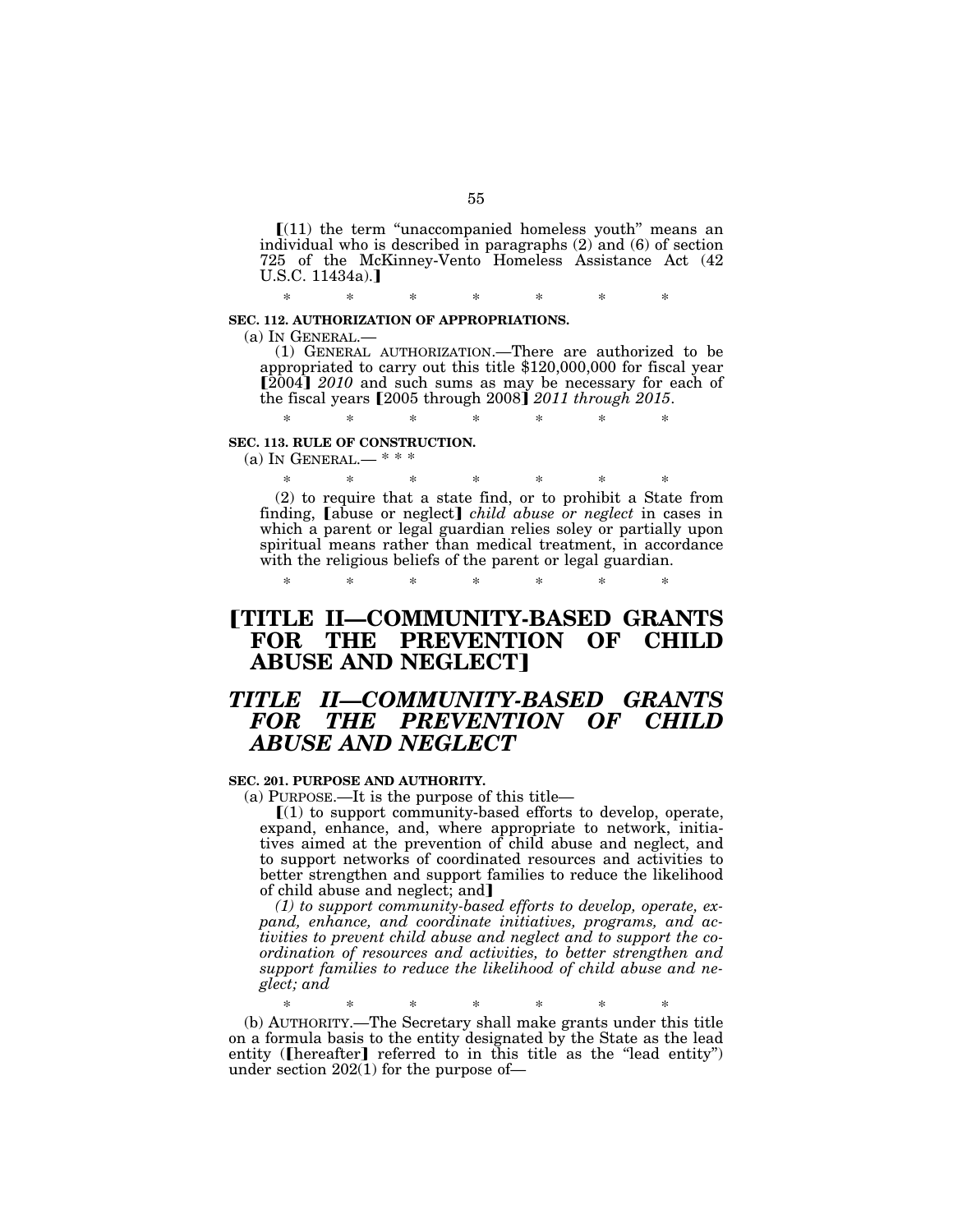(1) developing, operating, expanding*,* and enhancing community-based and prevention-focused programs and activities designed to strengthen and support families to prevent child abuse and neglect [(through networks where appropriate)] that are accessible, effective, culturally appropriate, and build upon existing strengths that—

 $(A)$  \*

\* \* \* \* \* \* \*

(E) improve family access to other formal and informal resources and opportunities for assistance available within communities*, including access to such resources and opportunities for unaccompanied homeless youth*;

\* \* \* \* \* \* \*  $\Gamma(G)$  demonstrate a commitment to meaningful parent leadership, including among parents of children with disabilities, parents with disabilities, racial and ethnic minorities, and members of other underrepresented or underserved groups; and

*(G) demonstrate a commitment to involving parents in the planning and program implementation of the lead agency and entities carrying out local programs funded under this title, including involvement of parents of children with disabilities, parents who are individuals with disabilities, racial and ethnic minorities, and members of other underrepresented or underserved groups; and* 

*\* \* \* \* \* \* \**  (2) fostering the development of a continuum of preventive services for children and families*, including unaccompanied homeless youth,* through State and community-based collaborations and partnerships both public and private;

(3) financing the start-up, maintenance, expansion, or redesign of specific [family resource and support program] *community-based child abuse and neglect prevention programs* services (such as respite care services, child abuse and neglect prevention activities, disability services, mental health services, *substance abuse treatment services, domestic violence services,*  housing services, transportation, adult education, home visiting and other similar services) identified by the inventory and description of current services required under section  $205(a)(3)$  as an unmet need, and integrated with the network of [community-based family resource and support program] to the extent practicable given funding levels and community priorities;

(4) maximizing funding through leveraging of funds for the financing, planning, community mobilization, collaboration, assessment, information and referral, startup, training and technical assistance, information management *and reporting*, reporting and evaluation costs for establishing, operating, or expanding community-based and prevention-focused $\llbracket$ , programs and activities designed to strengthen and support families to prevent child abuse and neglect  $\mathbf{I}$ (through networks where appropriate); and

\* \* \* \* \* \* \*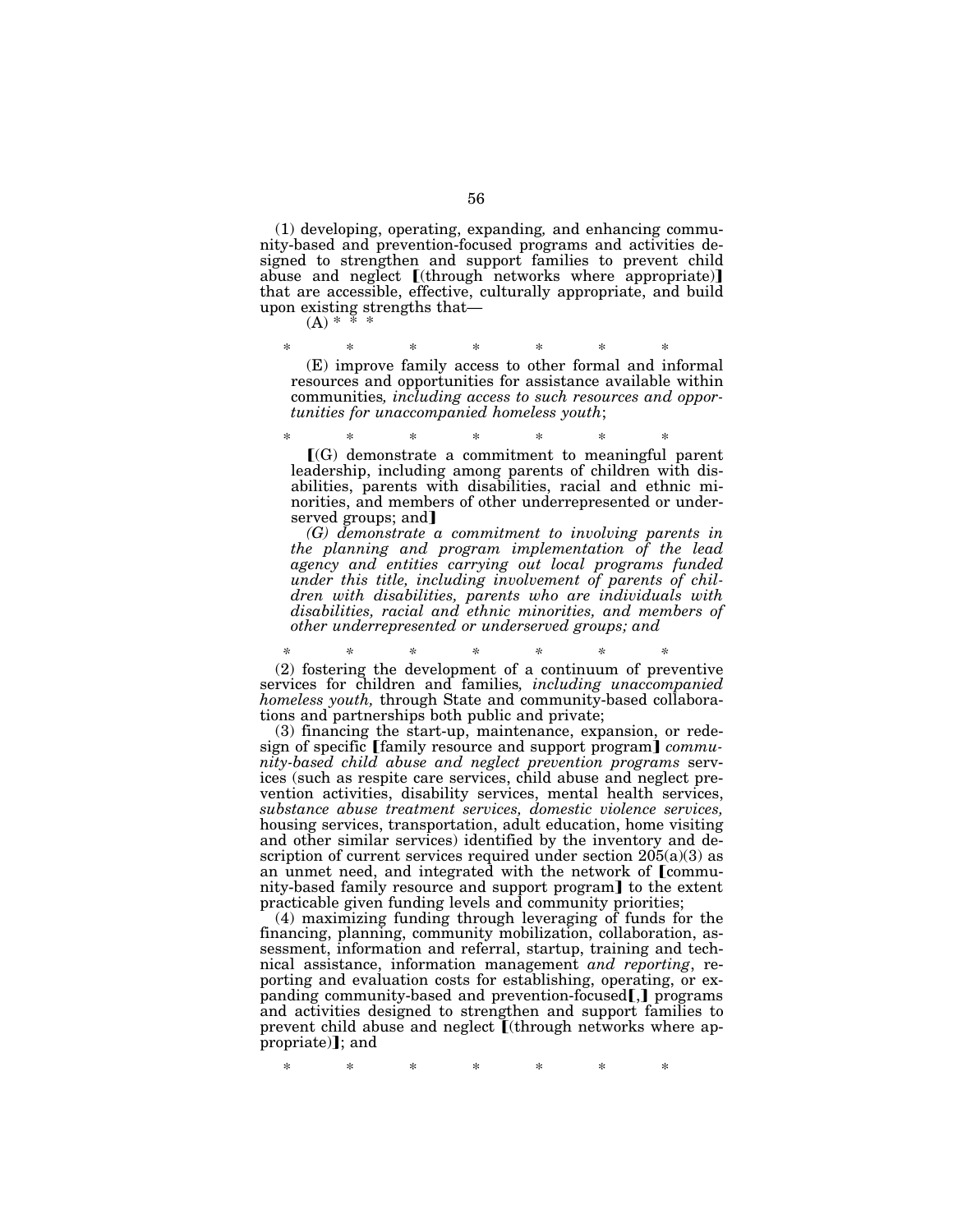### **SEC. 202. ELIGIBILITY.**

A State shall be eligible for a grant under this title for a fiscal year if—

 $(1)(A)$  the  $\lceil$ chief executive officer $\rceil$  *Governor* of the State has designated a lead entity to administer funds under this title for the purposes identified under the authority of this title, including to develop, implement, operate, enhance*,* or expand community-based and prevention-focused, programs and activities designed to strengthen and support families to prevent child abuse and neglect  $\lceil$  (through networks where appropriate)];

(B) such lead entity is an existing public, quasi-public, or nonprofit private entity (which may be an entity that has not been established pursuant to State legislation, executive order, or any other written authority of the State) that exists to strengthen and support families to prevent child abuse and neglect with a demonstrated ability to work with other State and community-based agencies to provide training and technical assistance, and that has the capacity and commitment to ensure the meaningful involvement of parents who are consumers and who can provide leadership in the planning, implementation, and evaluation of programs and policy decisions of the applicant agency in accomplishing the desired outcomes for such efforts;

(C) in determining which entity to designate under sub-paragraph (A), the **Chief** executive officer **C** *Governor* should give priority consideration equally to a trust fund advisory board of the State or existing entity that leverages Federal, State, and private funds for a broad range of child abuse and neglect prevention activities and family resource programs, and that is directed by an interdisciplinary, public-private structure, including participants from communities; and

(D) in the case of a State that has designated a State trust fund advisory board for purposes of administering funds under this title (as such title was in effect on the date of the enactment of the Child Abuse Prevention and Treatment Act Amendments of 1996) and in which one or more entities that leverage Federal, State, and private funds (as described in subparagraph (C)) exist, the *chief* executive officer*] Governor* shall designate the lead entity only after full consideration of the capacity and expertise of all entities desiring to be designated under sub-paragraph (A);

(2) the **[chief executive officer]** *Governor* of the State provides assurances that the lead entity will provide or will be responsible for providing—

(A) community-based and prevention-focused programs and activities designed to strengthen and support families to prevent child abuse and neglect  $[(through networks$ where appropriate)] composed of local, collaborative, public-private partnerships directed by interdisciplinary structures with balanced representation from private and public sector members, parents, *adult former victims of child abuse or neglect,* and public and private nonprofit service providers and individuals and organizations experienced in working in partnership with families with children with disabilities;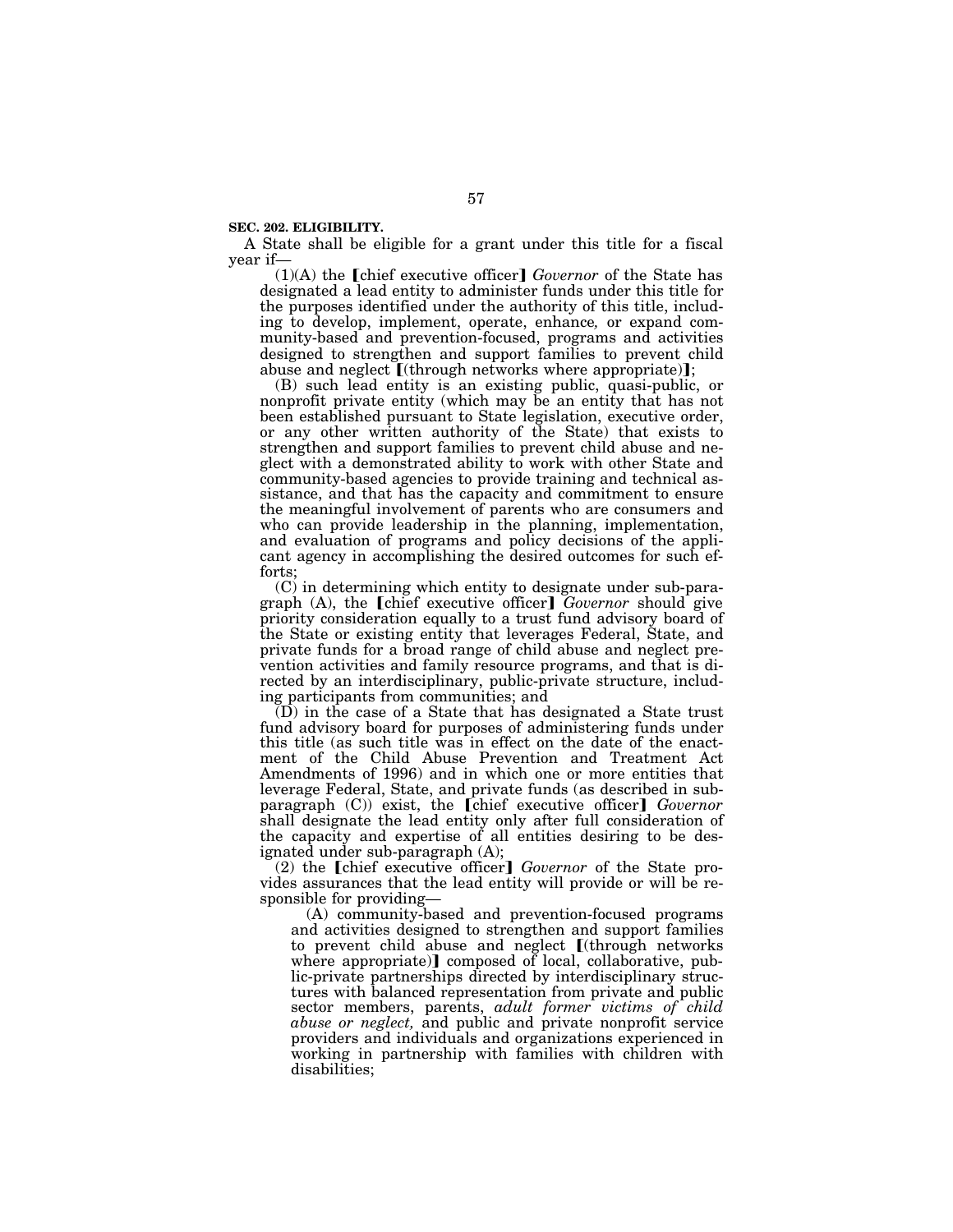(B) direction through an interdisciplinary, collaborative, public-private structure with balanced representation from private and public sector members, parents, *adult former victims of child abuse or neglect,* and public sector and private nonprofit sector service providers, and parents with disabilities; and

(C) direction and oversight through identified goals and objectives, clear lines of communication and accountability, the provision of leveraged or combined funding from Federal, State*,* and private sources, centralized assessment and planning activities, the provision of training and technical assistance, and reporting and evaluation functions; and

(3) the **[chief executive officer]** *Governor* of the State provides assurances that the lead entity—

(A) has a demonstrated commitment to parental participation in the development, operation, and oversight of the community-based and prevention-focused programs and activities designed to strengthen and support families to prevent child abuse and neglect  $[(through networks where$  $appropriate$ **]**;

(B) has a demonstrated ability to work with State and community-based public and private nonprofit organizations to develop a continuum of preventive, family centered, comprehensive services for children and families through the community-based and prevention-focused programs and activities designed to strengthen and support families to prevent child abuse and neglect  $\llbracket$  (through networks where appropriate)];

(C) has the capacity to provide operational support, (both financial and programmatic) training, technical assistance, and evaluation assistance, to community-based and prevention-focused programs and activities designed to strengthen and support families to prevent child abuse and neglect [(through networks where appropriates)], through innovative, interagency funding and interdisciplinary service delivery mechanisms; and

(D) will integrate its efforts with individuals and organizations experienced in working in partnership with families with children with disabilities, parents with disabilities, and with the child abuse and neglect prevention activities of the State, and demonstrate a financial commitment to those activities.

\* \* \* \* \* \* \*

# **SEC. 203. AMOUNT OF GRANT.**

(a) RESERVATION.—\* \* \*

(b) REMAINING AMOUNTS.—

(1) IN GENERAL.—The Secretary shall allot the amount appropriated under section 210 for a fiscal year and remaining after the reservation under subsection (a) among the States as follows:

 $[(A)]$  *(A)* 70 PERCENT.—70 percent of such amount appropriated shall be allotted among the States by allotting to each State an amount that bears the same proportion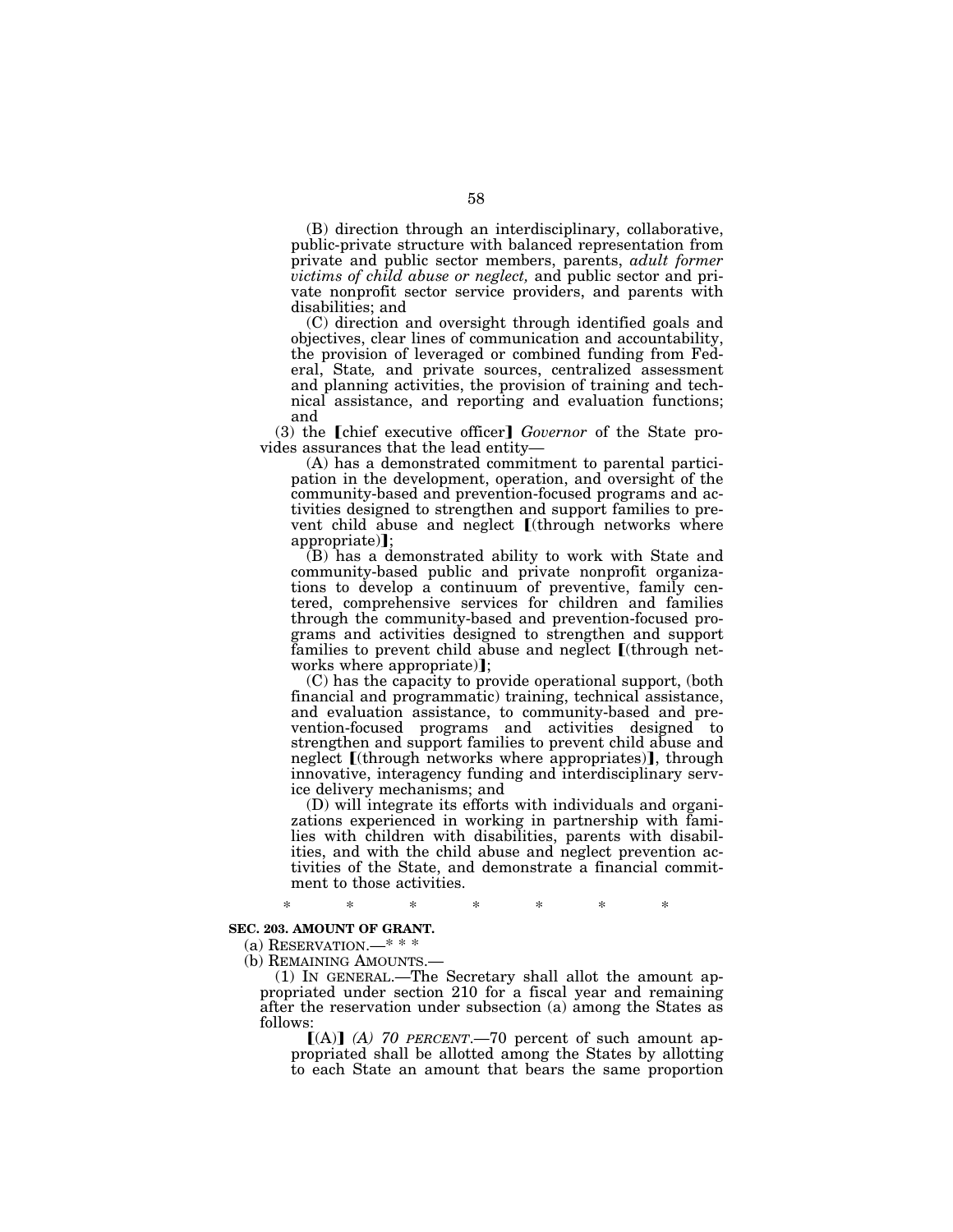to such amount appropriated as the number of children under the age of 18 residing in the State bears to the total number of children under the age of 18 residing in all States (except that no State shall receive less than \$175,000 under this subparagraph).

 $[(B)]$  *(B)* 30 PERCENT.—30 percent of such amount appropriated shall be allotted among the States by allotting to each State an amount that bears the same proportion to such amount appropriated as the amount of private, State or other non-Federal funds leveraged and directed through the currently designated State lead entity in the preceding fiscal year bears to the aggregate of the amounts leveraged by all States from private, State, or other non-Federal sources and directed through the current lead entity of such States in the preceding fiscal year.

### **SEC.** [205]204. APPLICATION.

\* \* \* \* \* \* \* (1) a description of the lead entity that will be responsible for the administration of funds provided under this title and the oversight of programs funded through the communitybased and prevention-focused programs and activities designed to strengthen and support families to prevent child abuse and neglect  $[(through networks where appropriate)]$  which meets the requirements of section 202;

\* \* \* \* \* \* \*

(2) a description of how the community-based and prevention-focused programs and activities designed to strengthen and support families to prevent child abuse and neglect  $[$ (through networks where appropriate) $]$  will operate  $[$  and how family resource and support¿*, including how community-based child abuse and neglect prevention* [services provided] *programs provided* by public and private, nonprofit organizations will be integrated into a developing continuum of family centered, holistic, preventive services for children and families;

\* \* \* \* \* \* \* (4) a budget for the development, operation*,* and expansion of the community-based and prevention-focused programs and activities designed to strengthen and support families to prevent child abuse and neglect that verifies that the State will expend in non-Federal funds an amount equal to not less than 20 percent of the amount received under this title (in cash, not in-kind) for activities under this title:

\* \* \* \* \* \* \* (6)  $\Box$  an assurance that the State has the  $\Box$  *a description of the State's* capacity to ensure the meaningful involvement of parents who are *[consumers and] consumers, of family advocates, and of adult former victims of child abuse or neglect,* who can provide leadership in the planning, implementation, and evaluation of the programs and policy decisions of the applicant agency in accomplishing the desired outcomes for such efforts;

(7) a description of the criteria that the entity will use to develop, or select and fund, community-based and prevention-focused programs and activities designed to strengthen and sup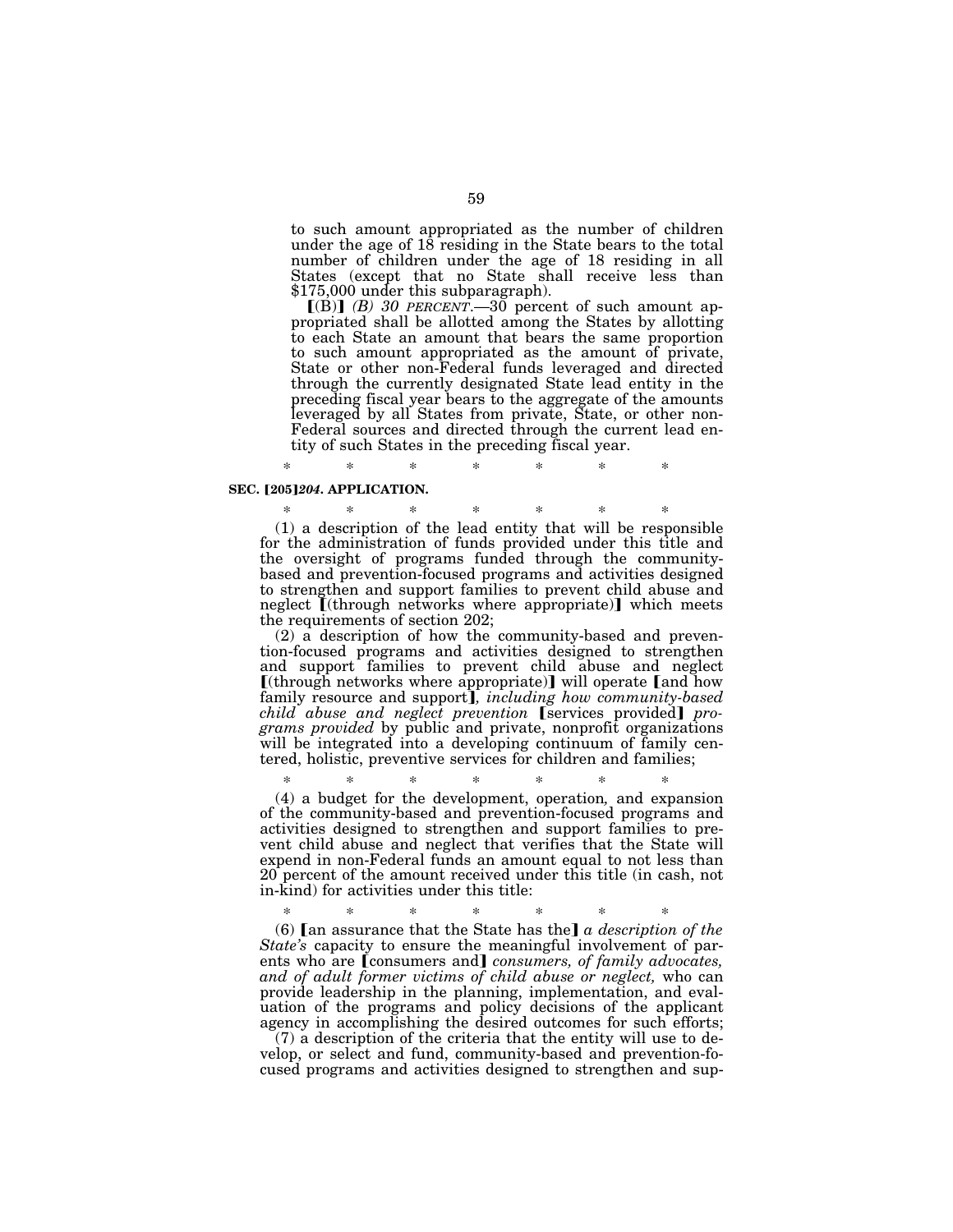port families to prevent child abuse and neglect as part of network development, expansion*,* or enhancement;

(8) a description of outreach activities that the entity and the community-based and prevention-focused programs [and activities] designed to strengthen and support families to prevent child abuse and neglect will undertake to maximize the participation of racial and ethnic minorities, children and adults with disabilities, homeless families and those at risk of homelessness, *unaccompanied homeless youth,* and members of other underserved or underrepresented groups;

(9) a plan for providing operational support, training*,* and technical assistance to community-based and prevention-focused programs and activities designed to strengthen and support families to prevent child abuse and neglect for development, operation, expansion and enhancement activities;

\* \* \* \* \* \* \* (11) a description of the actions that the applicant entity will take to advocate systemic changes in State policies, practices, procedures*,* and regulations to improve the delivery of community-based prevention-focused programs and activities designed to strengthen and support families to prevent child abuse and neglect services to children and families; and

\* \* \* \* \* \* \*

### **SEC. [206]205 LOCAL PROGRAM REQUIREMENTS.**

(a) IN GENERAL.—Grants made under this title shall be used to develop, implement, operate, expand*,* and enhance communitybased, and prevention-focused programs and activities designed to strengthen and support families to prevent child abuse and neglect that—

(1) assess community assets and needs through a planning process that involves [parents and] *parents*, local public agencies, local nonprofit organizations, and private sector representatives *in meaningful roles;* 

(2) develop [a strategy to provide, over time;] a comprehen*sive strategy to provide* a continuum of preventive, [family centered] *family-centered* services to children and families, especially to young parents [and parents with young children,], to *parents with young children, and to parents who are adult former victims of domestic violence or child abuse or neglect,*  through public-private partnerships;

 $\llbracket$ (3)provide

 $I(A)$  core family resource and support services such as—  $(i)$  parent education, mutual support and self help,

and leadership services;

ø(ii) outreach services;

ø(iii) community and social service referrals; and

 $\lceil$ (iv) follow-up services;

 $(6)$  other core services, which must be provided or arranged for through contracts or agreements with other local agencies, including voluntary home visiting and all forms of respite care services to the extent practicable; and

*(3)(A) provide for core child abuse and neglect prevention services, which may be provided directly by the local recipient*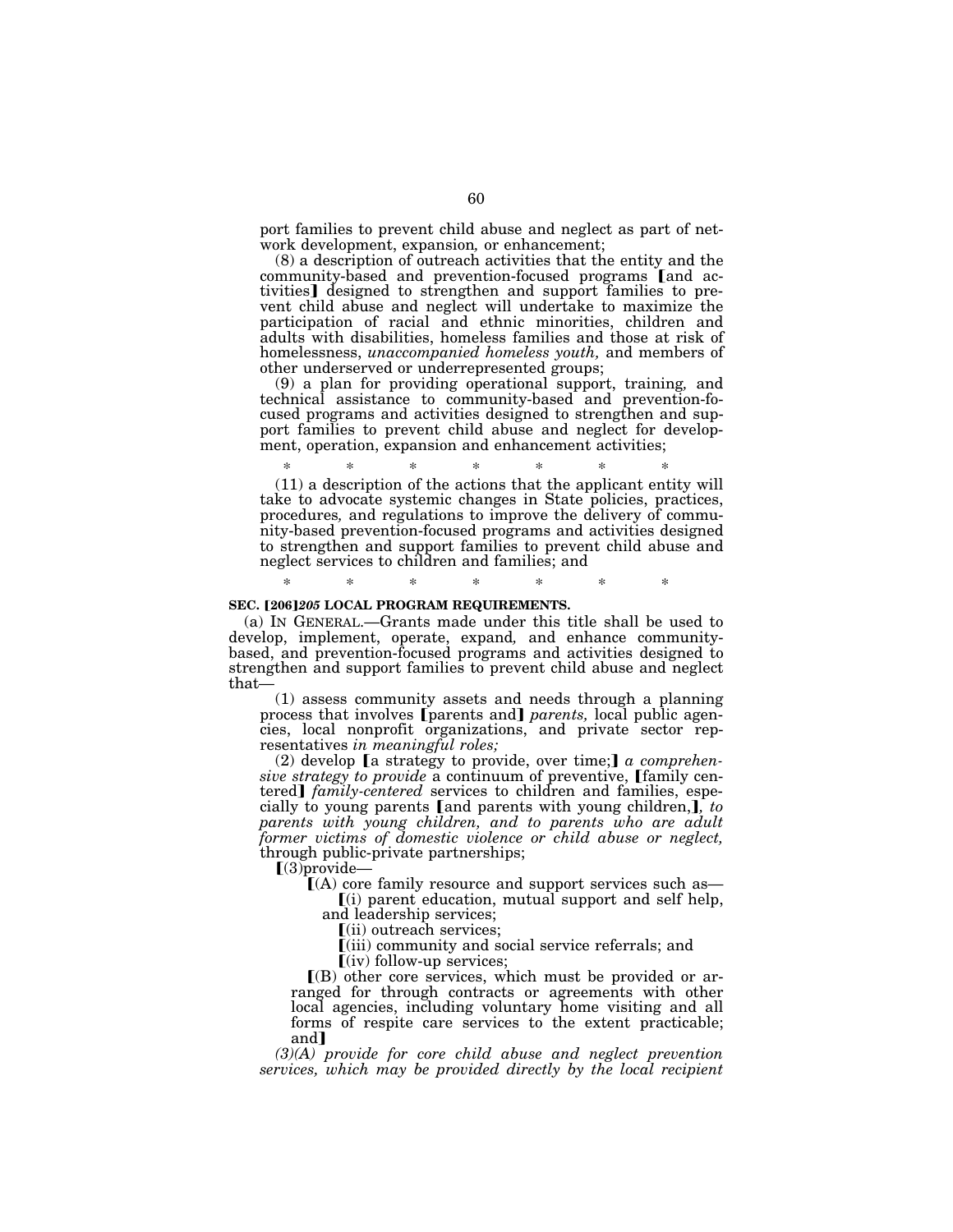*of the grant funds or through grants or agreements with other local agencies, such as—* 

*(i) parent education, mutual support and self help, and parent leadership services;* 

*(ii) respite care services;* 

*(iii) outreach and followup services, which may include voluntary home visiting services; and* 

*(iv) community and social service referrals; and*   $[(C)]$  *(B) provide* access to optional services, including—  $(i) * * * *$ 

 $\tilde{I}$ (ii) child care, early childhood development and intervention services;**j** *(ii) child care, early childhood education and care, and intervention services;* 

(iii) referral to services and supports to meet the additional needs of families with children with disabilities *and parents who are individuals with disabilities*;

\* \* \* \* \* \* \*  $(v)$  referral to educational services, such as [scholastic tutoring] *academic tutoring*, literacy training, and General Educational Degree services;

\* \* \* \* \* \* \* (vii) community referral services, including early developmental screening of children; [and]

(viii) peer counseling; *and* 

*(ix) domestic violence service programs that provide services and treatment to children and their non-abusing caregivers.* 

\* \* \* \* \* \* \* (5) provide leadership in mobilizing local public and private resources to support the provision of needed [family resource and support program] *child abuse and neglect prevention program* services; and

(6) participate with other community-based and preventionfocused programs and activities designed to strengthen and support families to prevent child abuse and neglect in the development, operation*,* and expansion of networks where appropriate.

(b) PRIORITY.—In awarding local grants under this title, a lead entity shall give priority to effective community-based programs serving [low income] *low-income* communities and those serving young parents or parents with young children, including community-based [family resource and support programs.] *child abuse and neglect prevention programs*.

\* \* \* \* \* \* \*

# **SEC. [207] 206. PERFORMANCE MEASURES.**

\* \* \* \* \* \* \* (1) shall demonstrate the effective development, operation*,* and expansion of community-based and prevention-focused programs and activities designed to strengthen and support families to prevent child abuse and neglect that meets the requirements of this title;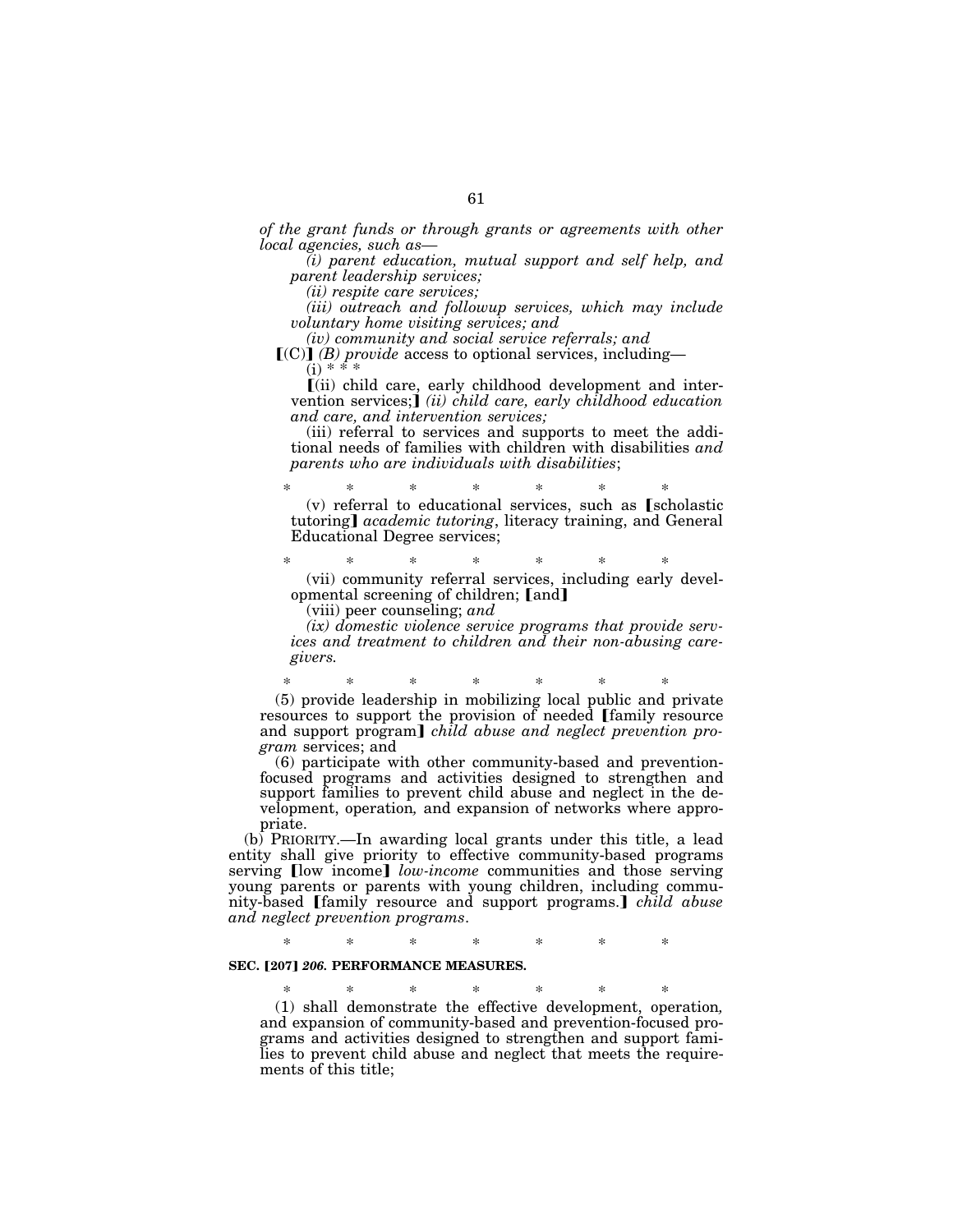(2) shall supply an inventory and description of the services provided to families by local programs that meet identified community needs, including core and optional services as described in section 202 *which description shall specify whether those services are supported by research*;

\* \* \* \* \* \* \* (4) shall describe the number of families served, including families with children with disabilities, and parents with disabilities, and the involvement of a diverse representation of families in the design, operation, and evaluation of communitybased and prevention-focused programs and activities designed to strengthen and support families to prevent child abuse and neglect, and in the design, operation*,* and evaluation of the networks of such community-based and prevention-focused programs;

\* \* \* \* \* \* \* (6) shall demonstrate the establishment or maintenance of innovative funding mechanisms, at the State or community level, that blend Federal, State, local*,* private funds, and innovative, interdisciplinary service delivery mechanisms, for the development, operation, expansion*,* and enhancement of the community-based and prevention-focused programs and activities designed to strengthen and support families to prevent child abuse and neglect;

 $(7)$  shall describe [the results of a peer review process conducted under the State program; and *the results of evaluation*, *or the outcomes of monitoring, conducted under the State program to demonstrate the effectiveness of activities conducted under this title in meeting the purposes of the program; and* 

\* \* \* \* \* \* \*

### **SEC. [208] 207 NATIONAL NETWORK FOR COMMUNITY-BASED FAMILY SOURCE PROGRAMS.**

\* \* \* \* \* \* \* (1) to create, operate*,* and maintain a peer review process; (2) to create, operate*,* and maintain an information clearinghouse;

\* \* \* \* \* \* \* (4) to create, operate*,* and maintain a computerized communication system between lead entities; and

\* \* \* \* \* \* \*

# **SEC.** [209] *208* **DEFINITIONS.**

For purposes of this title:

 $I(1)$  CHILDREN WITH DISABILITIES.—The term "children with disabilities'' has the same meaning given the term ''child with a disability'' in section 602(3) or ''infant or toddler with a disability'' in section 632(5) of the Individuals with Disabilities Education Act.]

 $[(2)](1)$  COMMUNITY REFERRAL SERVICES.— \* \* \*

<sup>ø</sup>(3)¿*(2)* COMMUNITY-BASED AND PREVENTION-FOCUSED PRO- GRAMS AND ACTIVITIES TO PREVENT CHILD ABUSE AND NE-GLECT.— $* * *$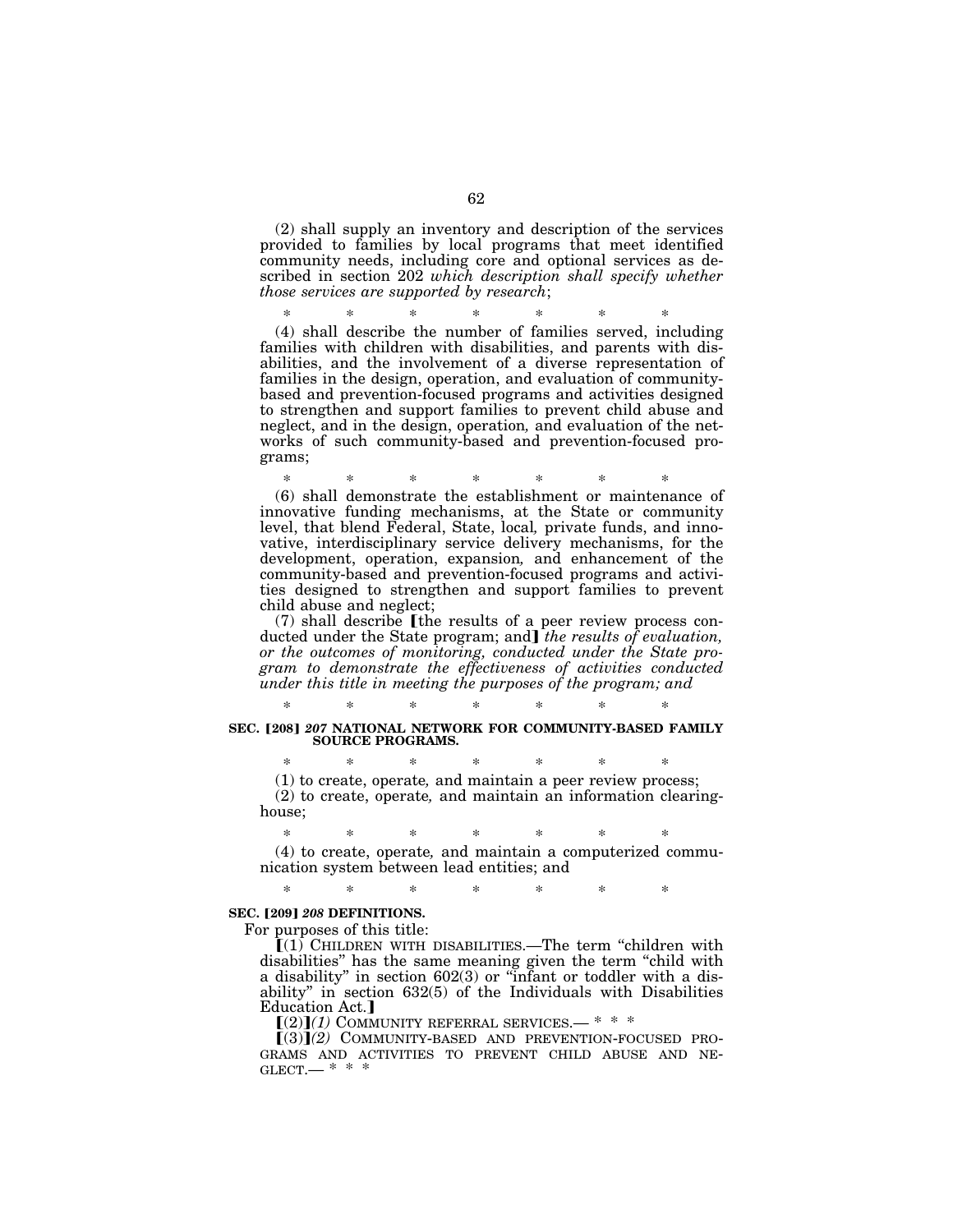$(5)$  $(3)$  RESPITE CARE SERVICES.—The term "respite care services'' means short term care services*, including the services of crisis nurseries,* provided in the temporary absence of the regular caregiver (parent, other relative, foster parent, adoptive parent, or guardian) to children who—

(A) are in danger of [abuse or neglect] *child abuse or neglect*;

(B) have experienced [abuse or neglect] *child abuse or neglect*; or

 $(C)$  [have disabilities, chronic, or terminal illnesses. Such services shall be provided within or outside the home of the child, be short-term care (ranging from a few hours to a few weeks of time, per year), and be intended to enable the family to stay together and to keep the child living in the home and community of the child. *I have disabilities or chronic or terminal illnesses*.

# \* \* \* \* \* \* \*

## **SEC. [210] 209 AUTHORIZATION OF APPROPRIATIONS.**

There are authorized to be appropriated to carry out this title \$80,000,000 for fiscal year  $[2004]$  *2010* such sums as may be necessary for each of the fiscal years [2005 through 2008] 2011 *through 2015*.

\* \* \* \* \* \* \*

# ø**FAMILY VIOLENCE PREVENTION AND SERVICES ACT1**

# [SHORT TITLE]

[SEC. 301. This title may be cited as the "Family Violence Prevention and Services Act".

## DECLARATION OF PURPOSE

 $SEC. 302. It is the purpose of this title to—$ 

 $(1)$  assist States in efforts to increase public awareness about and prevent family violence and to provide immediate shelter and related assistance for victims of family violence and their dependents; and

 $(2)$  provide for technical assistance and training relating to family violence programs to States, local public agencies (including law enforcement agencies, courts, legal, social service, and health care professionals), nonprofit private organizations, and other persons seeking such assistance.

#### **STATE DEMONSTRATION GRANTS AUTHORIZED**

[SEC. 303. (a)(1) In order to assist in supporting the establishment, maintenance, and expansion of programs and projects to prevent incidents of family violence and to provide immediate shelter and related assistance for victims of family violence and their dependents, the Secretary is authorized, in accordance with the provisions of this title, to make grants to States.

 $(2)$  No grant may be made under this subsection unless the chief executive officer of the State seeking such grant submits an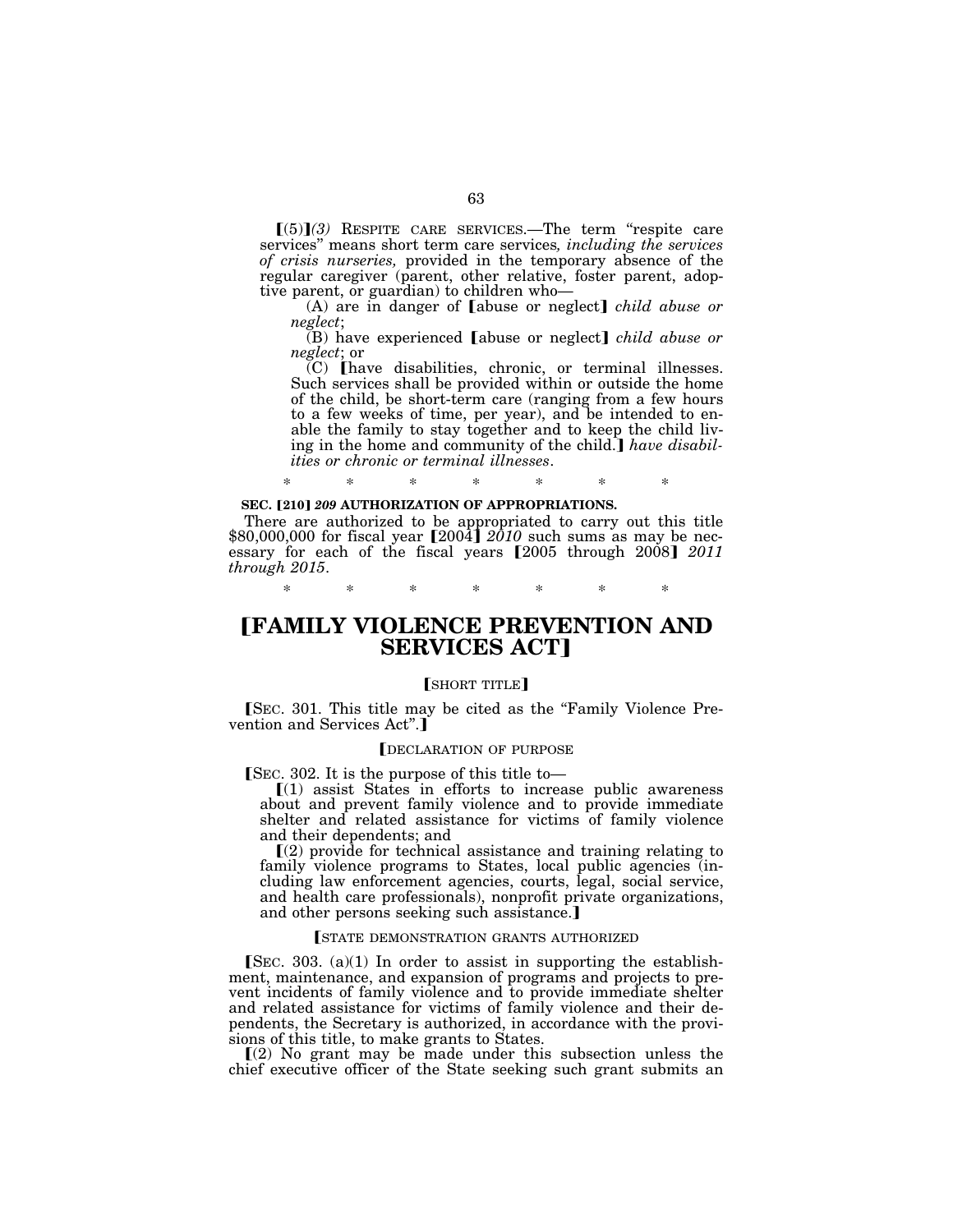application to the Secretary at such time and in such manner as the Secretary may reasonably require. Each such application shall—

 $(A)$  provide that funds provided under this subsection will be distributed in demonstration grants<sup>3</sup> to local public agencies and nonprofit private organizations (including religious and charitable organizations, and voluntary associations) for programs and projects within such State to prevent incidents of family violence and to provide immediate shelter and related assistance for victims of family violence and their dependents in order to prevent future violent incidents;

 $(6)$  provide, with respect to funds provided to a State under this subsection for any fiscal year, that—

 $(i)$  not more than 5 percent of such funds will be used for State administrative costs; and

 $(iii)$  in the distribution of funds by the State under this subsection, the State will give special emphasis to the support of community-based projects of demonstrated effectiveness carried out by nonprofit private organizations, the primary purpose of which is to operate shelters for victims of family violence and their dependents, and those which provide counseling, advocacy, and self-help services to victims and their children.

 $\mathbf{C}(\mathbf{C})$  set forth procedures designed to involve State domestic violence coalitions, knowledgeable individuals, and interested organizations and assure an equitable distribution of grants and grant funds within the State and between urban and rural areas within such State and a plan to address the needs of underserved populations, as defined in section 2007 of the Omnibus Crime Control and Safe Streets Act of 1968 (42 U.S.C. 3796gg–2);

 $I(D)$  specify the State agency to be designated as responsible for the administration of programs and activities relating to family violence which are carried out by the State under this title and for coordination of related programs within the State;

 $\mathbb{I}(E)$  provide documentation that procedures have been developed, and implemented including copies of the policies and procedure, to assure the confidentiality of records pertaining to any individual provided family violence prevention or treatment services by any program assisted under this title and provide assurances that the address or location of any shelterfacility assisted under this title will, except with written authorization of the person or persons responsible for the operation of such shelter, not be made public;

 $\Gamma(F)$  provide documentation to the Secretary that the State has a law or procedure that has been implemented for the eviction of an abusing spouse from a share household; and

 $\Gamma(G)$  meet such requirements as the Secretary reasonably determines are necessary to carry out the purposes and provisions of this title.

 $(3)$  The Secretary shall approve any application that meets the requirements of this subsection, and the Secretary shall not disapprove any such application except after reasonable notice of the Secretary's intention to disapprove and after a 6-month period providing an opportunity for correction of any deficiencies. The Sec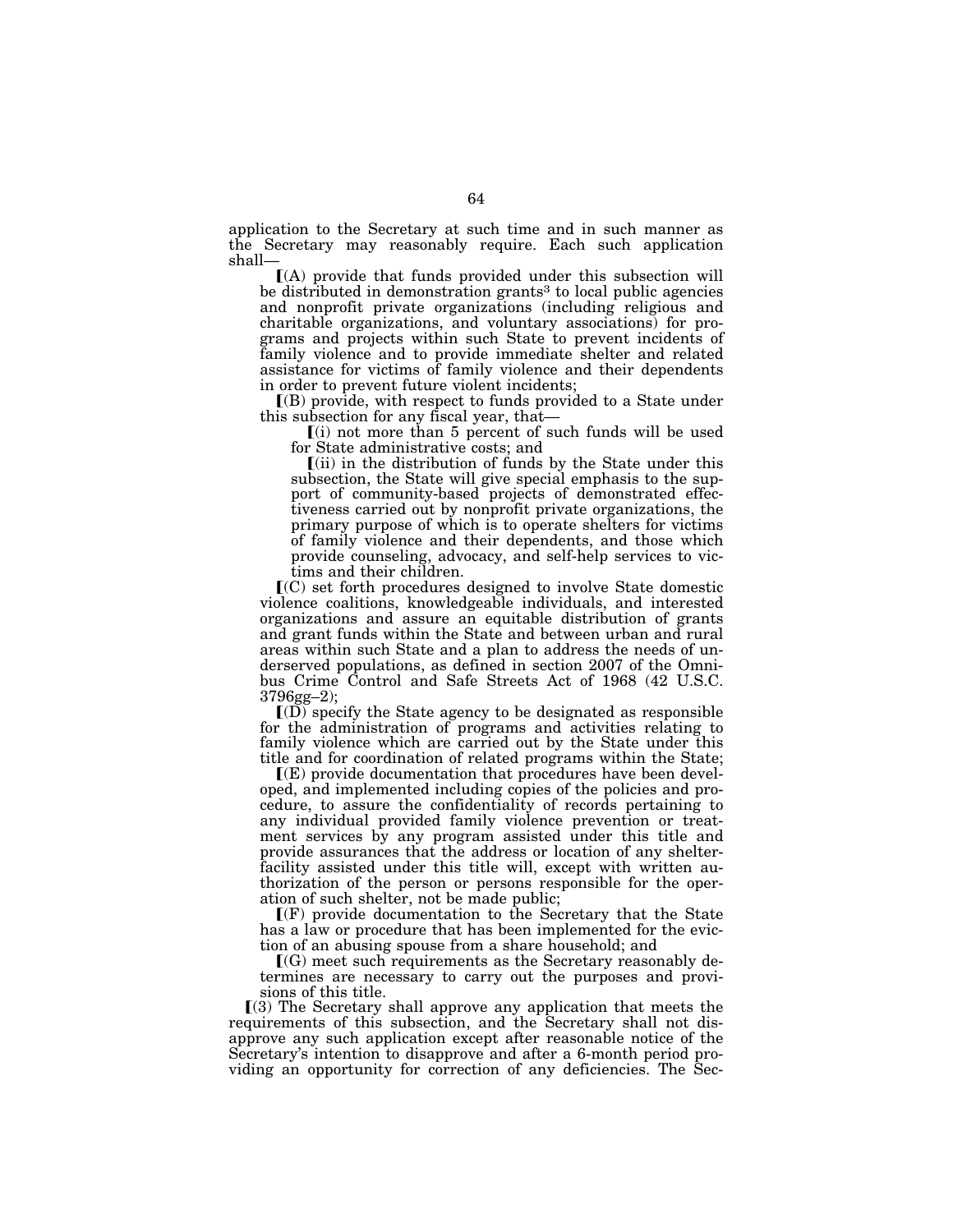retary shall provide such notice within 45 days of the date of the application if any of the provisions of paragraph (2) have not been satisfied in such application. If the State has not corrected the deficiencies in such application within the 6-month period following the receipt of the Secretary's notice of intention to disapprove, the Secretary shall withhold payment of any grant funds to such State until the date that is 30 days prior to the end of the fiscal year for which such grant funds are appropriated or until such time as the State provides documentation that the deficiencies have been corrected, whichever occurs first. State Domestic Violence Coalitions shall be permitted to participate in determining whether a grantee is in compliance with paragraph (2), except that no funds made available to State Domestic Violence Coalitions under section 311 shall be used to challenge a determination as to whether a grantee is in compliance with, or to seek the enforcement of, the eligibility requirements of such paragraph.

 $(a)$  Upon completion of the activities funded by a grant under this subpart, the State grantee shall file a performance report with the Director explaining the activities carried out together with an assessment of the effectiveness of those activities in achieving the purposes of this subpart. A section of this performance report shall be completed by each grantee or subgrantee that performed the direct services contemplated in the application certifying performance of direct services under the grant. The Director shall suspend funding for an approved application if an applicant fails to submit an annual performance report or if the funds are expended for purposes other than those set forth under this subpart, after following the procedures set forth in paragraph (3). Federal funds may be used only to supplement, not supplant, State funds.

 $(5)$  Upon completion of the activities funded by a grant under this title, the State shall submit to the Secretary a report that contains a description of the activities carried out under paragraph  $(2)(B)(i)$ .

 $(a)(1)$  The Secretary, from amounts appropriated to carry out this section, shall make available not less than 10 percent of such amounts to make grants to Indian tribes, tribal organizations and nonprofit private organizations approved by an Indian Tribe for the operation of a family violence shelter on a Reservation for projects designed to prevent family violence and to provide immediate shelter and related assistance for victims of family violence and their dependents.

 $(2)$  No grant may be made under this subsection unless an application is made to the Secretary at such time, in such manner, and containing or accompanied by such information as the Secretary deems essential to carry out the purposes and provisions of this title. Such application shall comply, as applicable, with the provisions of clauses (C) (with respect only to involving knowledgeable individuals and organizations),  $(D)$ ,  $(E)$  and  $(F)$  of subsection  $(a)(2)$ . No entity eligible to submit an application under paragraph (1) shall be prohibited from making an application during any fiscal year for which funds are available because such entity has not previously applied or received funding under this section.

 $(3)$  In the case of a project for which the initial application for a demonstration grant under this subsection is made on or after the date of the enactment of the Child Abuse Programs, Adoption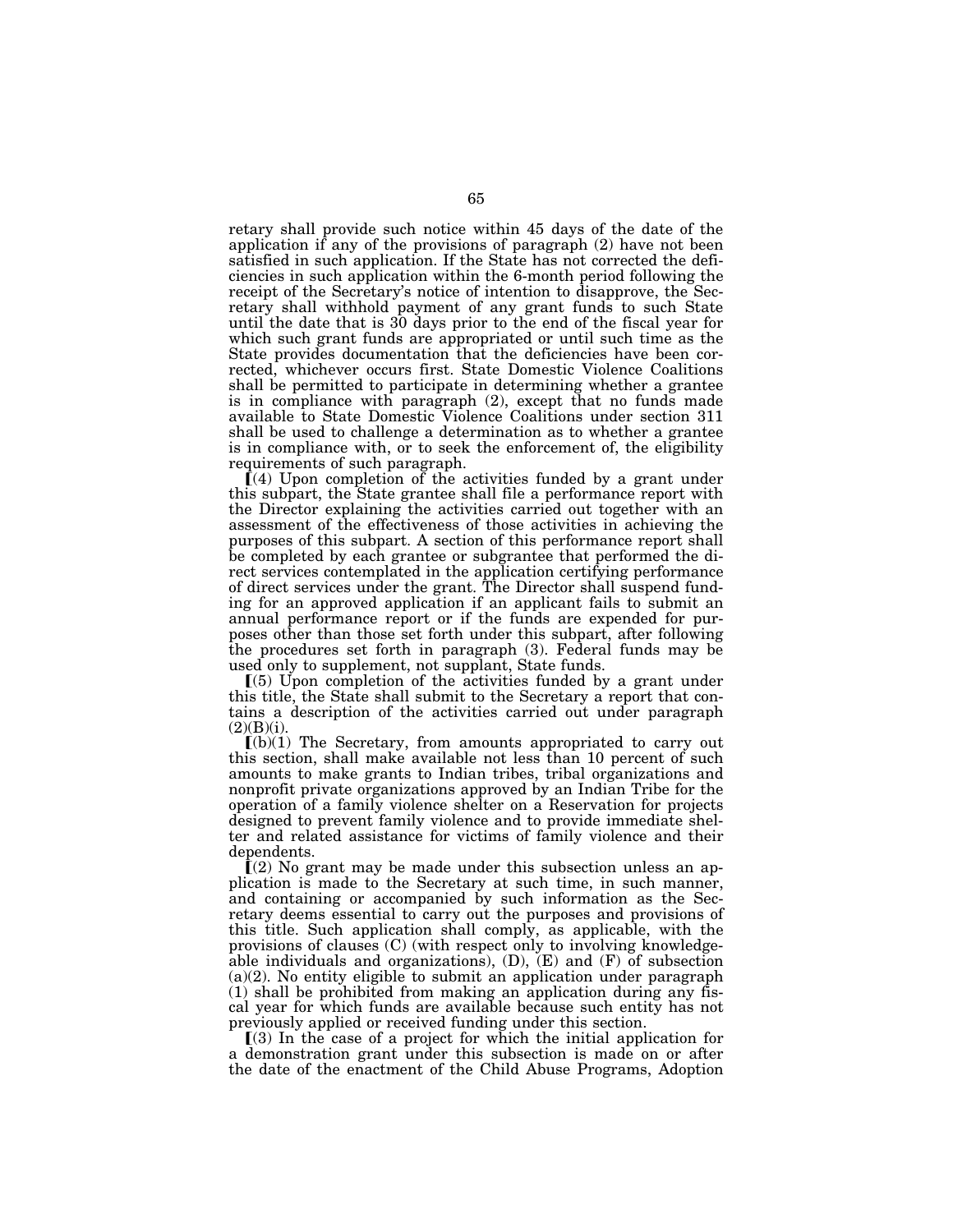Opportunities, and Family Violence Prevention Amendments Act of 1992, the terms ''Indian tribe'' and ''tribal organization'', for purposes of this subsection, have the meaning given such terms in section 4 of the Indian Self-Determination and Education Assistance Act.

ø(c) The Secretary shall use funds provided under section  $310(a)(2)$ , for a fiscal year described in section  $310(a)(2)$ , to award grants for demonstration programs that provide—

 $(1)$  multisystem interventions and services (either directly or by referral) for children who witness domestic violence; and

 $(2)$  training (either directly or by referral) for agencies, pro-

viders, and other entities who work with such children.

ø(d) No funds provided through demonstration grants made under this section may be used as direct payment to any victim of family violence or to any dependent of such victim.

ø(e) No income eligibility standard may be imposed upon individuals with respect to eligibility for assistance or services supported with funds appropriated to carry out this title.

 $\Gamma(f)$  No grant may be made under this section to any entity other than a State or an Indian Tribe unless the entity provides for the following non-Federal matching local share as a proportion of the total amount of funds provided under this title to the project involved: with respect to an entity operating an existing program under this title, not less than 20 percent, and with respect to an entity intending to operate a new program under this title, not less than 35 percent. The local share required under this subsection may be in cash or in-kind. The local share may not include any Federal funds provided under any authority other than this title.

 $(q)$  The Secretary shall assure that not less than 70 percent of the funds distributed under subsection (a) or (b) shall be distributed to entities for the purpose of providing immediate shelter and related assistance to victims of family violence and their dependents as defined in section 320. Not less than 25 percent of the funds distributed under subsection (a) or (b) shall be distributed for the purpose of providing related assistance as defined under section  $320(5)(A).$ 

# [ALLOTMENT OF FUNDS]

[SEC. 304. (a) From the sums appropriated under section 310 and available for grants to States under this subsection for any fiscal year—

 $[(1)$  Guam, American Samoa, the United States Virgin Islands, and the Commonwealth of the Northern Mariana Islands shall each be allotted not less than  $\frac{1}{8}$  of 1 percent of the amounts available for grants under section  $303(a)$  for the fiscal year for which the allotment is made; and

 $(2)$  each State shall be allotted for payment in a grant authorized under section 303(a), \$600,000, with the remaining funds to be allotted to each State in an amount that bears the same ratio to such remaining funds as the population of such State bears to the population of all States.

 $\lceil$ (b) For the purpose of this section, the population of each State, and the total population of all the States, shall be determined by the Secretary on the basis of the most recent census data available to the Secretary, and the Secretary shall use for such purpose, if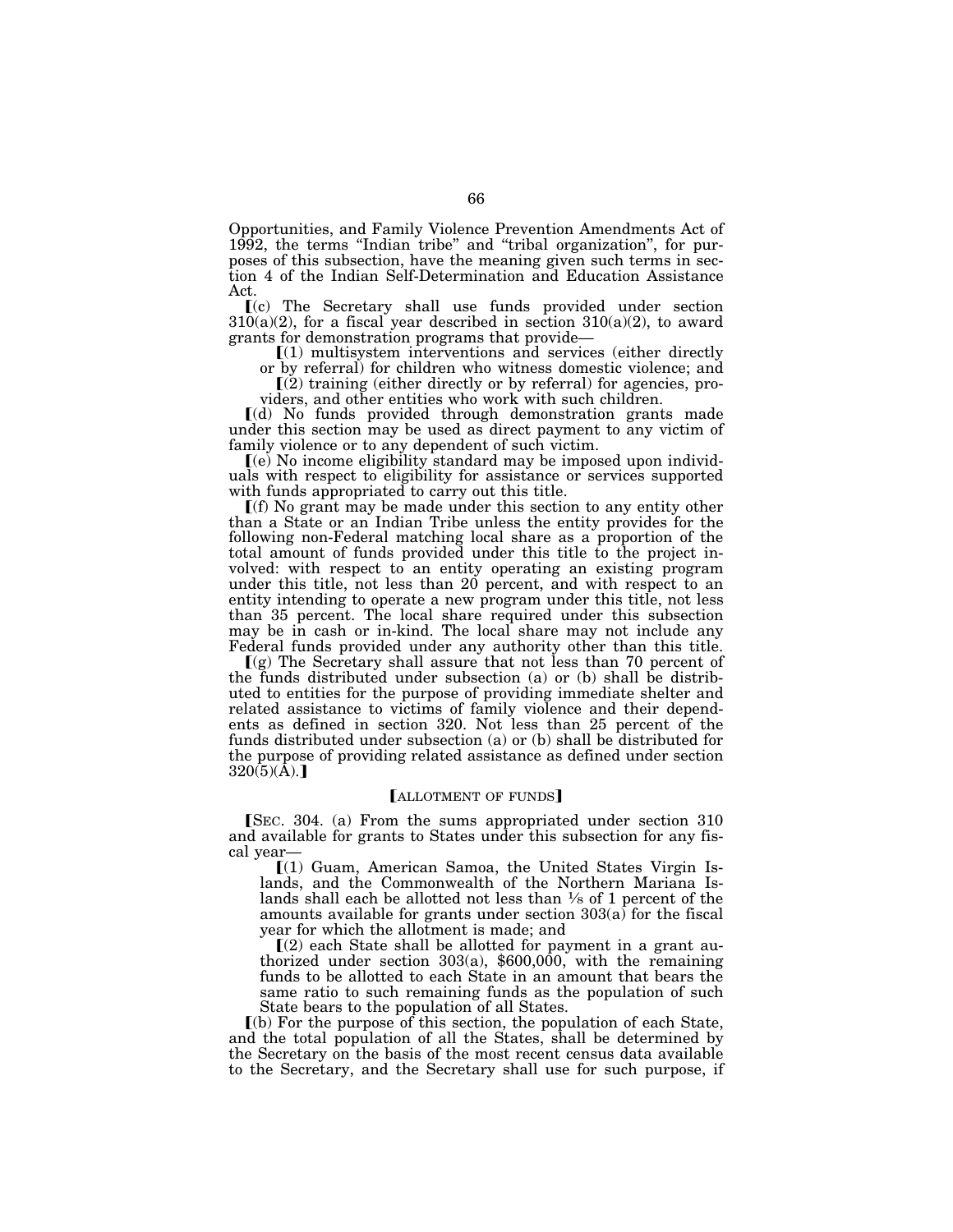available, the annual interim current census data produced by the Secretary of Commerce pursuant to section 181 of title, 13, United States Code.

 $\lceil$ (c) If the sums appropriated under section 310 for any fiscal year and available for grants to States authorized under section 303(a) are not sufficient to pay in full the total amounts which all States are entitled to receive under such section for such fiscal year, then the maximum amounts which all States are entitled to receive under such section for such fiscal year shall be ratably reduced. In the event that additional funds become available for making such grants for any fiscal year during which the preceding sentence is applicable, such reduced amounts shall be increased on the same basis as they were reduced.

 $\lceil (d)(1) \rceil$  If, at the end of the sixth month of any fiscal year for which sums are appropriated under section 310, the amount allotted to a State has not been made available to such State in grants under section 303(a) because of the failure of such State to meet the requirements for a grant, then the Secretary shall reallot such amount to States which meet such requirements.

 $(2)$  Funds made available by the Secretary through reallotment under paragraph (1) shall remain available for expenditure until the end of the fiscal year following the fiscal year in which such funds become available for reallotment.

 $(e)$  In subsection (a)(2), the term "State" does not include any jurisdiction specified in subsection  $(a)(1)$ .

### **SECRETARIAL RESPONSIBILITIES**

[SEC. 305. (a) The Secretary shall appoint 1 or more employees of the Department of Health and Human Services to carry out the provisions of this title, including carrying out evaluation and monitoring under this title. Any individual appointed under this subsection shall, prior to such appointment, have had expertise in the field of family violence prevention and services.

 $\lceil$ (b) The Secretary shall-

 $(1)$  coordinate all programs within the Department of Health and Human Services, and seek to coordinate all other Federal programs, which involve the prevention of incidents of family violence and the provision of assistance for victims and potential victims of family violence and their dependents, and ensure that such activities as they relate to elderly persons are coordinated with the Administration on Aging and the National Institute on Aging within the Department of Health and Human Services;

 $[(2)(A)$  provide for research into the most effective prevention, identification, and treatment thereof (such as research into (i) the effectiveness of reducing repeated incidents of family violence through a variety of sentencing alternatives, such as incarceration, fines, and counseling programs, individually or in combination, and through the use of civil protection orders removing the abuser from the family household, (ii) the necessity and impact of a mandatory reporting requirement relating to incidents of family violence, particularly abuse of elderly persons), (iii) the effectiveness of providing safety and support to maternal and child victims of family violence as a way to eliminate the abuse experienced by children in such sit-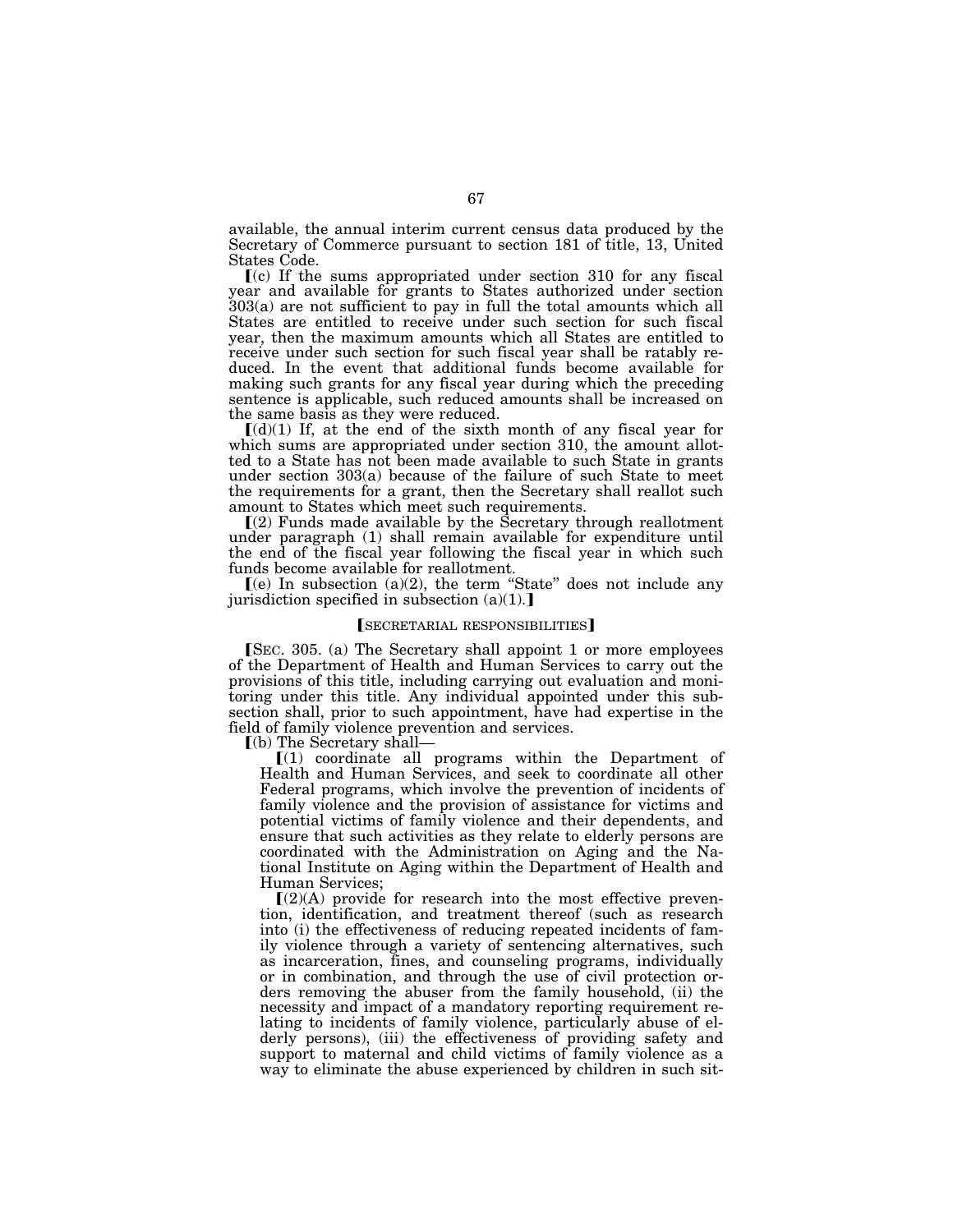uations, (iv) identification of intervention approaches to child abuse prevention services which appear to be successful in preventing child abuse where both mother and child are abused, (v) effective and appropriate treatment services for children where both mother and child are abused, and (vi) the individual and situational factors leading to the end of violent and abusive behavior by persons who commit acts of family violence, including such factors as history of previous violence and the legal and service interventions received, and (B) make a complete study and investigation (in consultation with the National Institute on Aging) of the national incidence of abuse, neglect, and exploitation of elderly persons, including a determination of the extent to which incidents of such abuse, neglect, and exploitation are increasing in number or severity; and—

 $(3)$  provide for the training of personnel and provide technical assistance in the conduct of programs for the prevention and treatment of family violence.

#### **EVALUATION**

**SEC.** 306. Every 2 years, the Secretary shall review, evaluate, and report to the appropriate Committees of the Congress, as to the effectiveness of the programs administered and operated pursuant to this title, particularly in relation to repeated incidents of family violence. Such report shall also include a summary of the documentation provided to the Secretary under section  $303(a)(2)(B)$ through  $303(a)(2)(F)$ .

### [DISCRIMINATION PROHIBITED]

[SEC. 307.  $(a)(1)$  For the purpose of applying the prohibitions against discrimination on the basis of age under the Age Discrimination Act of 1975, on the basis of handicap under section 504 of the Rehabilitation Act of 1973, on the basis of sex under title IX of the Education Amendments of 1972, or on the basis of race, color, or national origin under title VI of the Civil Rights Act of 1964, programs and activities funded in whole or in part with funds made available under this part are considered to be programs and activities receiving Federal financial assistance.

 $(2)$  No person shall on the ground of sex or religion be excluded from participation in, be denied the benefits of, or be subject to discrimination under, any program or activity funded in whole or in part with funds made available under this title. Nothing in this title shall require any such program or activity to include any individual in any program or activity without taking into consideration that individual's sex in those certain instances where sex is a bona fide occupational qualification or programmatic factor reasonably necessary to the normal operation of that particular program or activity. The Secretary shall enforce the provisions of the preceding sentence in accordance with section 602 of the Civil Rights Act of 1964. Section 603 of such Act shall apply with respect to any action taken by the Secretary to enforce such sentence. This paragraph shall not be construed as affecting any other legal remedy.

ø(b) Whenever the Secretary finds that a State or other entity that has received financial assistance under this title has failed to comply with a provision of law referred to in subsection  $(a)(1)$ , with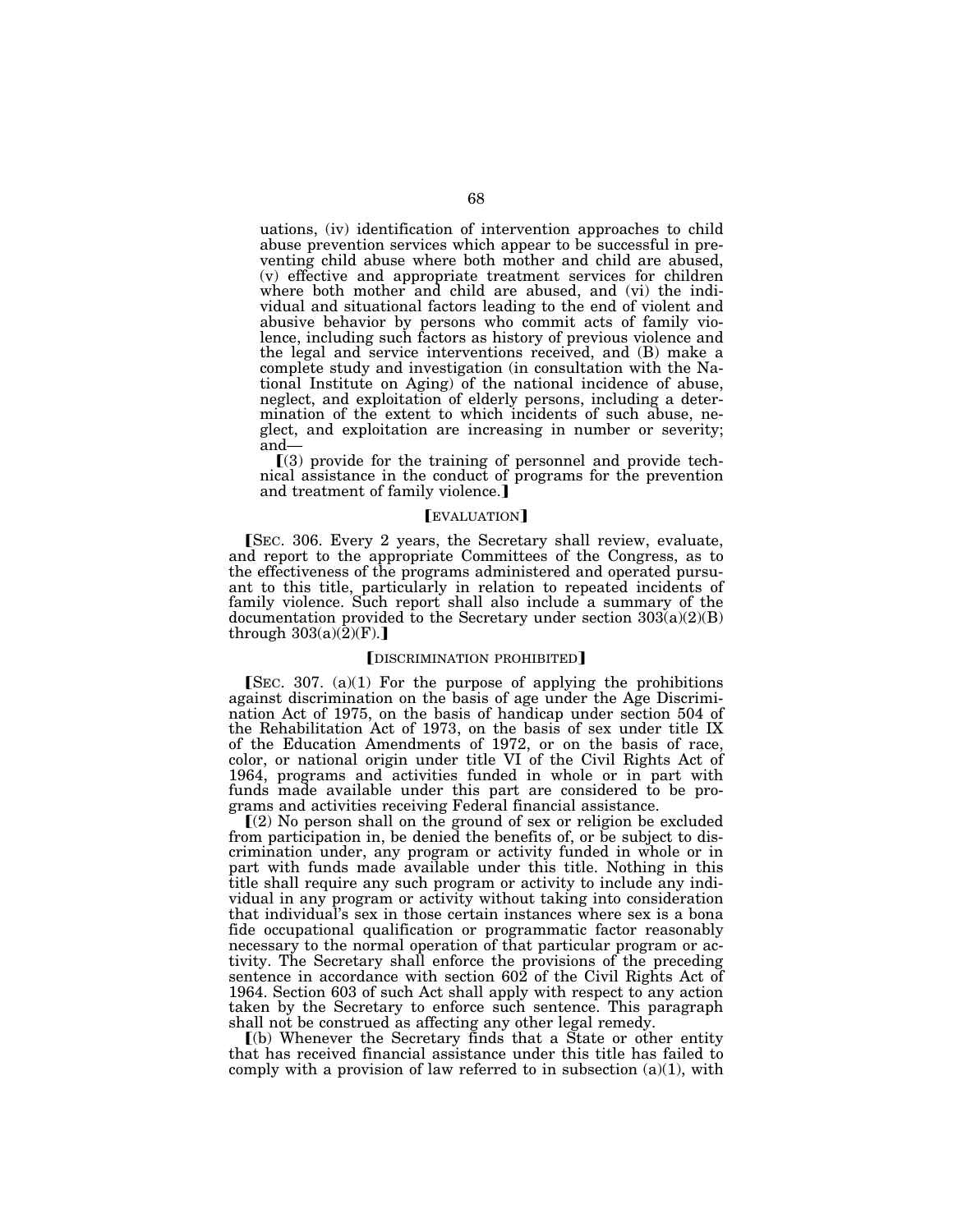subsection  $(a)(2)$ , or with an applicable regulation (including one prescribed to carry out subsection  $(a)(2)$ ), the Secretary shall notify the chief executive officer of the State and shall request such officer to secure compliance. If, within a reasonable period of time, not to exceed sixty days, the chief executive officer fails or refuses to secure compliance, the Secretary may—

 $[(1)$  refer the matter to the Attorney General of the United States with a recommendation that an appropriate civil action be instituted,

 $(2)$  exercise the powers and functions provided by title VI of the Civil Rights Act of 1964, the Age Discrimination Act of 1975, sections 504 and 505 of the Rehabilitation Act of 1973, or title IX of the Education Amendments of 1972, as may be applicable, or

 $(3)$  take such other action as may be provided by law.

 $(c)$  When a matter is referred to the Attorney General pursuant to subsection (b)(1), or whenever the Attorney General has reason to believe that a State or an entity is engaged in a pattern or practice in violation of a provision of law referred to in subsection  $(a)(1)$ or in violation of subsection  $(a)(2)$ , the Attorney General may bring a civil action in any appropriate district court of the United States for such relief as may be appropriate, including injunctive relief.

# **[SEC. 308. INFORMATION AND TECHNICAL ASSISTANCE CENTERS.**

 $(a)$  PURPOSE AND GRANTS.

 $(1)$  PURPOSE.—It is the purpose of this section to provide resource information, training, and technical assistance to Federal, State, and Indian tribal agencies, as well as to local domestic violence programs and to other professionals who provide services to victims of domestic violence.

 $(Q)$  GRANTS.—From the amounts appropriated under this title, the Secretary shall award grants to private nonprofit organizations for the establishment and maintenance of one national resource center (as provided for in subsection (b)) and not to exceed seven special issue resource centers (as provided for in subsection (c)) focusing on one or more issues of concern to domestic violence victims.

ø(b) NATIONAL RESOURCE CENTER.—The national resource center established under subsection (a)(2)—

 $(1)$  shall offer resource, policy, collaboration, and training assistance to Federal, State, and local government agencies, to domestic violence service providers, and to other professionals and interested parties on issues pertaining to domestic violence, including issues relating to children who witness domestic violence; and

 $\Gamma(2)$  shall maintain a central resource library in order to collect, prepare, analyze, and disseminate information and statistics, and analyses of the information and statistics, relating to the incidence and prevention of family violence (particularly the prevention of repeated incidents of violence) and the provision of immediate shelter and related assistance.

ø(c) SPECIAL ISSUE RESOURCE CENTERS.—The special issue resource centers established under subsection  $(a)(2)$  shall provide information, training and technical assistance to State and local domestic violence service providers, and shall specialize in at least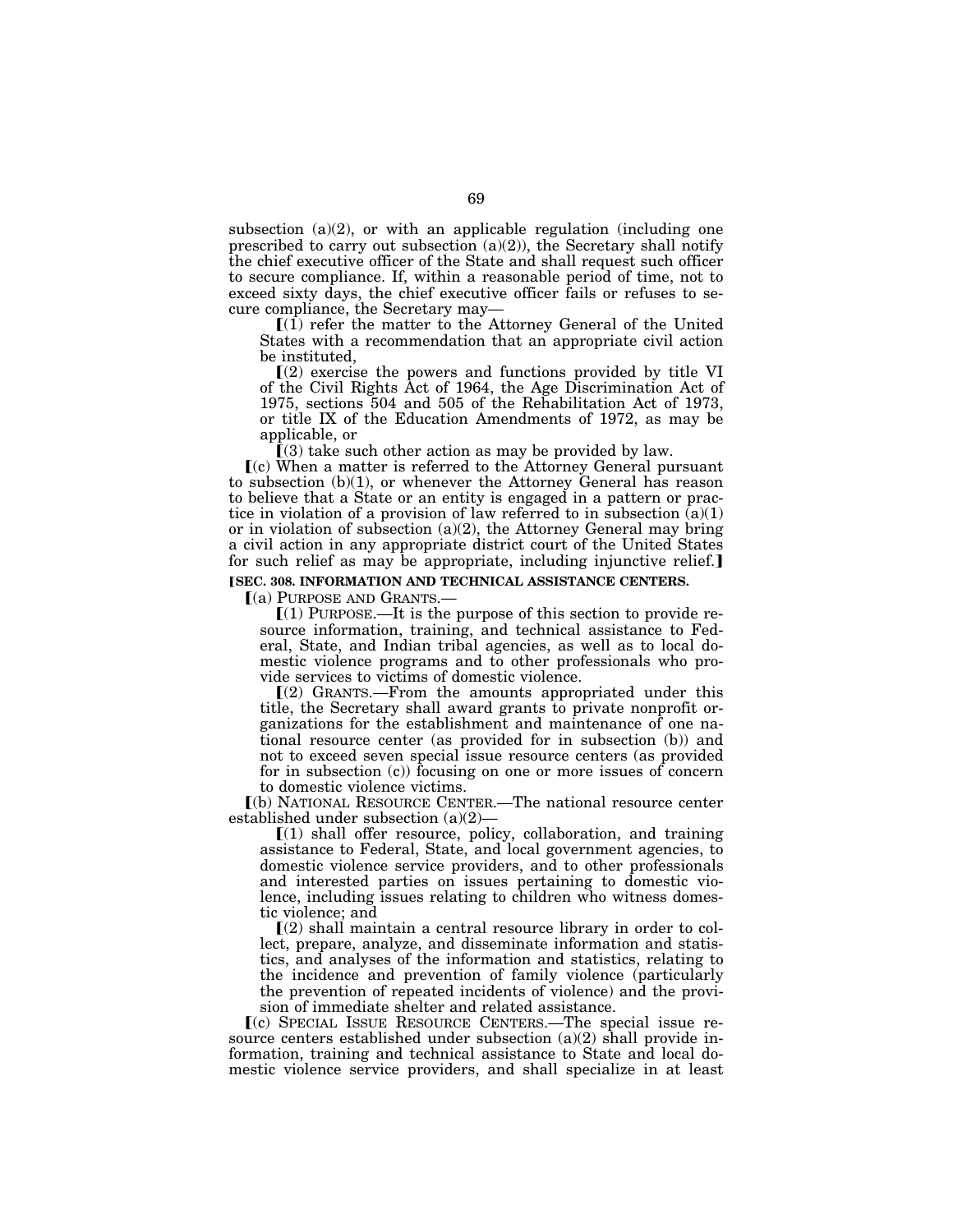one of the following areas of domestic violence service, prevention, or law:

 $(1)$  Criminal justice response to domestic violence, including court-mandated abuser treatment.

 $(Q)$  Improving the response of Child Protective Service agencies to battered mothers of abused children.

 $(3)$  Child custody issues in domestic violence cases.

 $(4)$  The use of the self-defense plea by domestic violence victims.

ø(5) Improving interdisciplinary health care responses and access to health care resources for victims of domestic violence.

 $(6)$  Improving access to and the quality of legal representation for victims of domestic violence in civil litigation, including the issuance and enforcement of protection orders.

 $(7)$  Providing technical assistance and training to State domestic violence coalitions.

ø(d) ELIGIBILITY.—To be eligible to receive a grant under this section an entity shall be a private nonprofit organization that—

 $(1)$  focuses primarily on domestic violence;

 $\Gamma(2)$  provides documentation to the Secretary demonstrating experience working directly on issues of domestic violence, particularly in the specific subject area for which it is applying;

 $(3)$  include on its advisory boards representatives from domestic violence programs in the region who are geographically and culturally diverse; and

 $(4)$  demonstrate the strong support of domestic violence advocates from across the country and the region for their designation as the national or a special issue resource center.

 $(e)$  REPORTING.—Not later than 6 months after receiving a grant under this section, a grantee shall prepare and submit a report to the Secretary that evaluates the effectiveness of the use of amounts received under such grant by such grantee and containing such additional information as the Secretary may prescribe.

ø(f) DEFINITION.—For purposes of this section, the term ''Indian tribal agency'' means an Indian tribe or tribal organization, as defined in section 4 of the Indian Self-Determination and Education Assistance Act.]

### **[SEC. 310. AUTHORIZATION OF APPROPRIATIONS.**

 $(a)$  In GENERAL.

 $(1)$  AUTHORIZATION.—There are authorized to be appropriated to carry out sections 303 through 311, \$175,000,000 for each of fiscal years 2004 through 2008.

ø(2) PROJECTS TO ADDRESS NEEDS OF CHILDREN WHO WITNESS DOMESTIC VIOLENCE.—For a fiscal year in which the amounts appropriated under paragraph (1) exceed \$130,000,000, the Secretary shall reserve and make available a portion of the excess to carry out section 303(c).

 $(a)$  SECTION 303 (a) AND (b). - Of the amounts appropriated under subsection (a) for each fiscal year (and not reserved under subsection  $(a)(2)$ , not less than 70 percent shall be used for making grants under subsection 303(a), and not less than 10 percent shall be used for the purpose of carrying out section 303(b).

 $\lceil$ (c) SECTION 308.—Of the amounts appropriated under sub-section (a) for each fiscal year (and not reserved under subsection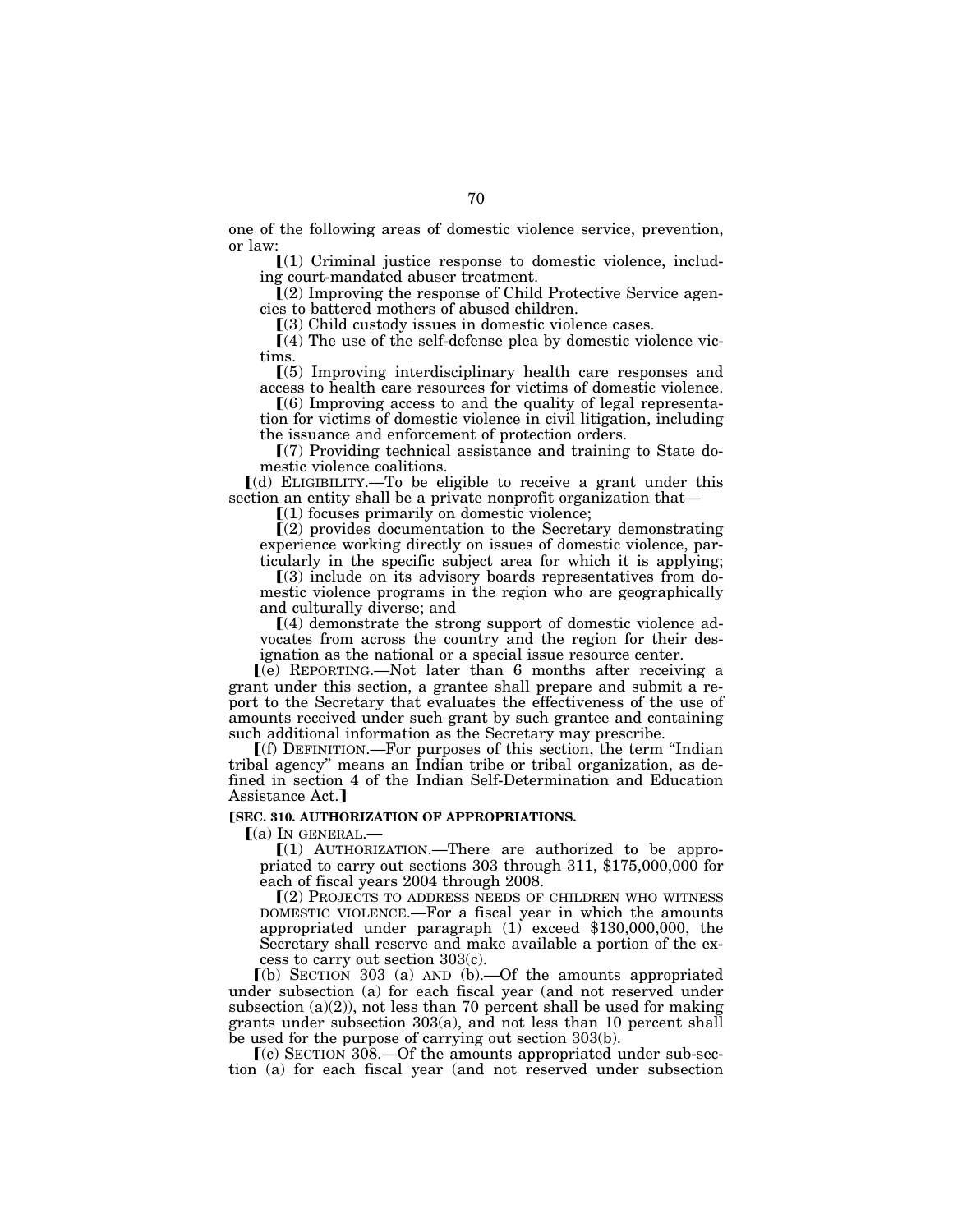$(a)(2)$ , 5 percent shall be used by the Secretary for making grants under section 308.

ø(d) GRANTS FOR STATE COALITIONS.—Of the amounts appropriated under subsection (a) for each fiscal year (and not reserved under subsection  $(a)(2)$ , not less than 10 percent of such amounts shall be used by the Secretary for making grants under section 311.

ø(e) NON-SUPPLANTING REQUIREMENT.—Federal funds made available to a State under this title shall be used to supplement and not supplant other Federal, State, and local public funds expended to provide services and activities that promote the purposes of this title.]

## **[SEC. 311. GRANTS FOR STATE DOMESTIC VIOLENCE COALITIONS.**

ø(a) IN GENERAL.—The Secretary shall award grants for the funding of State domestic violence coalitions. Such coalitions shall further the purposes of domestic violence intervention and prevention through activities, including—

 $(1)$  working with local domestic violence programs and providers of direct services to encourage appropriate responses to domestic violence within the State, including—

 $(A)$  training and technical assistance for local programs and professionals working with victims of domestic violence;

 $(R)$  planning and conducting State needs assessments and planning for comprehensive services;

 $\mathbf{I}(\mathbf{C})$  serving as an information clearinghouse and resource center for the State; and

 $\overline{I(D)}$  collaborating with other governmental systems which affect battered women;

 $(2)$  working with judicial and law enforcement agencies to encourage appropriate responses to domestic violence cases and examine issues including—

ø(A) the inappropriateness of mutual protection orders;  $\overline{I}(B)$  the prohibition of mediation when domestic violence is involved;

 $\mathcal{L}(\mathcal{C})$  the use of mandatory arrests of accused offenders;  $\mathbb{I}(D)$  the discouragement of dual arrests;

 $I(E)$  the adoption of aggressive and vertical prosecution policies and procedures;

 $\Gamma(F)$  the use of mandatory requirements for presentence investigations;

 $[(G)$  the length of time taken to prosecute cases or reach plea agreements;

 $\left[$ (H) the use of plea agreements;

 $I(I)$  the consistency of sentencing, including comparisons of domestic violence crimes with other violent crimes;

 $\left[\mathrm{U}\right]$  the restitution of victims;

 $K(K)$  the use of training and technical assistance to law enforcement, judges, court officers and other criminal justice professionals;

 $\mathbf{I}(\mathbf{L})$  the reporting practices of, and significance to be accorded to, prior convictions (both felony and misdemeanor) and protection orders;

 $(M)$  the use of interstate extradition in cases of domestic violence crimes;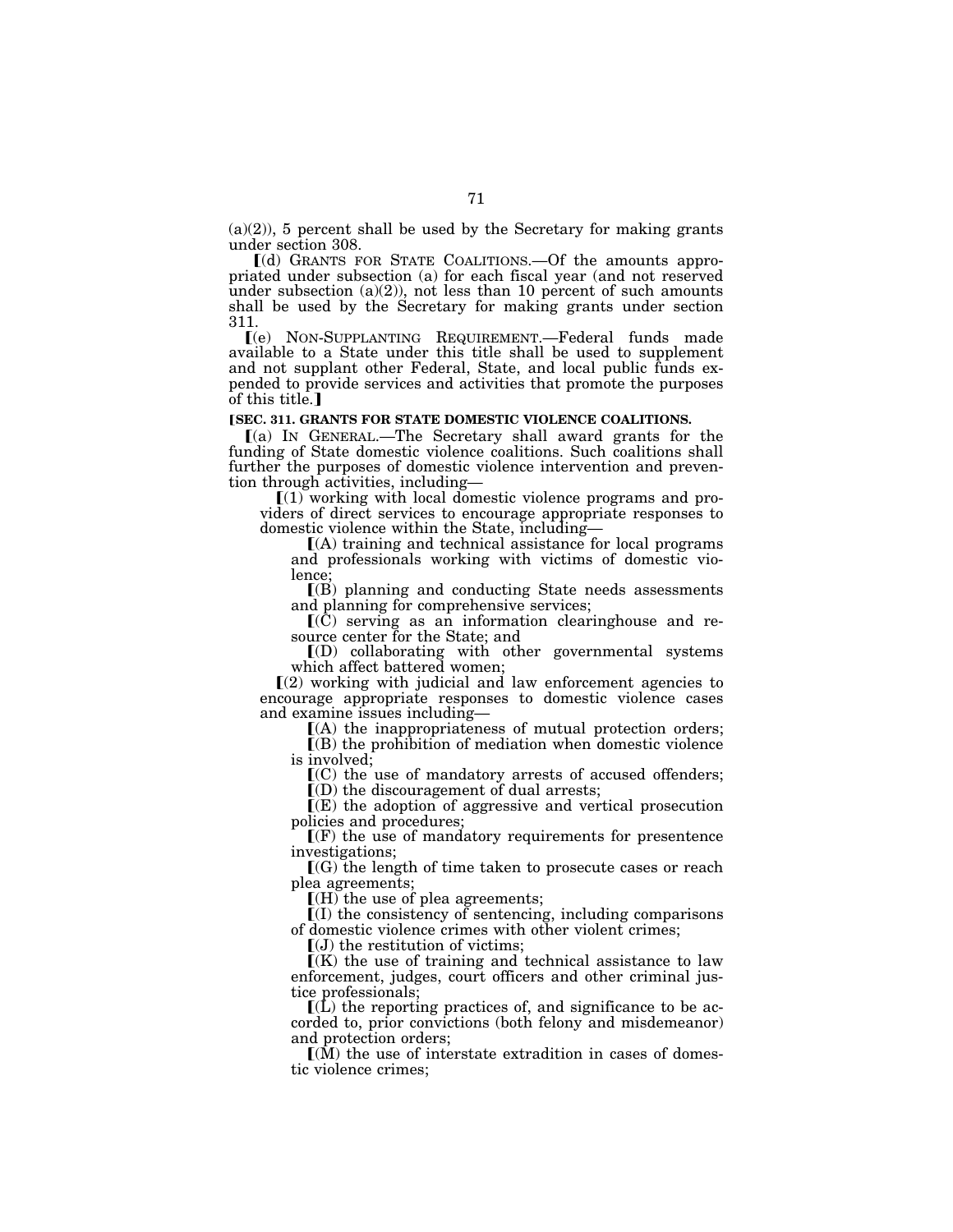$(N)$  the use of statewide and regional planning; and

 $(0)$  any other matters as the Secretary and the State domestic violence coalitions believe merit investigations;

 $(3)$  work with family law judges, criminal court judges, Child Protective Services agencies, and children's advocates to develop appropriate responses to child custody and visitation issues in domestic violence cases as well as cases where domestic violence and child abuse are both present, including—

 $(A)$  the inappropriateness of mutual protection orders;  $\mathbf{I}(\mathbf{B})$  the prohibition of mediation where domestic violence is involved;

 $\mathbf{I}(C)$  the inappropriate use of marital or conjoint counseling in domestic violence cases;

 $I(D)$  the use of training and technical assistance for family law judges, criminal court judges, and court personnel;

 $\mathbf{I}(\mathbf{E})$  the presumption of custody to domestic violence victims;

 $\Gamma(F)$  the use of comprehensive protection orders to grant fullest protections possible to victims of domestic violence, including temporary custody support and maintenance;

 $\Gamma(G)$  the development by Child Protective Service of supportive responses that enable victims to protect their children;

 $\Gamma(H)$  the implementation of supervised visitations or denial of visitation to protect against danger to victims or their children; and

 $I(I)$  the possibility of permitting domestic violence victims to remove children from the State when the safety of the children or the victim is at risk;

 $(4)$  conduct public education campaigns regarding domestic violence through the use of public service announcements and informative materials that are designed for print media, billboards, public transit advertising, electronic broadcast media, and other vehicles for information that shall inform the public concerning domestic violence, including information aimed at undeserved racial, ethnic or language-minority populations; and

 $(5)$  participate in planning and monitoring of the distribution of grants and grant funds to their State under section 303(a).

ø(b) ELIGIBILITY.—To be eligible for a grant under this section, an entity shall be a statewide nonprofit State domestic violence coalition meeting the following conditions:

 $[(1)$  The membership of the coalition includes representatives from a majority of the programs for victims of domestic violence in the State.

 $(2)$  The board membership of the coalition is representative of such programs.

 $(3)$  The purpose of the coalition is to provide services, community education, and technical assistance to such programs to establish and maintain shelter and related services for victims of domestic violence and their children.

 $(4)$  In the application submitted by the coalition for the grant, the coalition provides assurances satisfactory to the Secretary that the coalition—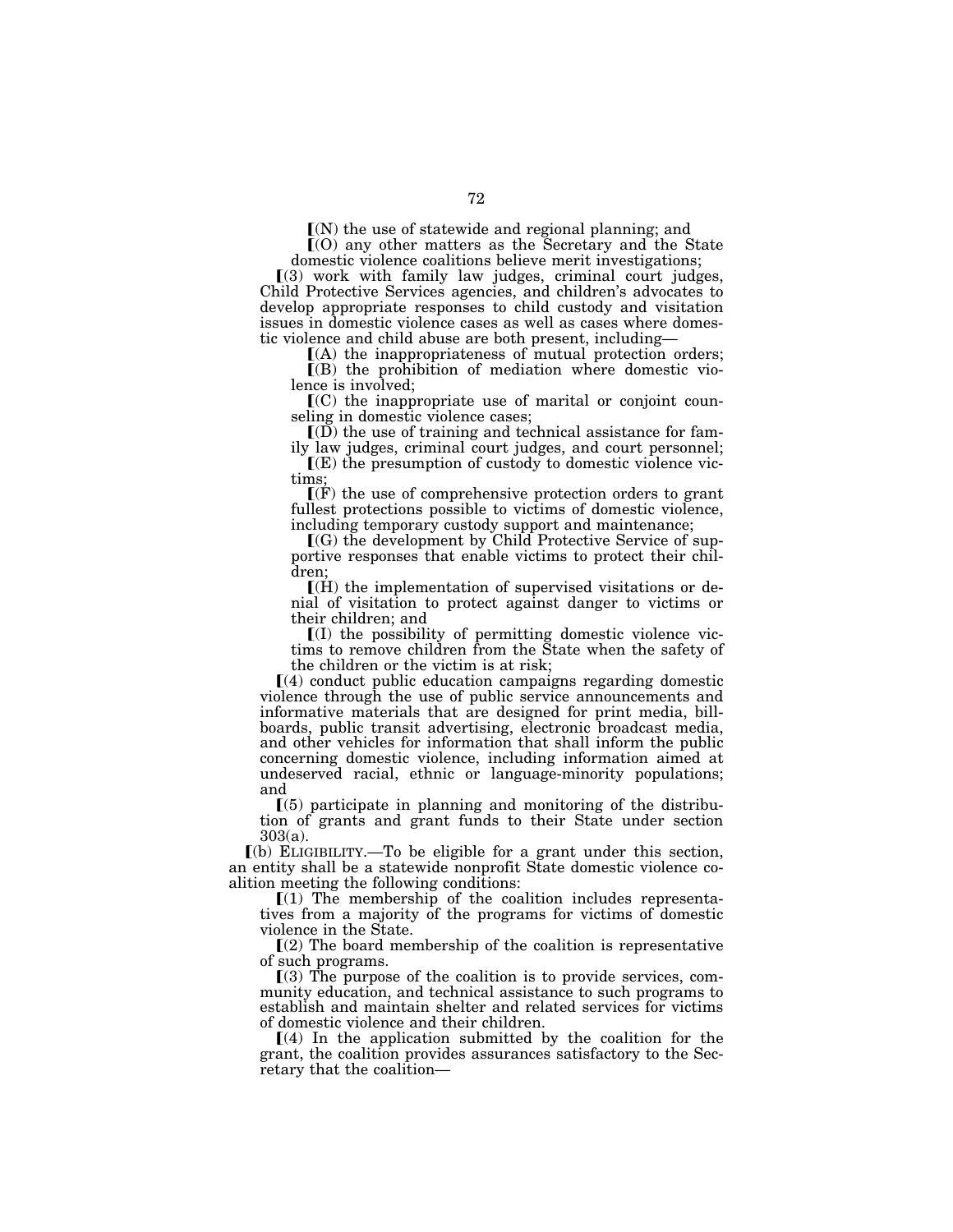$(A)$  has actively sought and encouraged the participation of law enforcement agencies and other legal or judicial entities in the preparation of the application; and

 $($ B) will actively seek and encourage the participation of such entities in the activities carried out with the grant.

ø(c) ALLOTMENT OF FUNDS.—From amounts appropriated under this section for each fiscal year, the Secretary shall allot to each State, the District of Columbia, the Commonwealth of Puerto Rico, and the combined U.S. Territories an amount equal to  $\frac{1}{5}$  of the amount appropriated for such fiscal year. For purposes of this section, the term ''combined U.S. Territories'' means Guam, American Samoa, the U.S. Virgin Islands, the Northern Mariana Islands, and the Trust Territory of the Pacific Islands and shall not receive less than 1.5 percent of the funds appropriated for each fiscal year.

 $(d)$  PROHIBITION ON LOBBYING.—No funds made available to entities under this section shall be used, directly or indirectly, to influence the issuance, amendment, or revocation of any executive order or similar promulgation by any Federal, State or local agency, or to undertake to influence the passage or defeat of any legislation by Congress, or by any State or local legislative body, or State proposals by initiative petition, except that the representatives of the entity may testify or make other appropriate communication—

 $(1)$  when formally requested to do so by a legislative body, a committee, or a member thereof; or

 $(2)$  in connection with legislation or appropriations directly affecting the activities of the entity.

ø(e) REPORTING.—Each State domestic violence coalition receiving amounts under this section shall submit a report to the Secretary describing the coordination, training and technical assistance and public education services performed with such amounts and evaluating the effectiveness of those services.

 $[(f)$  DEFINITION.—For purposes of this section, a State domestic violence coalition may include representatives of Indian tribes and tribal organizations, as defined in section 4 of the Indian Self-Determination and Education Assistance Act.

 $(q)$  FUNDING.—Of the amount appropriated under section 310(a) for a fiscal year (and not reserved under section  $310(a)(2)$ ), not less than 10 percent of such amount shall be made available to award grants under this section.

#### LADMINISTRATION AND STATUTORY CONSTRUCTION

[SEC. 312. (a) In order to carry out the provisions of this title, the Secretary is authorized to—

 $(1)$  appoint and fix the compensation of such personnel as are necessary;

 $(2)$  procure, to the extent authorized by section 3109 of title 5, United States Code, such temporary and intermittent services of experts and consultants as are necessary;

 $(3)$  make grants to public and nonprofit private entities or enter into contracts with public or private entities; and

 $(a)$  prescribe such regulations as are reasonably necessary in order to carry out the purposes and provisions of this title. Not later than 90 days after the date of enactment of this sentence, the Secretary shall publish proposed regulations imple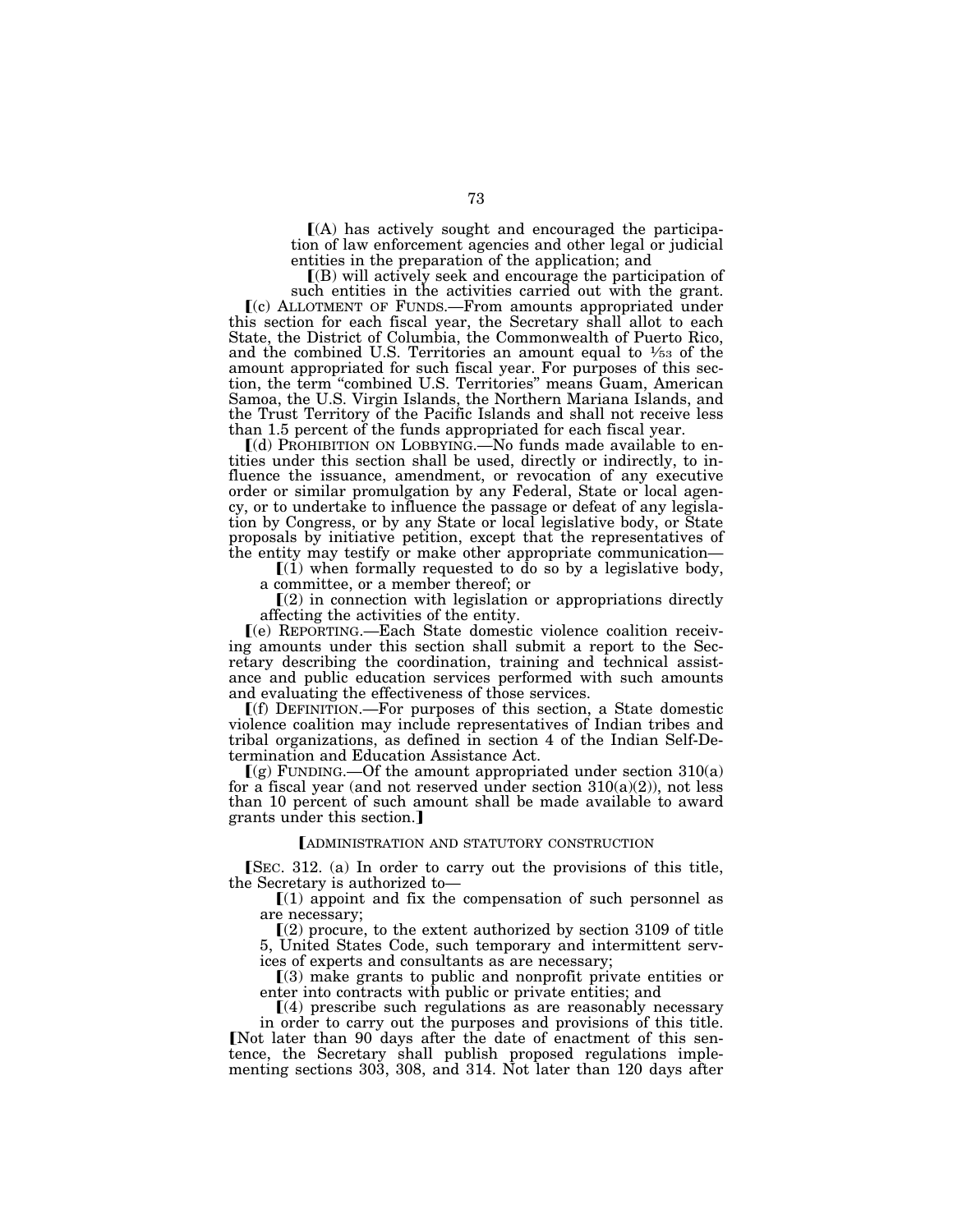such date of enactment, the Secretary shall publish final regulations implementing such sections.

ø(b) Nothing in this title shall be construed to supersede the application of State or local requirements for the reporting of incidents of suspected child abuse to the appropriate State authorities.

 $(c)$  Of the amount appropriated under section 310(a) for each fiscal year (and not reserved under section  $310(a)(2)$ ), not more than 2.5 percent shall be used by the Secretary for evaluation, monitoring, and other administrative costs under this title.]

#### **[SEC. 314. GRANTS FOR PUBLIC INFORMATION CAMPAIGNS.**

ø(a) IN GENERAL.—The Secretary may make grants to public or private nonprofit entities to provide public information campaigns regarding domestic violence through the use of public service announcements and informative materials that are designed for print media, billboards, public transit advertising, electronic broadcast media, and other vehicles for information that shall inform the public concerning domestic violence.

ø(b) APPLICATION.—No grant, contract, or cooperative agreement shall be made or entered into under this section unless an application that meets the requirements of subsection (c) has been approved by the Secretary.

ø(c) REQUIREMENTS.—An application submitted under subsection (b) shall—

 $(1)$  provide such agreements, assurances, and information, be in such form and be submitted in such manner as the Secretary shall prescribe through notice in the Federal Register, including a description of how the proposed public information campaign will target the population at risk, including pregnant women;

 $(2)$  include a complete description of the plan of the application for the development of a public information campaign;

 $(3)$  identify the specific audiences that will be educated, including communities and groups with the highest prevalence of domestic violence;

 $\Gamma(4)$  identify the media to be used in the campaign and the geographic distribution of the campaign;

 $(5)$  describe plans to test market a development plan with a relevant population group and in a relevant geographic area and give assurance that effectiveness criteria will be implemented prior to the completion of the final plan that will include an evaluation component to measure the overall effectiveness of the campaign;

 $(6)$  describe the kind, amount, distribution, and timing of informational messages and such other information as the Secretary may require, with assurances that media organizations and other groups with which such messages are placed will not lower the current frequency of public service announcements; and

 $(7)$  contain such other information as the Secretary may require.

 $[(d)$  USE.—A grant, contract, or agreement made or entered into under this section shall be used for the development of a public information campaign that may include public service announcements, paid educational messages for print media, public transit advertising, electronic broadcast media, and any other mode of con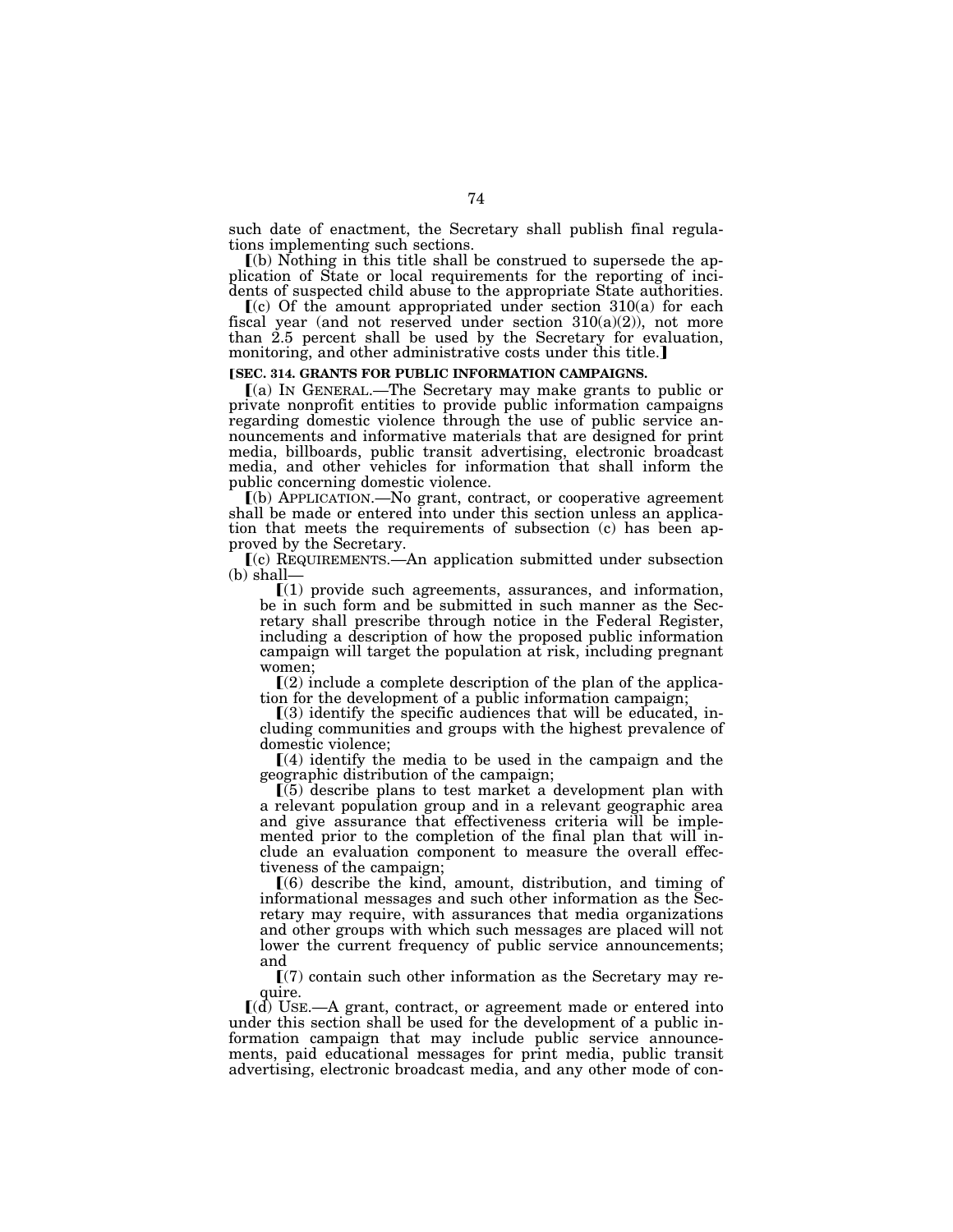veying information that the Secretary determines to be appropriate.

ø(e) CRITERIA.—The criteria for awarding grants shall ensure that an applicant—

 $[(1)$  will conduct activities that educate communities and groups at greatest risk;

 $\mathbb{I}(\overline{2})$  has a record of high quality campaigns of a comparable type; and

 $(3)$  has a record of high quality campaigns that educate the population groups identified as most at risk.

 $\left[\right]$ (f) For purposes of this section, the term "public or private nonprofit entity'' includes an ''Indian tribe'' or ''tribal organization'', as defined in section 4 of the Indian Self-Determination and Education Assistance Act.]

# *TITLE III—FAMILY VIOLENCE PREVENTION AND SERVICES*

#### *SEC. 301. SHORT TITLE; PURPOSE.*

*(a) SHORT TITLE.—This title may be cited as the ''Family Violence Prevention and Services Act''.* 

*(b) PURPOSE.—It is the purpose of this title to—* 

*(1) assist States and Indian tribes in efforts to increase public awareness about, and primary and secondary prevention of, family violence, domestic violence, and dating violence;* 

*(2) assist States and Indian tribes in efforts to provide immediate shelter and supportive services for victims of family violence, domestic violence, or dating violence, and their dependents;* 

*(3) provide for a national domestic violence hotline;* 

*(4) provide for technical assistance and training relating to family violence, domestic violence, and dating violence programs to States and Indian tribes, local public agencies (including law enforcement agencies, courts, and legal, social service, and health care professionals in public agencies), nonprofit private organizations (including faith-based and charitable organizations, community-based organizations, and voluntary associations), tribal organizations, and other persons seeking such assistance and training.* 

#### *SEC. 302. DEFINITIONS.*

*In this title:* 

*(1) ALASKA NATIVE.—The term ''Alaska Native'' has the meaning given the term ''Native'' in section 3 of the Alaska Native Claims Settlement Act (43 U.S.C. 1602).* 

*(2) DATING VIOLENCE.—The term ''dating violence'' has the meaning given such term in section 40002(a) of the Violence Against Women Act of 1994 (42 U.S.C. 13925(a)).* 

*(3) DOMESTIC VIOLENCE.—The term ''domestic violence'' has the meaning given such term in section 40002(a) of the Violence Against Women Act of 1994 (42 U.S.C. 13925(a)).* 

*(4) FAMILY VIOLENCE.—The term ''family violence'' means any act or threatened act of violence, including any forceful detention of an individual, that—* 

*(A) results or threatens to result in physical injury; and*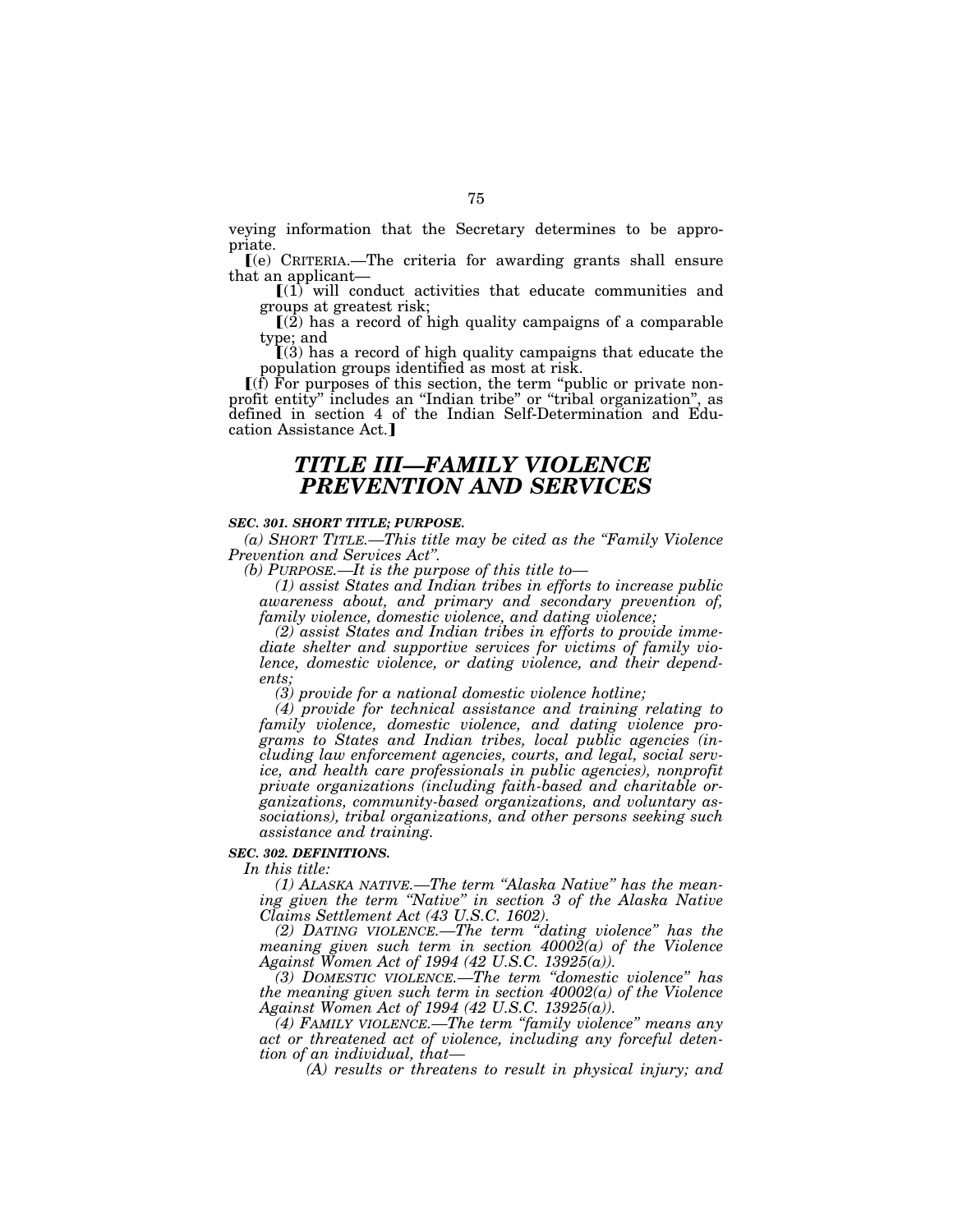*(B) is committed by a person against another individual (including an elderly individual) to or with whom such person—* 

*(i) is related by blood;* 

*(ii) is or was related by marriage or is or was otherwise legally related; or* 

*(iii) is or was lawfully residing.* 

*(5) INDIAN; INDIAN TRIBE; TRIBAL ORGANIZATION.—The terms ''Indian'', ''Indian tribe'', and ''tribal organization'' have the meanings given such terms in section 4 of the Indian Self-Determination and Education Assistance Act (25 U.S.C. 450b).* 

*(6) NATIVE HAWAIIAN.—The term ''Native Hawaiian'' has the meaning given the term in section 7207 of the Elementary and Secondary Education Act of 1965 (20 U.S.C. 7517).* 

*(7) PERSONALLY IDENTIFYING INFORMATION.—The term ''personally identifying information'' has the meaning given the term in section 40002(a) of the Violence Against Women Act of 1994 (42 U.S.C. 13925(a)).* 

*(8) SECRETARY.—The term ''Secretary'' means the Secretary of Health and Human Services.* 

*(9) SHELTER.—The term ''shelter'' means the provision of temporary refuge and supportive services in compliance with applicable State law (including regulation) governing the provision, on a regular basis, of shelter, safe homes, meals, and supportive services to victims of family violence, domestic violence, or dating violence, and their dependents.* 

*(10) STATE.—The term ''State'' means each of the several States, the District of Columbia, the Commonwealth of Puerto Rico, and, except as otherwise provided, Guam, American Samoa, the United States Virgin Islands, and the Commonwealth of the Northern Mariana Islands.* 

*(11) STATE DOMESTIC VIOLENCE COALITION.—The term ''State Domestic Violence Coalition'' means a statewide nongovernmental nonprofit private domestic violence organization that—* 

*(A) has a membership that includes a majority of the primary-purpose domestic violence service providers in the State;* 

*(B) has board membership that is representative of primary-purpose domestic violence service providers, and which may include representatives of the communities in which the services are being provided in the State;* 

*(C) has as its purpose to provide education, support, and technical assistance to such service providers to enable the providers to establish and maintain shelter and supportive services for victims of domestic violence and their dependents; and* 

*(D) serves as an information clearinghouse, primary point of contact, and resource center on domestic violence for the State and supports the development of polices, protocols, and procedures to enhance domestic violence intervention and prevention in the State.* 

*(12) SUPPORTIVE SERVICES.—The term ''supportive services'' means services for adult and youth victims of family violence, domestic violence, or dating violence, and dependents exposed to*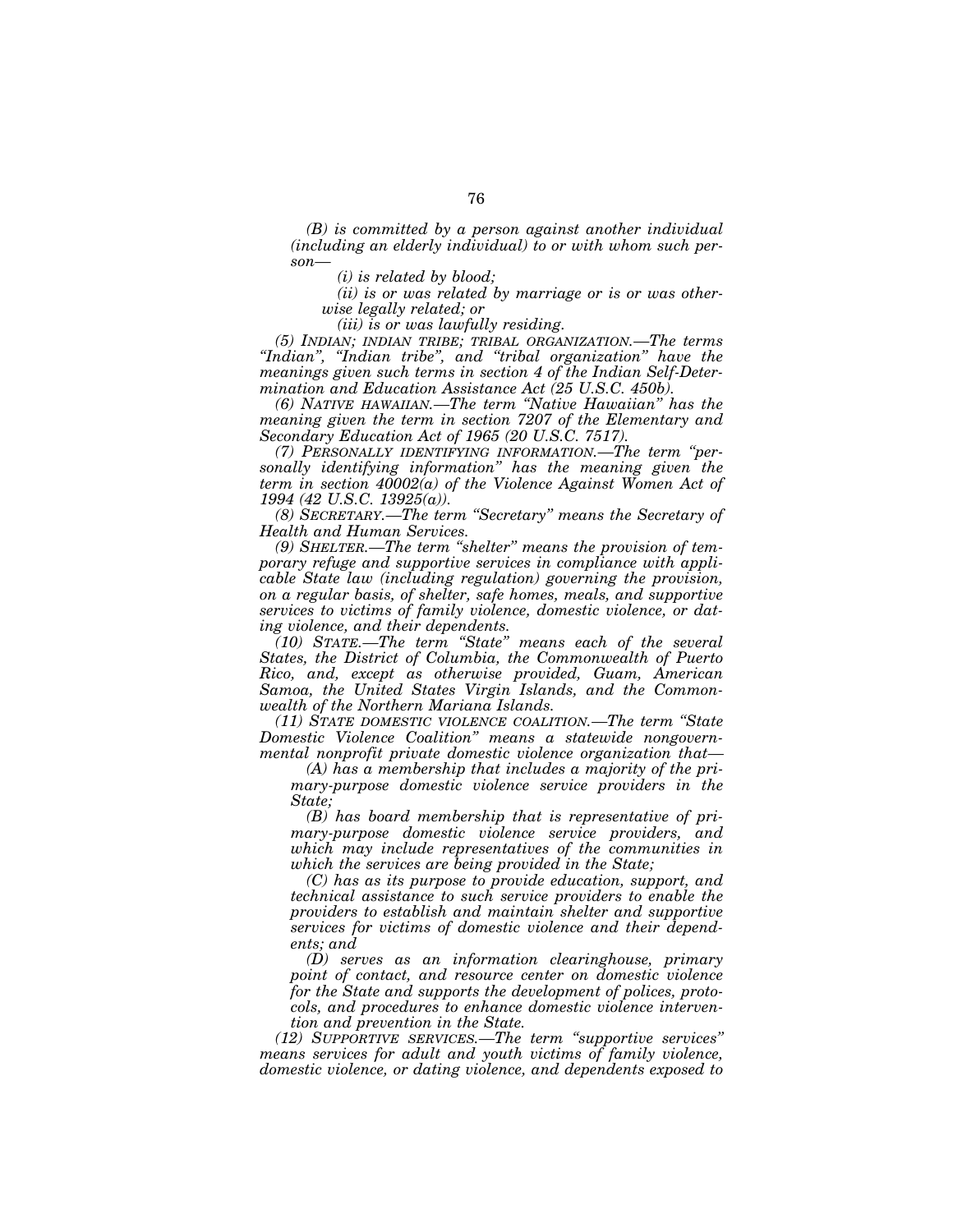*family violence, domestic violence, or dating violence, that are designed to—* 

*(A) meet the needs of such victims of family violence, domestic violence, or dating violence, and their dependents, for short-term, transitional, or long-term safety; and* 

*(B) provide counseling, advocacy, or assistance for victims of family violence, domestic violence, or dating violence, and their dependents.* 

*(13) TRIBALLY DESIGNATED OFFICIAL.—The term ''tribally designated official'' means an individual designated by an Indian tribe, tribal organization, or nonprofit private organization authorized by an Indian tribe, to administer a grant under section 309.* 

*(14) UNDERSERVED POPULATIONS.—The term ''underserved populations'' has the meaning given the term in section 40002(a) of the Violence Against Women Act of 1994 (42 U.S.C. 13925(a). For the purposes of this title, the Secretary has the same authority to determine whether a population is an underserved population as the Attorney General has under that section 40002(a).* 

### *SEC. 303. AUTHORIZATION OF APPROPRIATIONS.*

*(a) FORMULA GRANTS TO STATES.—* 

*(1) IN GENERAL.—There is authorized to be appropriated to carry out sections 301 through 312, \$175,000,000 for each of fiscal years 2011 through 2015.* 

*(2) ALLOCATIONS.—* 

*(A) FORMULA GRANTS TO STATES.—* 

*(i) RESERVATION OF FUNDS.—For any fiscal year for which the amounts appropriated under paragraph (1) exceed \$130,000,000, not less than 25 percent of such excess funds shall be made available to carry out section 312.* 

*(ii) FORMULA GRANTS.—Of the amounts appropriated under paragraph (1) for a fiscal year and not reserved under clause (i), not less than 70 percent shall be used for making grants under section 306(a).* 

*(B) GRANTS TO TRIBES.—Of the amounts appropriated under paragraph (1) for a fiscal year and not reserved under subparagraph (A)(i), not less than 10 percent shall be used to carry out section 309.* 

*(C) TECHNICAL ASSISTANCE AND TRAINING CENTERS.—Of the amounts appropriated under paragraph (1) for a fiscal year and not reserved under subparagraph (A)(i), not less than 6 percent shall be used by the Secretary for making grants under section 310.* 

*(D) GRANTS FOR STATE DOMESTIC VIOLENCE COALI-TIONS.—Of the amounts appropriated under paragraph (1) for a fiscal year and not reserved under subparagraph (A)(i), not less than 10 percent of such amounts shall be used by the Secretary for making grants under section 311.* 

*(E) ADMINISTRATION, EVALUATION AND MONITORING.—Of the amount appropriated under paragraph (1) for a fiscal year and not reserved under subparagraph (A)(i), not more than 2.5 percent shall be used by the Secretary for evalua-*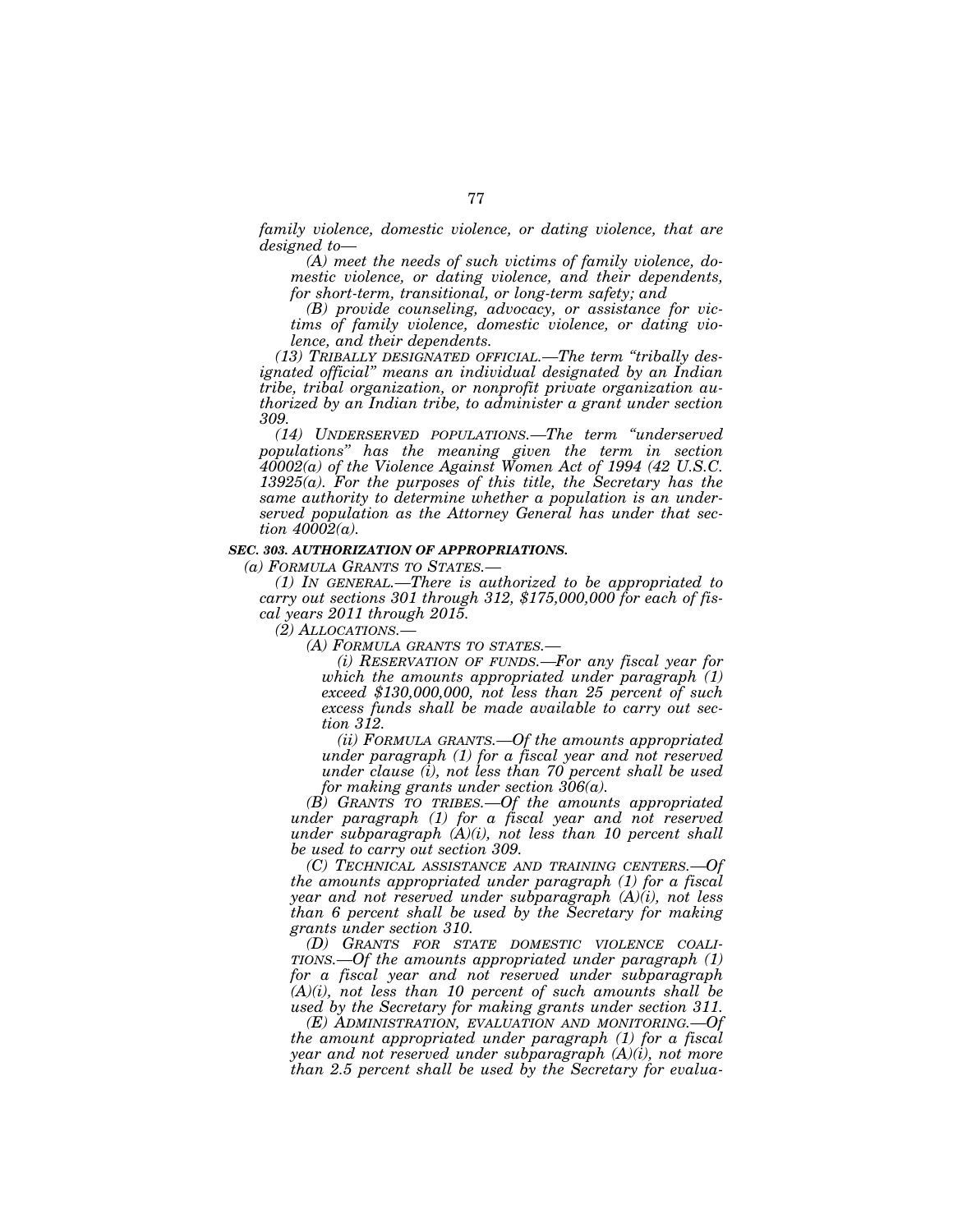*tion, monitoring, and other administrative costs under this title.* 

*(b) NATIONAL DOMESTIC VIOLENCE HOTLINE.—There is authorized to be appropriated to carry out section 313 \$3,500,000 for each of fiscal years 2011 through 2015.* 

*(c) DOMESTIC VIOLENCE PREVENTION ENHANCEMENT AND LEAD-ERSHIP THROUGH ALLIANCES.—There is authorized to be appropriated to carry out section 314 \$6,000,000 for each of fiscal years 2011 through 2015.* 

#### *SEC. 304. AUTHORITY OF SECRETARY.*

*(a) AUTHORITIES.—In order to carry out the provisions of this title, the Secretary is authorized to—* 

*(1) appoint and fix the compensation of such personnel as are necessary;* 

*(2) procure, to the extent authorized by section 3109 of title 5, United States Code, such temporary and intermittent services of experts and consultants as are necessary;* 

*(3) make grants to eligible entities or enter into contracts with for-profit or nonprofit nongovernmental entities and establish reporting requirements for such grantees and contractors;* 

*(4) prescribe such regulations and guidance as are reasonably necessary in order to carry out the objectives and provisions of this title, including regulations and guidance on implementing new grant conditions established or provisions modified by amendments made to this title by the CAPTA Reauthorization Act of 2010, to ensure accountability and transparency of the actions of grantees and contractors, or as determined by the Secretary to be reasonably necessary to carry out this title; and* 

*(5) coordinate programs within the Department of Health and Human Services, and seek to coordinate those programs with programs administered by other Federal agencies, that involve or affect efforts to prevent family violence, domestic violence, and dating violence or the provision of assistance for adult and youth victims of family violence, domestic violence, or dating violence.* 

*(b) ADMINISTRATION.—The Secretary shall—* 

*(1) assign 1 or more employees of the Department of Health and Human Services to carry out the provisions of this title, including carrying out evaluation and monitoring under this title, which employees shall, prior to such appointment, have expertise in the field of family violence and domestic violence prevention and services and, to the extent practicable, have expertise in the field of dating violence;* 

*(2) provide technical assistance in the conduct of programs for the prevention and treatment of family violence, domestic violence, and dating violence;* 

*(3) provide for and coordinate research into the most effective approaches to the intervention in and prevention of family violence, domestic violence, and dating violence, by—* 

*(A) consulting with experts and program providers within the family violence, domestic violence, and dating violence field to identify gaps in research and knowledge, establish research priorities, and disseminate research findings;*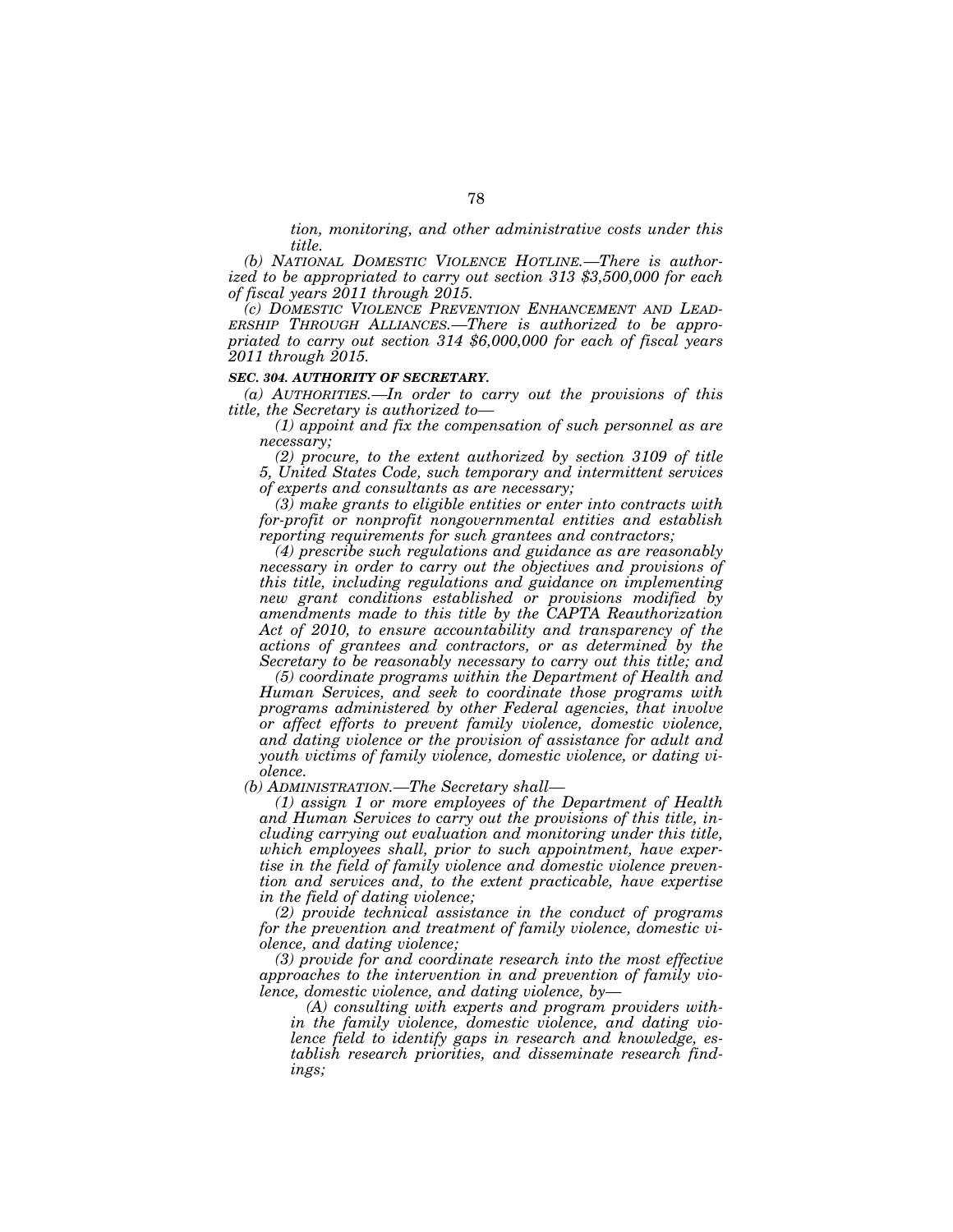*(B) collecting and reporting data on the provision of family violence, domestic violence, and dating violence services, including assistance and programs supported by Federal funds made available under this title and by other governmental or nongovernmental sources of funds; and* 

*(C) coordinating family violence, domestic violence, and*  dating violence research efforts within the Department of *Health and Human Services with relevant research administered or carried out by other Federal agencies and other researchers, including research on the provision of assistance for adult and youth victims of family violence, domestic violence, or dating violence; and* 

*(4) support the development and implementation of effective policies, protocols, and programs within the Department and at other Federal agencies that address the safety and support needs of adult and youth victims of family violence, domestic violence, or dating violence.* 

*(c) REPORTS.—Every 2 years, the Secretary shall review and evaluate the activities conducted by grantees, subgrantees, and contractors under this title and the effectiveness of the programs administered pursuant to this title, and submit a report containing the evaluation to the Committee on Education and Labor of the House of Representatives and the Committee on Health, Education, Labor, and Pensions of the Senate. Such report shall also include a summary of the documentation provided to the Secretary through performance reports submitted under section 306(d). The Secretary shall make publicly available on the Department of Health and Human Services website the evaluation reports submitted to Congress under this subsection, including the summary of the documentation provided to the Secretary under section 306(d).* 

## *SEC. 305. ALLOTMENT OF FUNDS.*

*(a) IN GENERAL.—From the sums appropriated under section 303 and available for grants to States under section 306(a) for any fiscal year—* 

*(1) Guam, American Samoa, the United States Virgin Islands, and the Commonwealth of the Northern Mariana Islands shall each be allotted not less than 1⁄8 of 1 percent of the amounts available for grants under section 306(a) for the fiscal year for which the allotment is made; and* 

*(2) each State shall be allotted for a grant under section 306(a), \$600,000, with the remaining funds to be allotted to each State in an amount that bears the same ratio to such remaining funds as the population of such State bears to the population of all States.* 

*(b) POPULATION.—For the purpose of this section, the population of each State, and the total population of all the States, shall be determined by the Secretary on the basis of the most recent census data available to the Secretary, and the Secretary shall use for such purpose, if available, the annual interim current census data produced by the Secretary of Commerce pursuant to section 181 of title 13, United States Code.* 

*(c) RATABLE REDUCTION.—If the sums appropriated under section 303 for any fiscal year and available for grants to States under section 306(a) are not sufficient to pay in full the total amounts that all States are entitled to receive under subsection (a) for such fiscal*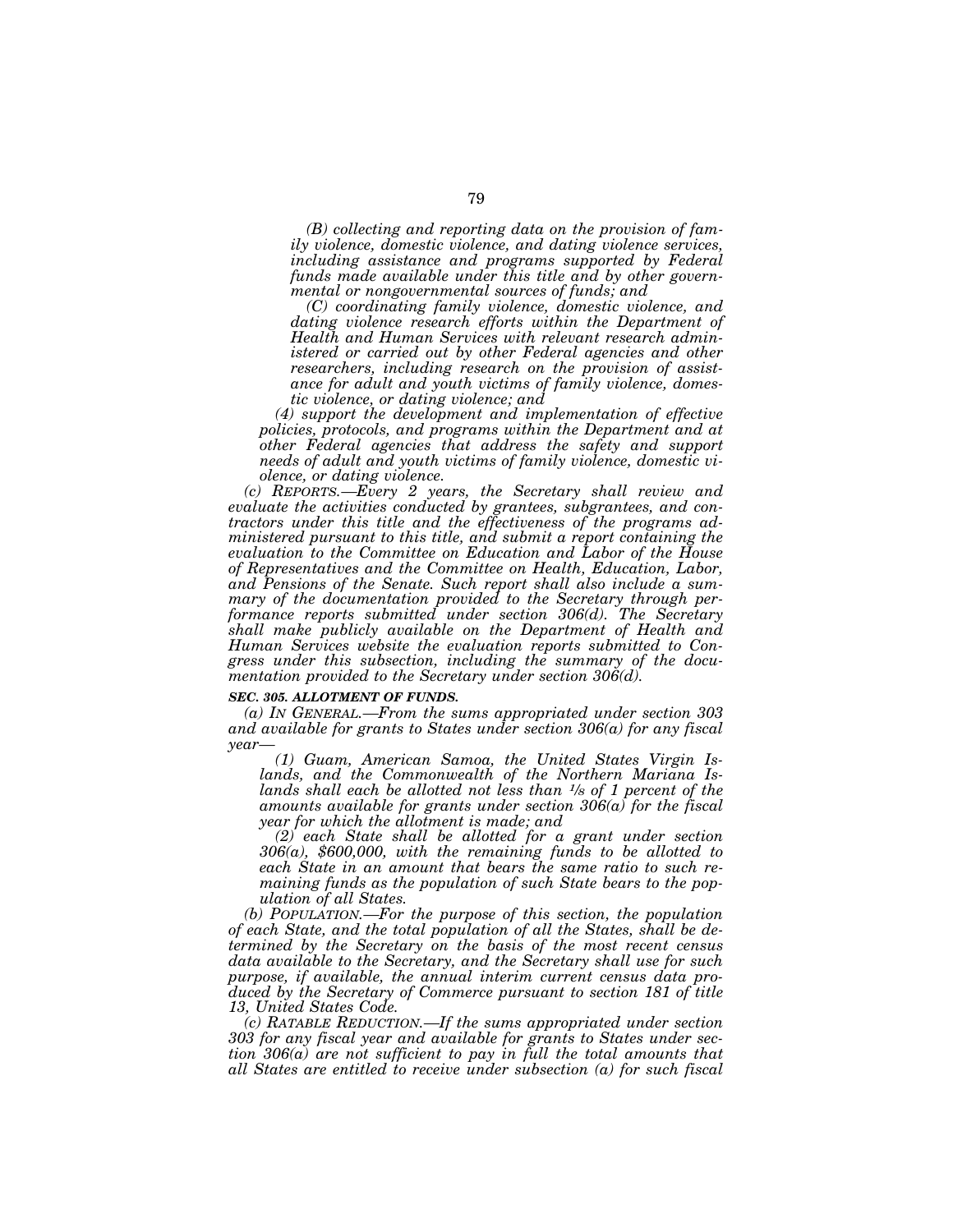*year, then the maximum amounts that all States are entitled to receive under subsection (a) for such fiscal year shall be ratably reduced. In the event that additional funds become available for making such grants for any fiscal year during which the preceding sentence is applicable, such reduced amounts shall be increased on the same basis as they were reduced.* 

*(d) REALLOTMENT.—If, at the end of the sixth month of any fiscal year for which sums are appropriated under section 303, the amount allotted to a State has not been made available to such State in a grant under section 306(a) because of the failure of such State to meet the requirements for such a grant, then the Secretary shall reallot such amount to States that meet such requirements.* 

*(e) CONTINUED AVAILABILITY OF FUNDS.—All funds allotted to a State for a fiscal year under this section, and made available to such State in a grant under section 306(a), shall remain available for obligation by the State until the end of the following fiscal year. All such funds that are not obligated by the State by the end of the following fiscal year shall be made available to the Secretary for discretionary activities under section 314. Such funds shall remain available for obligation, and for expenditure by a recipient of the funds under section 314, for not more than 1 year from the date on which the funds are made available to the Secretary.* 

*(f) DEFINITION.—In subsection (a)(2), the term ''State'' does not include any jurisdiction specified in subsection (a)(1).* 

#### *SEC. 306. FORMULA GRANTS TO STATES.*

*(a) FORMULA GRANTS TO STATES.—The Secretary shall award grants to States in order to assist in supporting the establishment, maintenance, and expansion of programs and projects—* 

*(1) to prevent incidents of family violence, domestic violence, and dating violence;* 

*(2) to provide immediate shelter, supportive services, and access to community-based programs for victims of family violence, domestic violence, or dating violence, and their dependents; and* 

*(3) to provide specialized services for children exposed to family violence, domestic violence, or dating violence, underserved populations, and victims who are members of racial and ethnic minority populations.* 

*(b) ADMINISTRATIVE EXPENSES.—* 

*(1) ADMINISTRATIVE COSTS.—Each State may use not more than 5 percent of the grant funds for State administrative costs.* 

*(2) SUBGRANTS TO ELIGIBLE ENTITIES.—The State shall use the remainder of the grant funds to make subgrants to eligible entities for approved purposes as described in section 308.* 

*(c) GRANT CONDITIONS.—* 

*(1) APPROVED ACTIVITIES.—In carrying out the activities under this title, grantees and subgrantees may collaborate with and provide information to Federal, State, local, and tribal public officials and agencies, in accordance with limitations on disclosure of confidential or private information as described in paragraph (5), to develop and implement policies to reduce or eliminate family violence, domestic violence, and dating violence.* 

*(2) DISCRIMINATION PROHIBITED.—*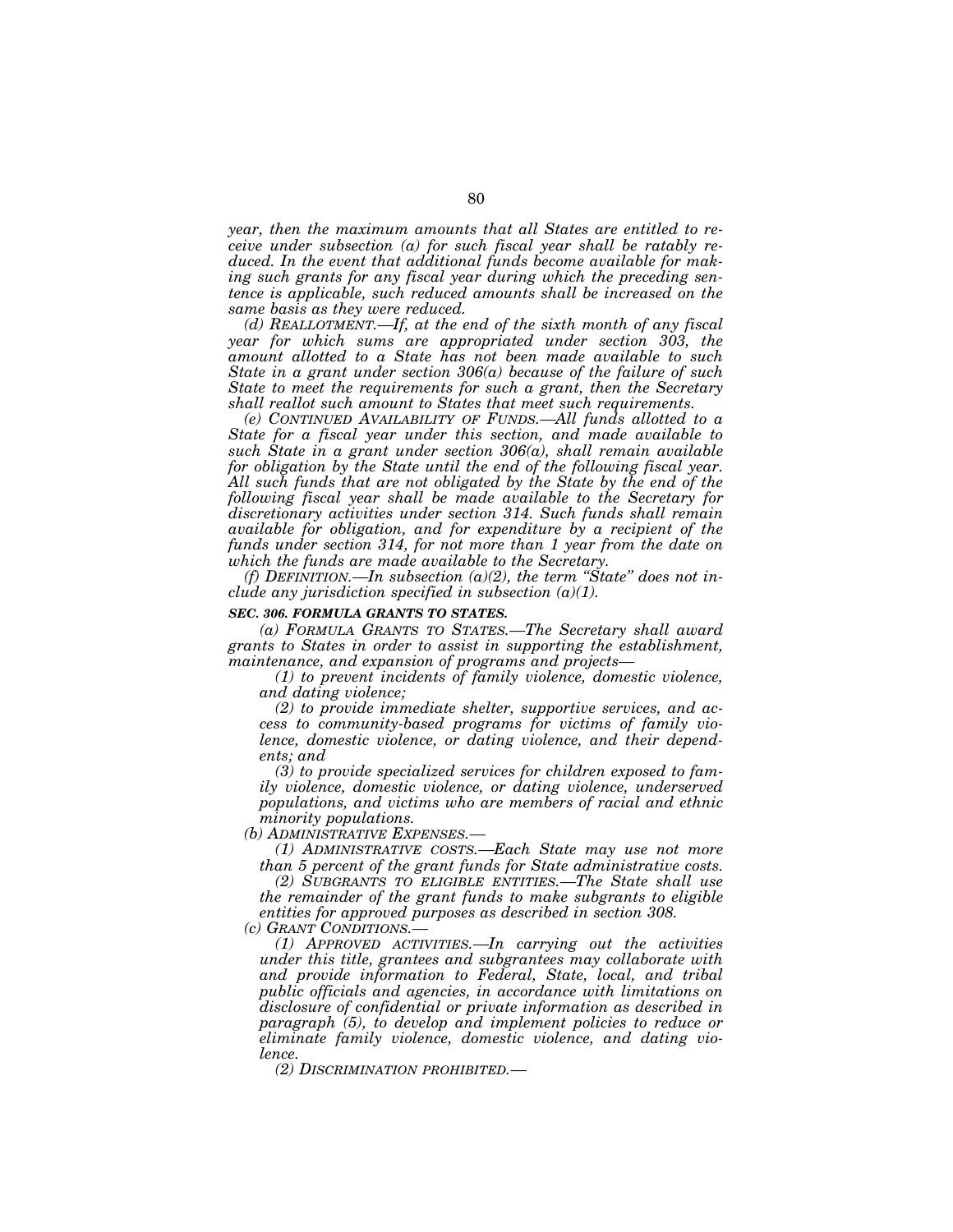*(A) APPLICATION OF CIVIL RIGHTS PROVISIONS.—For the purpose of applying the prohibitions against discrimination on the basis of age under the Age Discrimination Act of 1975 (42 U.S.C. 6101 et seq.), on the basis of disability under section 504 of the Rehabilitation Act of 1973 (29 U.S.C. 794), on the basis of sex under title IX of the Education Amendments of 1972 (20 U.S.C. 1681 et seq.), or on the basis of race, color, or national origin under title VI of the Civil Rights Act of 1964 (42 U.S.C. 2000d et seq.), programs and activities funded in whole or in part with funds made available under this title are considered to be programs and activities receiving Federal financial assistance.* 

*(B) PROHIBITION ON DISCRIMINATION ON BASIS OF SEX, RELIGION.— (i) IN GENERAL.—No person shall on the ground of* 

*sex or religion be excluded from participation in, be denied the benefits of, or be subject to discrimination under, any program or activity funded in whole or in part with funds made available under this title. Nothing in this title shall require any such program or activity to include any individual in any program or activity without taking into consideration that individual's sex in those certain instances where sex is a bona fide occupational qualification or programmatic factor reasonably necessary to the normal or safe operation of that particular program or activity.* 

*(ii) ENFORCEMENT.—The Secretary shall enforce the provisions of clause (i) in accordance with section 602 of the Civil Rights Act of 1964 (42 U.S.C. 2000d–1). Section 603 of such Act (42 U.S.C. 2000d–2) shall apply with respect to any action taken by the Secretary to enforce such clause.* 

*(iii) CONSTRUCTION.—This subparagraph shall not be construed as affecting any legal remedy provided under any other provision of law.* 

*(C) ENFORCEMENT AUTHORITIES OF SECRETARY.—Whenever the Secretary finds that a State, Indian tribe, or other entity that has received financial assistance under this title has failed to comply with a provision of law referred to in subparagraph (A), with subparagraph (B), or with an applicable regulation (including one prescribed to carry out subparagraph (B)), the Secretary shall notify the chief executive officer of the State involved or the tribally designated official of the tribe involved and shall request such officer or official to secure compliance. If, within a reasonable period of time, not to exceed 60 days, the chief executive officer or official fails or refuses to secure compliance, the Secretary may—* 

*(i) refer the matter to the Attorney General with a recommendation that an appropriate civil action be instituted;* 

*(ii) exercise the powers and functions provided by title VI of the Civil Rights Act of 1964 (42 U.S.C. 2000d et seq.), the Age Discrimination Act of 1975 (42 U.S.C. 6101 et seq.), sections 504 and 505 of the Reha-*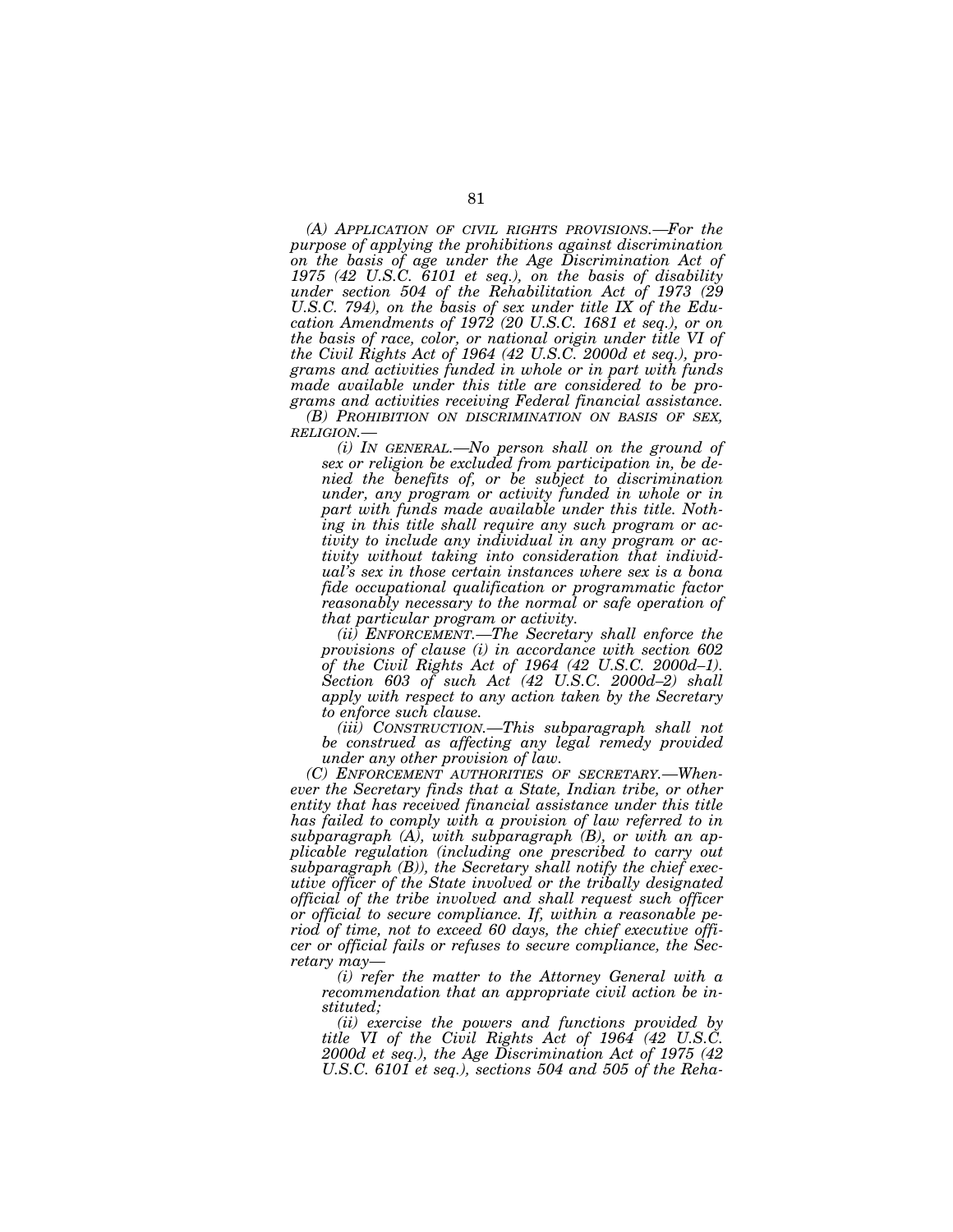*bilitation Act of 1973 (29 U.S.C. 794, 794(a)), or title IX of the Education Amendments of 1972 (20 U.S.C. 1681 et seq.), as may be applicable; or* 

*(iii) take such other action as may be provided by law.* 

*(D) ENFORCEMENT AUTHORITY OF ATTORNEY GENERAL.— When a matter is referred to the Attorney General pursuant to subparagraph (C)(i), or whenever the Attorney General has reason to believe that a State, an Indian tribe, or an entity described in subparagraph (C) is engaged in a pattern or practice in violation of a provision of law referred to in subparagraph (A) or in violation of subparagraph (B), the Attorney General may bring a civil action in any appropriate district court of the United States for such relief as may be appropriate, including injunctive relief.* 

*(3) INCOME ELIGIBILITY STANDARDS.—No income eligibility standard may be imposed upon individuals with respect to eligibility for assistance or services supported with funds appropriated to carry out this title. No fees may be levied for assistance or services provided with funds appropriated to carry out this title.* 

*(4) MATCH.—No grant shall be made under this section to any entity other than a State or an Indian tribe unless the entity agrees that, with respect to the costs to be incurred by the entity in carrying out the program or project for which the grant is awarded, the entity will make available (directly or through donations from public or private entities) non-Federal contributions in an amount that is not less than \$1 for every \$5 of Federal funds provided under the grant. The non-Federal contributions required under this paragraph may be in cash or in kind.* 

*(5) NONDISCLOSURE OF CONFIDENTIAL OR PRIVATE INFORMA-TION.—* 

*(A) IN GENERAL.—In order to ensure the safety of adult, youth, and child victims of family violence, domestic violence, or dating violence, and their families, grantees and subgrantees under this title shall protect the confidentiality and privacy of such victims and their families.* 

*(B) NONDISCLOSURE.—Subject to subparagraphs (C), (D), and (E), grantees and subgrantees shall not—* 

*(i) disclose any personally identifying information collected in connection with services requested (including services utilized or denied), through grantees' and subgrantees' programs; or* 

*(ii) reveal personally identifying information without informed, written, reasonably time-limited consent by the person about whom information is sought, whether for this program or any other Federal or State grant program, which consent—* 

*(I) shall be given by—* 

*(aa) the person, except as provided in item (bb) or (cc);* 

*(bb) in the case of an unemancipated minor, the minor and the minor's parent or guardian; or*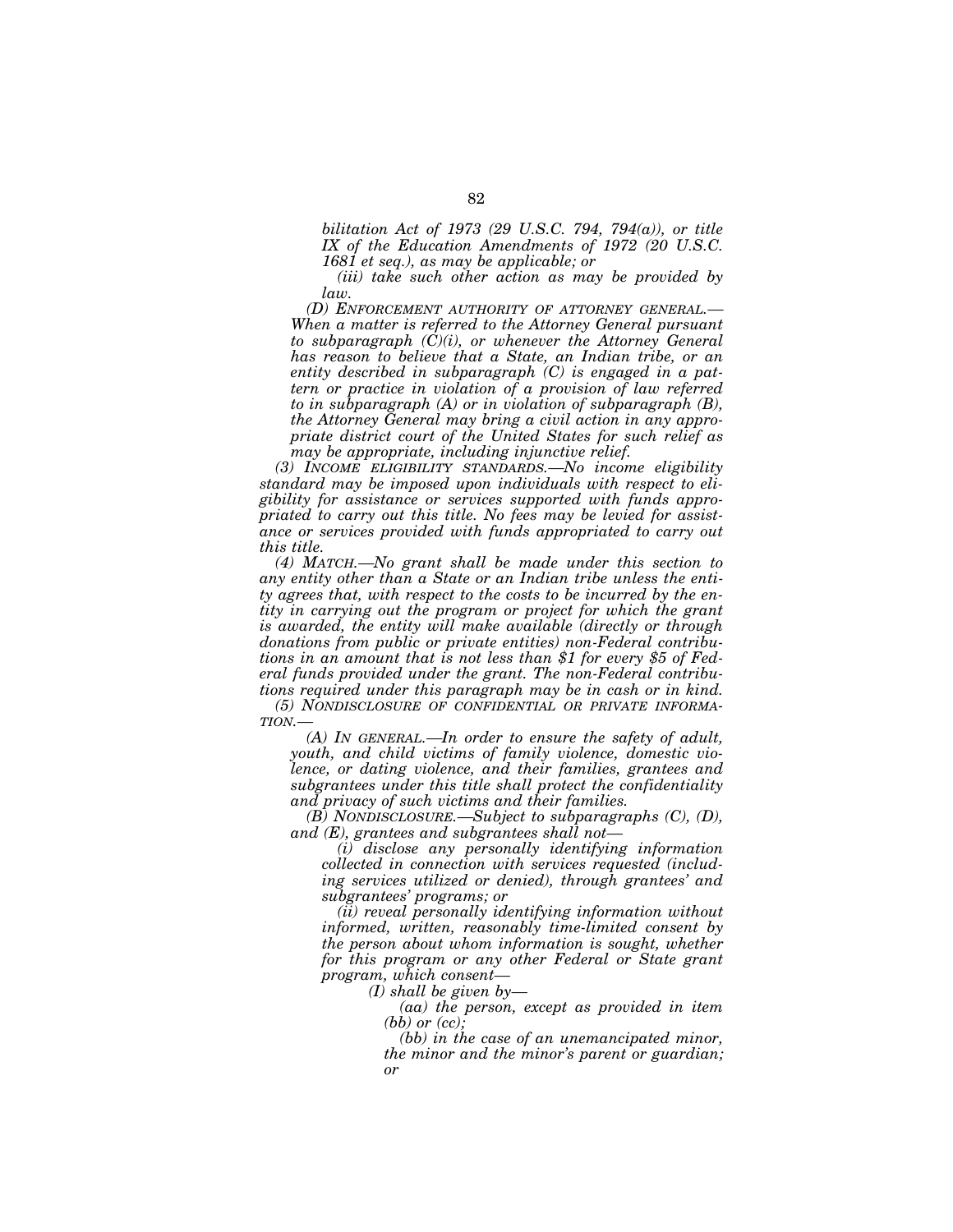*(cc) in the case of an individual with a guardian, the individual's guardian; and* 

*(II) may not be given by the abuser or suspected abuser of the minor or individual with a guardian, or the abuser or suspected abuser of the other parent of the minor.* 

*(C) RELEASE.—If release of information described in subparagraph (B) is compelled by statutory or court mandate—* 

*(i) grantees and subgrantees shall make reasonable attempts to provide notice to victims affected by the release of the information; and* 

*(ii) grantees and subgrantees shall take steps necessary to protect the privacy and safety of the persons affected by the release of the information.* 

*(D) INFORMATION SHARING.—Grantees and subgrantees may share—* 

*(i) nonpersonally identifying information, in the aggregate, regarding services to their clients and demographic nonpersonally identifying information in order to comply with Federal, State, or tribal reporting, evaluation, or data collection requirements;* 

*(ii) court-generated information and law enforcement-generated information contained in secure, governmental registries for protective order enforcement purposes; and* 

*(iii) law enforcement- and prosecution-generated information necessary for law enforcement and prosecution purposes.* 

*(E) OVERSIGHT.—Nothing in this paragraph shall prevent the Secretary from disclosing grant activities authorized in this title to the Committee on Education and Labor of the House of Representatives and the Committee on Health, Education, Labor, and Pensions of the Senate and exercising congressional oversight authority. In making all such disclosures, the Secretary shall protect the confidentiality of individuals and omit personally identifying information, including location information about individuals and shelters.* 

*(F) STATUTORILY PERMITTED REPORTS OF ABUSE OR NE-GLECT.—Nothing in this paragraph shall prohibit a grantee or subgrantee from reporting abuse and neglect, as those terms are defined by law, where mandated or expressly permitted by the State or Indian tribe involved.* 

*(G) PREEMPTION.—Nothing in this paragraph shall be construed to supersede any provision of any Federal, State, tribal, or local law that provides greater protection than this paragraph for victims of family violence, domestic violence, or dating violence.* 

*(H) CONFIDENTIALITY OF LOCATION.—The address or location of any shelter facility assisted under this title that otherwise maintains a confidential location shall, except with written authorization of the person or persons responsible for the operation of such shelter, not be made public.*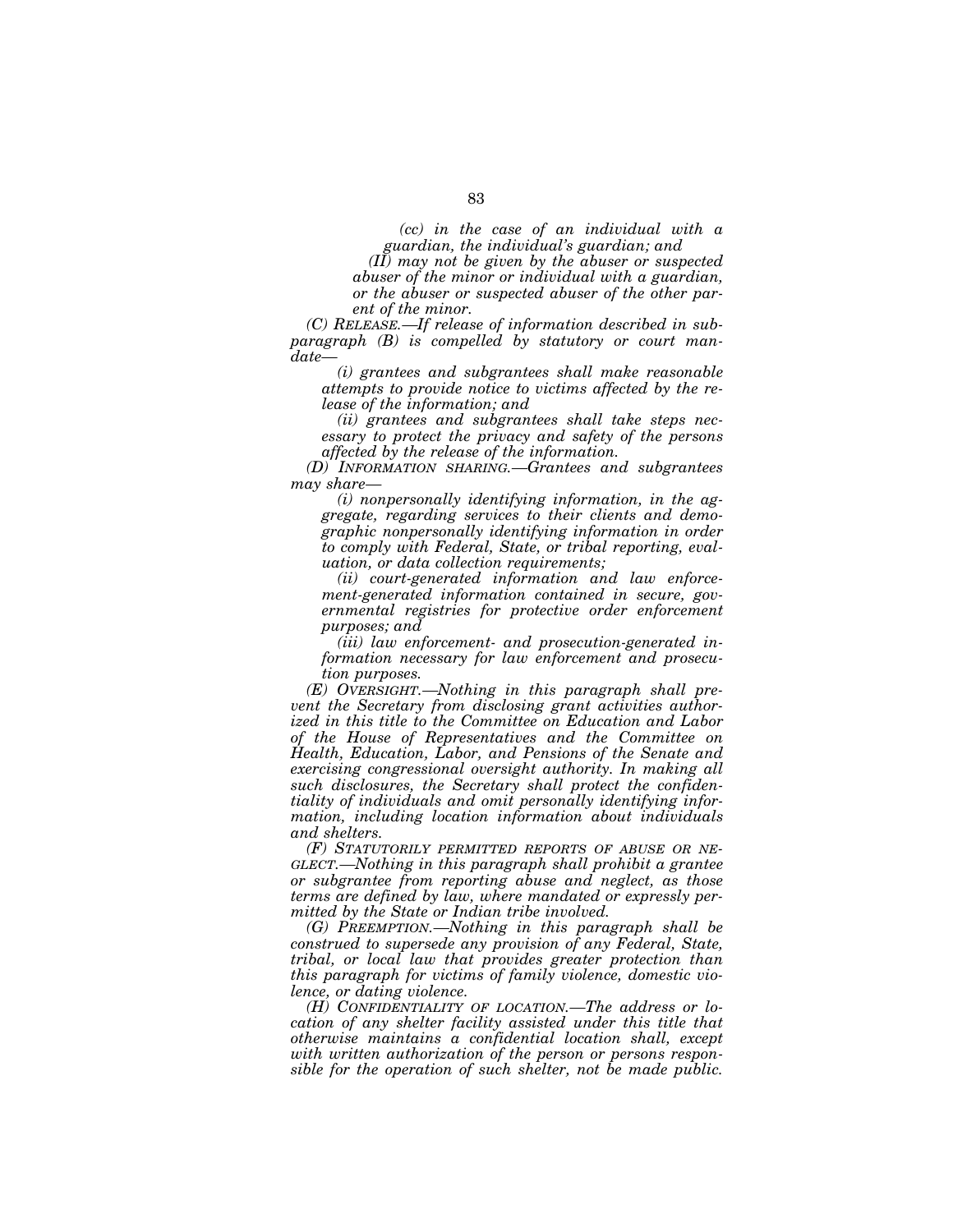*(6) SUPPLEMENT NOT SUPPLANT.—Federal funds made available to a State or Indian tribe under this title shall be used to supplement and not supplant other Federal, State, tribal, and local public funds expended to provide services and activities that promote the objectives of this title.* 

*(d) REPORTS AND EVALUATION.—Each grantee shall submit an annual performance report to the Secretary at such time as shall be reasonably required by the Secretary. Such performance report shall describe the grantee and subgrantee activities that have been carried out with grant funds made available under subsection (a) or section 309, contain an evaluation of the effectiveness of such activities, and provide such additional information as the Secretary may reasonably require.* 

#### *SEC. 307. STATE APPLICATION.*

*(a) APPLICATION.—* 

*(1) IN GENERAL.—The chief executive officer of a State seeking funds under section 306(a) or a tribally designated official seeking funds under section 309(a) shall submit an application to the Secretary at such time and in such manner as the Secretary may reasonably require.* 

*(2) CONTENTS.—Each such application shall—* 

*(A) provide a description of the procedures that have been developed to ensure compliance with the provisions of sections 306(c) and 308(d);* 

*(B) provide, with respect to funds described in paragraph (1), assurances that—* 

*(i) not more than 5 percent of such funds will be used for administrative costs;* 

*(ii) the remaining funds will be distributed to eligible entities as described in section 308(a) for approved activities as described in section 308(b); and* 

*(iii) in the distribution of funds by a State under section 308(a), the State will give special emphasis to the support of community-based projects of demonstrated effectiveness, that are carried out by nonprofit private organizations and that—* 

*(I) have as their primary purpose the operation of shelters for victims of family violence, domestic violence and dating violence, and their dependents; or* 

*(II) provide counseling, advocacy, and self-help services to victims of family violence, domestic violence, and dating violence, and their dependents;* 

*(C) in the case of an application submitted by a State, provide an assurance that there will be an equitable distribution of grants and grant funds within the State and between urban and rural areas within such State;* 

*(D) in the case of an application submitted by a State, provide an assurance that the State will consult with and provide for the participation of the State Domestic Violence Coalition in the planning and monitoring of the distribution of grants to eligible entities as described in section 308(a) and the administration of the grant programs and projects;*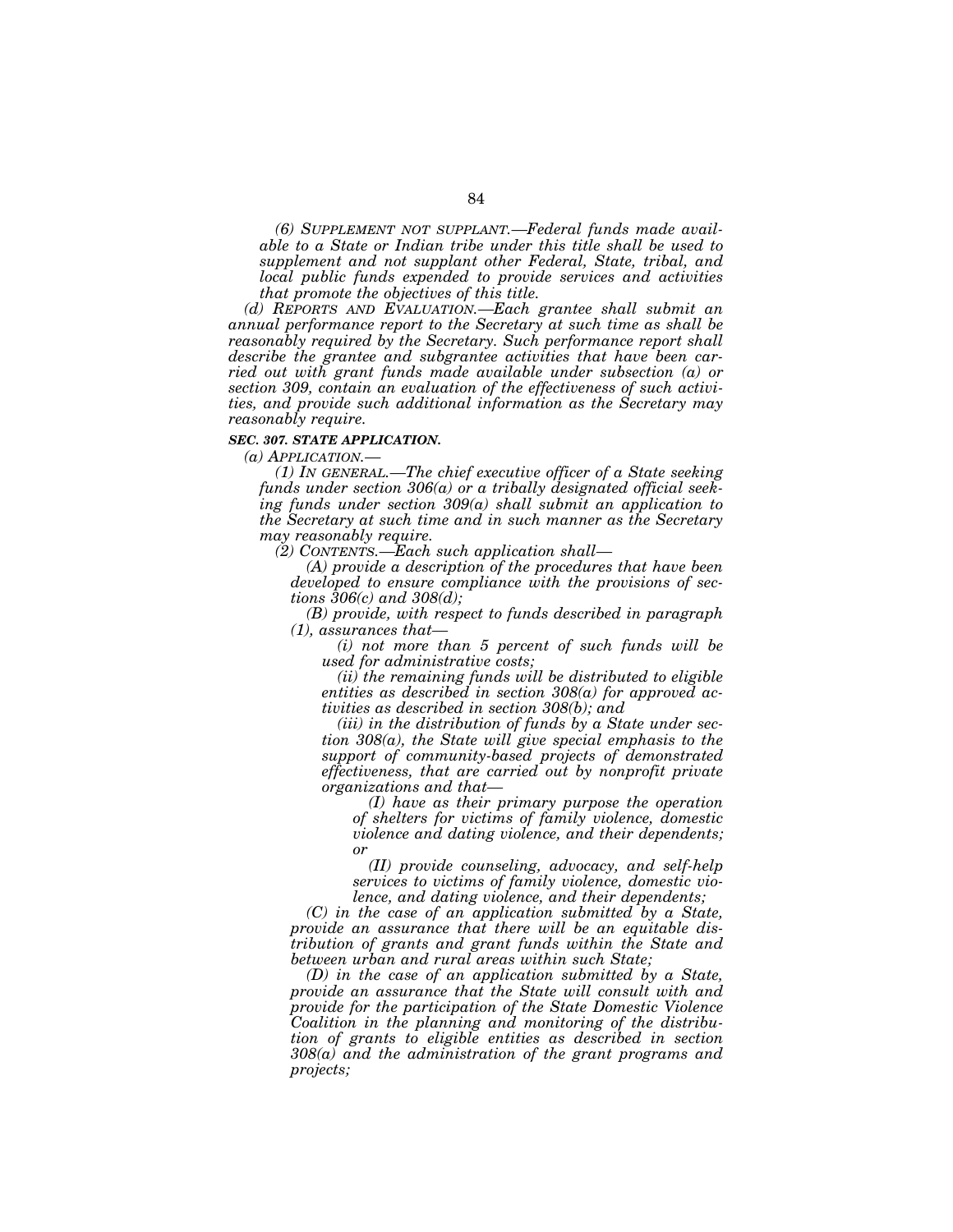*(E) describe how the State or Indian tribe will involve community-based organizations, whose primary purpose is to provide culturally appropriate services to underserved populations, including how such community-based organizations can assist the State or Indian tribe in addressing the unmet needs of such populations;* 

*(F) describe how activities and services provided by the State or Indian tribe are designed to reduce family violence, domestic violence, and dating violence, including how funds will be used to provide shelter, supportive services, and prevention services in accordance with section 308(b);* 

*(G) specify the State agency or tribally designated official to be designated as responsible for the administration of programs and activities relating to family violence, domestic violence, and dating violence, that are carried out by the State or Indian tribe under this title, and for coordination of related programs within the jurisdiction of the State or Indian tribe;* 

*(H) provide an assurance that the State or Indian tribe has a law or procedure that has been implemented for the eviction of an abusing spouse from a shared household; and* 

*(I) meet such requirements as the Secretary reasonably determines are necessary to carry out the objectives and* 

*provisions of this title.* 

*(1) In GENERAL.—The Secretary shall approve any application that meets the requirements of subsection (a) and section 306. The Secretary shall not disapprove any application under this subsection unless the Secretary gives the applicant reasonable notice of the Secretary's intention to disapprove and a 6 month period providing an opportunity for correction of any deficiencies.* 

*(2) CORRECTION OF DEFICIENCIES.—The Secretary shall give such notice, within 45 days after the date of submission of the application, if any of the provisions of subsection (a) or section 306 have not been satisfied in such application. If the State or*  Indian tribe does not correct the deficiencies in such application *within the 6-month period following the receipt of the Secretary's notice, the Secretary shall withhold payment of any grant funds under section 306 to such State or under section 309 to such Indian tribe until such date as the State or Indian tribe provides documentation that the deficiencies have been corrected.* 

*(3) STATE OR TRIBAL DOMESTIC VIOLENCE COALITION PARTICI-PATION IN DETERMINATIONS OF COMPLIANCE.—State Domestic Violence Coalitions, or comparable coalitions for Indian tribes, shall be permitted to participate in determining whether grantees for corresponding States or Indian tribes are in compliance with subsection (a) and section 306(c), except that no funds made available under section 311 shall be used to challenge a determination about whether a grantee is in compliance with, or to seek the enforcement of, the requirements of this title.* 

*(4) FAILURE TO REPORT; NONCONFORMING EXPENDITURES.— The Secretary shall suspend funding for an approved applica-*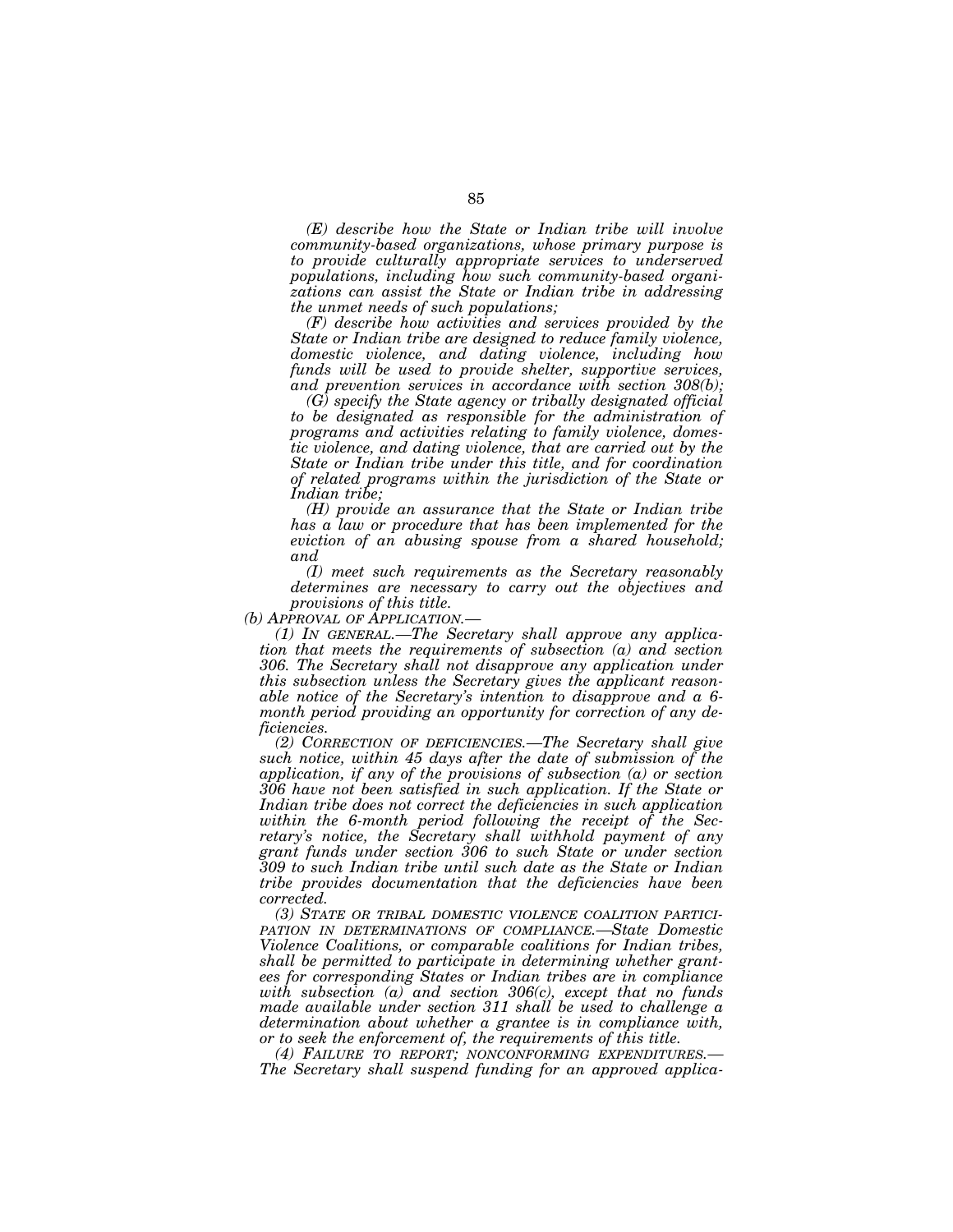*tion if the applicant fails to submit an annual performance report under section 306(d), or if funds are expended for purposes other than those set forth in section 306(b), after following the procedures set forth in paragraphs (1), (2), and (3).* 

### *SEC. 308. SUBGRANTS AND USES OF FUNDS.*

*(a) SUBGRANTS.—A State that receives a grant under section 306(a) shall use grant funds described in section 306(b)(2) to provide subgrants to eligible entities for programs and projects within such State, that is designed to prevent incidents of family violence, domestic violence, and dating violence by providing immediate shelter and supportive services for adult and youth victims of family violence, domestic violence, or dating violence (and their dependents), and that may provide prevention services to prevent future incidents of family violence, domestic violence, and dating violence.* 

*(b) USE OF FUNDS.—* 

*(1) IN GENERAL.—Funds awarded to eligible entities under subsection (a) shall be used to provide shelter, supportive services, or prevention services to adult and youth victims of family violence, domestic violence, or dating violence, and their dependents, which may include—* 

*(A) provision, on a regular basis, of immediate shelter and related supportive services to adult and youth victims of family violence, domestic violence, or dating violence, and their dependents, including paying for the operating and administrative expenses of the facilities for such shelter;* 

*(B) assistance in developing safety plans, and supporting efforts of victims of family violence, domestic violence, or dating violence to make decisions related to their ongoing safety and well-being;* 

*(C) provision of individual and group counseling, peer support groups, and referral to community-based services to assist family violence, domestic violence, and dating violence victims, and their dependents, in recovering from the effects of the violence;* 

*(D) provision of services, training, technical assistance, and outreach to increase awareness of family violence, domestic violence, and dating violence and increase the accessibility of family violence, domestic violence, and dating violence services;* 

*(E) provision of culturally and linguistically appropriate services;* 

*(F) provision of services for children exposed to family violence, domestic violence, or dating violence, including ageappropriate counseling, supportive services, and services for the nonabusing parent that support that parent's role as a caregiver, which may, as appropriate, include services that work with the nonabusing parent and child together;* 

*(G) provision of advocacy, case management services, and information and referral services, concerning issues related to family violence, domestic violence, or dating violence intervention and prevention, including—* 

*(i) assistance in accessing related Federal and State financial assistance programs;*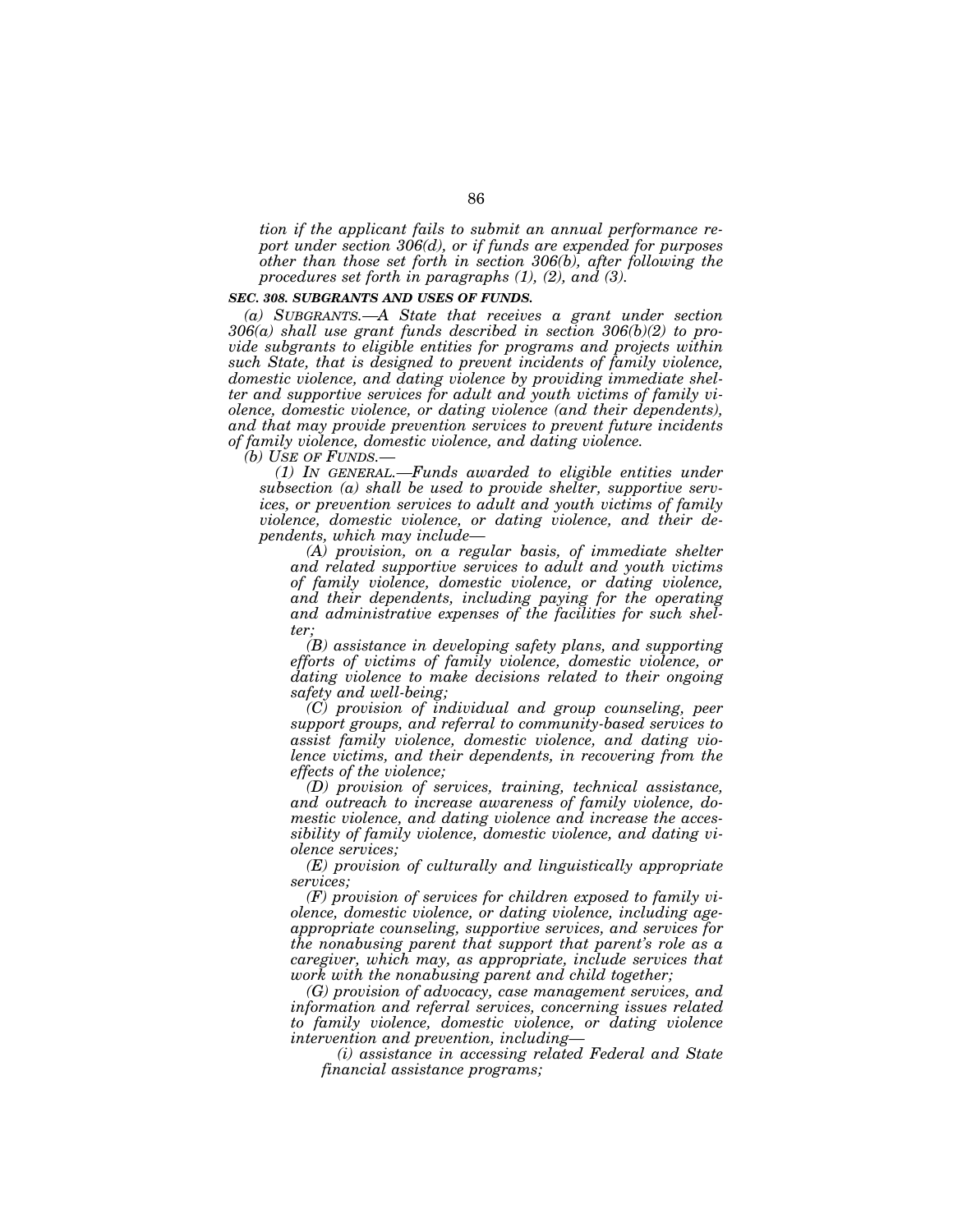*(ii) legal advocacy to assist victims and their dependents;* 

*(iii) medical advocacy, including provision of referrals for appropriate health care services (including mental health, alcohol, and drug abuse treatment), but which shall not include reimbursement for any health care services;* 

*(iv) assistance locating and securing safe and affordable permanent housing and homelessness prevention services;* 

*(v) provision of transportation, child care, respite care, job training and employment services, financial literacy services and education, financial planning, and related economic empowerment services; and* 

*(vi) parenting and other educational services for victims and their dependents; and* 

*(H) prevention services, including outreach to underserved populations.* 

*(2) SHELTER AND SUPPORTIVE SERVICES.—Not less than 70 percent of the funds distributed by a State under subsection (a) shall be distributed to entities for the primary purpose of providing immediate shelter and supportive services to adult and youth victims of family violence, domestic violence, or dating violence, and their dependents, as described in paragraph (1)(A). Not less than 25 percent of the funds distributed by a State under subsection (a) shall be distributed to entities for the purpose of providing supportive services and prevention services as described in subparagraphs (B) through (H) of paragraph (1). (c) ELIGIBLE ENTITIES.—To be eligible to receive a subgrant from* 

*a State under this section, an entity shall be—* 

*(1) a local public agency, or a nonprofit private organization (including faith-based and charitable organizations, community-based organizations, tribal organizations, and voluntary associations), that assists victims of family violence, domestic violence, or dating violence, and their dependents, and has a documented history of effective work concerning family violence, domestic violence, or dating violence; or* 

*(2) a partnership of 2 or more agencies or organizations that includes—* 

*(A) an agency or organization described in paragraph (1); and* 

*(B) an agency or organization that has a demonstrated history of serving populations in their communities, including providing culturally appropriate services.* 

*(d) CONDITIONS.—* 

*(1) DIRECT PAYMENTS TO VICTIMS OR DEPENDANTS.—No funds provided under this title may be used as direct payment to any victim of family violence, domestic violence, or dating violence, or to any dependent of such victim.* 

*(2) VOLUNTARILY ACCEPTED SERVICES.—Receipt of supportive services under this title shall be voluntary. No condition may be applied for the receipt of emergency shelter as described in subsection (b)(1)(A).*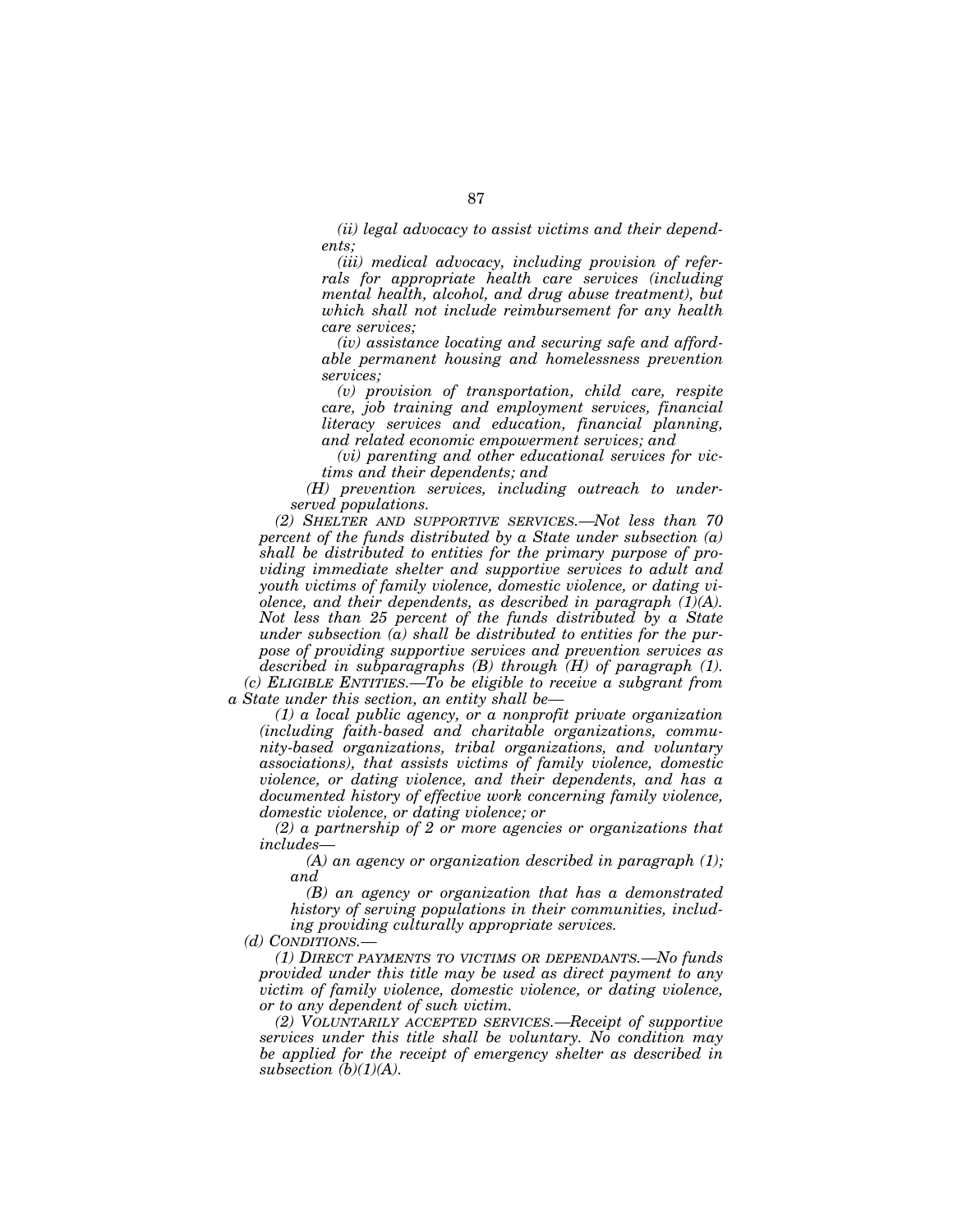#### *SEC. 309. GRANTS FOR INDIAN TRIBES.*

*(a) GRANTS AUTHORIZED.—The Secretary, in consultation with tribal governments pursuant to Executive Order 13175 (25 U.S.C. 450 note) and in accordance with section 903 of the Violence Against Women and Department of Justice Reauthorization Act of 2005 (42 U.S.C. 14045d), shall continue to award grants for Indian tribes from amounts appropriated under section 303(a)(2)(B) to carry out this section.* 

*(b) ELIGIBLE ENTITIES.—To be eligible to receive a grant under this section, an entity shall be an Indian tribe, or a tribal organization or nonprofit private organization authorized by an Indian tribe. An Indian tribe shall have the option to authorize a tribal organization or a nonprofit private organization to submit an application and administer the grant funds awarded under this section.* 

*(c) CONDITIONS.—Each recipient of such a grant shall comply with requirements that are consistent with the requirements applicable to grantees under section 306.* 

*(d) GRANTEE APPLICATION.—To be eligible to receive a grant under this section, an entity shall submit an application to the Secretary under section 307 at such time, in such manner, and containing such information as the Secretary determines to be essential to carry out the objectives and provisions of this title. The Secretary shall approve any application that meets requirements consistent with the requirements of section 306(c) and section 307(a).* 

*(e) USE OF FUNDS.—An amount provided under a grant to an eligible entity shall be used for the services described in section 308(b).* 

#### *SEC. 310. NATIONAL RESOURCE CENTERS AND TRAINING AND TECH-NICAL ASSISTANCE CENTERS.*

*(a) PURPOSE AND GRANTS AUTHORIZED.—* 

*(1) PURPOSE.—The purpose of this section is to provide resource information, training, and technical assistance relating to the objectives of this title to improve the capacity of individuals, organizations, governmental entities, and communities to prevent family violence, domestic violence, and dating violence and to provide effective intervention services.* 

*(2) GRANTS AUTHORIZED.—From the amounts appropriated under this title and reserved under section*  $303(a)(2)(\tilde{C})$ *, the Secretary—* 

*(A) shall award grants to eligible entities for the establishment and maintenance of—* 

*(i) 2 national resource centers (as provided for in subsection (b)(1)); and* 

*(ii) at least 7 special issue resource centers addressing key areas of domestic violence, and intervention and prevention (as provided for in subsection (b)(2)); and* 

*(B) may award grants, to—* 

*(i) State resource centers to reduce disparities in domestic violence in States with high proportions of Indian (including Alaska Native) or Native Hawaiian populations (as provided for in subsection (b)(3)); and* 

*(ii) support training and technical assistance that address emerging issues related to family violence, domestic violence, or dating violence, to entities demonstrating related expertise.*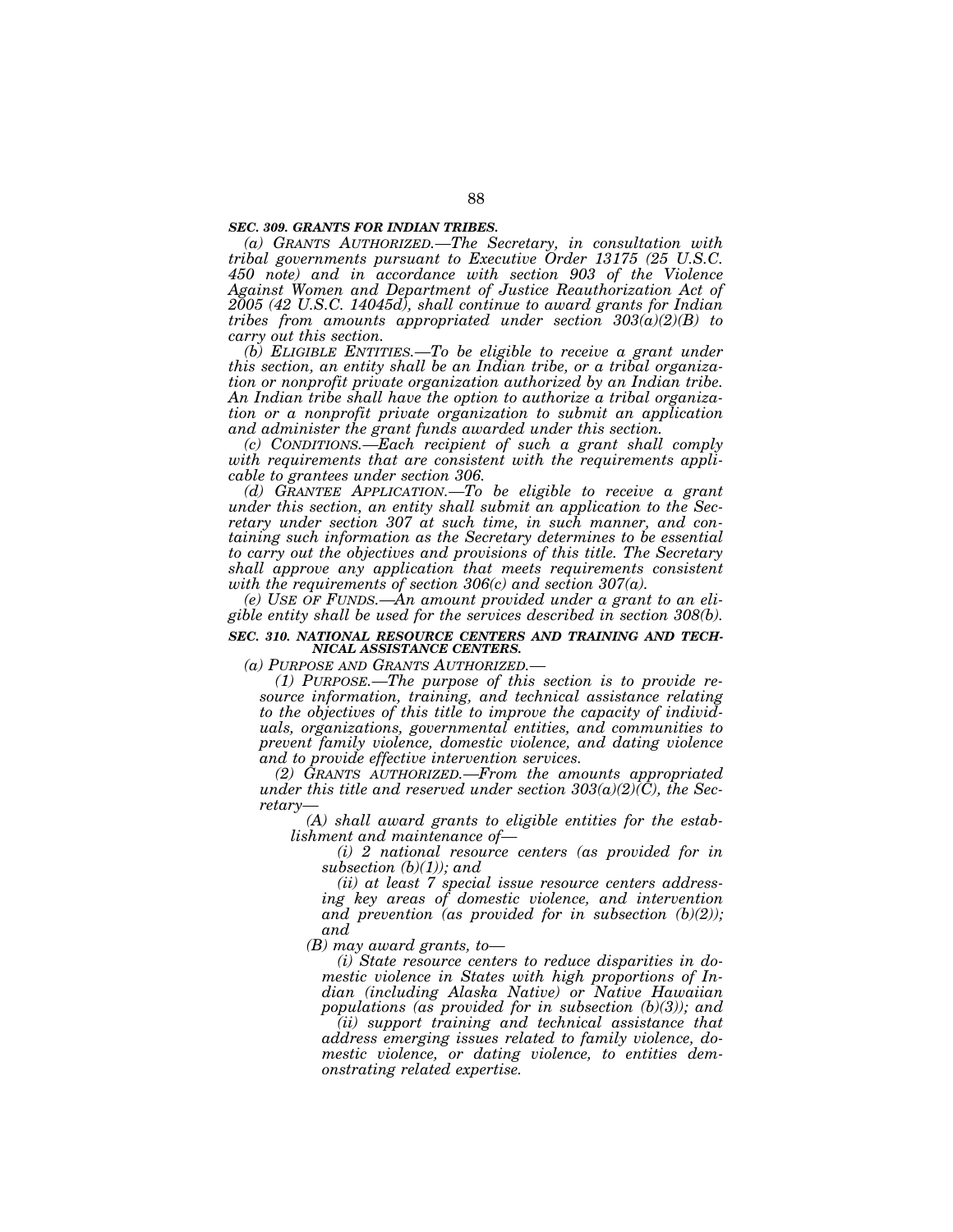*(b) DOMESTIC VIOLENCE RESOURCE CENTERS.— (1) NATIONAL RESOURCE CENTERS.—In accordance with subsection (a)(2), the Secretary shall award grants to eligible entities for—* 

*(A) a National Resource Center on Domestic Violence, which shall—* 

*(i) offer a comprehensive array of technical assistance and training resources to Federal, State, and local governmental agencies, domestic violence service providers, community-based organizations, and other professionals and interested parties, related to domestic violence service programs and research, including programs and research related to victims and their children who are exposed to domestic violence; and* 

*(ii) maintain a central resource library in order to collect, prepare, analyze, and disseminate information and statistics related to—* 

*(I) the incidence and prevention of family violence and domestic violence; and* 

*(II) the provision of shelter, supportive services, and prevention services to adult and youth victims of domestic violence (including services to prevent repeated incidents of violence); and* 

*(B) a National Indian Resource Center Addressing Domestic Violence and Safety for Indian Women, which shall—* 

*(i) offer a comprehensive array of technical assistance and training resources to Indian tribes and tribal organizations, specifically designed to enhance the capacity of the tribes and organizations to respond to domestic violence and the findings of section 901 of the Violence Against Women and Department of Justice Reauthorization Act of 2005 (42 U.S.C. 3796gg–10 note);* 

*(ii) enhance the intervention and prevention efforts of Indian tribes and tribal organizations to respond to domestic violence and increase the safety of Indian women in support of the purposes of section 902 of the Violence Against Women and Department of Justice Reauthorization Act of 2005 (42. U.S.C. 3796gg–10 note); and* 

*(iii) coordinate activities with other Federal agencies, offices, and grantees that address the needs of Indians (including Alaska Natives), and Native Hawaiians that experience domestic violence, including the Office of Justice Services at the Bureau of Indian Affairs, the Indian Health Service of the Department of Health and Human Services, and the Office on Violence Against Women of the Department of Justice.* 

*(2) SPECIAL ISSUE RESOURCE CENTERS.—In accordance with subsection (a)(2)(A)(ii), the Secretary shall award grants to eligible entities for special issue resource centers, which shall be national in scope and shall provide information, training, and technical assistance to State and local domestic violence service providers. Each special issue resource center shall focus on en-*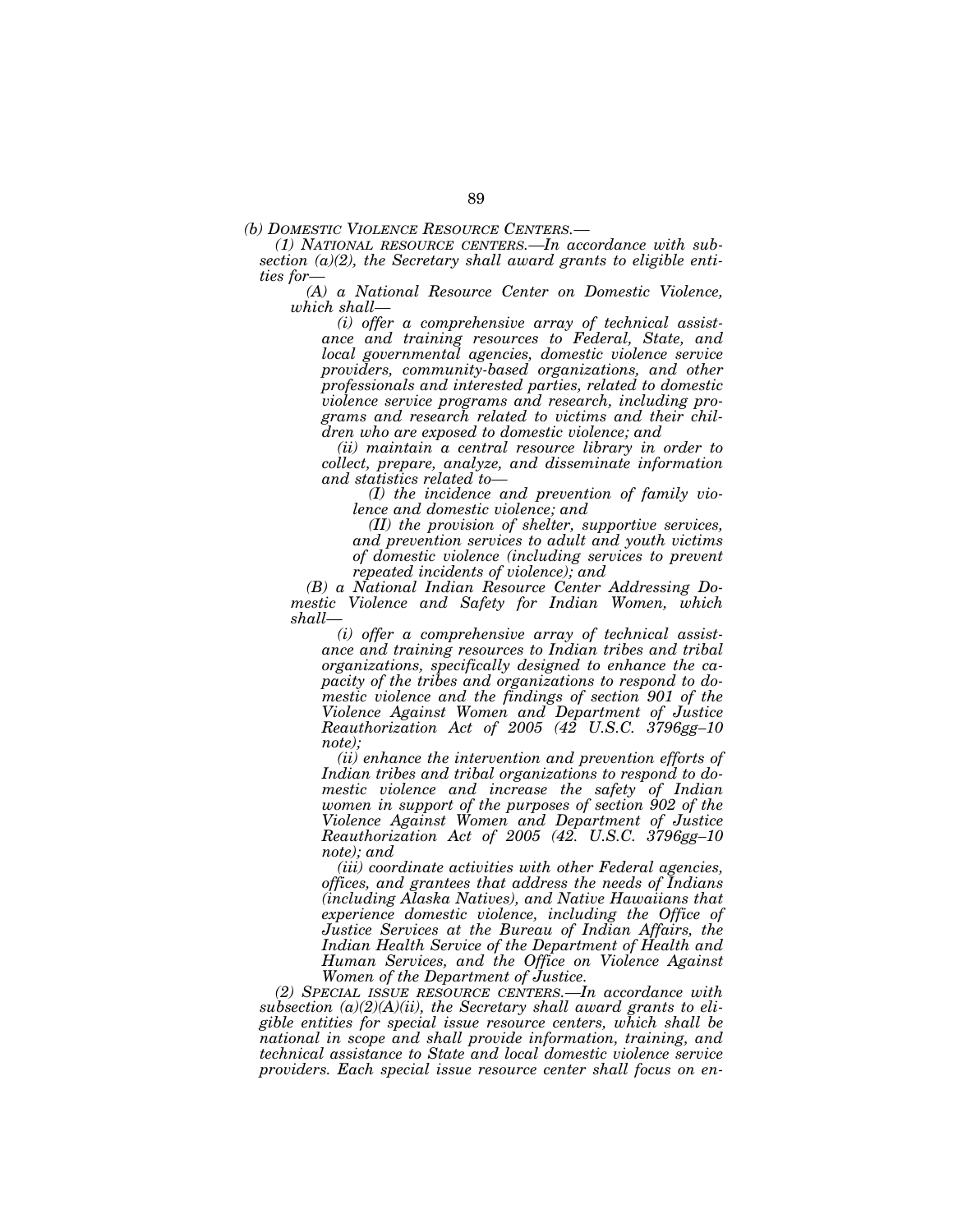*hancing domestic violence intervention and prevention efforts in at least one of the following areas:* 

*(A) The response of the criminal and civil justice systems to domestic violence victims, which may include the response to the use of the self-defense plea by domestic violence victims and the issuance and use of protective orders.* 

*(B) The response of child protective service agencies to victims of domestic violence and their dependents and child custody issues in domestic violence cases.* 

*(C) The response of the interdisciplinary health care system to victims of domestic violence and access to health care resources for victims of domestic violence.* 

*(D) The response of mental health systems, domestic violence service programs, and other related systems and programs to victims of domestic violence and to their children who are exposed to domestic violence.* 

*(E) In the case of 3 specific resource centers, enhancing domestic violence intervention and prevention efforts for victims of domestic violence who are members of racial and ethnic minority groups, to enhance the cultural and linguistic relevancy of service delivery, resource utilization, policy, research, technical assistance, community education, and prevention initiatives.* 

*(3) STATE RESOURCE CENTERS TO REDUCE TRIBAL DISPARI- TIES.— (A) IN GENERAL.—In accordance with subsection (a)(2),* 

*the Secretary may award grants to eligible entities for State resource centers, which shall provide statewide information, training, and technical assistance to Indian tribes, tribal organizations, and local domestic violence service organizations serving Indians (including Alaska Natives) or Native Hawaiians, in a culturally sensitive and relevant manner.* 

*(B) REQUIREMENTS.—An eligible entity shall use a grant provided under this paragraph—* 

*(i) to offer a comprehensive array of technical assistance and training resources to Indian tribes, tribal organizations, and providers of services to Indians (including Alaska Natives) or Native Hawaiians, specifically designed to enhance the capacity of the tribes, organizations, and providers to respond to domestic violence, including offering the resources in States in which the population of Indians (including Alaska Natives) or Native Hawaiians exceeds 2.5 percent of the total population of the State;* 

*(ii) to coordinate all projects and activities with the national resource center described in paragraph (1)(B), including projects and activities that involve working with nontribal State and local governments to enhance their capacity to understand the unique needs of Indians (including Alaska Natives) and Native Hawaiians; and* 

*(iii) to provide comprehensive community education and domestic violence prevention initiatives in a culturally sensitive and relevant manner.* 

*(c) ELIGIBILITY.—*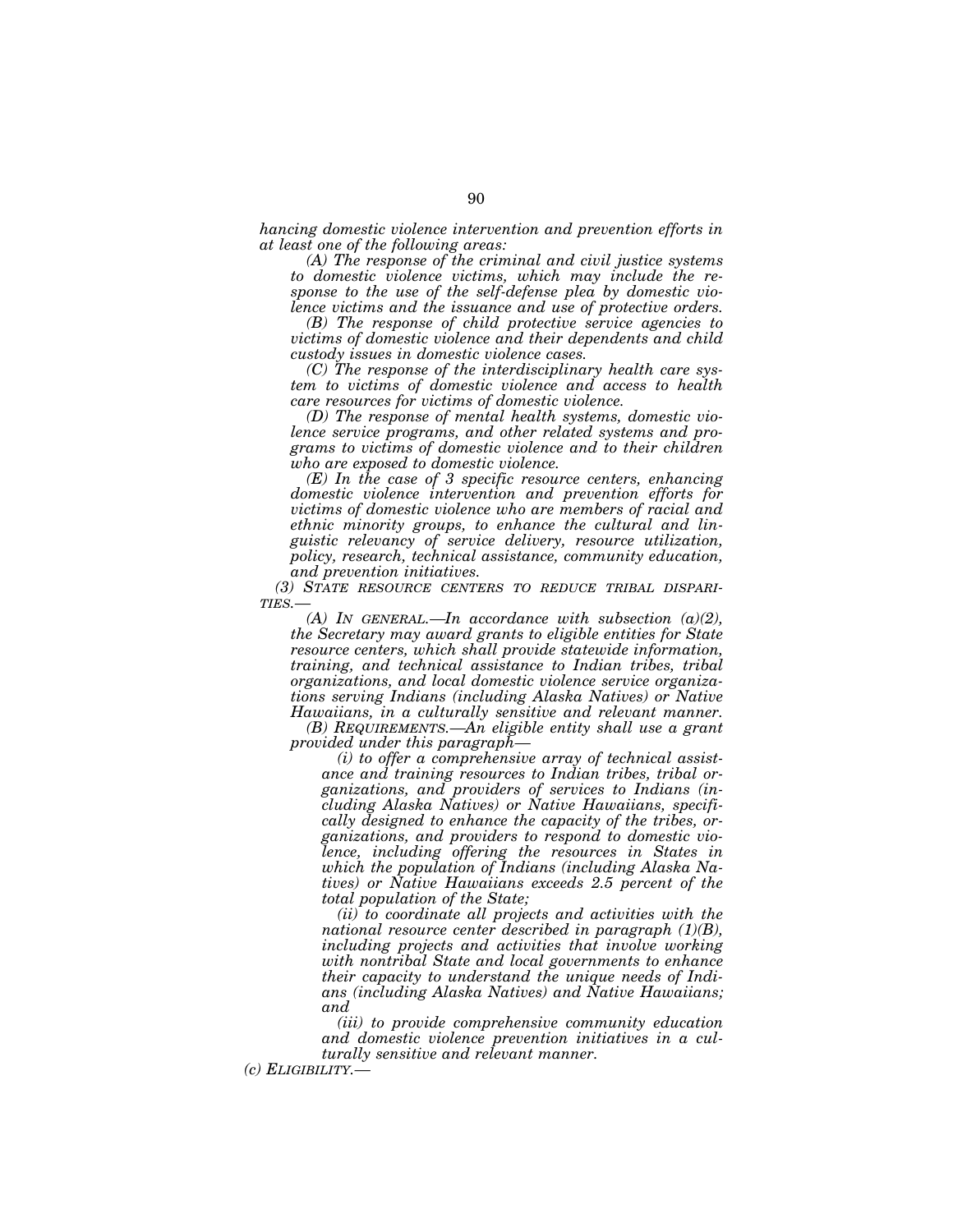*(1) IN GENERAL.—To be eligible to receive a grant under subsection (b)(1)(A) or subparagraph (A), (B), (C), or (D) of subsection (b)(2), an entity shall be a nonprofit private organization that focuses primarily on domestic violence and that—* 

*(A) provides documentation to the Secretary demonstrating experience working directly on issues of domestic violence, and (in the case of an entity seeking a grant under subsection (b)(2)) demonstrating experience working directly in the corresponding specific special issue area described in subsection (b)(2);* 

*(B) includes on the entity''s advisory board representatives who are from domestic violence service programs and who are geographically and culturally diverse; and* 

*(C) demonstrates the strong support of domestic violence service programs from across the Nation for the entity's designation as a national resource center or a special issue resource center, as appropriate.* 

*(2) NATIONAL INDIAN RESOURCE CENTER.—To be eligible to receive a grant under subsection (b)(1)(B), an entity shall be a tribal organization or a nonprofit private organization that focuses primarily on issues of domestic violence within Indian tribes and that submits documentation to the Secretary demonstrating—* 

*(A) experience working with Indian tribes and tribal organizations to respond to domestic violence and the findings of section 901 of the Violence Against Women and Department of Justice Reauthorization Act of 2005 (42 U.S.C. 3796gg–10 note);* 

*(B) experience providing Indian tribes and tribal organizations with assistance in developing tribally-based prevention and intervention services addressing domestic violence and safety for Indian women consistent with the purposes of section 902 of the Violence Against Women and Department of Justice Reauthorization Act of 2005 (42 U.S.C. 3796gg–10 note);* 

*(C) strong support for the entity's designation as the National Indian Resource Center Addressing Domestic Violence and Safety for Indian Women from advocates working within Indian tribes to address domestic violence and the safety of Indian women;* 

*(D) a record of demonstrated effectiveness in assisting Indian tribes and tribal organizations with prevention and intervention services addressing domestic violence; and* 

*(E) the capacity to serve Indian tribes (including Alaska Native villages and regional and village corporations) across the United States.* 

*(3) SPECIAL ISSUE RESOURCE CENTERS CONCERNED WITH RA-CIAL AND ETHNIC MINORITY GROUPS.—To be eligible to receive a grant under subsection (b)(2)(E), an entity shall be an entity that—* 

*(A) is a nonprofit private organization that focuses primarily on issues of domestic violence in a racial or ethnic community, or is a public or private nonprofit educational institution that has a domestic violence institute, center, or*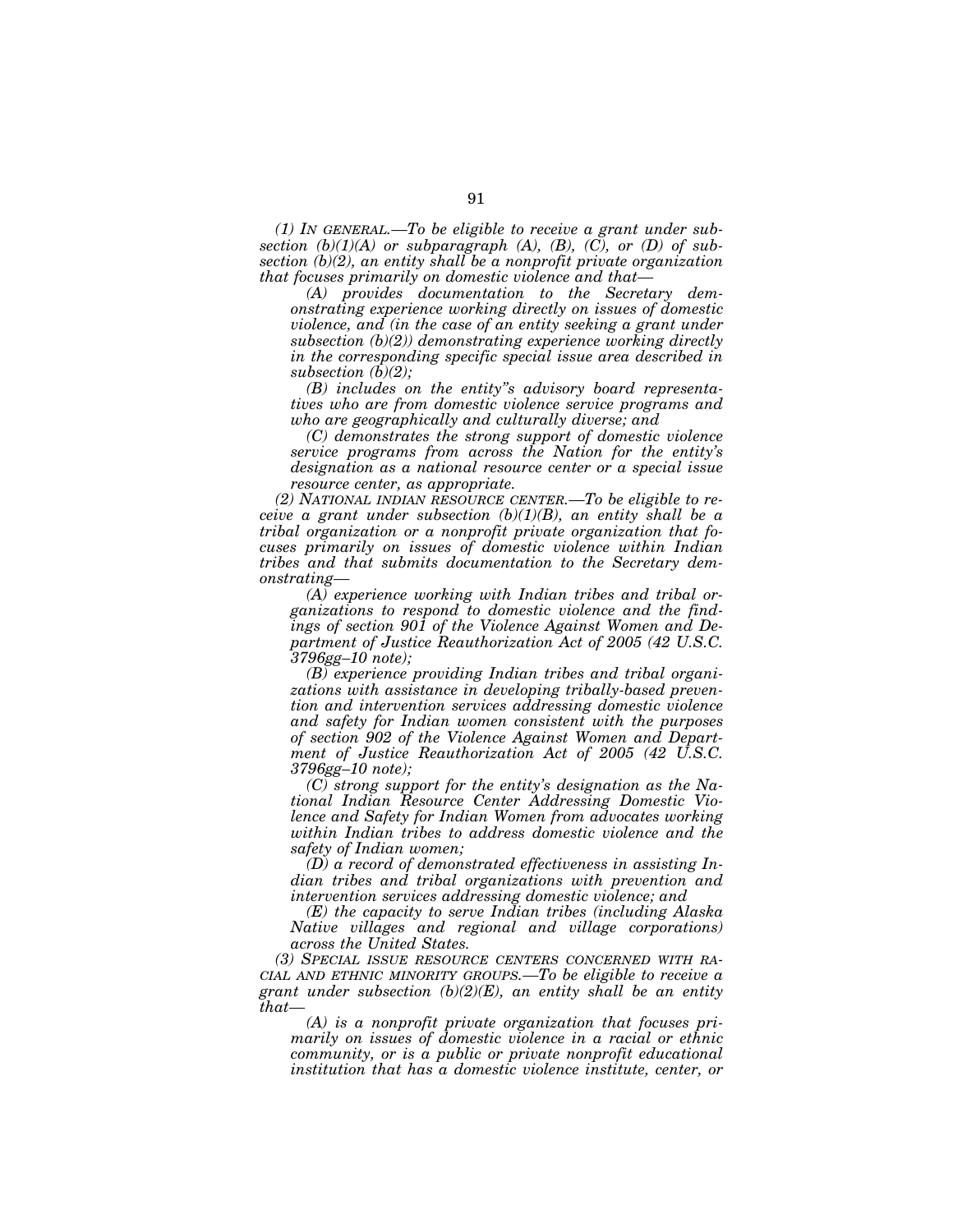*program related to culturally specific issues in domestic violence; and* 

*(B)(i) has documented experience in the areas of domestic violence prevention and services, and experience relevant to the specific racial or ethnic population to which information, training, technical assistance, and outreach would be provided under the grant;* 

*(ii) demonstrates the strong support, of advocates from across the Nation who are working to address domestic violence; and* 

*(iii) has a record of demonstrated effectiveness in enhancing the cultural and linguistic relevancy of service delivery.* 

*(4) STATE RESOURCE CENTERS TO REDUCE TRIBAL DISPARI- TIES.—To be eligible to receive a grant under subsection (b)(3), an entity shall—* 

*(A)(i) be located in a State in which the population of Indians (including Alaska Natives) or Native Hawaiians exceeds 10 percent of the total population of the State; or* 

*(ii) be an Indian tribe, tribal organization, or Native Hawaiian organization that focuses primarily on issues of domestic violence among Indians or Native Hawaiians, or an institution of higher education; and* 

*(B) demonstrate the ability to serve all regions of the State, including underdeveloped areas and areas that are geographically distant from population centers.* 

*(d) REPORTS AND EVALUATION.—Each entity receiving a grant under this section shall submit a performance report to the Secretary annually and in such manner as shall be reasonably required by the Secretary. Such performance report shall describe the activities that have been carried out with such grant funds, contain an evaluation of the effectiveness of the activities, and provide such additional information as the Secretary may reasonably require.* 

#### *SEC. 311. GRANTS TO STATE DOMESTIC VIOLENCE COALITIONS.*

*(a) GRANTS.—The Secretary shall award grants for the funding of State Domestic Violence Coalitions.* 

*(b) ALLOTMENT OF FUNDS.— (1) IN GENERAL.—From the amount appropriated under section 303(a)(2)(D) for each fiscal year, the Secretary shall allot to each of the 50 States, the District of Columbia, the Commonwealth of Puerto Rico, and each of the covered territories an amount equal to 1⁄56 of the amount so appropriated for such fiscal year.* 

*(2) DEFINITION.—For purposes of this subsection, the term ''covered territories'' means Guam, American Samoa, the United States Virgin Islands, and the Commonwealth of the Northern Mariana Islands.* 

*(c) APPLICATION.—Each State Domestic Violence Coalition desir*ing a grant under this section shall submit an application to the *Secretary at such time, in such manner, and containing such information as the Secretary determines to be essential to carry out the objectives of this section. The application submitted by the coalition for the grant shall provide documentation of the coalition's work, satisfactory to the Secretary, demonstrating that the coalition—* 

*(1) meets all of the applicable requirements set forth in this title; and*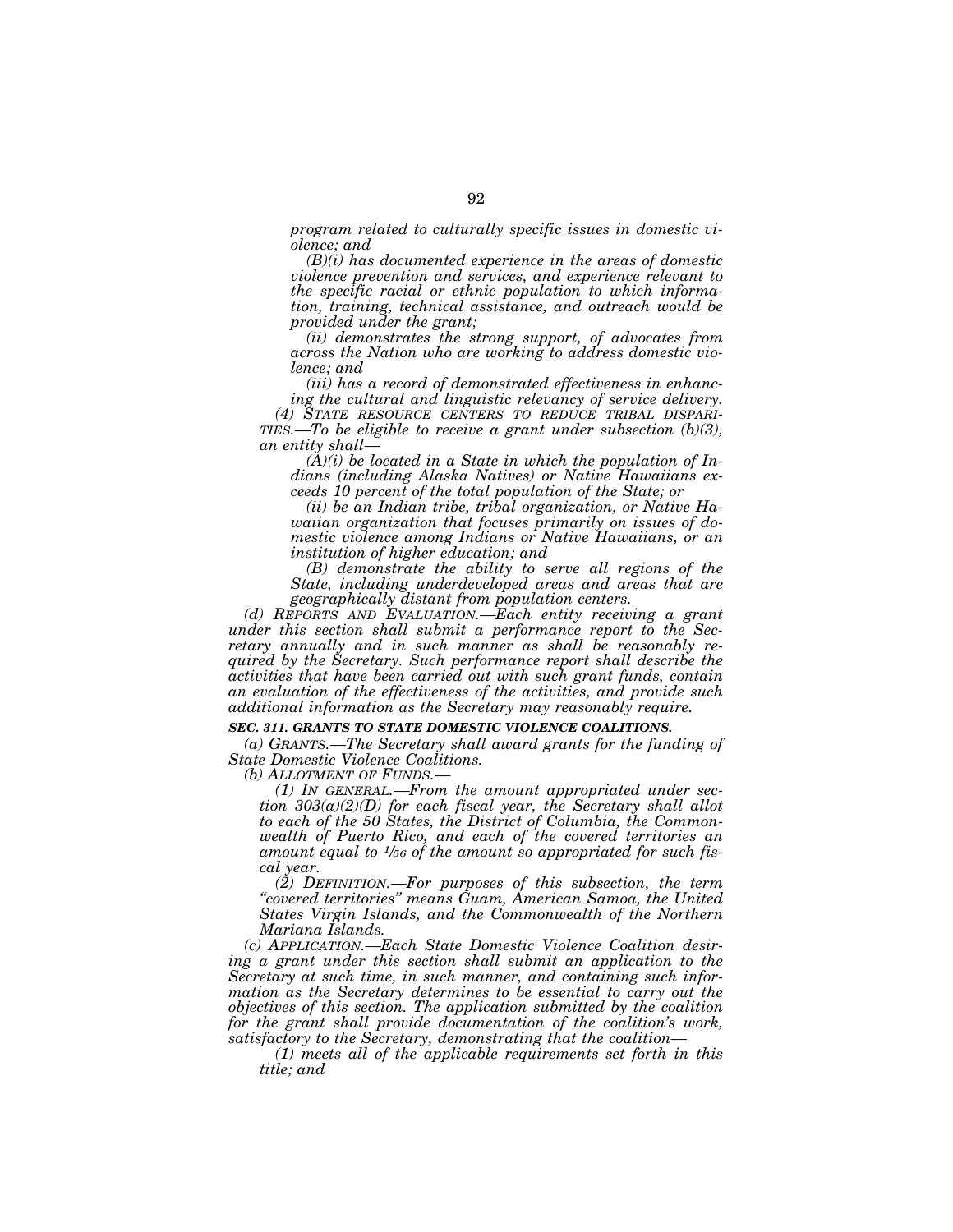*(2) demonstrates the ability to conduct appropriately all activities described in this section, as indicated by—* 

*(A) documented experience in administering Federal grants to conduct the activities described in subsection (d); or* 

*(B) a documented history of active participation in the activities described in paragraphs (1), (3), (4), and (5) of subsection (d) and a demonstrated capacity to conduct the activities described in subsection (d)(2).* 

*(d) USE OF FUNDS.—A coalition that receives a grant under this section shall use the grant funds for administration and operations to further the purposes of family violence, domestic violence, and dating violence intervention and prevention, through activities that shall include—* 

*(1) working with local family violence, domestic violence, and dating violence service programs and providers of direct services to encourage appropriate and comprehensive responses to family violence, domestic violence, and dating violence against adults or youth within the State involved, including providing training and technical assistance and conducting State needs assessments;* 

*(2) participating in planning and monitoring the distribution of subgrants and subgrant funds within the State under section 308(a);* 

*(3) working in collaboration with service providers and community-based organizations to address the needs of family violence, domestic violence, and dating violence victims, and their dependents, who are members of racial and ethnic minority populations and underserved populations;* 

*(4) collaborating with and providing information to entities in such fields as housing, health care, mental health, social welfare, or business to support the development and implementation of effective policies, protocols, and programs that address the safety and support needs of adult and youth victims of family violence, domestic violence, or dating violence;* 

*(5) encouraging appropriate responses to cases of family violence, domestic violence, or dating violence against adults or youth, including by working with judicial and law enforcement agencies;* 

*(6) working with family law judges, criminal court judges, child protective service agencies, and children''s advocates to develop appropriate responses to child custody and visitation issues in cases of child exposure to family violence, domestic violence, or dating violence and in cases in which—* 

*(A) family violence, domestic violence, or dating violence is present; and* 

*(B) child abuse is present;* 

*(7) providing information to the public about prevention of family violence, domestic violence, and dating violence, including information targeted to underserved populations; and* 

*(8) collaborating with Indian tribes and tribal organizations (and corresponding Native Hawaiian groups or communities) to address the needs of Indian (including Alaska Native) and Native Hawaiian victims of family violence, domestic violence, or dating violence, as applicable in the State.*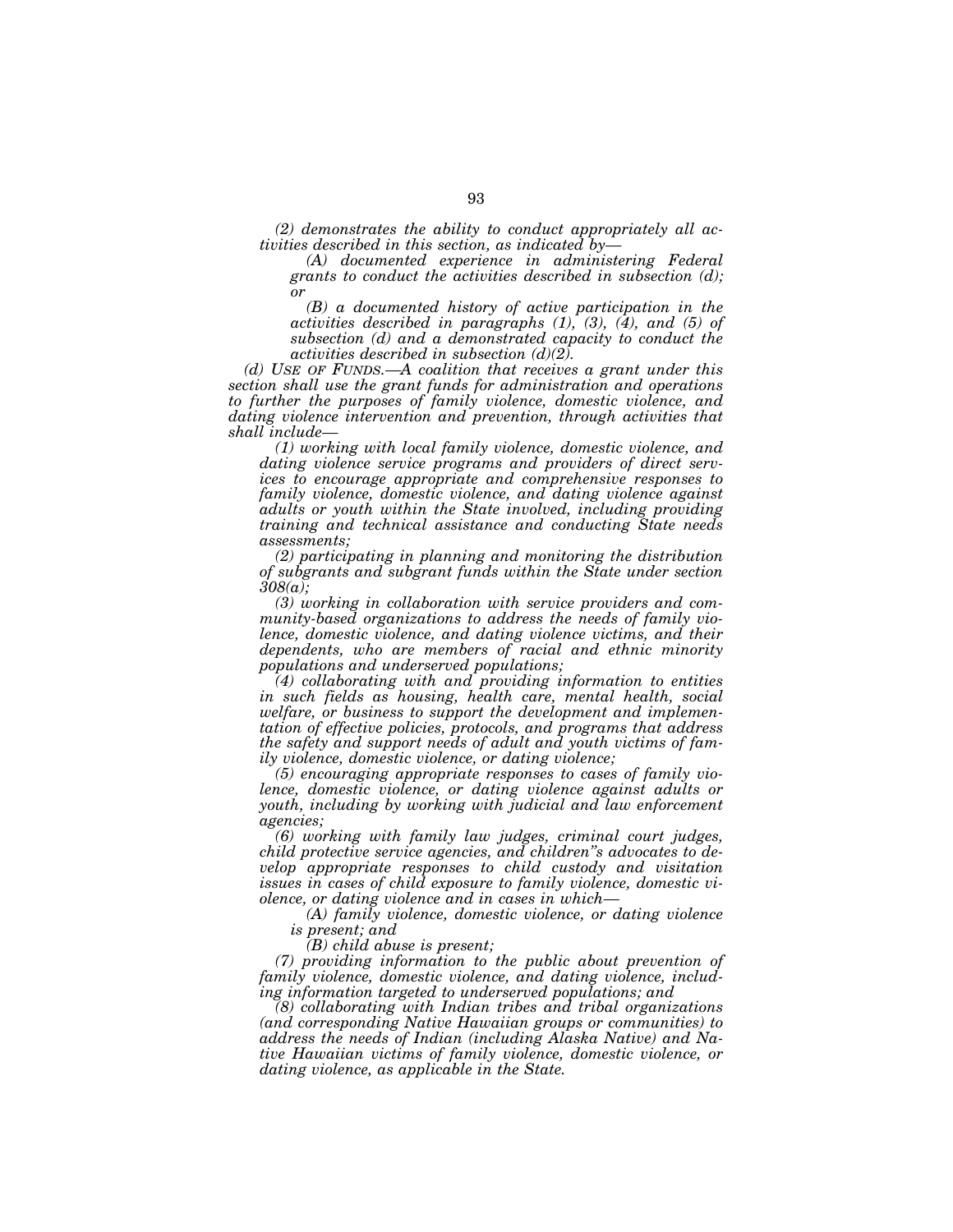*(e) LIMITATION ON USE OF FUNDS.—A coalition that receives a grant under this section shall not be required to use funds received under this title for the purposes described in paragraph (5) or (6) of subsection (d) if the coalition provides an annual assurance to the Secretary that the coalition is—* 

*(1) using funds received under section 2001(c)(1) of the Omnibus Crime Control and Safe Streets Act of 1968 (42 U.S.C. 3796gg(c)(1)) for such purposes; and* 

*(2) coordinating the activities carried out by the coalition under subsection (d) with the State''s activities under part T of title I of the Omnibus Crime Control and Safe Streets Act of 1968 (42 U.S.C. 3796gg et seq.) that address those purposes.* 

*(f) PROHIBITION ON LOBBYING.—No funds made available to entities under this section shall be used, directly or indirectly, to influence the issuance, amendment, or revocation of any executive order or similar promulgation by any Federal, State, or local agency, or to undertake to influence the passage or defeat of any legislation by Congress, or by any State or local legislative body, or State proposals by initiative petition, except that the representatives of the entity may testify or make other appropriate communication—* 

*(1) when formally requested to do so by a legislative body, a committee, or a member of the body or committee; or* 

*(2) in connection with legislation or appropriations directly affecting the activities of the entity.* 

*(g) REPORTS AND EVALUATION.—Each entity receiving a grant under this section shall submit a performance report to the Secretary at such time as shall be reasonably required by the Secretary. Such performance report shall describe the activities that have been carried out with such grant funds, contain an evaluation of the effectiveness of such activities, and provide such additional information as the Secretary may reasonably require.* 

*(h) INDIAN REPRESENTATIVES.—For purposes of this section, a State Domestic Violence Coalition may include representatives of Indian tribes and tribal organizations.* 

#### *SEC. 312. SPECIALIZED SERVICES FOR ABUSED PARENTS AND THEIR CHILDREN.*

*(a) IN GENERAL.—* 

*(1) PROGRAM.—The Secretary shall establish a grant program to expand the capacity of family violence, domestic violence, and dating violence service programs and community-based programs to prevent future domestic violence by addressing, in an appropriate manner, the needs of children exposed to family violence, domestic violence, or dating violence.* 

*(2) GRANTS.—The Secretary may make grants to eligible entities through the program established under paragraph (1) for periods of not more than 2 years. If the Secretary determines that an entity has received such a grant and been successful in meeting the objectives of the grant application submitted under subsection (c), the Secretary may renew the grant for 1 additional period of not more than 2 years.* 

*(b) ELIGIBLE ENTITIES.—To be eligible to receive a grant under this section, an entity shall be a local agency, a nonprofit private organization (including faith-based and charitable organizations, community-based organizations, and voluntary associations), or a tribal organization, with a demonstrated record of serving victims*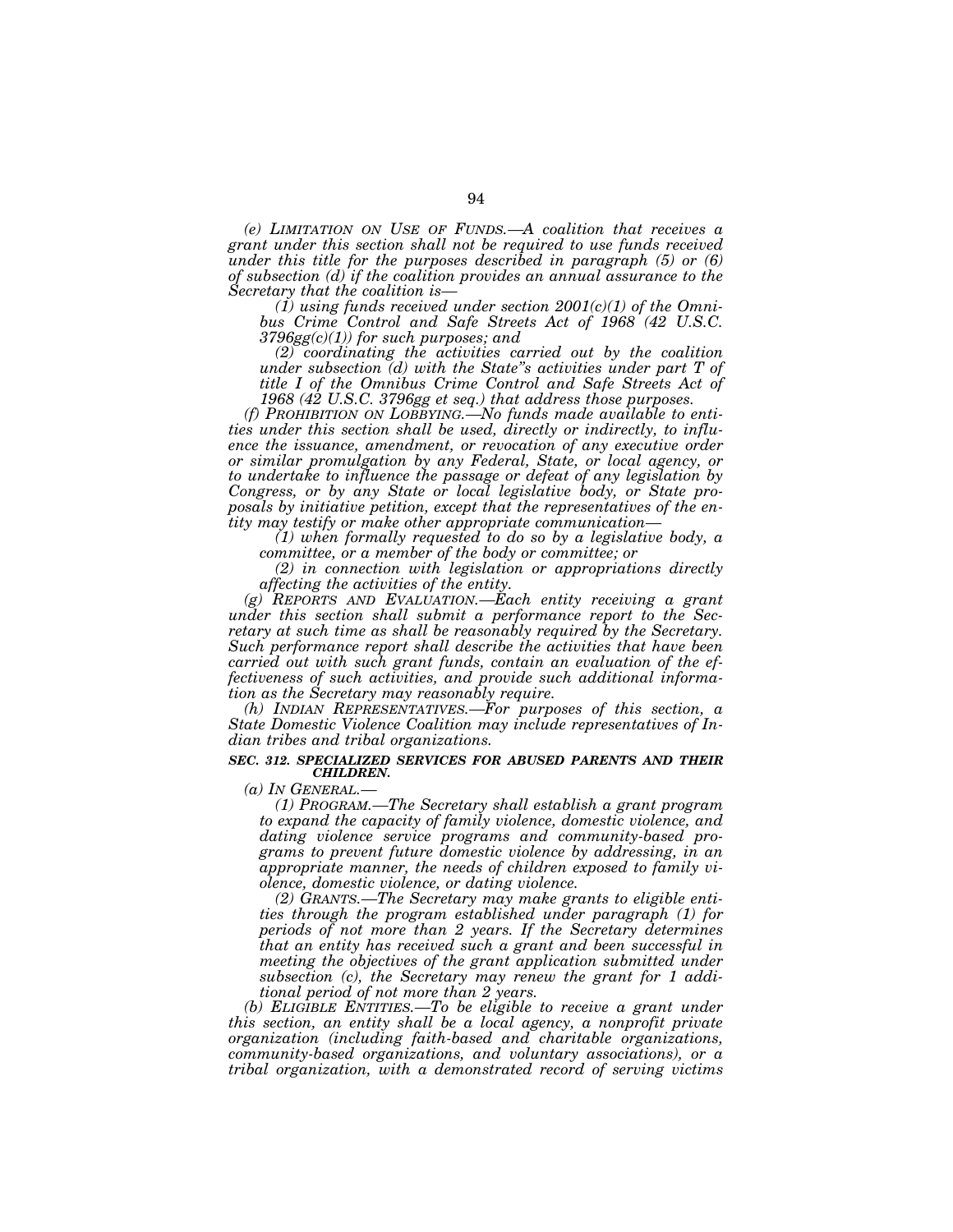*of family violence, domestic violence, or dating violence and their children.* 

*(c) APPLICATION.—An entity seeking a grant under this section shall submit an application to the Secretary at such time, in such manner, and containing such information as the Secretary may reasonably require, including—* 

 $(1)$  a description of how the entity will prioritize the safety of, *and confidentiality of information about—* 

*(A) victims of family violence, victims of domestic violence, and victims of dating violence; and* 

*(B) children of victims described in subparagraph (A);* 

*(2) a description of how the entity will provide developmentally appropriate and age-appropriate services, and culturally and linguistically appropriate services, to the victims and children; and* 

*(3) a description of how the entity will ensure that professionals working with the children receive the training and technical assistance appropriate and relevant to the unique needs of children exposed to family violence, domestic violence, or dating violence.* 

*(d) USE OF FUNDS.—An entity that receives a grant under this section for a family violence, domestic violence, and dating violence service or community-based program described in subsection (a)—* 

*(1) shall use the funds made available through the grant—* 

*(A) to provide direct counseling, appropriate services consistent with subsection (c)(2), or advocacy on behalf of victims of family violence, domestic violence, or dating violence and their children, including coordinating services with services provided by the child welfare system;* 

*(B) to provide services for nonabusing parents to support those parents' roles as caregivers and their roles in responding to the social, emotional, and developmental needs of their children; and* 

*(C) where appropriate, to provide the services described in this subsection while working with such a nonabusing parent and child together; and* 

*(2) may use the funds made available through the grant—* 

*(A) to provide early childhood development and mental health services;* 

*(B) to coordinate activities with and provide technical assistance to community-based organizations serving victims of family violence, domestic violence, or dating violence or children exposed to family violence, domestic violence, or dating violence; and* 

*(C) to provide additional services and referrals to services for children, including child care, transportation, educational support, respite care, supervised visitation, or other necessary services.* 

*(e) REPORTS AND EVALUATION.—Each entity receiving a grant under this section shall submit a performance report to the Secretary at such time as shall be reasonably required by the Secretary. Such performance report shall describe the activities that have been carried out with such grant funds, contain an evaluation of the effectiveness of such activities, and provide such additional information as the Secretary may reasonably require.*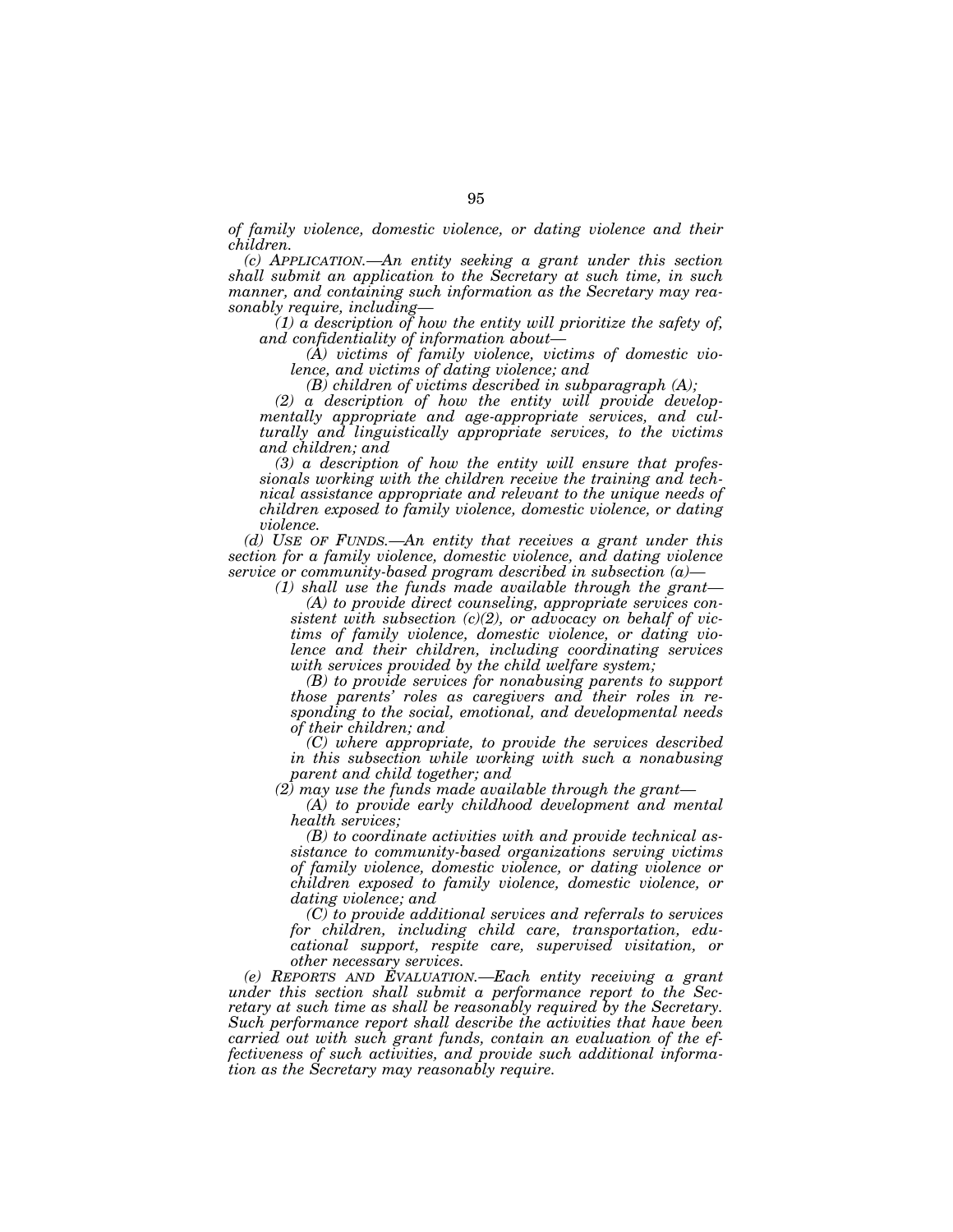## *SEC. 313. NATIONAL DOMESTIC VIOLENCE HOTLINE GRANT.*

*(a) IN GENERAL.—The Secretary shall award a grant to a nonprofit private entity to provide for the ongoing operation of a 24 hour, national, toll-free telephone hotline to provide information and assistance to adult and youth victims of family violence, domestic violence, or dating violence, family and household members of such victims, and persons affected by the victimization. The Secretary shall give priority to applicants with experience in operating a hotline that provides assistance to adult and youth victims of family violence, domestic violence, or dating violence.* 

*(b) TERM.—The Secretary shall award a grant under this section for a period of not more than 5 years.* 

*(c) CONDITIONS ON PAYMENT.—The provision of payments under a grant awarded under this section shall be subject to annual approval by the Secretary and subject to the availability of appropriations for each fiscal year to make the payments.* 

*(d) APPLICATION.—To be eligible to receive a grant under this section, an entity shall submit an application to the Secretary that shall—* 

*(1) contain such agreements, assurances, and information, be in such form, and be submitted in such manner, as the Secretary shall prescribe;* 

*(2) include a complete description of the applicant's plan for the operation of a national domestic violence hotline, including descriptions of—* 

*(A) the training program for hotline personnel, including technology training to ensure that all persons affiliated with the hotline are able to effectively operate any technological systems used by the hotline;* 

*(B) the hiring criteria and qualifications for hotline personnel;* 

*(C) the methods for the creation, maintenance, and updating of a resource database;* 

*(D) a plan for publicizing the availability of the hotline; (E) a plan for providing service to non-English speaking* 

*callers, including service through hotline personnel who have non-English language capability; and* 

*(F) a plan for facilitating access to the hotline by persons with hearing impairments; and* 

*(G) a plan for providing assistance and referrals to youth victims of domestic violence and for victims of dating violence who are minors, which may be carried out through a national teen dating violence hotline;* 

*(3) demonstrate that the applicant has recognized expertise in the area of family violence, domestic violence, or dating violence and a record of high quality service to victims of family violence, domestic violence, or dating violence, including a demonstration of support from advocacy groups and State Domestic Violence Coalitions;* 

*(4) demonstrate that the applicant has the capacity and the expertise to maintain a domestic violence hotline and a comprehensive database of service providers;* 

*(5) demonstrate the ability to provide information and referrals for callers, directly connect callers to service providers, and*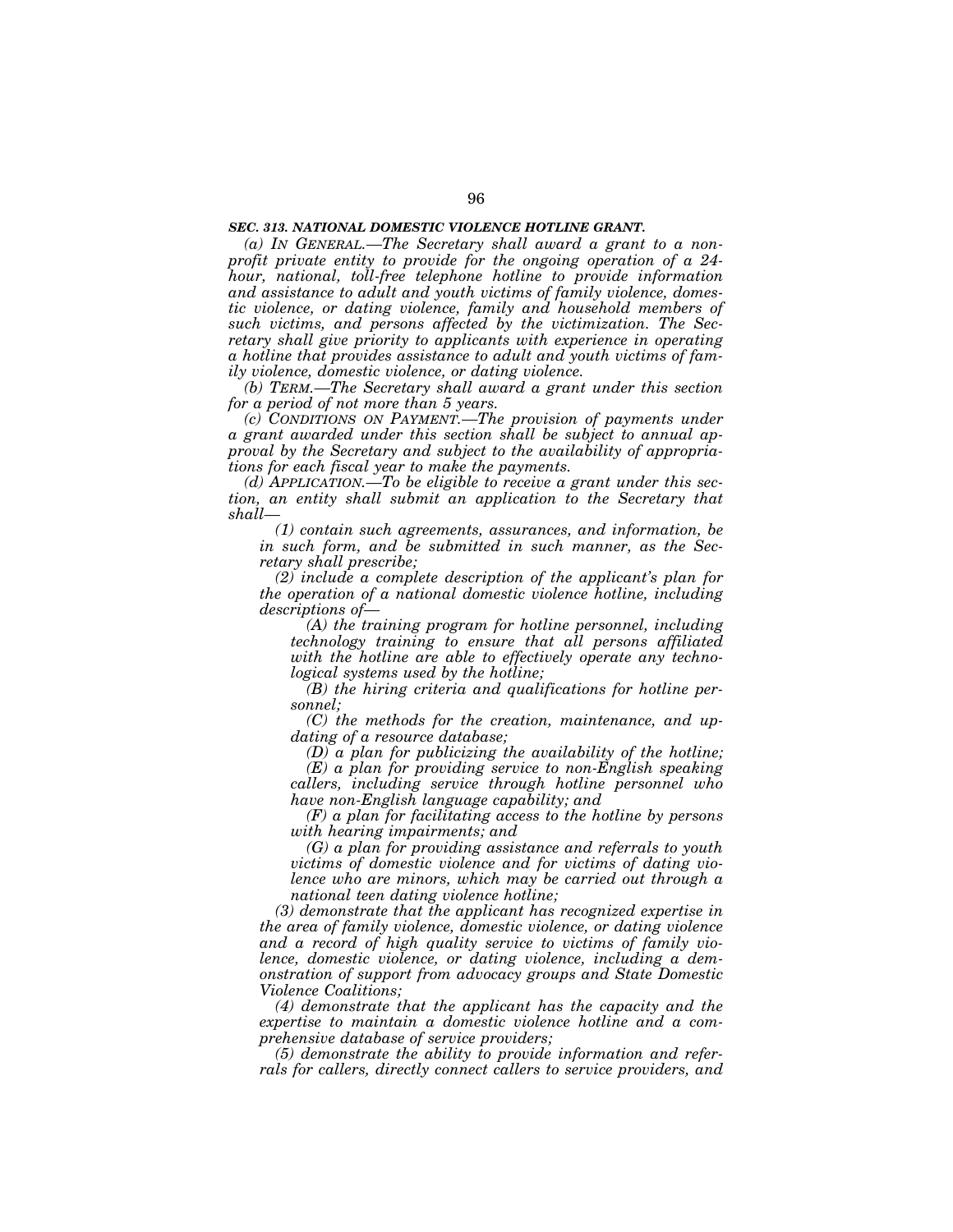*employ crisis interventions meeting the standards of family violence, domestic violence, and dating violence providers;* 

*(6) demonstrate that the applicant has a commitment to diversity and to the provision of services to underserved populations, including to ethnic, racial, and non-English speaking minorities, in addition to older individuals and individuals with disabilities;* 

*(7) demonstrate that the applicant complies with nondisclosure requirements as described in section 306(c)(5) and follows comprehensive quality assurance practices; and* 

*(8) contain such other information as the Secretary may require.* 

*(1) IN GENERAL.—An entity that receives a grant under this section for activities described, in whole or in part, in subsection (a) shall use funds made available through the grant to establish and operate a 24-hour, national, toll-free telephone hotline to provide information and assistance to adult and youth victims of family violence, domestic violence, or dating violence, and other individuals described in subsection (a).* 

*(2) ACTIVITIES.—In establishing and operating the hotline, the entity—* 

*(A) shall contract with a carrier for the use of a toll-free telephone line;* 

*(B) shall employ, train (including providing technology training), and supervise personnel to answer incoming calls, provide counseling and referral services for callers on a 24-hour-a-day basis, and directly connect callers to service providers;* 

*(C) shall assemble and maintain a database of information relating to services for adult and youth victims of family violence, domestic violence, or dating violence to which callers may be referred throughout the United States, including information on the availability of shelters and supportive services for victims of family violence, domestic violence, or dating violence;* 

*(D) shall widely publicize the hotline throughout the United States, including to potential users;* 

*(E) shall provide assistance and referrals to meet the needs of underserved populations and individuals with disabilities;* 

*(F) shall provide assistance and referrals for youth victims of domestic violence and for victims of dating violence who are minors, which may be carried out through a national teen dating violence hotline;* 

*(G) may provide appropriate assistance and referrals for family and household members of victims of family violence, domestic violence, or dating violence, and persons affected by the victimization described in subsection (a); and* 

*(H) at the discretion of the hotline operator, may provide assistance, or referrals for counseling or intervention, for identified adult and youth perpetrators, including self-identified perpetrators, of family violence, domestic violence, or dating violence, but shall not be required to provide such assistance or referrals in any circumstance in which the*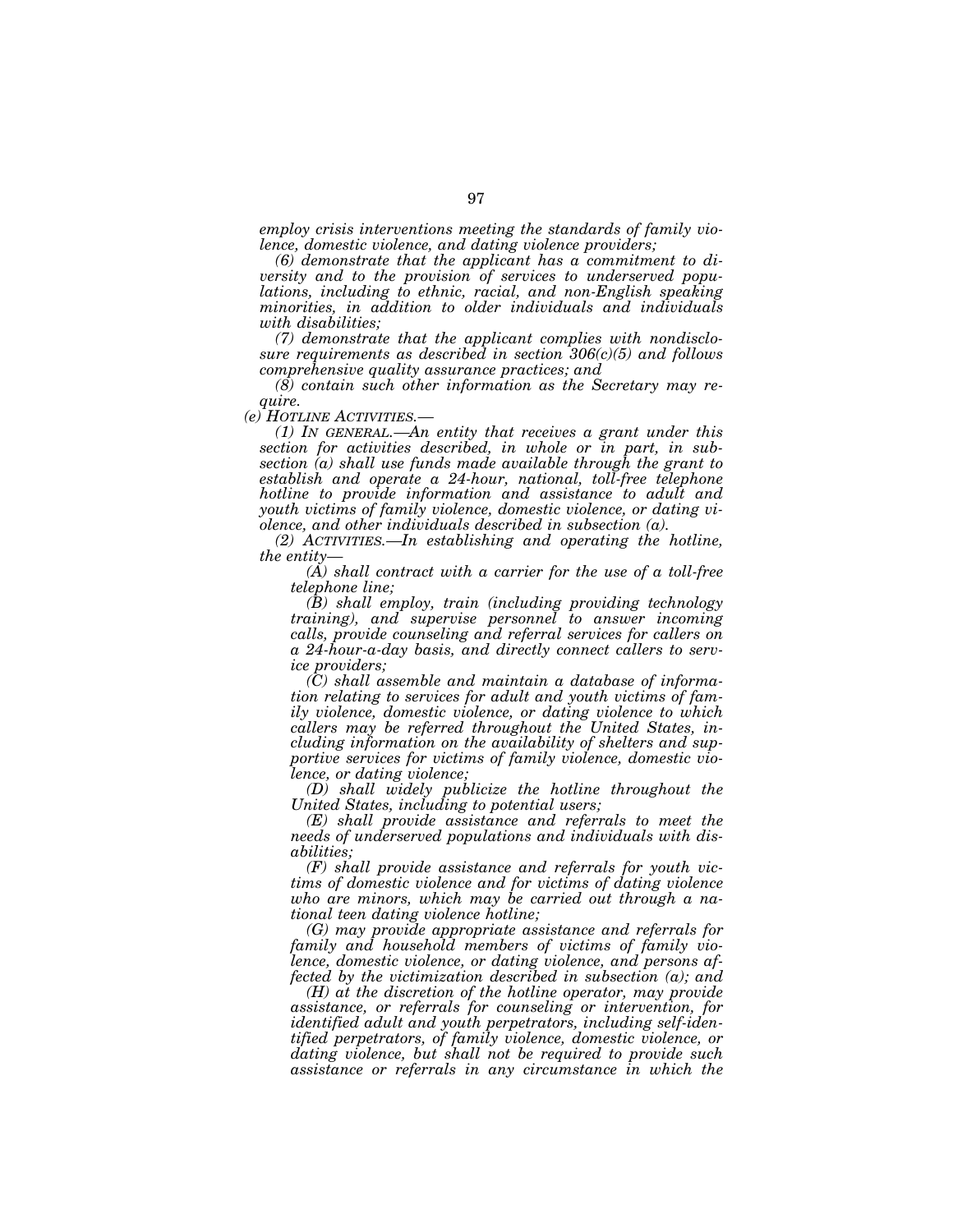*hotline operator fears the safety of a victim may be impacted by an accused abuser or suspected abuser.* 

*(f) REPORTS AND EVALUATION.—The entity receiving a grant under this section shall submit a performance report to the Secretary at such time as shall be reasonably required by the Secretary. Such performance report shall describe the activities that have been carried out with such grant funds, contain an evaluation of the effectiveness of such activities, and provide such additional information as the Secretary may reasonably require.* 

#### *SEC. 314. DOMESTIC VIOLENCE PREVENTION ENHANCEMENT AND LEADERSHIP THROUGH ALLIANCES (DELTA).*

*(a) IN GENERAL.—The Secretary shall enter into cooperative agreements with State Domestic Violence Coalitions for the purposes of establishing, operating, and maintaining local community projects to prevent family violence, domestic violence, and dating violence, including violence committed by and against youth, using a coordinated community response model and through prevention and education programs.* 

*(b) TERM.—The Secretary shall enter into a cooperative agreement under this section for a period of not more than 5 fiscal years.* 

*(c) CONDITIONS ON PAYMENT.—The provision of payments under a cooperative agreement under this section shall be subject to—* 

*(1) annual approval by the Secretary; and* 

*(2) the availability of appropriations for each fiscal year to make the payments.* 

*(d) ELIGIBILITY.—To be eligible to enter into a cooperative agreement under this section, an organization shall—* 

*(1) be a State Domestic Violence Coalition; and* 

*(2) include representatives of pertinent sectors of the local community, which may include—* 

*(A) health care providers and State or local health departments;* 

*(B) the education community;* 

*(C) the faith-based community;* 

*(D) the criminal justice system;* 

*(E) family violence, domestic violence, and dating violence service program advocates;* 

*(F) human service entities such as State child services divisions;* 

*(G) business and civic leaders; and* 

*(H) other pertinent sectors.* 

*(e) APPLICATIONS.—An organization that desires to enter into a cooperative agreement under this section shall submit to the Secretary an application, in such form and in such manner as the Secretary shall require, that—* 

*(1) demonstrates the capacity of the applicant, who may enter into a partnership with a local family violence, domestic violence, or dating violence service provider or community-based organization, to undertake the project involved;* 

*(2) demonstrates that the project will include a coordinated community response to improve and expand prevention strategies through increased communication and coordination among all affected sectors of the local community;*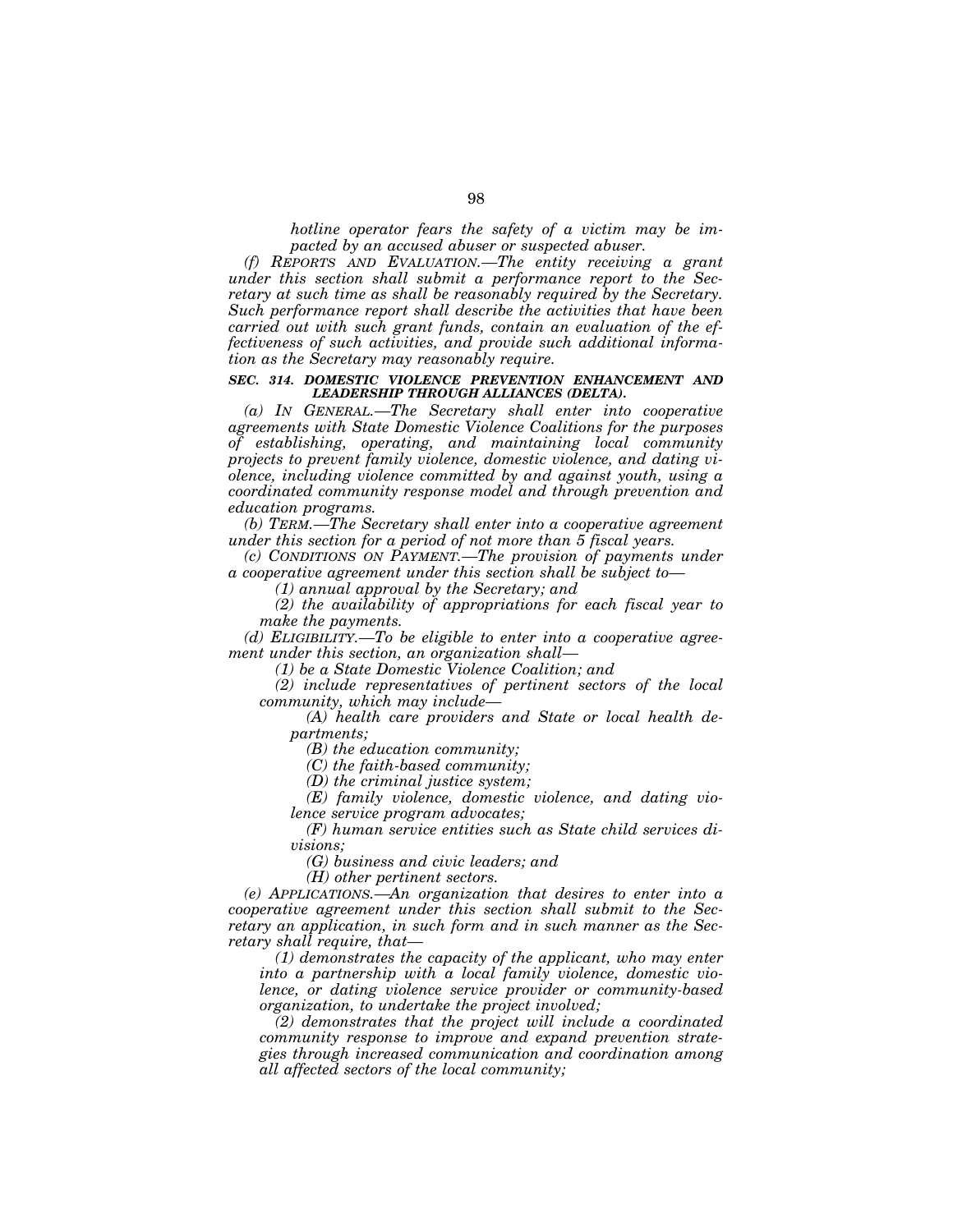*(3) includes a complete description of the applicant''s plan for the establishment and implementation of the coordinated community response, including a description of—* 

*(A) the method to be used for identification and selection of an administrative committee made up of persons knowledgeable about comprehensive family violence, domestic violence, and dating violence prevention planning to oversee the project, hire staff, assure compliance with the project outline, and secure annual evaluation of the project;* 

*(B) the method to be used for identification and selection of project staff and a project evaluator;* 

*(C) the method to be used for identification and selection of a project council consisting of representatives of the community sectors listed in subsection (d)(2); and* 

*(D) the method to be used for identification and selection of a steering committee consisting of representatives of the various community sectors who will chair subcommittees of the project council, each of which will focus on 1 of the sectors;* 

*(4) demonstrates that the applicant has experience in providing, or the capacity to provide, prevention-focused training and technical assistance;* 

*(5) demonstrates that the applicant has the capacity to carry out collaborative community initiatives to prevent family violence, domestic violence, and dating violence; and* 

*(6) contains such other information, agreements, and assurances as the Secretary may require.* 

*(f) GEOGRAPHICAL DISPERSION.—The Secretary shall enter into cooperative agreements under this section with organizations in States geographically dispersed throughout the Nation.* 

*(g) USE OF FUNDS.— (1) IN GENERAL.—An organization that enters into a cooperative agreement under subsection (a) shall use the funds made available through the agreement to establish, operate, and maintain comprehensive family violence, domestic violence, and dating violence prevention programming.*<br>
(2) TECHNICAL ASSISTANCE, EVALUATION AND MONITORING.

*The Secretary may use a portion of the funds provided under this section to—* 

*(A) provide technical assistance;* 

*(B) monitor the performance of organizations carrying out activities under the cooperative agreements; and* 

*(C) conduct an independent evaluation of the program carried out under this section.* 

*(3) REQUIREMENTS.—In establishing and operating a project under this section, an eligible organization shall—* 

*(A) establish protocols to improve and expand family violence, domestic violence, and dating violence prevention and intervention strategies within affected community sectors described in subsection (d)(2);* 

*(B) develop comprehensive prevention plans to coordinate prevention efforts with other community sectors;* 

*(C) provide for periodic evaluation of the project, and analysis to assist in replication of the prevention strategies used in the project in other communities, and submit a re-*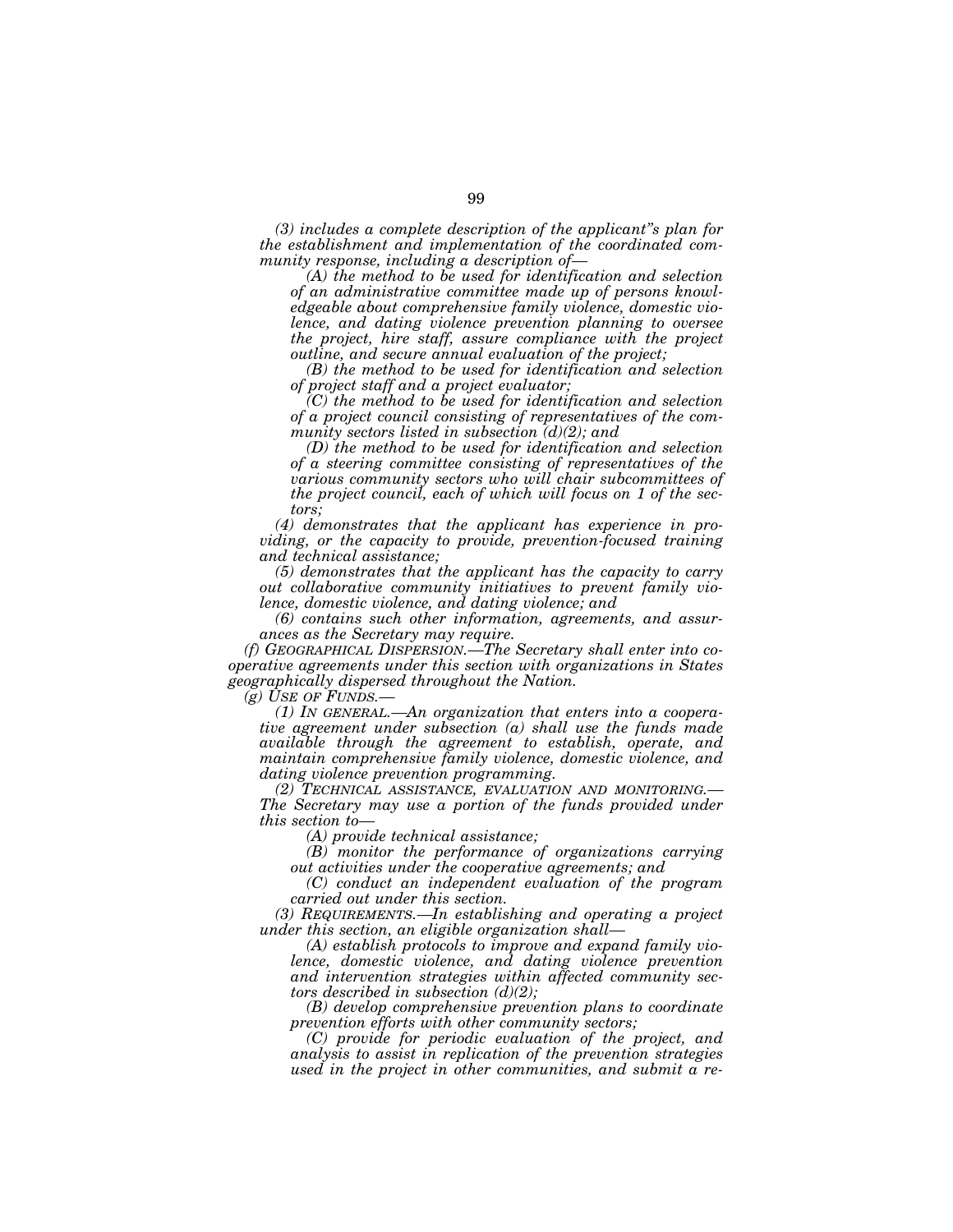*port under subsection (h) that contains the evaluation and analysis;* 

*(D) develop, replicate, or conduct comprehensive, evidence-informed primary prevention programs that reduce risk factors and promote protective factors that reduce the likelihood of family violence, domestic violence, and dating violence, which may include—* 

*(i) educational workshops and seminars;* 

*(ii) training programs for professionals;* 

*(iii) the preparation of informational material;* 

*(iv) developmentally appropriate education programs;* 

*(v) other efforts to increase awareness of the facts about, or to help prevent, family violence, domestic violence, and dating violence; and* 

*(vi) the dissemination of information about the results of programs conducted under this subparagraph; (E) utilize evidence-informed prevention program planning; and* 

*(F) recognize, in applicable cases, the needs of underserved populations, racial and linguistic populations, and individuals with disabilities.* 

*(h) REPORTS AND EVALUATION.—Each organization entering into a cooperative agreement under this section shall submit a performance report to the Secretary at such time as shall be reasonably required by the Secretary. Such performance report shall describe activities that have been carried out with the funds made available through the agreement, contain an evaluation of the effectiveness of such activities, and provide such additional information as the Secretary may reasonably require. The Secretary shall make the evaluations received under this subsection publicly available on the Department of Health and Human Services website. The reports shall also be submitted to the Committee on Education and Labor of the House of Representatives and the Committee on Health, Education, Labor, and Pensions of the Senate.* 

*\* \* \* \* \* \* \** 

## **TITLE 11—UNITED STATES CODE**

**§ 707. Dismissal of a case or conversion to a case under chapter 11 or 13** 

| (a) * * *<br>$(1)$ * * *            |        |        |   |   |   |   |  |
|-------------------------------------|--------|--------|---|---|---|---|--|
| $\ast$                              | $\ast$ | $\ast$ | ∗ | ∗ | ∗ | ∗ |  |
| $(b)(1) * * *$<br>$(2)(A)(i) * * *$ |        |        |   |   |   |   |  |
| *                                   | $\ast$ | $\ast$ | ∗ | ∗ | ∗ | ∗ |  |

(ii)(I) The debtor's monthly expenses shall be the debtor's applicable monthly expense amounts specified under the National Standards and Local Standards, and the debtor's actual monthly expenses for the categories specified as Other Necessary Expenses issued by the Internal Revenue Service for the area in which the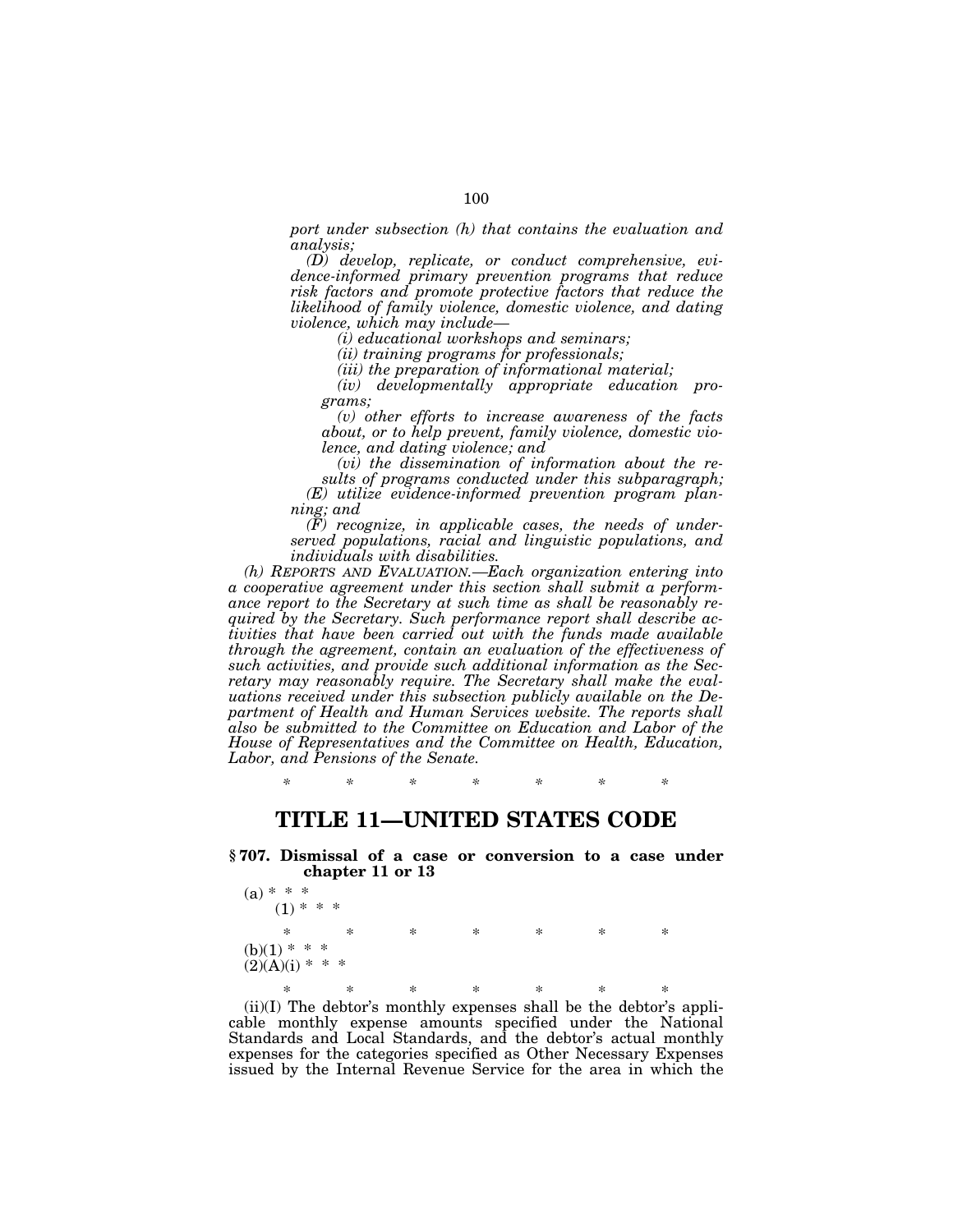debtor resides, as in effect on the date of the order for relief, for the debtor, the dependents of the debtor, and the spouse of the debtor in a joint case, if the spouse is not otherwise a dependent. Such expenses shall include reasonably necessary health insurance, disability insurance, and health savings account expenses for the debtor, the spouse of the debtor, or the dependents of the debtor. Notwithstanding any other provision of this clause, the monthly expenses of the debtor shall not include any payments for debts. In addition, the debtor's monthly expenses shall include the debtor's reasonably necessary expenses incurred to maintain the safety of the debtor and the family of the debtor from family violence as identified under *[section 309 of the Family Violence Prevention* and Services Act] *section 302 of the Family Violence Prevention and Services Act,* or other applicable Federal law. The expenses included in the debtor's monthly expenses described in the preceding sentence shall be kept confidential by the court. In addition, if it is demonstrated that it is reasonable and necessary, the debtor's monthly expenses may also include an additional allowance for food and clothing of up to 5 percent of the food and clothing categories as specified by the National Standards issued by the Internal Revenue Service.

\* \* \* \* \* \* \*

## **INDIVIDUALS WITH DISABILITIES EDUCATION ACT**

## **635. REQUIREMENTS FOR STATEWIDE SYSTEM.**

#### (a) IN GENERAL.—  $* * *$

\* \* \* \* \* \* \* (c) FLEXIBILITY TO SERVE CHILDREN 3 YEARS OF AGE UNTIL EN-TRANCE INTO ELEMENTARY SCHOOL.—

| $\ast$ |                                              |  | × | ж |  |
|--------|----------------------------------------------|--|---|---|--|
|        | $(2)$ REQUIREMENTS. $*$ * *<br>$(A) * * * *$ |  |   |   |  |

\* \* \* \* \* \* \* (G) there will be a referral for evaluation for early intervention services of a child who experiences a substantiated case of trauma due to exposure to family violence (as defined in [section 320 of the Family Violence Prevention and Services Act] section 302 of the Family Violence Pre*vention and Services Act).* 

\* \* \* \* \* \* \*

## **TITLE 42—UNITED STATES CODE**

## **§ 3796gg. Purpose of program and grants**

| $(a) * * *$                               |                                |   |           |   |        |  |
|-------------------------------------------|--------------------------------|---|-----------|---|--------|--|
| *                                         | ∗                              | * | $\ast$    | × | $\ast$ |  |
| (c) State coalition grants<br>$(1)$ * * * |                                |   |           |   |        |  |
| $\ast$                                    | $\ast$                         | * | $^{\ast}$ | ∗ | ∗      |  |
|                                           | (2) Grants to State coalitions |   |           |   |        |  |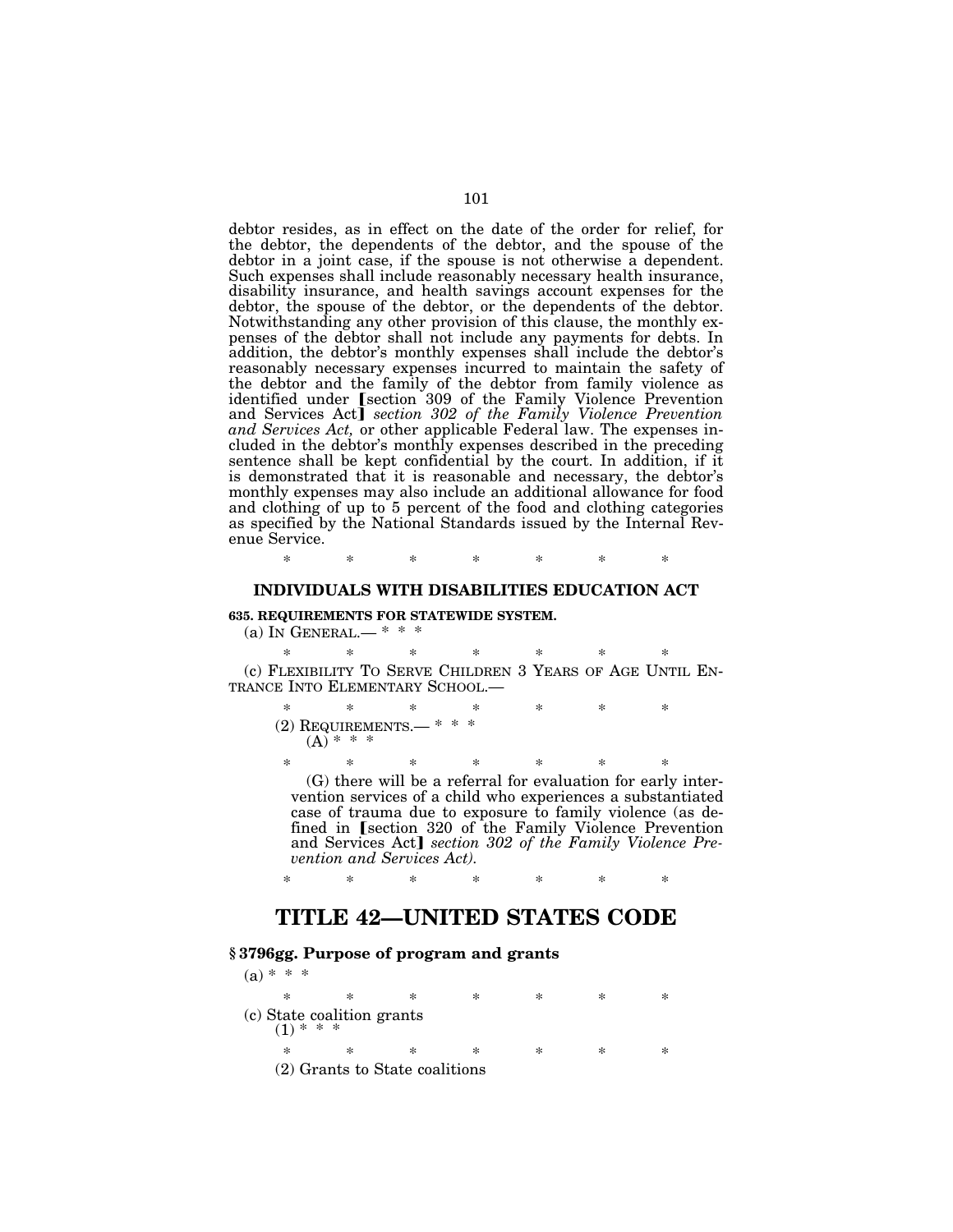The Attorney General shall award grants to—

(A) each State domestic violence coalition, as determined by the Secretary of Health and Human Services [through the Family Violence Prevention and Services Act (42 U.S.C. 10410 et seq.)] under section 311 of the Family Vio*lence Prevention and Services Act*; and

\* \* \* \* \* \* \*

## **TITLE 42—UNITED STATES CODE**

## SUBCHAPTER III—VIOLENCE AGAINST WOMEN

### **§ 13925. Definitions and grant provisions**

(a) Definitions

In this title: (1) Courts

\* \* \* \* \* \* \* (26) State domestic violence coalition

The term "State domestic violence coalition" means a program determined by the Administration for Children and Families *[under the Family Violence Preven*tion and Services Act  $(42 \text{ U.S.C. } 10410(b))$  *under sections 302 and 311 of the Family Violence Prevention and Services Act.* 

\* \* \* \* \* \* \*

# **PUBLIC LAW 103–322**

#### **SEC. 310004. FLEXIBILITY IN MAKING OF APPROPRIATIONS.**  (a) FEDERAL LAW ENFORCEMENT.— \* \* \*

\* \* \* \* \* \* \* (d) DEFINITIONS.—  $* * *$  $(1) * * * *$ 

\* \* \* \* \* \* \*

''State and local law enforcement program'' means a program authorized in any of the following sections:  $(1) * *$ 

\* \* \* \* \* \* \* "prevention program" means a program authorized in any of the following sections:

 $(1)$  \* \* \*

\* \* \* \* \* \* \* (20) **[section 40211]** section 313 of the Family Violence Pre*vention and Services Act (relating to a hot-line);* 

\* \* \* \* \* \* \* (22) øsection 40241¿ *sections 301 through 312 of the Family Violence Prevention and Services Act;* 

\* \* \* \* \* \* \*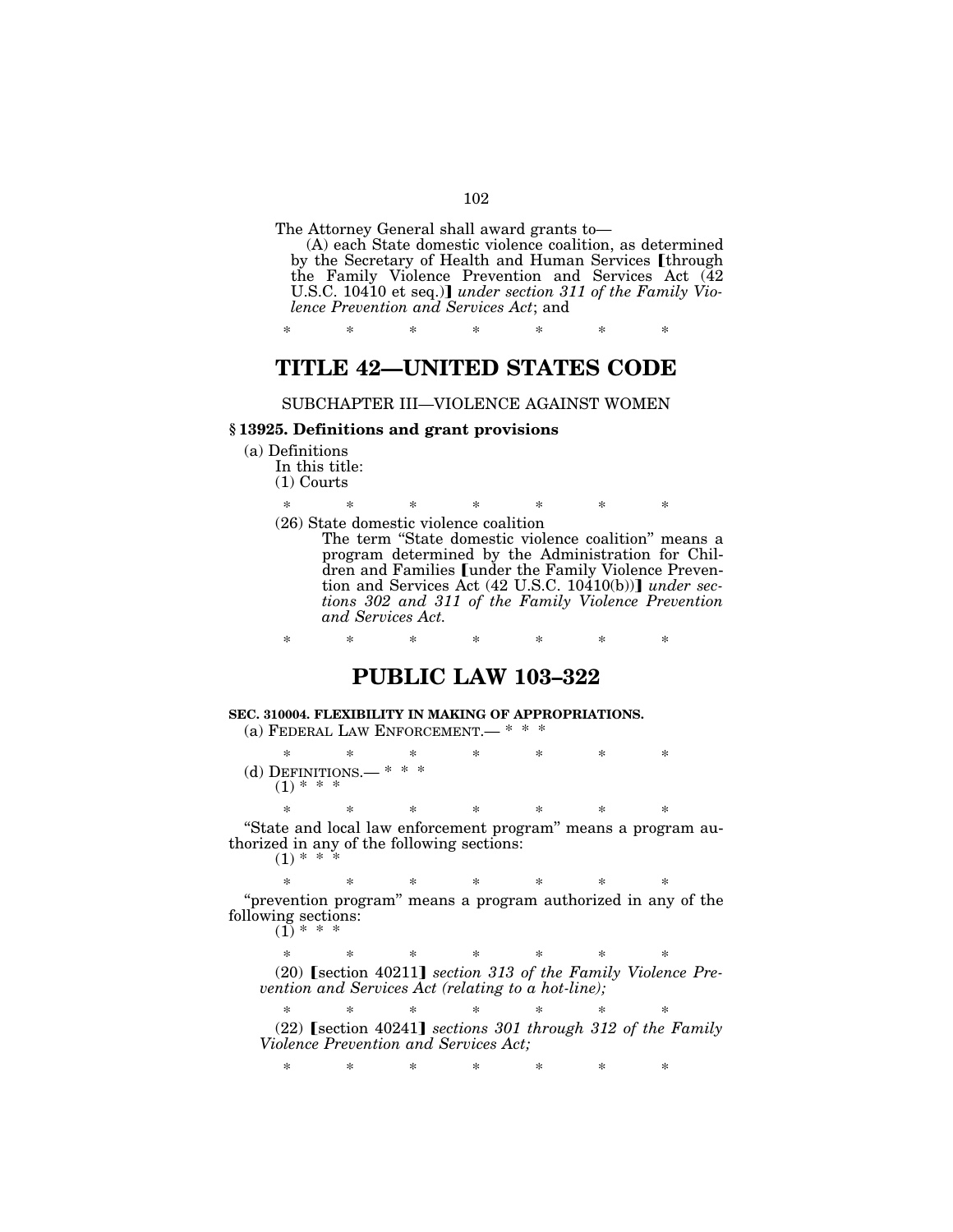(24) **[section 40261]** section 314 of the Family Violence Pre*vention and Services Act (relating to community projects to prevent family violence, domestic violence, and dating violence);* 

#### **CHILD ABUSE PREVENTION AND TREATMENT AND ADOPTION REFORM ACT OF 1978**

\* \* \* \* \* \* \*

## \* \* \* \* \* \* \*

## TITLE II—ADOPTION OPPORTUNITIES

#### **SEC. 201. CONGRESSIONAL FINDINGS AND DECLARATION OF PUR-POSE.**

 $(a)$  FINDINGS.—Congress finds that—

 $\lceil (1)$  the number of children in substitute care has increased by nearly 24 percent since 1994, as our Nation's foster care population included more than 565,000 as of September of  $\bar{2}0\bar{0}1;$ 

 $(2)$  children entering foster care have complex problems that require intensive services, with many such children having special needs because they are born to mothers who did not receive prenatal care, are born with life threatening conditions or disabilities, are born addicted to alcohol or other drugs, or have been exposed to infection with the etiologic agent for the human immunodeficiency virus;

 $(3)$  each year, thousands of children are in need of placement in permanent, adoptive homes;

ø(4) many thousands of children remain in institutions or foster homes solely because of legal and other barriers to their placement in permanent, adoptive homes;

 $(5)(A)$  currently, there are 131,000 children waiting for adoption;

 $\overline{B}$  such children are typically school aged, in sibling groups, have experienced neglect or abuse, or have a physical, mental, or emotional disability; and

 $(C)$  while the children are of all races, children of color and older children (over the age of 10) are over represented in such group;

 $(6)$  adoption may be the best alternative for assuring the healthy development of such children;

 $(7)$  there are qualified persons seeking to adopt such children who are unable to do so because of barriers to their placement; and

 $(8)$  in order both to enhance the stability and love of the child's home environment and to avoid wasteful expenditures of public funds, such children should not have medically indicated treatment withheld from them nor be maintained in foster care or institutions when adoption is appropriate and families can be found for such children.]

*(a) FINDINGS.—Congress finds that—* 

*(1) on the last day of fiscal year 2009, some 424,000 children were living in temporary foster family homes or other foster care settings;* 

*(2) most children in foster care are victims of child abuse or neglect by their biological parents and their entry into foster*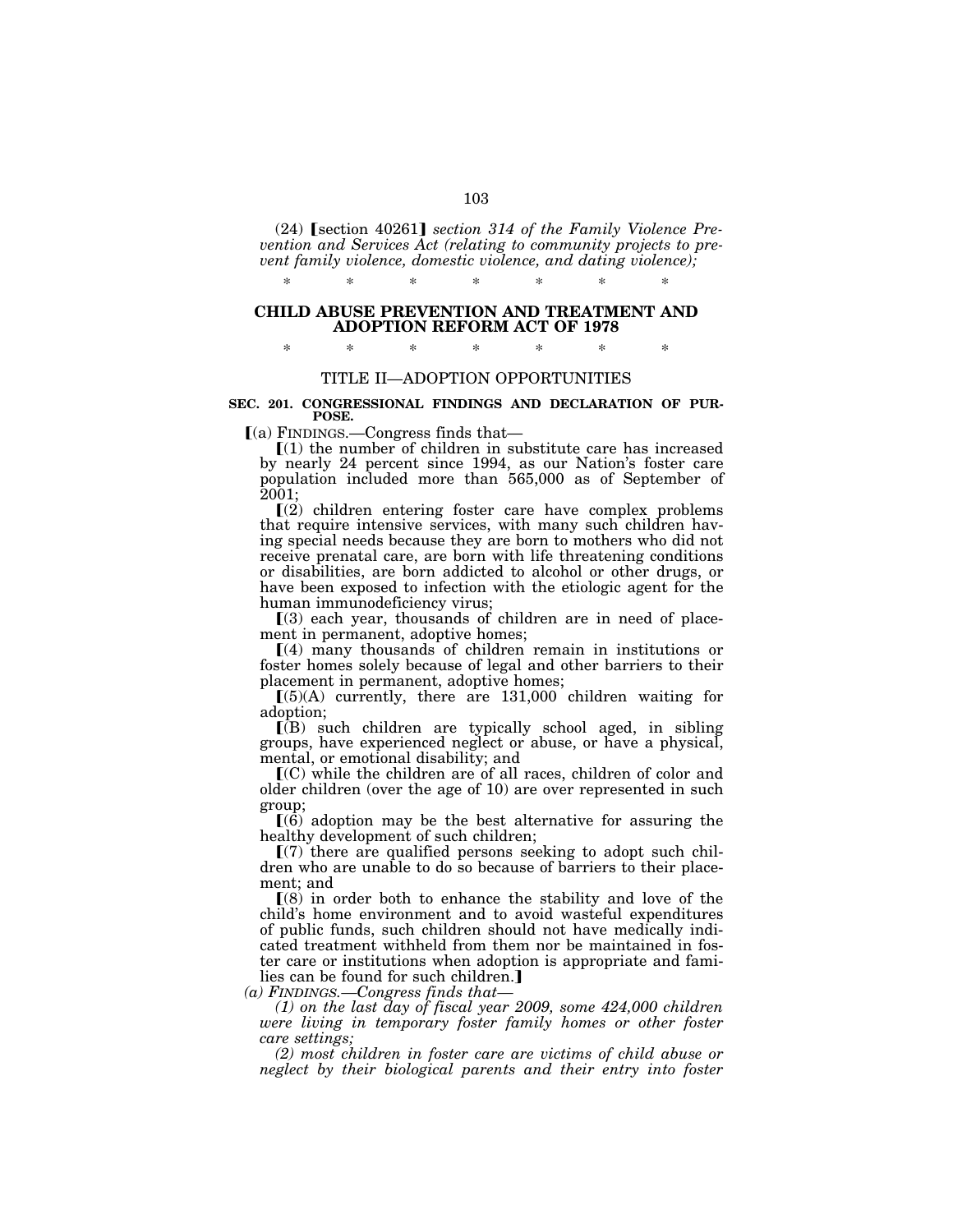*care brought them the additional trauma of separation from their homes and often their communities;* 

*(3) on average, children entering foster care have more physical and mental health needs than do children in the general population, and some require intensive services because the children entering foster care—* 

*(A) were born to mothers who did not receive prenatal care;* 

*(B) were born with lift-threatening conditions or disabilities;* 

*(C) were born addicted to alcohol or other drugs; or* 

*(D) have HIV/AIDS;* 

*(4) each year, thousands of children in foster care, regardless of their age, the size of the sibling group they are a part of, their racial or ethnic status, their medical condition, or any physical, mental or emotional disability they may have, are in need of placement with permanent, loving, adoptive families;* 

*(5)(A) States have made important strides in increasing the number of children who are placed in permanent homes with adoptive parents and in reducing the length of time children wait for such a placement; and* 

*(B) many thousands of children, however, still remain in institutions or foster homes solely because of legal and other barriers to such a placement;* 

 $(6)(A)$  on the last day of fiscal year 2009, there were  $115,000$ *children waiting for adoption;* 

*(B) children waiting for adoption have had parental rights of all living parents terminated or the children have a permanency goal of adoption;* 

*(C)(i) the average age of children adopted with public child welfare agency involvement during fiscal year 2009 was a little more than 6 years; and* 

*(ii) the average age of children waiting for adoption on the last day of that fiscal year was a little more than 8 years of age and more than 30,000 of those children were 12 years of age or older and* 

*(D)(i) 25 percent of the children adopted with public child welfare agency involvement during fiscal year 2009 were African-American; and* 

*(ii) 30 percent of the children waiting for adoption on the last day of fiscal year 2009 were African-American;* 

*(7) adoption may be the best alternative for assuring the healthy development of children placed in foster care;* 

*(8) there are qualified persons seeking to adopt such children who are unable to do so because of barriers to their placement and adoption; and* 

*(9) in order both to enhance the stability of and love in the home environments of such children and to avoid wasteful expenditures of public funds, such children—* 

*(A) should not have medically indicated treatment withheld from them; or* 

*(B) be maintained in foster care or institutions when adoption is appropriate and families can be found for such children.*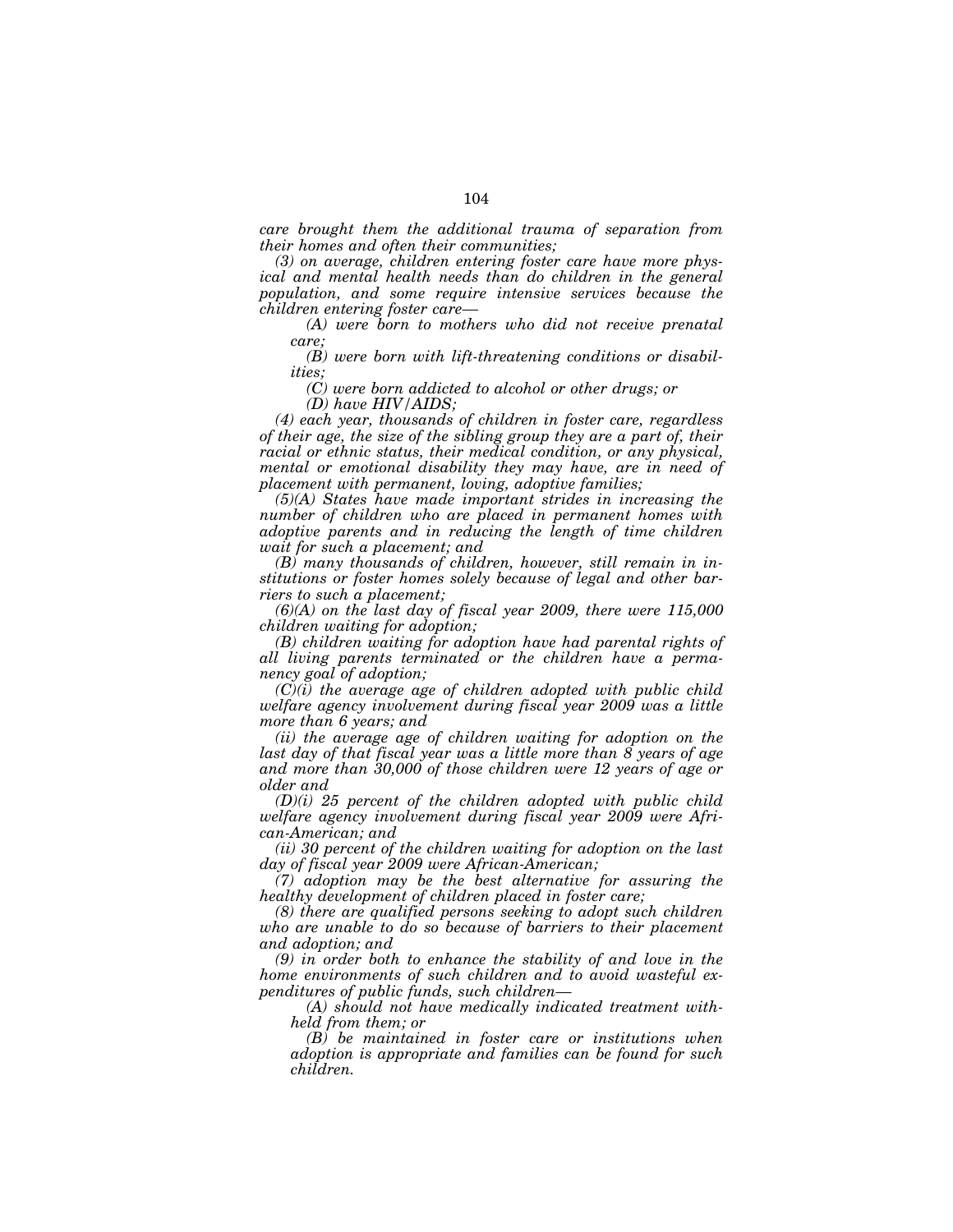(b) PURPOSE.—It is the purpose of this title to facilitate the elimination of barriers, including geographic barriers, to adoption and to provide permanent and loving home environments for children who would benefit from adoption, particularly *older children, minority children, and* children with special needs, including disabled infants with life-threatening conditions, by providing a mechanism to—

 $(1) * * * *$ 

 $(2)$  maintain an Internet-based national adoption information exchange system to bring together children who would benefit from adoption and qualified prospective adoptive parents who are seeking such children, and conduct national recruitment efforts in order to reach prospective parents for children awaiting adoption; and]

*(2) maintain an Internet-based national adoption information exchange system to—* 

*(A) bring together children who would benefit from adoption and qualified prospective adoptive parents who are seeking such children;* 

*(B) conduct national recruitment efforts in order to reach prospective parents for children awaiting adoption; and* 

*(C) connect placement agencies, prospective adoptive parents, and adoptive parents to resources designed to reduce barriers to adoption, support adoptive families, and ensure permanency; and* 

*\* \* \* \* \* \* \** 

#### **SEC. 203. INFORMATION AND SERVICES.**

(a) IN GENERAL.—The Secretary shall establish in the Department of Health and Human Services an appropriate administrative arrangement to provide a centralized focus for planning and coordinating of all departmental activities affecting adoption and foster care and for carrying out the provisions of this title. The Secretary shall make available such consultant services, on-site technical assistance and personnel, together with appropriate administrative expenses, including salaries and travel costs, as are necessary for carrying out such purposes, including services to facilitate the adoption of [children with special needs and particularly of disabled infants with life-threatening conditions and services to couples considering adoption of children with special needs.] *older children, minority children, and children with special needs, particularly infants and toddlers with disabilities who have life-threatening conditions, and services to couples considering adoption of children with special needs.* 

(b) REQUIRED ACTIVITIES.—In connection with carrying out the provisions of this title, the Secretary shall—

(1) conduct (directly or by grant to or contract with public or private agencies or organizations) an education and training program on adoption, and prepare, publish, and disseminate (directly or by grant to or contract with public or private agencies and organizations) to all interested parties, public and private agencies and organizations (including, but not limited to, hospitals, health care and family planning clinics, and social services agencies), and governmental bodies, information and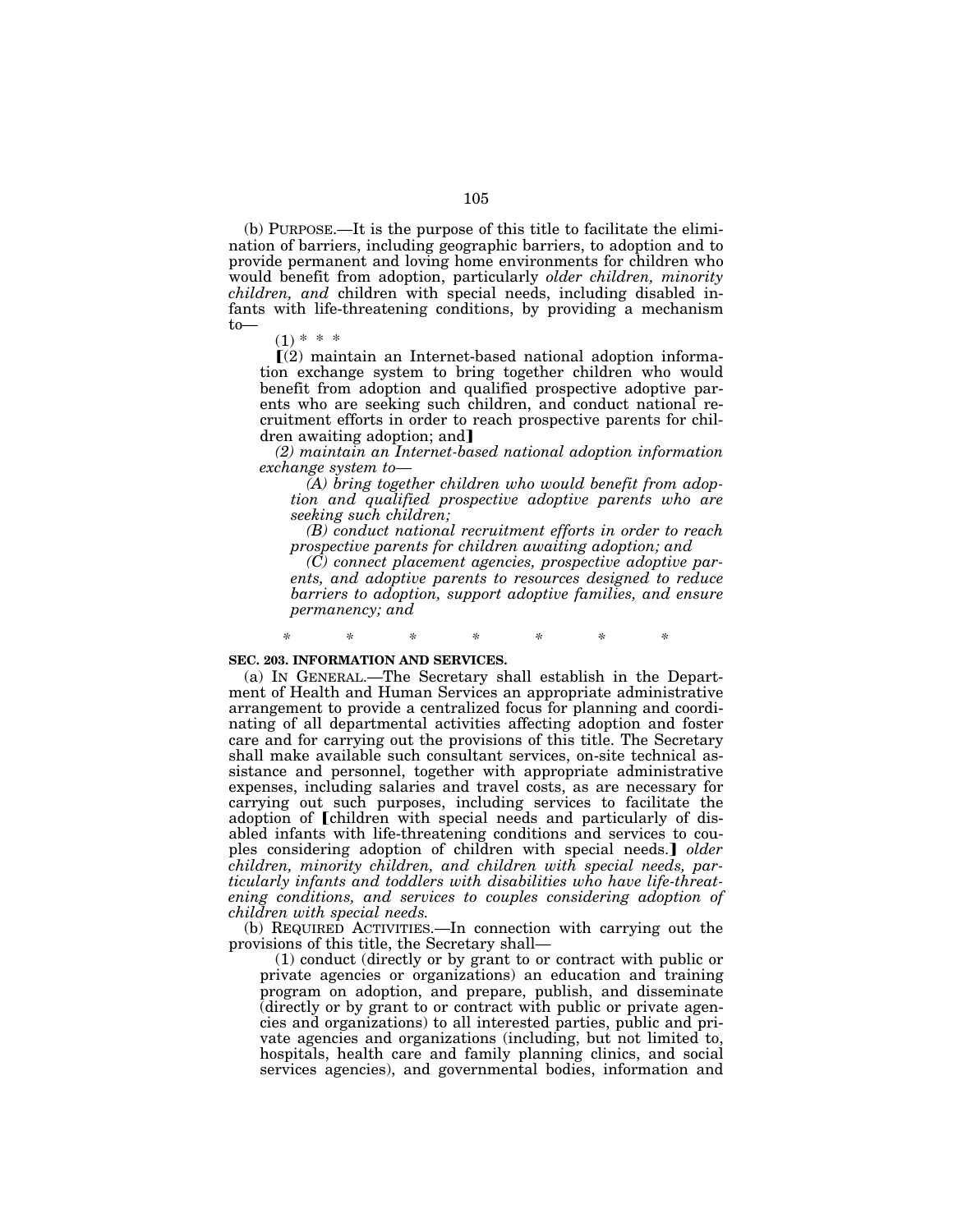education and training materials regarding adoption [and], *adoption assistance programs and post-legal adoption services*;

(2) conduct, directly or by grant or contract with public or private organization ongoing extensive recruitment efforts on a national level*, including efforts to promote the adoption of older children, minority children, and children with special needs,*  develop national public awareness efforts to unite children in need of adoption with appropriate adoptive parents, and establish a coordinated referral system of recruited families with appropriate State or regional adoption resources to ensure that families are served in a timely fashion;

\* \* \* \* \* \* \*

(7) [study the efficacy of States contracting with] *increase the effective use of* public or private agencies (including community-based and other organizations). *by states*, or sectarian institutions*,* for the recruitment of potential adoptive and foster families and to provide assistance in the placement of children for adoption*, including assisting in efforts to work with organizations that promote the placement of older children, minority children, and children with special needs*;

\* \* \* \* \* \* \*  $(9) * * * *$ 

 $(A) * * * *$ 

(B) provide training and technical assistance to service providers and State agencies to improve professional competency in the field of adoption and the adoption of children with special needs; [and]

(C) facilitate the development of interdisciplinary approaches to meet the needs of children who are waiting for adoption and the needs of adoptive families; *and* 

*(D) identify best practices to reduce adoption disruption and termination;* 

(10) provide (directly or by grant to or contract with States, local government entities, *tribal child welfare agencies,* public or private licensed child welfare or adoption agencies or adoptive family groups and community-based organizations with experience in working with minority populations) for the provision of programs aimed at increasing the number of minority children (who are in foster care and have the goal of adoption) placed in adoptive families, with a special emphasis on recruitment of minority families—

(A) which may include such activities as—

 $(i) * *$ 

(ii) recruitment of prospective adoptive families for such children*, including developing and using procedures to notify family and relatives when a child enters the child welfare system*;

\* \* \* \* \* \* \*  $(vi) * * *$ 

*(vii) education and training of prospective adoptive or adoptive parents;* 

 $\lceil$ (vii) $\rceil$  (*viii*) use of volunteers and adoptive parent groups; and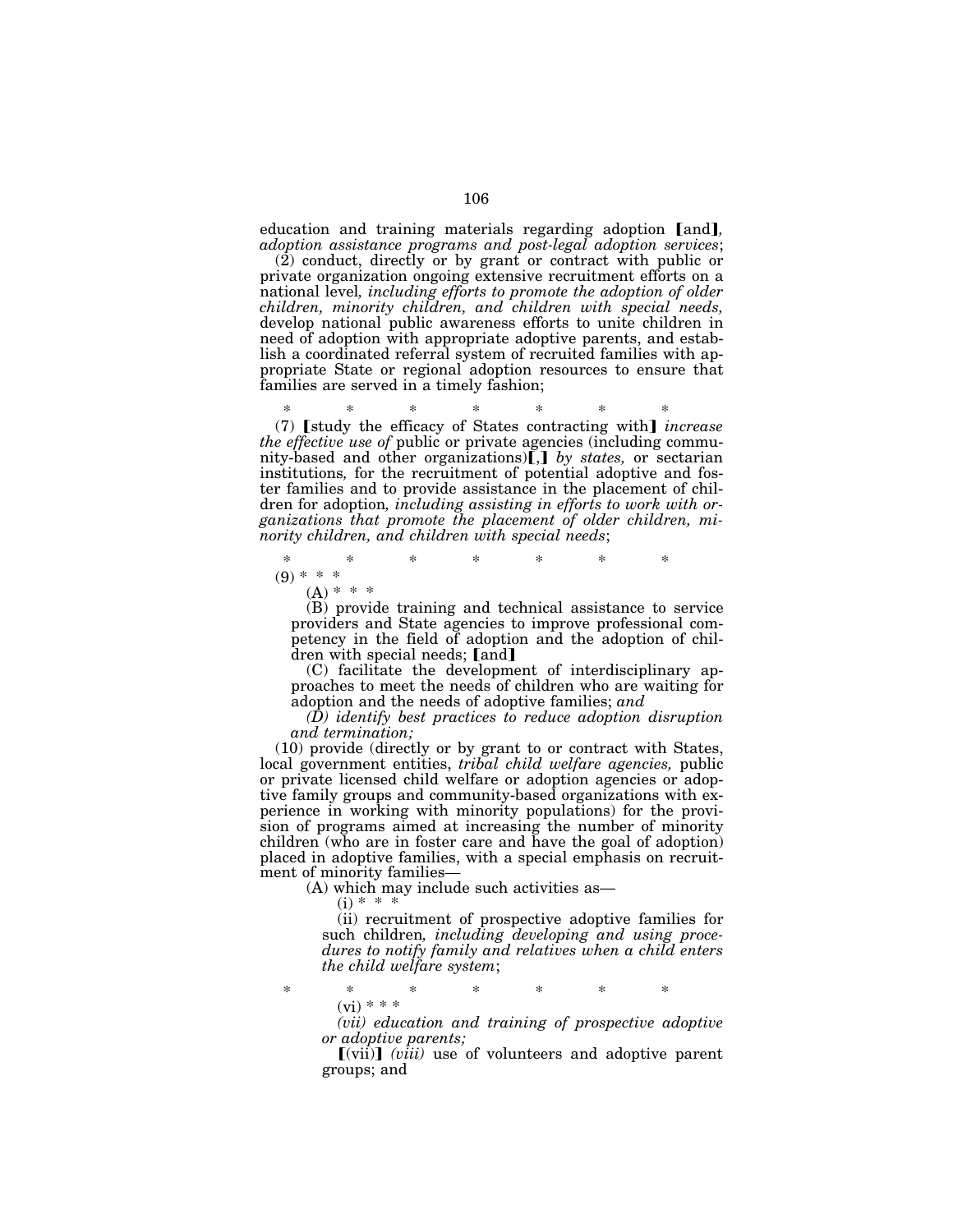$\lceil$ (viii) $\rceil$  *(ix)* any other activities determined by the Secretary to further the purposes of this Act; and

\* \* \* \* \* \* \* (d) IMPROVING PLACEMENT RATE OF CHILDREN IN FOSTER CARE.—

(1) IN GENERAL.—The Secretary shall make grants for improving State efforts to increase the placement of foster care children legally free for adoption, according to a pre-established plan and goals for improvement. [Grants funded by this section must include a strong evaluation component which outlines the innovations used to improve the placement of special needs children who are legally free for adoption, and the successes and failures of the initiative. The evaluations will be submitted to the Secretary who will compile the results of projects funded by this section and submit a report to the appropriate committees of Congress. The emphasis of this program must focus on the improvement of the placement rate not the aggregate number of special needs children placed in permanent homes. The Secretary, when reviewing grant applications shall give priority to grantees who propose improvements designed to continue in the absence of Federal funds. (2) APPLICATIONS; TECHNICAL AND OTHER ASSISTANCE.—

(A) APPLICATIONS.—Each State entering into an agreement under this subsection shall submit an application to the Secretary that describes the manner in which the State will use funds during the 3 fiscal years subsequent to the date of the application to accomplish the purposes of this section. Such application shall be in a form and manner determined to be appropriate by the Secretary*, consistent with the purpose of this title.* [Each application shall include verification of the placements described in paragraph (1).] *Each application shall contain information that—* 

*(i) describes how the State plans to improve the placement rate of children in permanent homes;* 

*(ii) describes the methods the State, prior to submitting the application, has used to improve the placement of older children, minority children, and children with special needs, who are legally free for adoption;* 

*(iii) describes the evaluation the State plans to conduct, to identify the effectiveness of programs and methods of placement under this subsection, and submit to the Secretary; and* 

*(iv) describes how the State plans to coordinate activities under this subsection with relevant activities under section 473 of the Social Security Act (42 U.S.C. 673).* 

(B) TECHNICAL AND OTHER ASSISTANCE.— \* \* \*

(i) technical assistance and resource and referral information to assist State or local governments with termination of parental rights issues, in recruiting and retaining adoptive families, in the successful placement of *older children, minority children, and* children with special needs, and in the provision of pre- and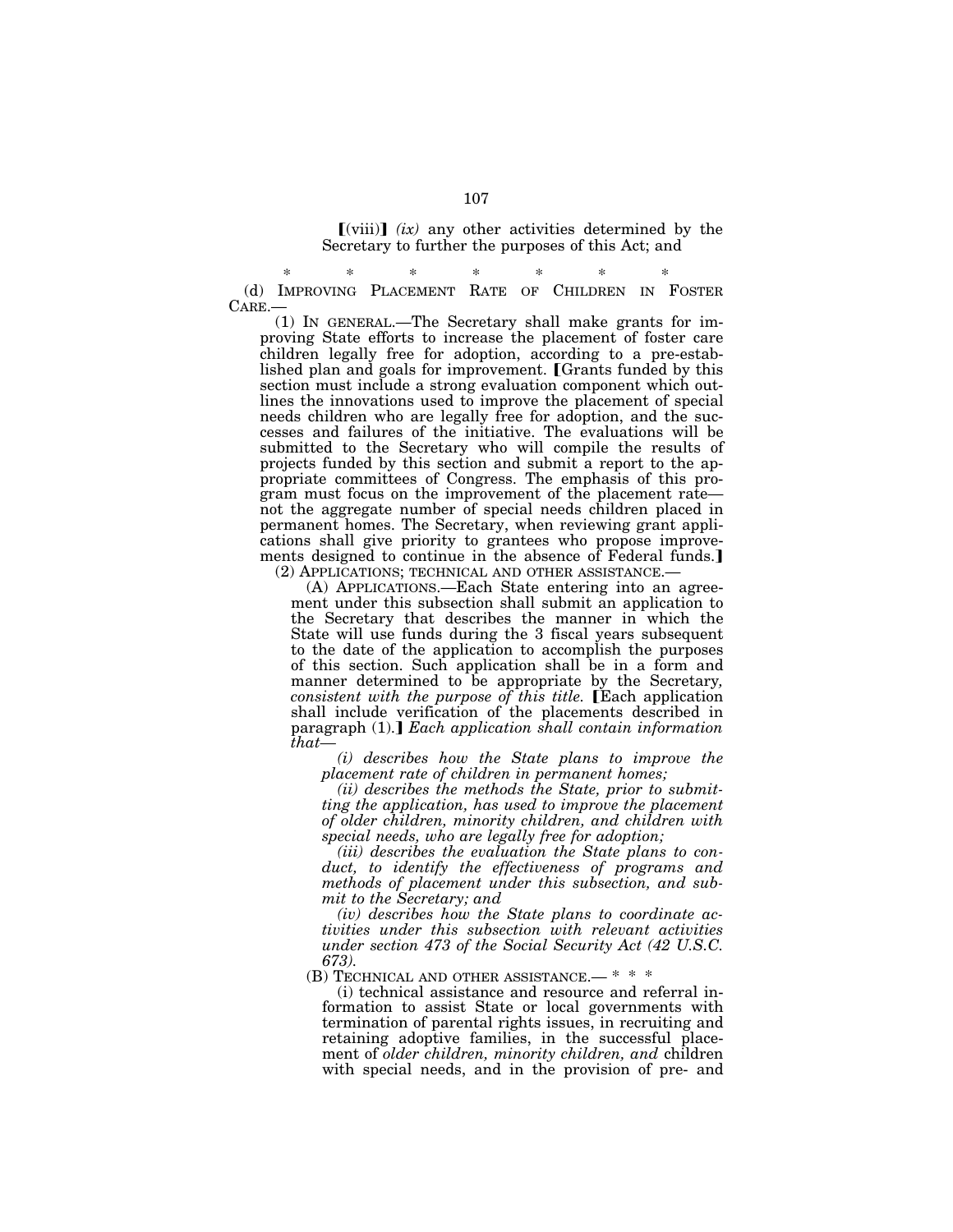post-placement services, including post-legal adoption services; and  $(ii) * *$ 

*(C) EVALUATION.—The Secretary shall compile the results of evaluations submitted by States (described in subparagraph (A) (iii)) and submit a report containing the compiled results to the appropriate committees of Congress.* 

*\* \* \* \* \* \* \** 

#### AUTHORIZATION OF APPROPRIATIONS

SEC. 205. (a) There are authorized to be appropriated \$40,000,000 for fiscal year [2004] *2010* and such sums as may be necessary for fiscal years [2005 through 2008] 2011 through 2015 to carry out programs and activities authorized under this subtitle.

*(b) Not less than 30 percent and not more than 50 percent of the funds appropriated under subsection (a) shall be allocated for activities under subsections (b)(10) and (c) of section 203.* 

 $[(b)](c)$  The Secretary shall ensure that funds appropriated pursuant to authorizations in this Act shall remain available until expended for the purposes for which they were appropriated.

\* \* \* \* \* \* \*

## **ABANDONED INFANTS ASSISTANCE ACT OF 1988**

\* \* \* \* \* \* \*

**SEC. 2. FINDINGS.** 

The Congress finds that—

 $(1) * * *$ 

\* \* \* \* \* \* \* (4) appropriate training is needed for personnel working with infants and young children with life-threatening conditions and other special needs, *[including those who are infected with the* human immunodeficiency virus (commonly known as ''HIV''), those who have acquired immune deficiency syndrome (commonly known as "AIDS")] *including those with HIV/AIDS* and those who have been exposed to dangerous drugs;

(5) infants and young children who are abandoned in hospitals are particularly difficult to place in foster homes, and are being abandoned in hospitals in increasing numbers by mothers dying of [acquired immune deficiency syndrome] *HIV/AIDS*, by parents abusing drugs, or by parents incapable of providing adequate care;

#### \* \* \* \* \* \* \*

## **TITLE III—GENERAL PROVISIONS**

### **SEC. 301. DEFINITIONS.**

In this Act:

(1) ABANDONED; ABANDONMENT.— \* \* \*

 $(2)$  ACQUIRED IMMUNE DEFICIENCY SYNDROME.—The term "acquired immune deficiency syndrome" includes infection with the etiologic agent for such syndrome, any condition indicating